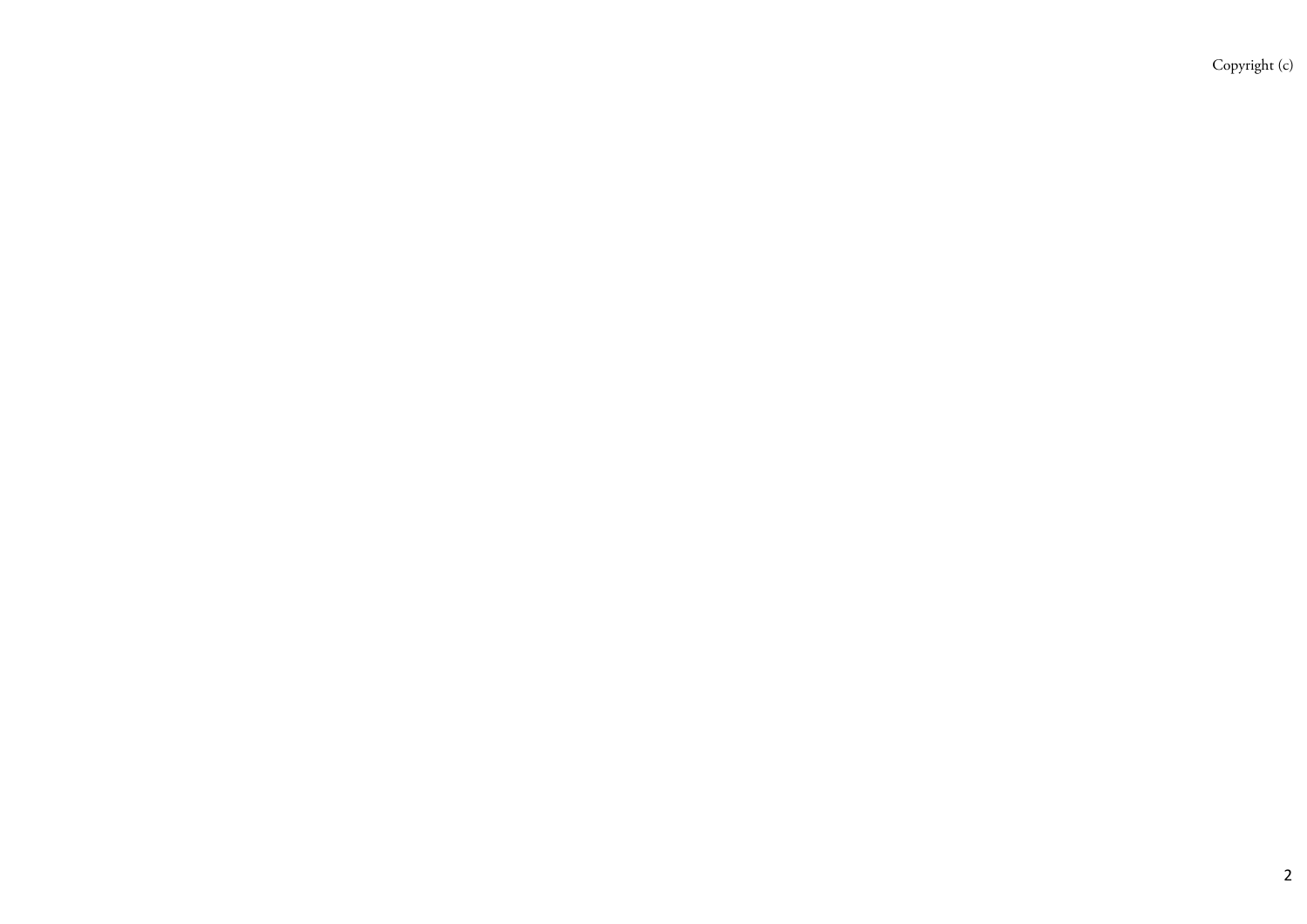Research is not complete. Addings and modifies will follow.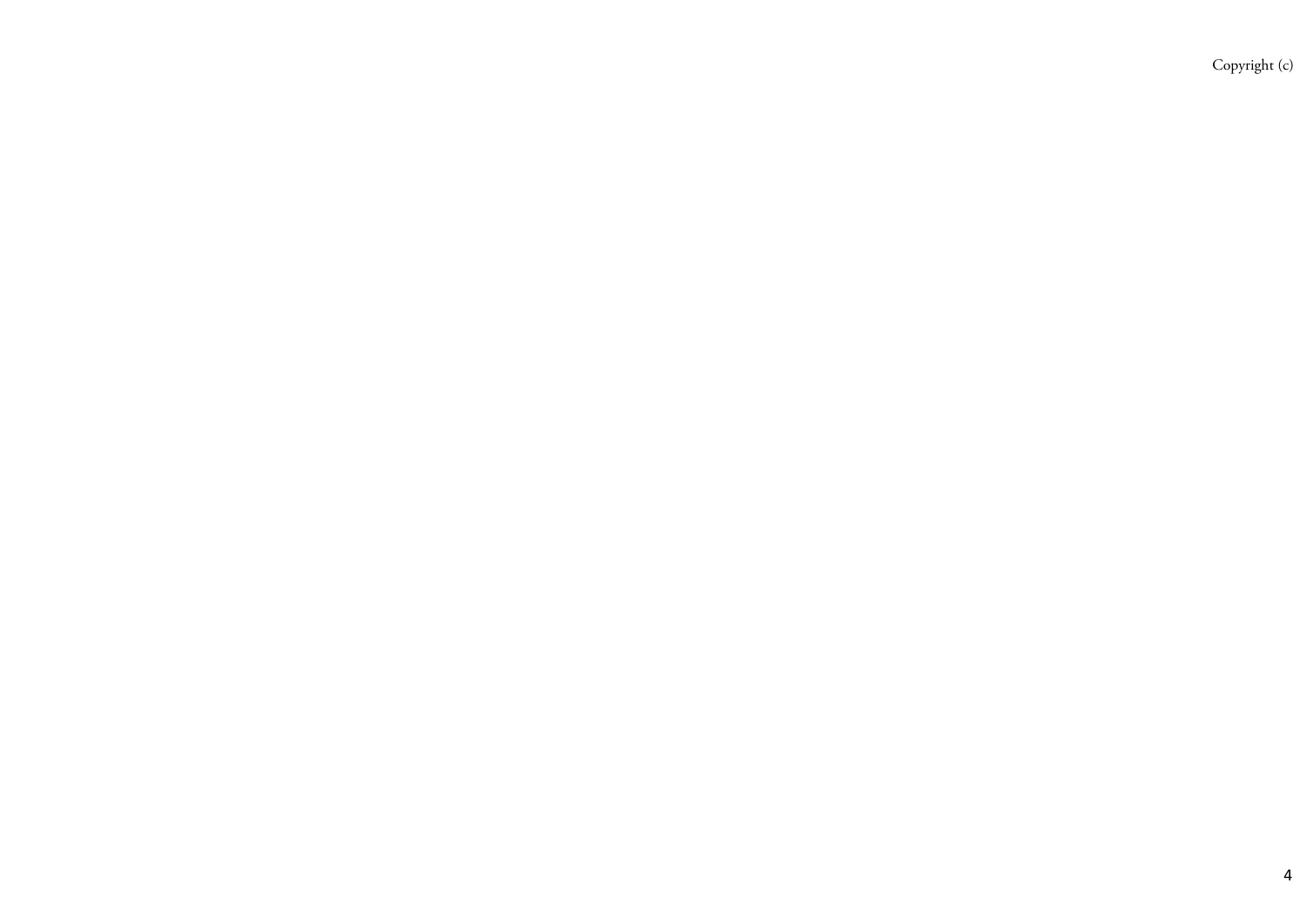|              | <b>SQN - AIRFORCE</b> | <b>DATE</b> | <b>LOCATIONS</b><br><b>Headquarters Movements</b> | Key Events - dets - Hellenic Interest colored | <b>AICRAFTS</b>      | <b>DOS</b>                    | <b>CODES</b> | <b>SAMPLE</b><br>SERIAL(s) |
|--------------|-----------------------|-------------|---------------------------------------------------|-----------------------------------------------|----------------------|-------------------------------|--------------|----------------------------|
|              |                       |             |                                                   |                                               |                      |                               |              |                            |
| $\mathbf{1}$ | <b>RAF</b>            | 1/2/27      | <b>RF Tangmere</b>                                |                                               | <b>Hurricane I</b>   | Oct 38 - Feb 41               | JX-B         | P3395                      |
|              |                       | 9/9/39      | <b>Octeville</b>                                  |                                               | <b>OS</b>            | L1685,N2326,P2546,P3047,P3172 |              |                            |
|              |                       | 29/9/39     | <b>Norrent-Fontes</b>                             |                                               | <b>Hurricane IIA</b> | Feb 41 - Jun 41               | JX-T         | Z3455                      |
|              |                       | 9/10/39     | <b>Vassincourt</b>                                |                                               | <b>Hurricane IIB</b> | Apr 41 - Jan 42               | JX           | <b>BN990</b>               |
|              |                       | 11/4/40     | Berry-au-Bac                                      |                                               | <b>Hurricane IIB</b> | Jun 42 - Sep 42               | JX           | <b>BP110</b>               |
|              |                       | 19/4/40     | <b>Vassincourt</b>                                |                                               | <b>Hurricane IIC</b> | Jul 41 - Sep 42               | JX-I         | Z3778                      |
|              |                       | 10/5/40     | Berry-au-Bac                                      |                                               | <b>Typhoon IB</b>    | Jul 42 - Apr 44               | JX-H         | <b>JR126</b>               |
|              |                       | 17/5/40     | <b>Conde-Vraux</b>                                |                                               | <b>Spitfire IXB</b>  | Apr 44 - May 45               | JX-M         | <b>MK172</b>               |
|              |                       | 18/5/40     | Anglure                                           |                                               |                      |                               |              |                            |
|              |                       | 3/6/40      | Chateaudun                                        |                                               |                      |                               |              |                            |
|              |                       | 14/6/40     | <b>Boos</b>                                       |                                               |                      |                               |              |                            |
|              |                       | 16/6/40     | <b>Angers</b>                                     |                                               |                      |                               |              |                            |
|              |                       | 17/6/40     | <b>Nantes</b>                                     |                                               |                      |                               |              |                            |
|              |                       | 18/6/40     | <b>Northolt</b>                                   |                                               |                      |                               |              |                            |
|              |                       | 23/6/40     | <b>Tangmere</b>                                   |                                               |                      |                               |              |                            |
|              |                       | 1/8/40      | <b>Northolt</b>                                   |                                               |                      |                               |              |                            |
|              |                       | 9/9/40      | <b>Wittering</b>                                  |                                               |                      |                               |              |                            |
|              |                       | 15/12/40    | <b>Northolt</b>                                   |                                               |                      |                               |              |                            |
|              |                       | 5/1/41      | <b>Kenley</b>                                     |                                               |                      |                               |              |                            |
|              |                       |             |                                                   |                                               |                      |                               |              |                            |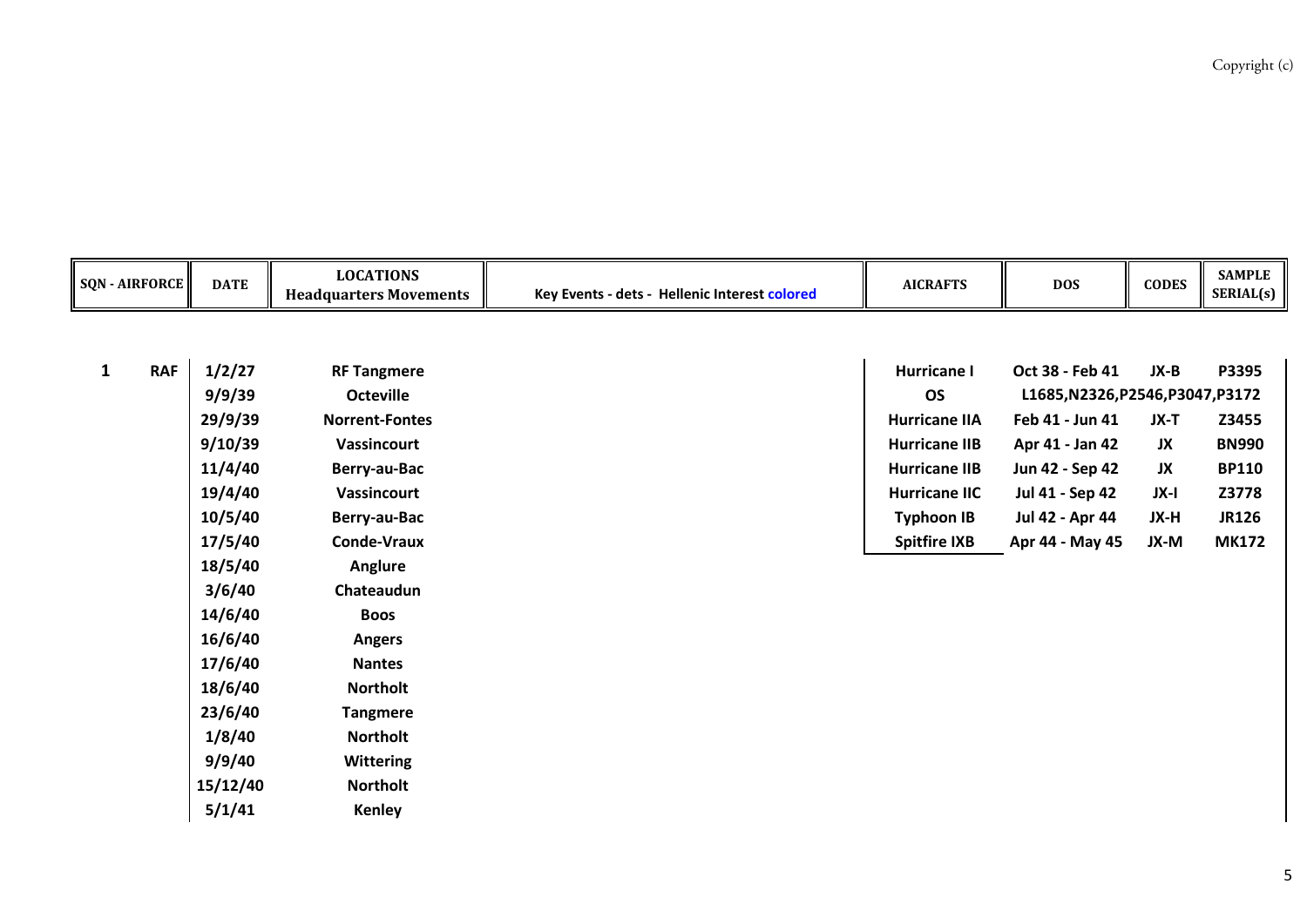| 7/4/41   | Croydon                  |            |                    |
|----------|--------------------------|------------|--------------------|
| 1/5/41   | <b>Redhill</b>           |            |                    |
| 1/6/41   | <b>Kenley</b>            |            |                    |
| 14/6/41  | Redhill                  |            |                    |
| 1/7/41   | <b>Tangmere</b>          |            |                    |
| 8/7/42   | <b>Acklington</b>        |            |                    |
| 9/2/43   | <b>Biggin Hill</b>       |            |                    |
| 15/3/43  | Lympne                   |            |                    |
| 15/2/44  | <b>Martlesham Health</b> |            |                    |
| 3/4/44   | <b>North Weald</b>       |            |                    |
| 22/4/44  | Ayr                      |            |                    |
| 29/4/44  | Predannack               |            |                    |
| 20/6/44  | <b>Harrowbeer</b>        |            |                    |
| 22/6/44  | <b>Detling</b>           |            |                    |
| 11/7/44  | Lympne                   |            |                    |
| 10/8/44  | <b>Detling</b>           |            |                    |
| 18/12/44 | <b>Manston</b>           |            |                    |
| 8/4/45   | <b>Coltishall</b>        |            |                    |
| 14/5/45  | Ludham                   |            |                    |
| 23/7/45  | <b>Hutton Cranswick</b>  |            |                    |
| 24/9/45  | Hawkinge                 |            |                    |
| 22/10/45 | <b>Hutton Cranswick</b>  |            |                    |
| 30/11/35 | Hawkinge                 |            | Lysander I,        |
| 29/9/39  | Abbeville/Drucat         | OD 6/10/39 | OS Mk.I            |
| 15/5/40  | Labuissiere              |            | OS Mk.II           |
| 19/5/40  | <b>Boulogne</b>          |            | <b>Lysander I</b>  |
| 20/5/40  | Lympne                   |            | Tomahawk I         |
| 20/5/40  | <b>Bekesbourne</b>       |            | <b>Mustang</b>     |
| 8/6/40   | <b>Hatfield</b>          |            | <b>Spitfire XI</b> |

**1/8/40 Cambridge**

| 29/9/39<br>OD 6/10/39<br>L4673-L4738, P1666, P1668, P1680<br>Abbeville/Drucat<br>OS Mk.I<br>15/5/40<br>L6897, N1289, N1320<br>Labuissiere<br>OS Mk.II<br>19/5/40<br><b>Boulogne</b><br>КO<br>Sep 40 - Jul 42<br>Lysander III<br>20/5/40<br>Tomahawk I, IIA<br>Aug 41 - Apr 42<br>XV<br>Lympne<br>20/5/40<br><b>Bekesbourne</b><br>May 44 - Jan45<br><b>Mustang II</b><br>8/6/40<br><b>Hatfield</b><br><b>Spitfire XIV</b><br>ΟI<br>Nov 44 - Jan 51 | RAF | 30/11/35 | Hawkinge |  | Lysander I, II | Sep 38 - Sep 40 | КO | L4673        |
|----------------------------------------------------------------------------------------------------------------------------------------------------------------------------------------------------------------------------------------------------------------------------------------------------------------------------------------------------------------------------------------------------------------------------------------------------|-----|----------|----------|--|----------------|-----------------|----|--------------|
|                                                                                                                                                                                                                                                                                                                                                                                                                                                    |     |          |          |  |                |                 |    |              |
|                                                                                                                                                                                                                                                                                                                                                                                                                                                    |     |          |          |  |                |                 |    |              |
|                                                                                                                                                                                                                                                                                                                                                                                                                                                    |     |          |          |  |                |                 |    | T1532        |
|                                                                                                                                                                                                                                                                                                                                                                                                                                                    |     |          |          |  |                |                 |    | AH916        |
|                                                                                                                                                                                                                                                                                                                                                                                                                                                    |     |          |          |  |                |                 |    | <b>FR922</b> |
|                                                                                                                                                                                                                                                                                                                                                                                                                                                    |     |          |          |  |                |                 |    | <b>RM878</b> |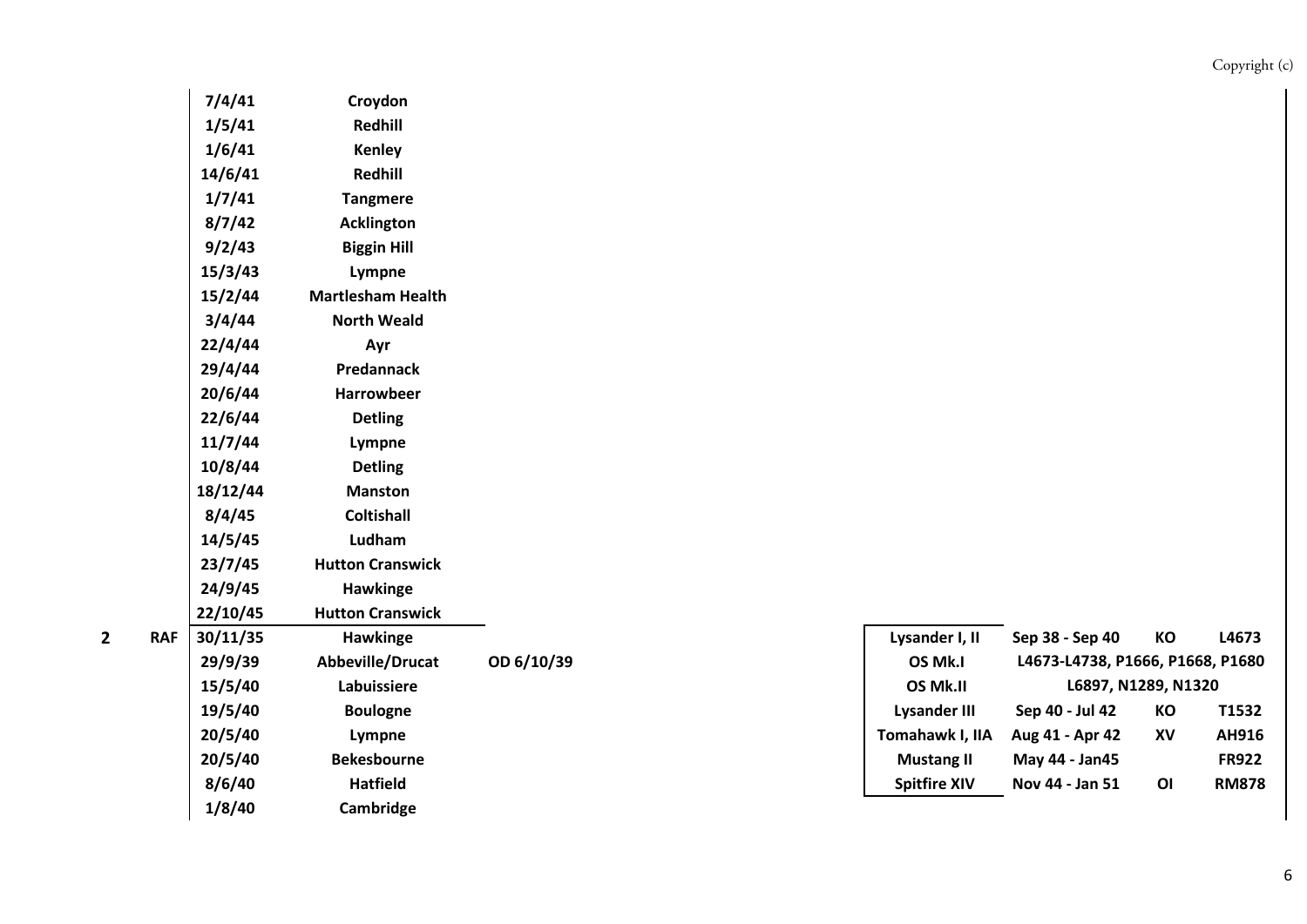| 24/10/40 | Sawbridgeworth               |            |
|----------|------------------------------|------------|
| 19/7/41  | <b>Firbeck</b>               |            |
| 23/7/41  | Sawbridgeworth               |            |
| 4/8/41   | <b>Weston Zoyland</b>        |            |
| 10/8/41  | Sawbridgeworth               |            |
| 5/12/41  | <b>Martlesham Health</b>     |            |
| 7/12/41  | Sawbridgeworth               |            |
| 31/1/43  | <b>Bottisham</b>             | OD 3/2/43  |
| 19/3/43  | <b>Fowlmere</b>              |            |
| 27/4/43  | Sawbridgeworth               |            |
| 16/7/43  | Gravesend                    |            |
| 7/8/43   | Odiham                       | OD 10/8/43 |
| 22/9/43  | <b>Hutton Cranswick</b>      |            |
| 6/10/43  | Odiham                       |            |
| 14/11/43 | <b>North Weald</b>           |            |
| 30/11/43 | Sawbridgeworth               |            |
| 22/1/44  | <b>North Weald</b>           |            |
| 29/2/44  | Sawbridgeworth               |            |
| 11/3/44  | <b>Dundonald</b>             |            |
| 24/3/44  | Sawbridgeworth               |            |
| 4/4/44   | <b>Gatwick</b>               |            |
| 27/6/44  | Odiham                       |            |
| 29/7/44  | <b>B</b> 10/Plumetot         |            |
| 14/8/44  | <b>B</b> 4/Beny-sur-Mer      |            |
| 1/9/44   | <b>B27/Boisney</b>           |            |
| 6/9/44   | <b>B 31/Fresnoy-Folny</b>    |            |
| 11/9/44  | <b>B</b> 43/Fort Rouge       |            |
| 27/9/44  | <b>B 61/St Denis-Westrem</b> |            |
| 10/10/44 | <b>B</b> 70/Deurne           |            |
| 23/11/44 | <b>B 77/Gilze-Rijen</b>      |            |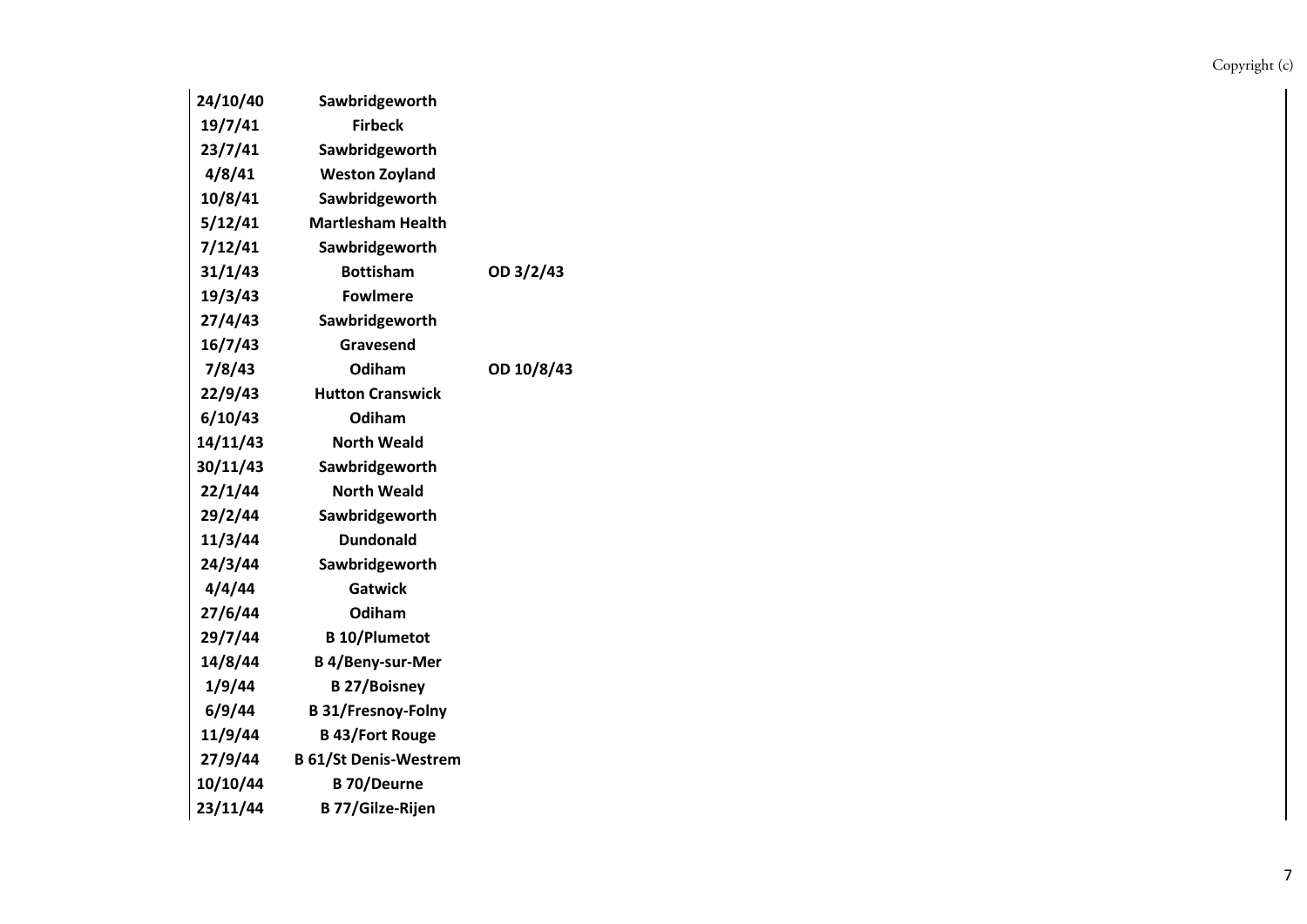| 9/3/45  | <b>B 89/Mill</b>     |
|---------|----------------------|
| 18/4/45 | <b>B</b> 106/Twente  |
| 30/5/45 | <b>B</b> 118/Celle   |
| 17/6/45 | <b>B</b> 150/Hustend |
| 6/7/45  | Warmwell             |
| 20/7/45 | <b>B</b> 150/Hustedt |
| 19/9/45 | <b>B</b> 118/Celle   |

**3**

| 28/8/36  | <b>Kenley</b>      |            | <b>Gladiator I</b>   | Mar 37 - Mar 3  |
|----------|--------------------|------------|----------------------|-----------------|
| 1/5/39   | <b>Biggin Hill</b> |            | <b>Gladiator I</b>   | Jul 38 - Jul 39 |
| 2/9/39   | Croydon            |            | <b>Hurricane I</b>   | Mar 38 - Jul 3  |
| 10/9/39  | <b>Manston</b>     |            | Hurricane I          | Jul 39 - Apr 41 |
| 17/9/39  | zcroydon           |            | Hurricane IIA, IIB   | Apr 41 - Nov 4  |
| 12/10/39 | <b>Manston</b>     |            | <b>Hurricane IIC</b> | Apr 41 - May 4  |
| 13/11/39 | Croydon            |            | <b>Typhoon IB</b>    | Feb 43 - Apr 4  |
| 17/12/39 | <b>Hawkinge</b>    |            | <b>Tempest VS</b>    | Feb 44 - Apr 4  |
| 28/1/40  | <b>Kenley</b>      |            |                      |                 |
| 10/5/40  | <b>Merville</b>    |            |                      |                 |
| 20/5/40  | <b>Kenley</b>      |            |                      |                 |
| 30/5/40  | <b>Wick</b>        | OD 23/5/40 |                      |                 |
| 3/9/40   | Castletown         |            |                      |                 |
| 14/9/40  | <b>Turnhouse</b>   |            |                      |                 |
| 9/10/40  | <b>Dyce</b>        |            |                      |                 |
| 13/10/40 | Castletown         |            |                      |                 |
| 2/1/40   | Sumburgh           |            |                      |                 |
|          |                    |            |                      |                 |

| <b>RAF</b> | 28/8/36  | Kenley             | <b>Gladiator I</b>   | Mar 37 - Mar 38 | <b>OP</b> | K7958        |
|------------|----------|--------------------|----------------------|-----------------|-----------|--------------|
|            | 1/5/39   | <b>Biggin Hill</b> | <b>Gladiator I</b>   | Jul 38 - Jul 39 |           |              |
|            | 2/9/39   | <b>Crovdon</b>     | Hurricane I          | Mar 38 - Jul 38 | <b>OP</b> | L1928        |
|            | 10/9/39  | <b>Manston</b>     | Hurricane I          | Jul 39 - Apr 41 | QO        |              |
|            | 17/9/39  | zcroydon           | Hurricane IIA, IIB   | Apr 41 - Nov 41 | QO-R      | Z2891        |
|            | 12/10/39 | <b>Manston</b>     | <b>Hurricane IIC</b> | Apr 41 - May 43 | QO-Y      | <b>BD867</b> |
|            | 13/11/39 | Croydon            | <b>Typhoon IB</b>    | Feb 43 - Apr 44 | QO-E      | <b>R8895</b> |
|            | 17/12/39 | <b>Hawkinge</b>    | <b>Tempest VS</b>    | Feb 44 - Apr 48 | QO-A      | <b>JN733</b> |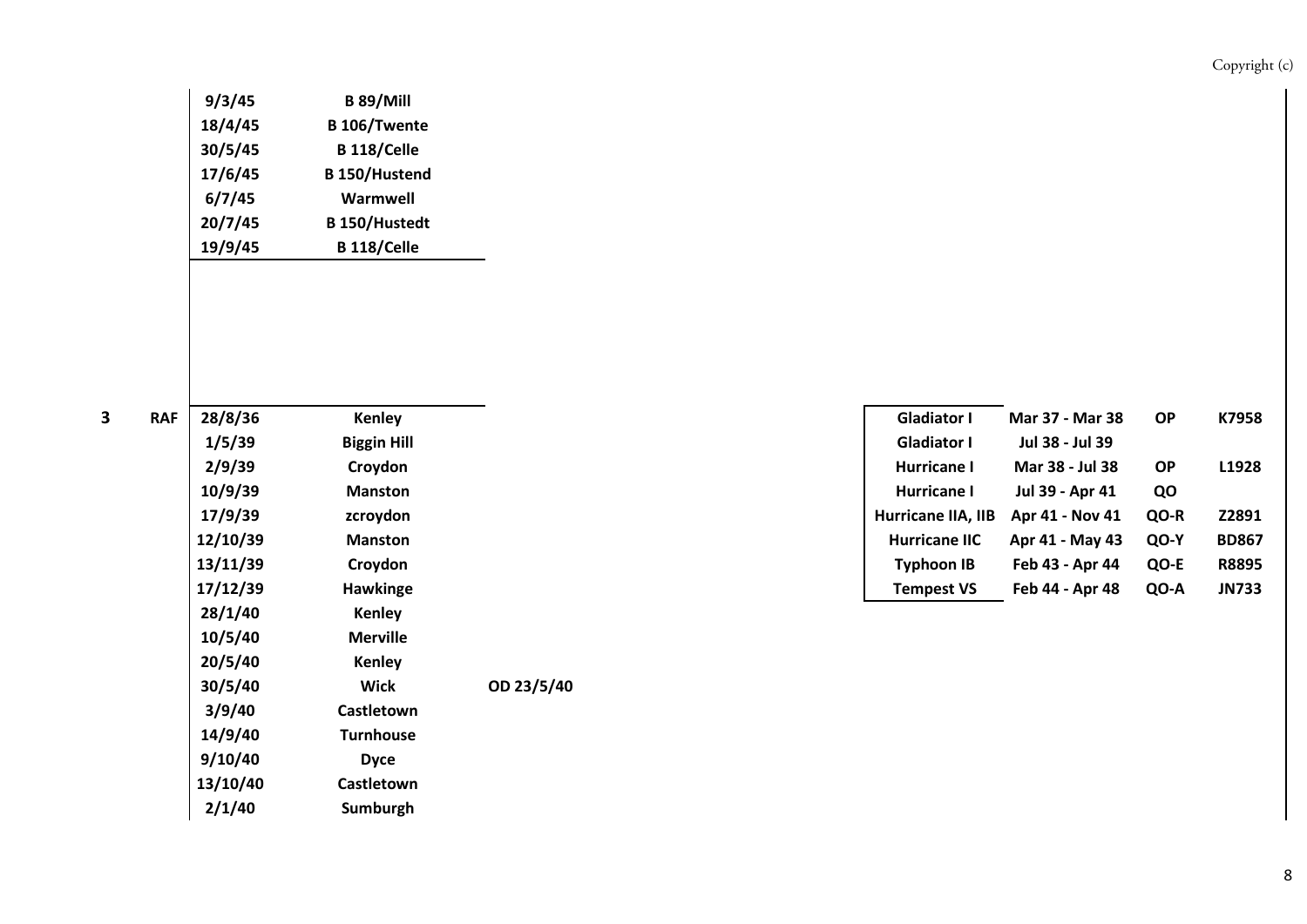| 7/1/41   | Skaebrae                 |
|----------|--------------------------|
| 10/2/41  | Castletown               |
| 3/4/41   | <b>Martlesham Health</b> |
| 3/5/41   | Debden                   |
| 13/5/41  | <b>Martlesham Heatlh</b> |
| 23/6/41  | <b>Stapleford Tawney</b> |
| 9/8/41   | <b>Hunsdon</b>           |
| 14/5/43  | <b>West Malling</b>      |
| 11/6/43  | <b>Manston</b>           |
| 28/12/43 | <b>Swanton Morley</b>    |
| 14/2/44  | <b>Manston</b>           |
| 6/3/44   | <b>Bradwell Bay</b>      |
| 6/5/44   | Ayr                      |
| 14/4/44  | <b>Bradwell Bay</b>      |
| 28/4/44  | Newchurch                |
| 21/9/44  | <b>Matlask</b>           |
| 28/9/44  | <b>B</b> 60/Grimbergen   |
| 1/10/44  | <b>B 80/Volkel</b>       |
| 1/4/45   | Warmwell                 |
| 17/4/45  | <b>B</b> 112/Hopsten     |
| 26/4/45  | <b>B</b> 152/Fassberg    |
| 21/6/45  | B 160/Kastrup            |
| 18/7/45  | <b>B</b> 156/Luneburg    |
| 8/8/45   | <b>B</b> 158/Lubeck      |
| 5/9/45   | <b>B</b> 155/Dedelsdorf  |
| 14/9/45  | <b>B</b> 106/Twente      |
| 16/9/45  | <b>B</b> 155/Dedelsdorf  |
| 6/10/45  | <b>B</b> 170/Sylt        |
| 23/10/45 | <b>B</b> 152/Fassberg    |
| 24/1/46  | Wunstorf                 |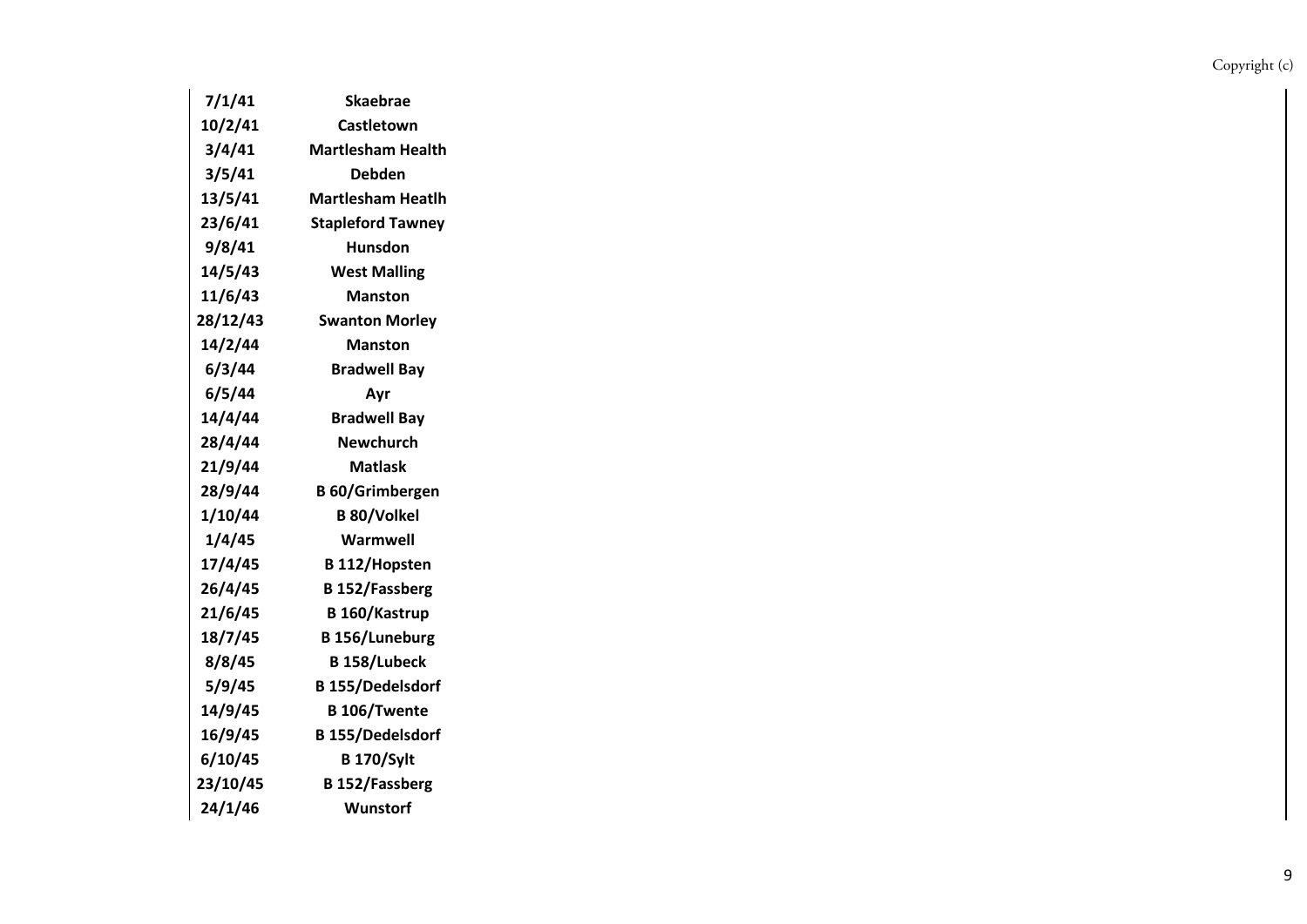| 6 | <b>RAF</b> | 22/11/37   | Ramleh                   |                                                     | Hardy                | Jan 38 - Apr 40 | $ZD-C$ | K4308        |
|---|------------|------------|--------------------------|-----------------------------------------------------|----------------------|-----------------|--------|--------------|
|   |            | Sept. 1939 | Transjordan              |                                                     | Lysander I, II       | Sep 39 - Dec 39 | JV-P   | L4765        |
|   |            | 17/2/41    | Aqir                     |                                                     | Hurricane I          | Mar 41 - Jan 42 | JV     | Z4350        |
|   |            | 24/2/41    | <b>Barce</b>             |                                                     | <b>Gladiator II</b>  | Aug 41 - Jan 42 | JV     | <b>N5830</b> |
|   |            | 4/4/41     | <b>Marawa</b>            |                                                     | <b>Blenheim IV</b>   | Nov 41 - Jan 42 | JV     | P4863        |
|   |            | 5/4/41     | Derna                    |                                                     | Hurricane I          |                 |        | P3067        |
|   |            | 8/4/41     | <b>El Gubbi East</b>     |                                                     | <b>Hurricane IIC</b> | Dec 42 - Feb 43 | JV     | <b>HM118</b> |
|   |            | 9/4/41     | El Gubbi West            |                                                     | <b>Hurricane IID</b> | Apr 42 - Dec 42 | $JV-Z$ | <b>BP188</b> |
|   |            | 19/4/41    | <b>Maaten Bagush</b>     |                                                     | <b>Hurricane IID</b> | Feb 43 - Jul 43 | JV     | <b>HW318</b> |
|   |            | 23/4/41    | Qasaba                   |                                                     | <b>Hurricane IV</b>  | Jul 43 - Jan 47 | D      | <b>LE400</b> |
|   |            | 1/7/41     | <b>Tel Aviv</b>          |                                                     | <b>Spitfire IX</b>   | Dec 45 - Dec 46 | JV     | <b>PT470</b> |
|   |            | 26/8/41    | Wandi Halfa              |                                                     |                      |                 |        |              |
|   |            | 13/1/42    | Helwan                   |                                                     |                      |                 |        |              |
|   |            | 22/1/42    | Kilo 26                  |                                                     |                      |                 |        |              |
|   |            | 28/4/42    | Shandur                  |                                                     |                      |                 |        |              |
|   |            | 4/6/42     | Gambut                   |                                                     |                      |                 |        |              |
|   |            | 10/12/42   | Idku                     |                                                     |                      |                 |        |              |
|   |            | 31/1/43    | <b>Bu Amud</b>           |                                                     |                      |                 |        |              |
|   |            | 2/3/43     | <b>Castel Benito</b>     |                                                     |                      |                 |        |              |
|   |            | 8/3/43     | Sorman                   |                                                     |                      |                 |        |              |
|   |            | 17/3/43    | Senem                    |                                                     |                      |                 |        |              |
|   |            | 3/4/43     | <b>Gabes</b>             |                                                     |                      |                 |        |              |
|   |            | 13/4/43    | <b>Sfax</b>              |                                                     |                      |                 |        |              |
|   |            | 16/4/43    | <b>Goubrine North</b>    |                                                     |                      |                 |        |              |
|   |            | 2/6/43     | <b>Ben Gardane North</b> |                                                     |                      |                 |        |              |
|   |            | 22/9/43    | Fayid                    |                                                     |                      |                 |        |              |
|   |            | 24/2/44    | Grottaglie               |                                                     |                      |                 |        |              |
|   |            | 4/7/44     | Foggia                   |                                                     |                      |                 |        |              |
|   |            | 16/8/44    | Canne                    | det Vis, Brindisi, Araxos, Falconara, Niksic, Prkos |                      |                 |        |              |
|   |            | 4/4/45     | <b>Prkos</b>             |                                                     |                      |                 |        |              |
|   |            | 18/5/45    | Canne                    |                                                     |                      |                 |        |              |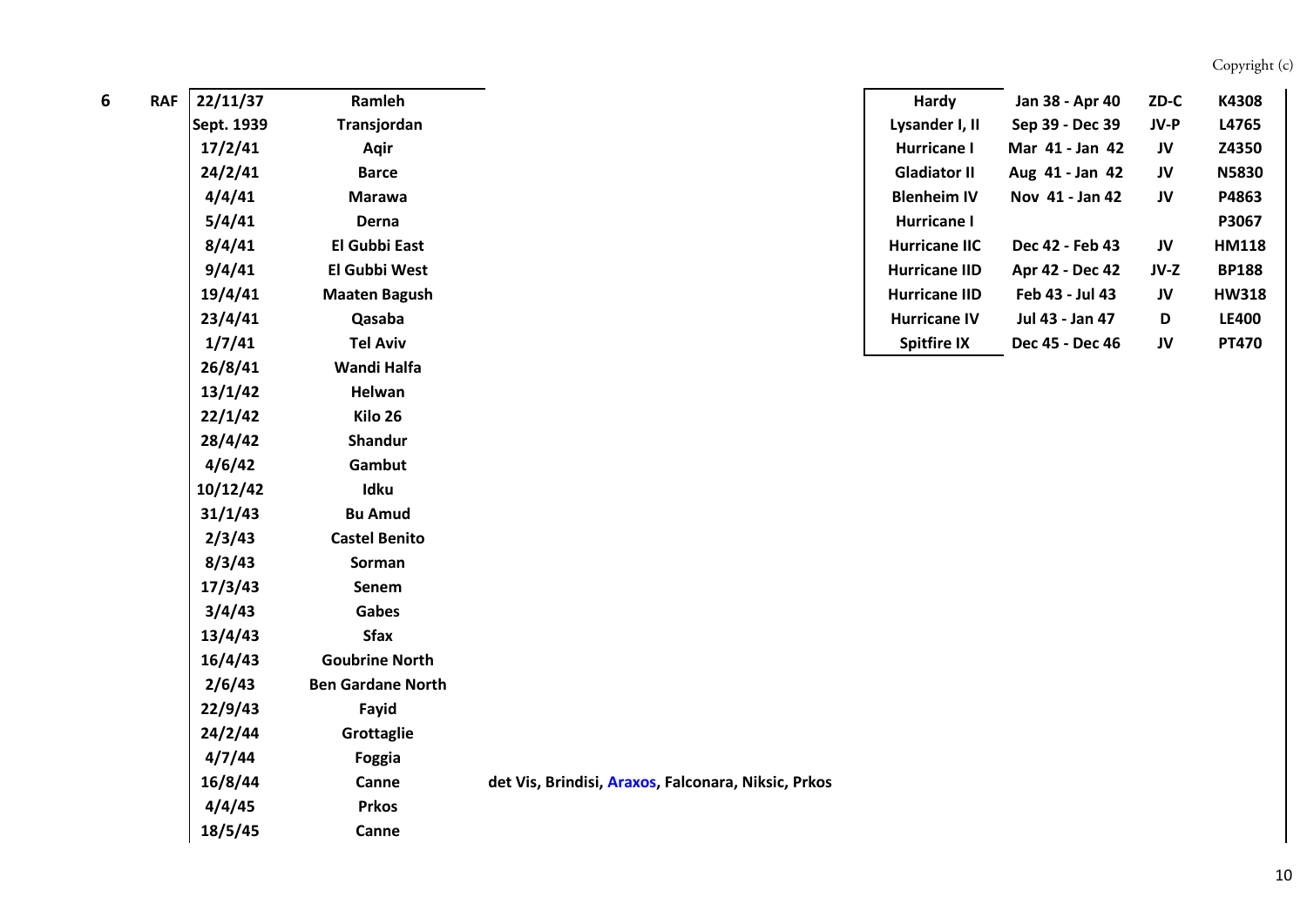|             |            | 13/7/45  | Megiddo                |                      |                      |                 |                 |
|-------------|------------|----------|------------------------|----------------------|----------------------|-----------------|-----------------|
|             |            | 3/9/45   | Petah Tiqva            |                      |                      |                 |                 |
|             |            | 28/9/45  | <b>Ramat David</b>     |                      |                      |                 |                 |
| $\mathbf 1$ | <b>RAF</b> | 22/1/29  | <b>Risalpur</b>        |                      | <b>Blenheim I</b>    | Jul 39 - Jan 41 | YH-M            |
|             |            | 7/8/39   | <b>Tengash</b>         |                      | <b>Blenheim IV</b>   | Jan 41 - Sep 43 | YH-V            |
|             |            | 9/9/39   | <b>Kallang</b>         |                      | <b>Hurricane IIC</b> | Sep 43 - Jun 45 | $\mathsf{S}$    |
|             |            | 20/4/40  | Lahore                 |                      | Spitfire XIV, XVIII  | Jun 45 - Feb 48 | <b>G</b> or NiL |
|             |            | 5/5/40   | Karachi                |                      |                      |                 |                 |
|             |            | 9/5/40   | Ismailia               |                      |                      |                 |                 |
|             |            | 16/6/40  | <b>Sheikh Othman</b>   |                      |                      |                 |                 |
|             |            | 1/12/40  | Helwan                 |                      |                      |                 |                 |
|             |            | 24/1/41  | <b>Elevsis</b>         |                      |                      |                 |                 |
|             |            | 28/1/41  | <b>Larissa</b>         |                      |                      |                 |                 |
|             |            | 23/2/41  | Paramythia             |                      |                      |                 |                 |
|             |            | 26/2/41  | <b>Larissa</b>         |                      |                      |                 |                 |
|             |            | 16/3/41  | <b>Almyros</b>         |                      |                      |                 |                 |
|             |            | 17/4/41  | <b>Menidi</b>          |                      |                      |                 |                 |
|             |            | 22/4/41  | <b>Heraklion</b>       |                      |                      |                 |                 |
|             |            | 23/4/41  | <b>Argos</b>           | <b>OB Heliopolis</b> |                      |                 |                 |
|             |            | 16/5/41  | Ramleh                 |                      |                      |                 |                 |
|             |            | 25/5/41  | Aqir                   |                      |                      |                 |                 |
|             |            | 9/8/41   | Habbaniyah             |                      |                      |                 |                 |
|             |            | 26/12/41 | <b>Bu Amud</b>         |                      |                      |                 |                 |
|             |            | 22/2/42  | Helwan                 |                      |                      |                 |                 |
|             |            | 17/3/42  | Colombo                |                      |                      |                 |                 |
|             |            | 12/1/43  | <b>Baigachi</b>        |                      |                      |                 |                 |
|             |            | 12/2/43  | Feni                   |                      |                      |                 |                 |
|             |            | 15/8/43  | Yelahanka              |                      |                      |                 |                 |
|             |            | 15/9/43  | <b>St Thomas Mount</b> |                      |                      |                 |                 |
|             |            | 15/10/43 | Cholavaram             |                      |                      |                 |                 |
|             |            | 2/12/43  | Lalmai                 |                      |                      |                 |                 |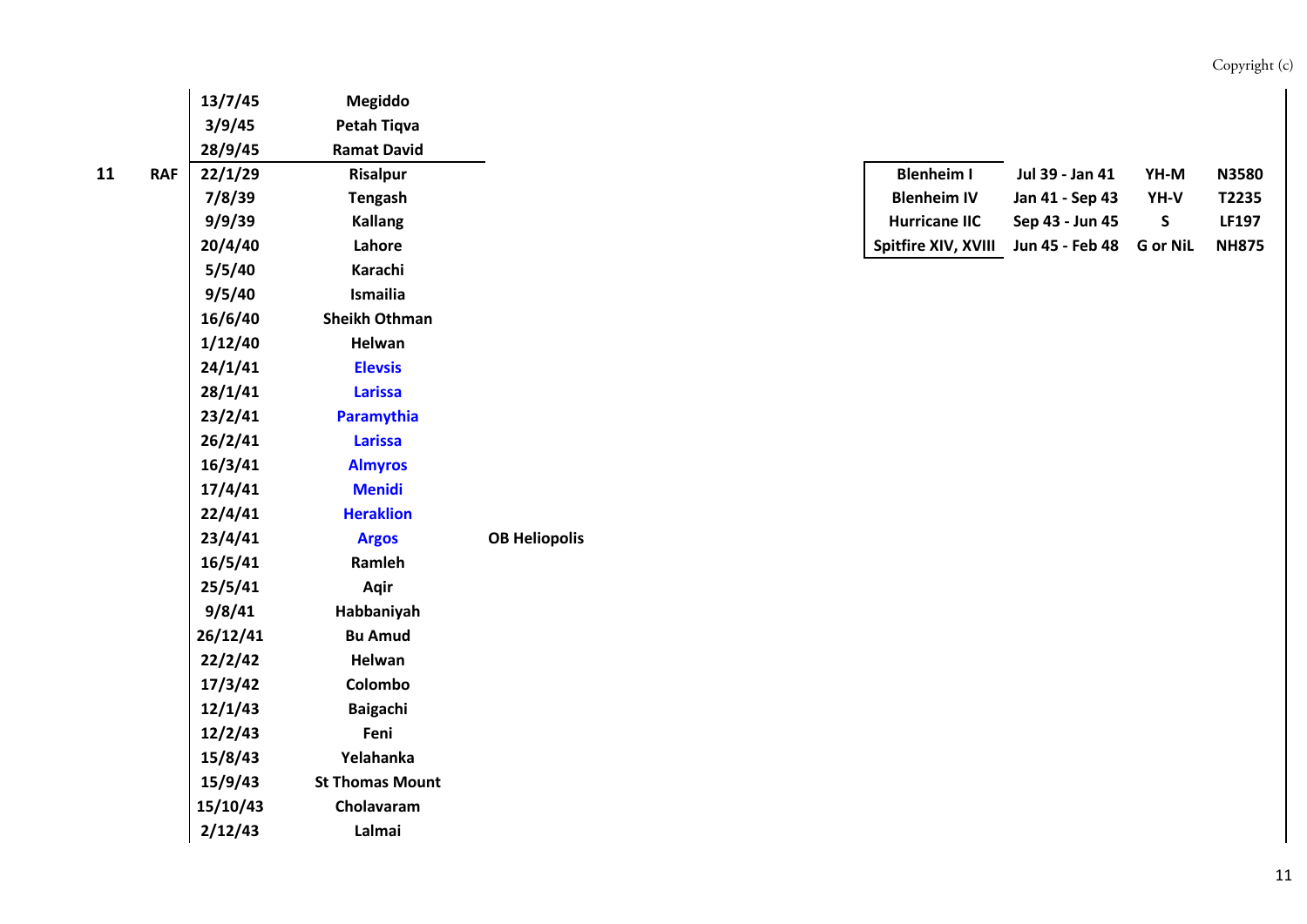|                         |            | 25/1/44 | Lyons                 |                      |                       |                 |      |              |
|-------------------------|------------|---------|-----------------------|----------------------|-----------------------|-----------------|------|--------------|
|                         |            | 2/3/44  | Sapam                 |                      |                       |                 |      |              |
|                         |            | 5/3/44  | <b>Tulihal</b>        |                      |                       |                 |      |              |
|                         |            | 14/4/44 | Lanka                 |                      |                       |                 |      |              |
|                         |            | 1/7/44  | <b>Dimapur</b>        |                      |                       |                 |      |              |
|                         |            | 1/10/44 | Imphal                |                      |                       |                 |      |              |
|                         |            | 9/11/44 | Tamu                  |                      |                       |                 |      |              |
|                         |            | 26/1/45 | Kan                   |                      |                       |                 |      |              |
|                         |            | 11/2/45 | <b>Sinthe</b>         |                      |                       |                 |      |              |
|                         |            | 1/5/45  | <b>Magwe</b>          |                      |                       |                 |      |              |
|                         |            | 19/5/45 | Feni                  |                      |                       |                 |      |              |
|                         |            | 29/5/45 | Chettinad             |                      |                       |                 |      |              |
|                         |            | 31/5/45 | <b>Tanjore</b>        |                      |                       |                 |      |              |
|                         |            | 7/6/45  | Chettinad             |                      |                       |                 |      |              |
|                         |            | 17/8/45 | <b>Madura</b>         |                      |                       |                 |      |              |
|                         |            | 9/9/45  | <b>Kelanang</b>       | <b>HMS Trumpeter</b> |                       |                 |      |              |
|                         |            | 21/9/45 | <b>Kuala Lumpur</b>   |                      |                       |                 |      |              |
|                         |            | 23/9/45 | <b>Tengah</b>         |                      |                       |                 |      |              |
|                         |            | 25/9/45 | <b>Seletar</b>        |                      |                       |                 |      |              |
|                         |            | 7/1/46  | <b>Kuala Lumpur</b>   |                      |                       |                 |      |              |
| $\overline{\mathbf{2}}$ | <b>RAF</b> | 29/8/36 | Andover               |                      | Hind                  | Oct 36 - Feb 38 |      | K5549        |
|                         |            | 3/5/39  | <b>Bicester</b>       | OD 9/5/39            | <b>Battle</b>         | Feb 38 - Nov 40 | PH-J | L5227        |
|                         |            | 2/9/39  | Berry-au-Bac          |                      | <b>Wellington II</b>  | Oct 40 - Nov 42 | PH-R | Z8328        |
|                         |            | 8/12/39 | Amifontaine           |                      | <b>Wellington III</b> | Aug 42 - Nov 42 | PH-H | <b>BJ653</b> |
|                         |            | 16/5/40 | <b>Echemines</b>      |                      | Lancaster I, III      | Nov 42 - Aug 46 | PH   | <b>PB243</b> |
|                         |            | 3/6/40  | Souge                 | OD 8/6/40            | OC Lancaster I, III   |                 | GZ   |              |
|                         |            | 15/6/40 | <b>Finningley</b>     |                      |                       |                 |      |              |
|                         |            | 3/7/40  | <b>Binbrook</b>       |                      |                       |                 |      |              |
|                         |            | 7/8/40  | <b>Thorney Island</b> |                      |                       |                 |      |              |
|                         |            | 12/8/40 | <b>Eastchurch</b>     |                      |                       |                 |      |              |

**7/9/40 Binbrook**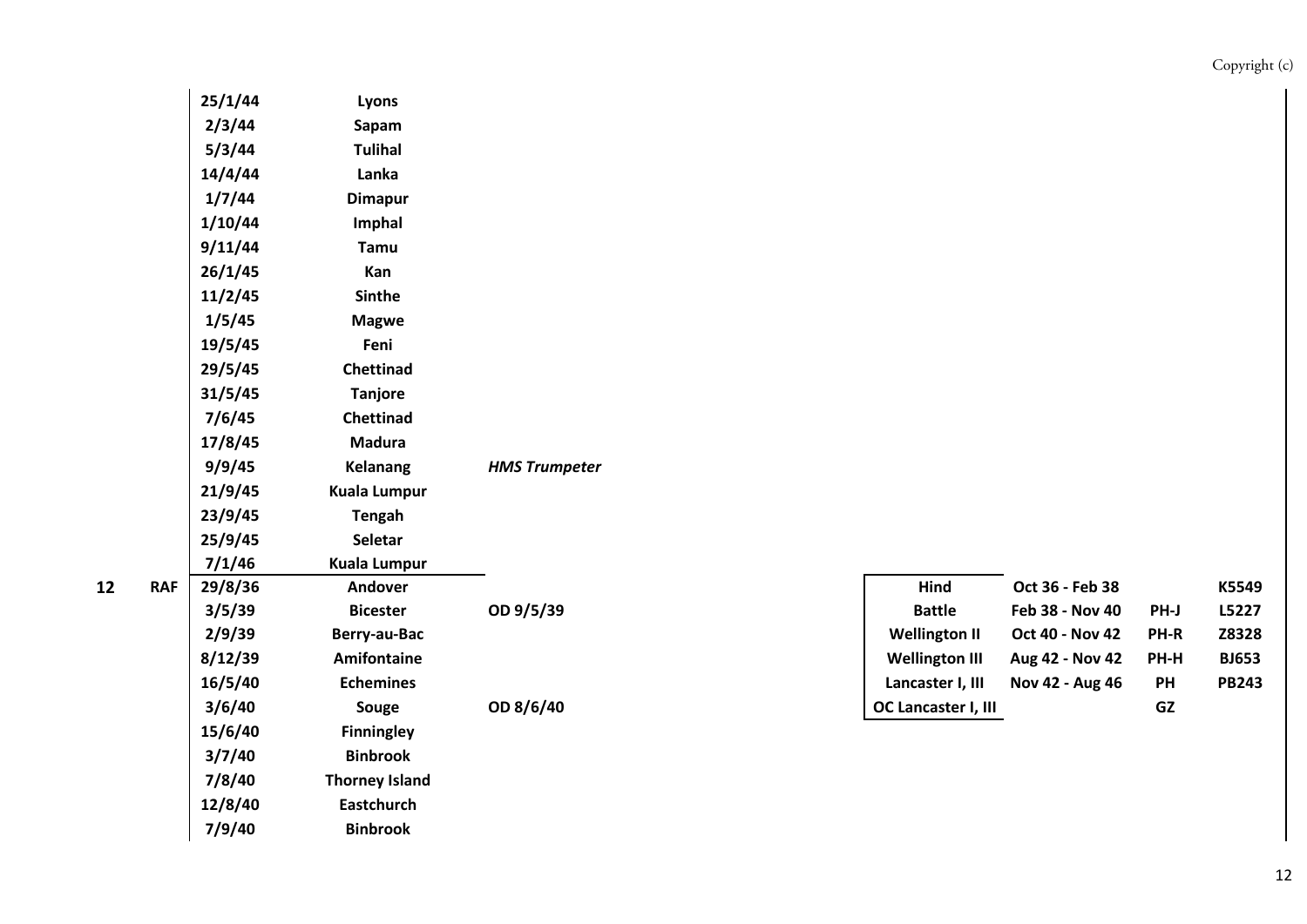|   | 24/9/45  | <b>Binbrook</b>         |
|---|----------|-------------------------|
|   | 26/7/46  | Waddington              |
| F | 16/2/37  | Odiham                  |
|   | 24/09/39 | <b>Mons-en-Chaussee</b> |
|   | Apr 40   | <b>Flamicourt</b>       |
|   | 11/5/40  | Douai                   |
|   | 22/5/40  | <b>Abbeville</b>        |
|   | 26/5/40  | Chateaubriant           |
|   | 29/5/40  | Bekesbourne             |
|   | 30/5/40  | <b>Hooton Park</b>      |
|   | 17/6/40  | <b>Speke</b>            |
|   | 14/7/40  | <b>Hooton Park</b>      |
|   | 17/7/41  | Odiham                  |
|   | 1/8/42   | <b>Macmerry</b>         |
|   | 10/8/42  | Odiham                  |
|   | 15/11/42 | N. Africa               |
|   | 18/11/42 | <b>Blida</b>            |
|   | 5/12/42  | Canrobert               |
|   | 8/2/43   | Outmene                 |
|   | 22/5/43  | <b>Blida</b>            |
|   | 4/9/43   | Protville               |
|   | 12/10/43 | Sidi Ahmed              |
|   | 26/10/43 | Sidi Amor               |
|   | 19/12/43 | Kabrit                  |
|   | 22/3/44  | <b>Biferno</b>          |
|   | 2/5/44   | Regina                  |
|   | 22/6/44  | <b>Tarquinia</b>        |
|   | 18/7/44  | Cecina                  |
|   | 27/10/44 | lesi                    |
|   | 30/12/44 | <b>Falconara</b>        |

**25/9/42 Wickenby**

| 3 | <b>RAF</b> | 16/2/37       | Odiham                  | <b>Hector I</b>        | May 37 - Feb 39 |      | K9759        |
|---|------------|---------------|-------------------------|------------------------|-----------------|------|--------------|
|   |            | 24/09/39      | <b>Mons-en-Chaussee</b> | Lysander I, II         | Jan 39 - May 41 | OO-Z | L4767        |
|   |            | <b>Apr 40</b> | <b>Flamicourt</b>       | Lysander III.IIIA      | May 41 - Sep 41 | OO-C | T1450        |
|   |            | 11/5/40       | <b>Douai</b>            | <b>Blenheim IV</b>     | Jul 41 - Sep 42 | OO-K | N3545        |
|   |            | 22/5/40       | <b>Abbeville</b>        | <b>Blenheim V</b>      | Sep 42 - Dec 43 | Υ    | <b>BA873</b> |
|   |            | 26/5/40       | Chateaubriant           | Ventura V              | Oct 43 - Dec 43 | D    | <b>FP553</b> |
|   |            | 29/5/40       | <b>Bekesbourne</b>      | <b>Baltimore IV, V</b> | Jan 44 - Oct 44 | S.   | <b>FW567</b> |
|   |            | 30/5/40       | <b>Hooton Park</b>      | <b>Boston IV. V</b>    | Oct 44 - Apr 46 | S    | <b>BZ656</b> |
|   |            |               |                         |                        |                 |      |              |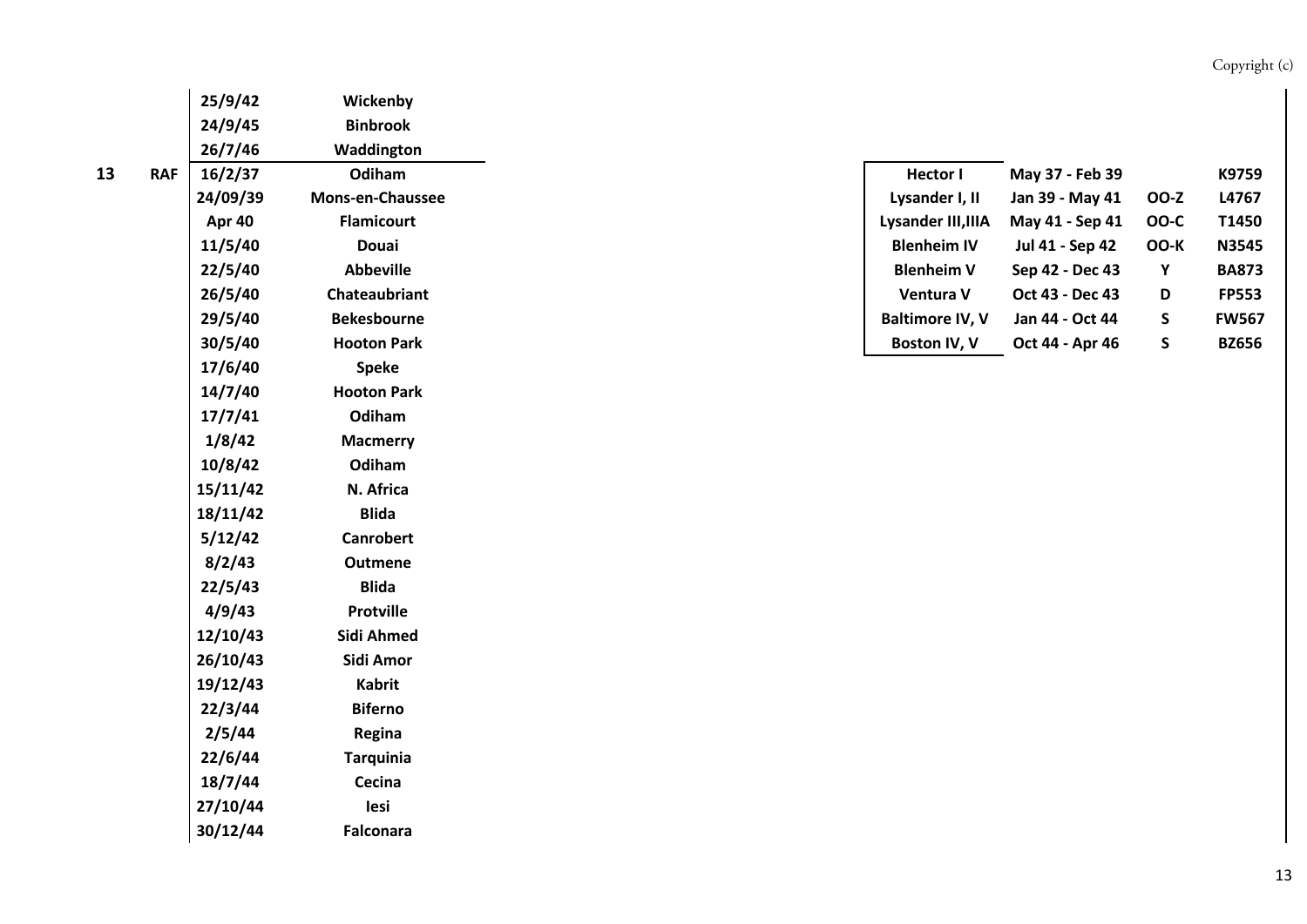|   |            | 7/3/45   | Forli                |              |                       |                 |             |              |
|---|------------|----------|----------------------|--------------|-----------------------|-----------------|-------------|--------------|
|   |            | 13/5/45  | Aviano               |              |                       |                 |             |              |
|   |            | 14/9/45  | <b>Hassani</b>       |              |                       |                 |             |              |
|   |            | 19/4/46  | DB                   |              |                       |                 |             |              |
| 4 | <b>RAF</b> | 8/1/36   | Flt 'D' to No 45 Sqn |              | <b>Wellesley I</b>    | Mar 38 - Dec 40 | D           | L2676        |
|   |            | 24/8/39  | Ismailia             |              | <b>Gladiator I</b>    | <b>Sep 40</b>   |             |              |
|   |            | 19/12/39 | Amman                |              | <b>Blenheim IV</b>    | Sep 40 - Sep 42 | $LY-G$      | T1994        |
|   |            | 24/5/40  | <b>Port Sudan</b>    | OD 19/5/40   | Marauder I            | Aug 42 - Sep 44 | $\mathbf O$ | <b>FK151</b> |
|   |            | 12/4/41  | <b>Heliopolis</b>    |              | <b>Wellington XIV</b> | Nov 44 - Jun 45 | $CX-K$      | <b>NB909</b> |
|   |            | 1/5/41   | <b>LG 21</b>         |              | <b>Mosquito VI</b>    | Jun 45 - Mar 46 | $CX-J$      | <b>HR662</b> |
|   |            | 7/7/41   | Petah Tiqva          |              |                       |                 |             |              |
|   |            | 10/8/41  | Habbaniyah           |              |                       |                 |             |              |
|   |            | 24/8/41  | Qaiyarh              |              |                       |                 |             |              |
|   |            | 8/10/41  | Habbaniyah           |              |                       |                 |             |              |
|   |            | 26/10/41 | Lydda                |              |                       |                 |             |              |
|   |            | 4/11/41  | <b>LG 15</b>         |              |                       |                 |             |              |
|   |            | 18/11/41 | <b>LG 75</b>         |              |                       |                 |             |              |
|   |            | 18/12/41 | Gambut               |              |                       |                 |             |              |
|   |            | 27/1/42  | <b>Bu Amud</b>       |              |                       |                 |             |              |
|   |            | 4/2/42   | <b>LG 76</b>         |              |                       |                 |             |              |
|   |            | 8/2/42   | LG 116               |              |                       |                 |             |              |
|   |            | 1/5/42   | <b>El Firdan</b>     |              |                       |                 |             |              |
|   |            | 4/6/42   | LG 116               |              |                       |                 |             |              |
|   |            | 28/6/42  | Qassassin            |              |                       |                 |             |              |
|   |            | 9/8/42   | <b>LG 224</b>        |              |                       |                 |             |              |
|   |            | 25/8/42  | Fayid                |              |                       |                 |             |              |
|   |            | 23/2/43  | <b>Gambut 3</b>      | OB Berka III |                       |                 |             |              |
|   |            | 1/3/43   | <b>Telergma</b>      |              |                       |                 |             |              |
|   |            | 12/3/43  | <b>Blida</b>         |              |                       |                 |             |              |
|   |            | 2/6/43   | Protville I          | OD 7/6/43    |                       |                 |             |              |
|   |            | 1/10/43  | Grottaglie           |              |                       |                 |             |              |
|   |            |          |                      |              |                       |                 |             |              |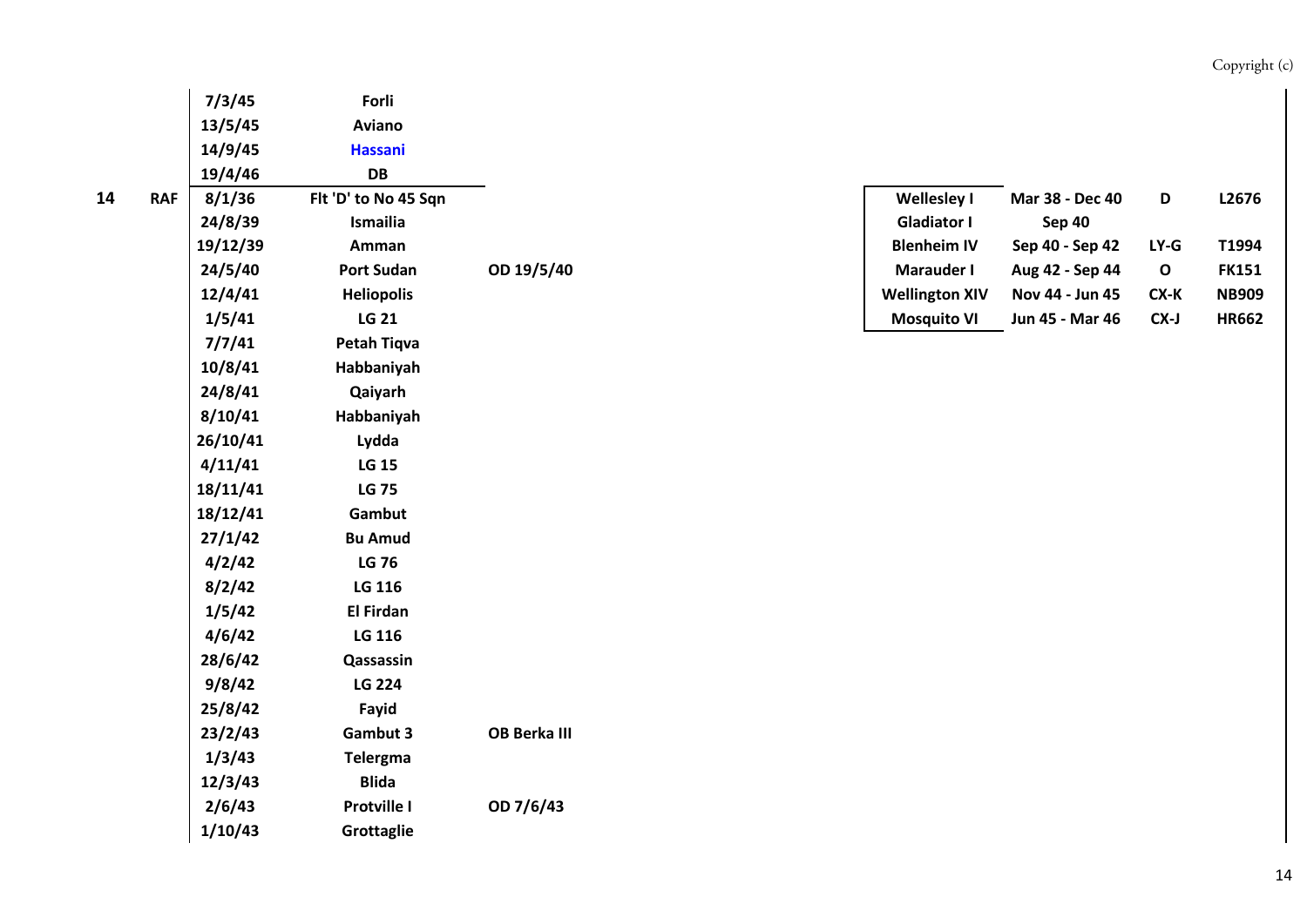| 27/10/43 | Sidi Amor                           |                   |
|----------|-------------------------------------|-------------------|
| 20/11/43 | Blida                               |                   |
| 5/12/43  | Ghisonaccia                         | <b>OB Alghero</b> |
| 13/1/44  | <b>Blida</b>                        |                   |
| 11/4/44  | <b>Alghero</b>                      |                   |
| 23/9/44  | Grottaglie                          |                   |
| 3/10/44  | Gragnano                            |                   |
| 24/10/44 | Chivenor                            |                   |
| 25/5/45  | DB                                  |                   |
|          | 25/5/45 RF Banff-143 Sqn renumbered |                   |
| 29/8/45  | <b>Gatwick</b>                      |                   |
| 1/10/45  | <b>B 72/Cambrai</b>                 |                   |
| 4/12/45  | Sylt                                |                   |
| 19/12/45 | <b>B</b> 72/Cambrai                 |                   |
| 31/3/46  | DB                                  |                   |
| 7/9/36   | <b>Upper Heyford</b>                |                   |
| 24/9/39  | Roye/Amy                            |                   |
| 18/10/39 | <b>Rosieres-en-Santerre</b>         |                   |
| 17/5/40  | Moyencourt                          |                   |
| 18/5/40  | <b>Crecy</b>                        |                   |
| 19/5/40  | Lympne                              |                   |
| 21/5/40  | Watton                              |                   |
| 26/5/40  | <b>Gatwick</b>                      |                   |
| 12/6/40  | <b>West Raynham</b>                 |                   |
| 9/9/40   | <b>Great Massingham</b>             |                   |
| 3/5/41   | Oulton                              |                   |
| 13/7/41  | <b>Horsham St Faith</b>             |                   |
| 5/11/41  | <b>Oulton</b>                       |                   |
| 5/12/41  | <b>Horsham St Faith</b>             |                   |
| 9/12/41  | Wattinham                           |                   |
| 24/8/42  | <b>West Raynham</b>                 |                   |

**18**

| 8 | <b>RAF</b> | 7/9/36   | <b>Upper Heyford</b> | Hind                    | Apr 36 - May 39 |             | K5473        |
|---|------------|----------|----------------------|-------------------------|-----------------|-------------|--------------|
|   |            | 24/9/39  | Rove/Amy             | <b>Blenheim I</b>       | May 39 - Feb 40 | <b>GU-M</b> | L1165        |
|   |            | 18/10/39 | Rosieres-en-Santerre | <b>Blenheim IV</b>      | Feb 40 - Sep 42 | WV-U        | V6395        |
|   |            | 17/5/40  | <b>Movencourt</b>    | <b>Blenheim V</b>       | Sep 42 - Apr 43 | A           | <b>BA730</b> |
|   |            | 18/5/40  | Crecy                | <b>Boston III, IIIA</b> | Mar 43 - Jul 44 |             | <b>AL700</b> |
|   |            | 19/5/40  | Lympne               | Boston IV, V            | Jul 44 - Mar 46 | M           | <b>BZ511</b> |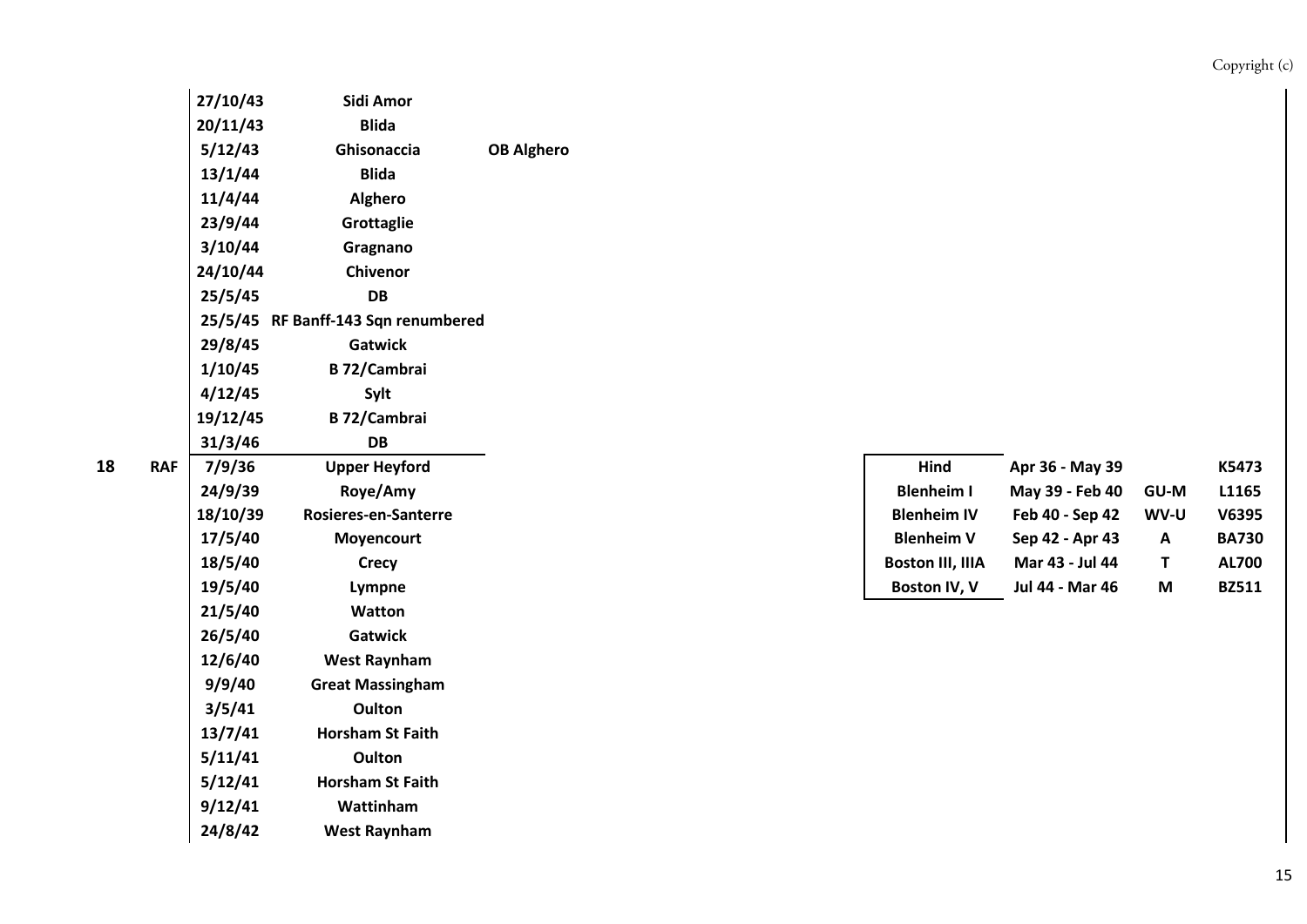| 11/11/42 | <b>Blida</b>          |                     |
|----------|-----------------------|---------------------|
| 30/11/42 | <b>Canrobert</b>      |                     |
| 5/12/42  | Serif                 |                     |
| 17/12/42 | Canroben              |                     |
| 7/3/43   | <b>Oulmene</b>        |                     |
| 17/4/43  | <b>Souk el Khemis</b> |                     |
| 1/6/43   | Grombalia             | OD 7/6/43           |
| 1/8/43   | <b>Monte Lungo</b>    | <b>OB Gela Wesr</b> |
| 9/8/43   | Comiso                |                     |
| 24/8/43  | Gerbini               |                     |
| 8/10/43  | <b>Brindisi</b>       |                     |
| 31/10/43 | <b>Celone</b>         |                     |
| 16/2/44  | <b>Marcianese</b>     |                     |
| 15/6/44  | La Banca              |                     |
| 27/6/44  | <b>Tarquinia</b>      |                     |
| 18/7/44  | Cecina                |                     |
| 15/10/44 | <b>Falconara</b>      |                     |
| 7/5/45   | Forli                 |                     |
| 13/5/45  | <b>Aviano</b>         |                     |
| 12/9/45  | <b>Hassani</b>        | to 31/3/46          |
| 31/3/46  | DB                    |                     |

| 10/3/38  | <b>Thorney Island</b> |  |
|----------|-----------------------|--|
| 8/4/40   | <b>North Coates</b>   |  |
| 25/6/41  | <b>Thorney Island</b> |  |
| 28/10/41 | <b>St Eval</b>        |  |
| 1/2/42   | <b>Thorney Island</b> |  |
| 28/4/42  | Ratmalana             |  |
| 30/9/42  | Minneriya             |  |

| Vildebeest III         | May 35 - Feb 40            | OA-Y      | K4157        |
|------------------------|----------------------------|-----------|--------------|
| <b>Beaufort Mk I</b>   | Nov 39 - Oct 43            | OA        | L4451        |
| <b>Beaufort Mk II</b>  | Nov 41 - Sep 42            | <b>OA</b> | AW282        |
| <b>OC Beaufort:</b>    | possibly (OA) only for UK. |           |              |
| <b>Beaufort Mk IIA</b> | Mar 42 - Oct 42            | <b>OA</b> | AW339        |
| <b>Beaufort Mk IA</b>  | Oct 42 - Aug 44            | OA        | <b>DW806</b> |
| <b>Beaufighter X</b>   | Jun 44 - Sep 45            | н         | <b>NE407</b> |
|                        |                            |           |              |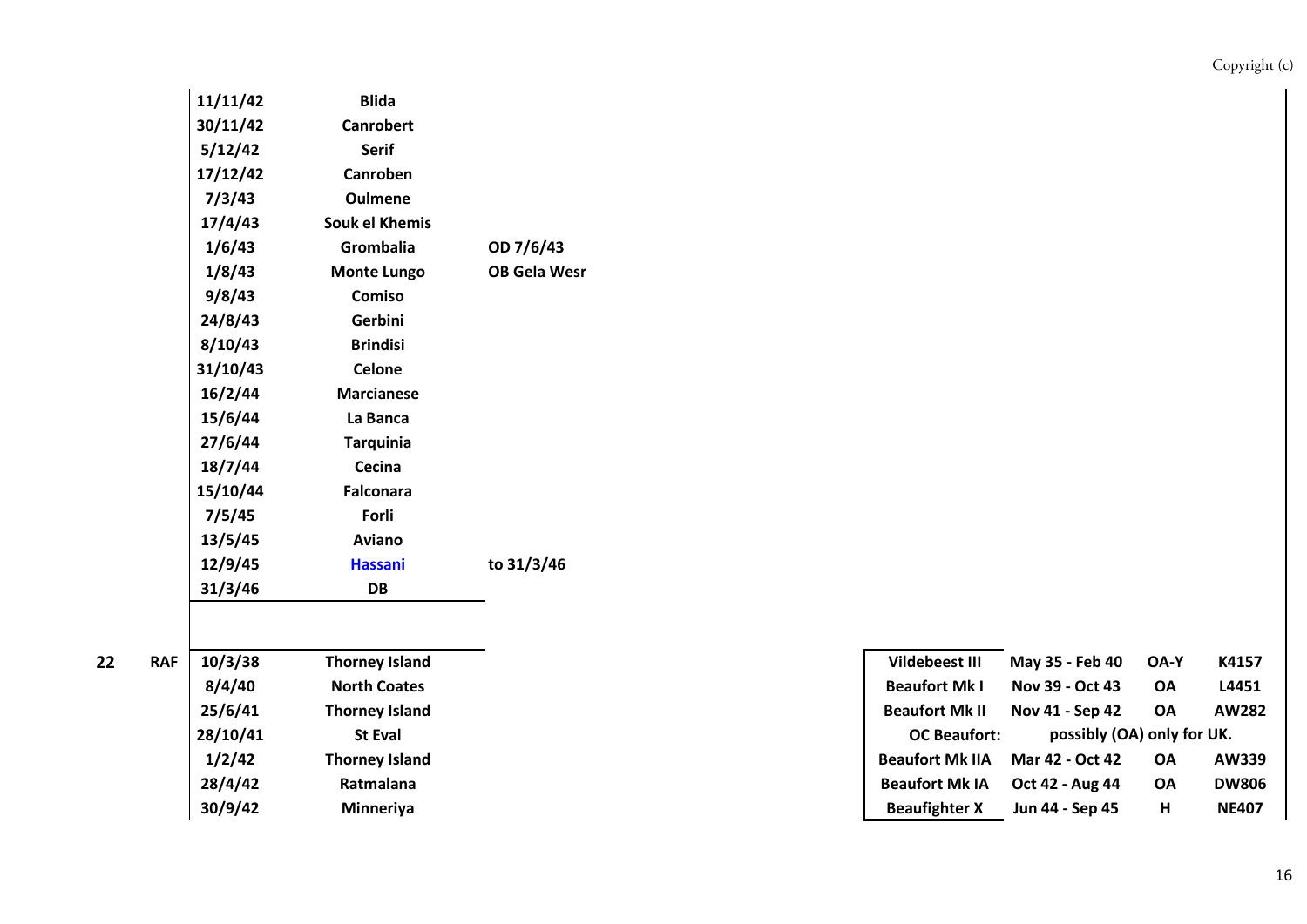| Copyright (c) |  |
|---------------|--|
|               |  |

|   |            | 15/2/43  | Vavuniya           |                                   |                      |                 |             |              |
|---|------------|----------|--------------------|-----------------------------------|----------------------|-----------------|-------------|--------------|
|   |            | 21/4/44  | Ratmalana          |                                   |                      |                 |             |              |
|   |            | 7/7/44   | Vavuniya           |                                   |                      |                 |             |              |
|   |            | 23/12/44 | Kumbhrirgram       |                                   |                      |                 |             |              |
|   |            | 26/1/45  | Joari              |                                   |                      |                 |             |              |
|   |            | 18/4/45  | Chiringa           |                                   |                      |                 |             |              |
|   |            | 21/6/45  | Gannavaram         |                                   |                      |                 |             |              |
|   |            | 30/9/45  | DB                 |                                   |                      |                 |             |              |
| 0 | <b>RAF</b> | 19/10/36 | <b>Dhibban</b>     |                                   | Blenheim I, IF       | Jan 38 - May 41 | $VT-B$      | K7107        |
|   |            | 25/8/39  | Ismailia           |                                   | Blenheim I, IF       | Jan 38 - May 41 | $VT-N$      | K7177        |
|   |            | 9/7/40   | <b>Ikingi</b>      |                                   | Hurricane I          | May 41 - Oct 41 | $RS-C$      | Z4230        |
|   |            | 3/11/40  | <b>Elevsis, GR</b> | det Paramythia, Heraklion, Maleme | Hurricane IIA, IIB   | Jun 41 - Aug 42 | <b>RS</b>   | <b>BG916</b> |
|   |            | 17/4/41  | <b>Maleme</b>      |                                   | <b>Hurricane IIC</b> | Aug 42 - Jul 44 | $RS-X$      | LB718        |
|   |            | 28/5/41  | Amiriya            | OD 16/5/41                        | Thunderbolt I        | Jul 44 - Jan 45 | RS-S        | HD269        |
|   |            | 22/6/41  | Idku               | OD 14/6/41                        | Thunderbolt II       | Sep 44 - Feb 46 | <b>RS-C</b> | <b>KL308</b> |
|   |            | 22/10/41 | LG 102             |                                   |                      |                 |             |              |
|   |            | 18/11/41 | <b>LG 05</b>       |                                   |                      |                 |             |              |
|   |            | 26/1/42  | LG 121             |                                   |                      |                 |             |              |
|   |            | 19/2/42  | <b>Heliopolis</b>  |                                   |                      |                 |             |              |
|   |            | 8/3/42   | Ratmalana          |                                   |                      |                 |             |              |
|   |            | 31/8/42  | <b>Dambulla</b>    |                                   |                      |                 |             |              |
|   |            | 15/2/43  | Colombo            |                                   |                      |                 |             |              |
|   |            | 31/8/43  | <b>Dambulla</b>    | OD 3/8/43                         |                      |                 |             |              |
|   |            | 12/1/44  | <b>Fazilpur</b>    |                                   |                      |                 |             |              |
|   |            | 23/1/44  | Feni               |                                   |                      |                 |             |              |
|   |            | 12/2/44  | <b>Fazilpur</b>    |                                   |                      |                 |             |              |
|   |            | 10/4/44  | <b>Comilla</b>     |                                   |                      |                 |             |              |
|   |            | 25/5/44  | Yelahanka          |                                   |                      |                 |             |              |
|   |            | 13/9/44  | Arkonam            |                                   |                      |                 |             |              |
|   |            | 5/10/44  | Chittagong         |                                   |                      |                 |             |              |
|   |            | 10/12/44 | Jumchar            |                                   |                      |                 |             |              |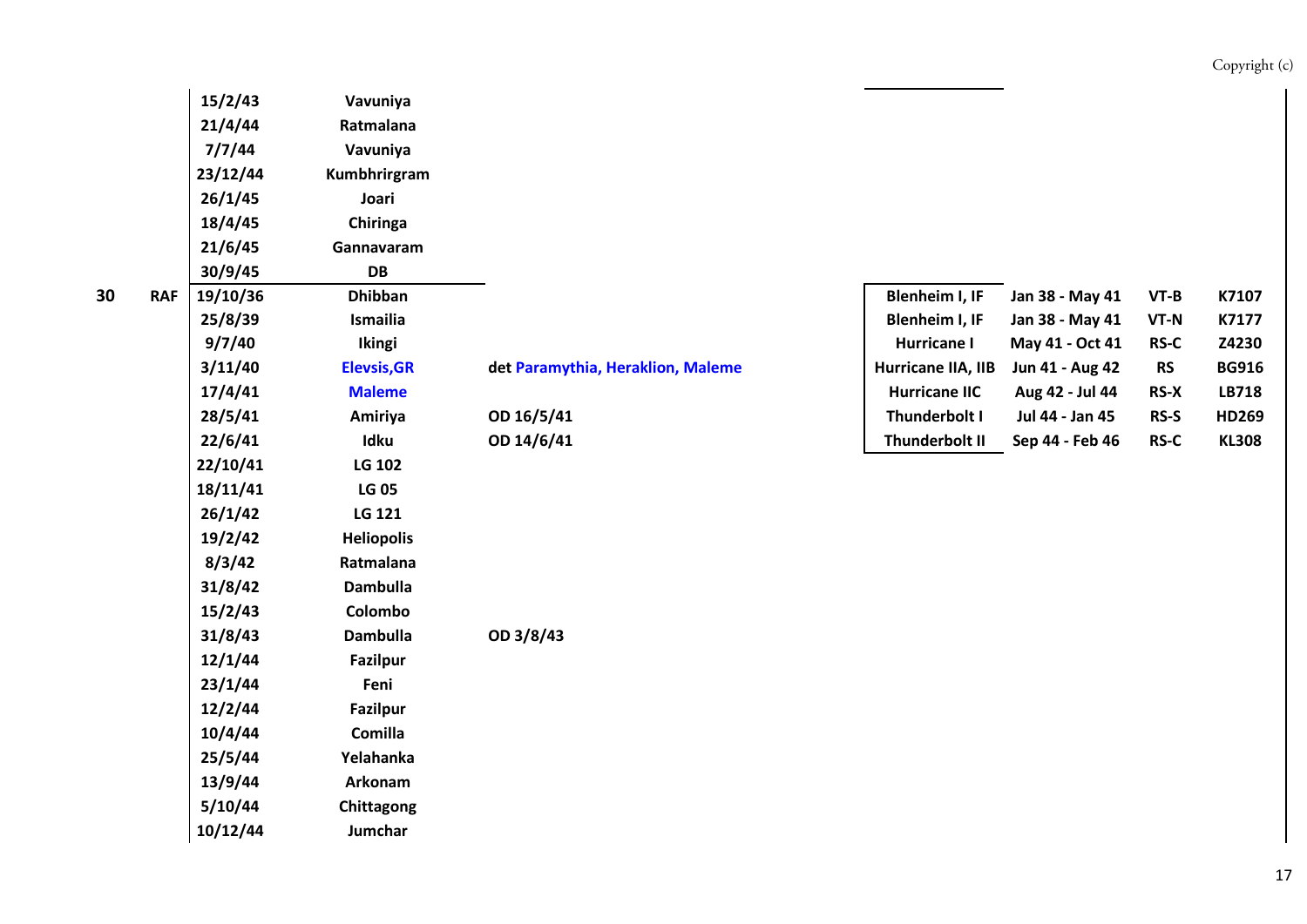|   | 24/4/45  | Akyab                |
|---|----------|----------------------|
|   | 18/5/45  | <b>Chakulia</b>      |
|   | 3/7/45   | Vizagapatam          |
|   | 12/9/45  | <b>Baigachi</b>      |
|   | 24/9/45  | Zayatkwin            |
|   | 30/9/45  | <b>Baigachi</b>      |
|   | 2/10/45  | Vizagapatam          |
|   | 4/12/45  | <b>Baigachi</b>      |
|   | 21/2/46  | <b>Bhopal</b>        |
| F | 21/9/32  | <b>Biggin Hill</b>   |
|   | 3/1/40   | Gravesend            |
|   | 8/3/40   | Manston              |
|   | 22/3/40  | Gravesend            |
|   | 27/3/40  | <b>Biggin Hill</b>   |
|   | 26/5/40  | <b>Wittering</b>     |
|   | 4/6/40   | <b>Biggin Hill</b>   |
|   | 27/8/40  | <b>Acklington</b>    |
|   | 15/12/40 | <b>Middle Wallop</b> |
|   | 16/2/41  | <b>Ibsley</b>        |
|   | 17/4/41  | Pembrey              |
|   | 1/6/41   | Angle                |
|   | 27/11/41 | <b>Manston</b>       |
|   | 5/5/42   | <b>West Malling</b>  |
|   | 14/6/42  | <b>Frinston</b>      |
|   | 7/7/42   | <b>West Malling</b>  |
|   | 14/8/42  | Friston              |
|   | 20/8/42  | <b>West Malling</b>  |
|   | 10/9/42  | <b>Honiley</b>       |
|   | 19/10/42 | <b>Baginton</b>      |
|   | 25/11/42 | moving to N. Africa  |

| 2 | <b>RAF</b> | 21/9/32 | <b>Biggin Hill</b> | Hurricane I          | Oct 38 - Jul 41          | $KT-G$    | L1596        |
|---|------------|---------|--------------------|----------------------|--------------------------|-----------|--------------|
|   |            | 3/1/40  | Gravesend          | <b>Hurricane IIB</b> | Jul 41 - Nov 42 GZ or GN |           | <b>BE213</b> |
|   |            | 8/3/40  | <b>Manston</b>     | <b>Hurricane IIC</b> | Nov 41 - Aug 43 GC or GN |           | <b>HL859</b> |
|   |            | 22/3/40 | Gravesend          | <b>Spitfire VC</b>   | Apr 43 - Nov 43          | GZ        | <b>JL357</b> |
|   |            | 27/3/40 | <b>Biggin Hill</b> |                      | May 44 - Jul 44          | <b>GZ</b> | <b>JK340</b> |
|   |            | 26/5/40 | <b>Wittering</b>   | <b>Spitfire IX</b>   | Jun 43 - Jul 44          | <b>GZ</b> | <b>MA802</b> |
|   |            | 4/6/40  | <b>Biggin Hill</b> |                      | Nov 44 - Jun 47          | GZ-D      | <b>MA862</b> |
|   |            | 27/8/40 | <b>Acklington</b>  | <b>Spitfire VIII</b> | Dec 43 - Jul 44          | GZ        | <b>TP270</b> |
|   |            |         |                    |                      |                          |           |              |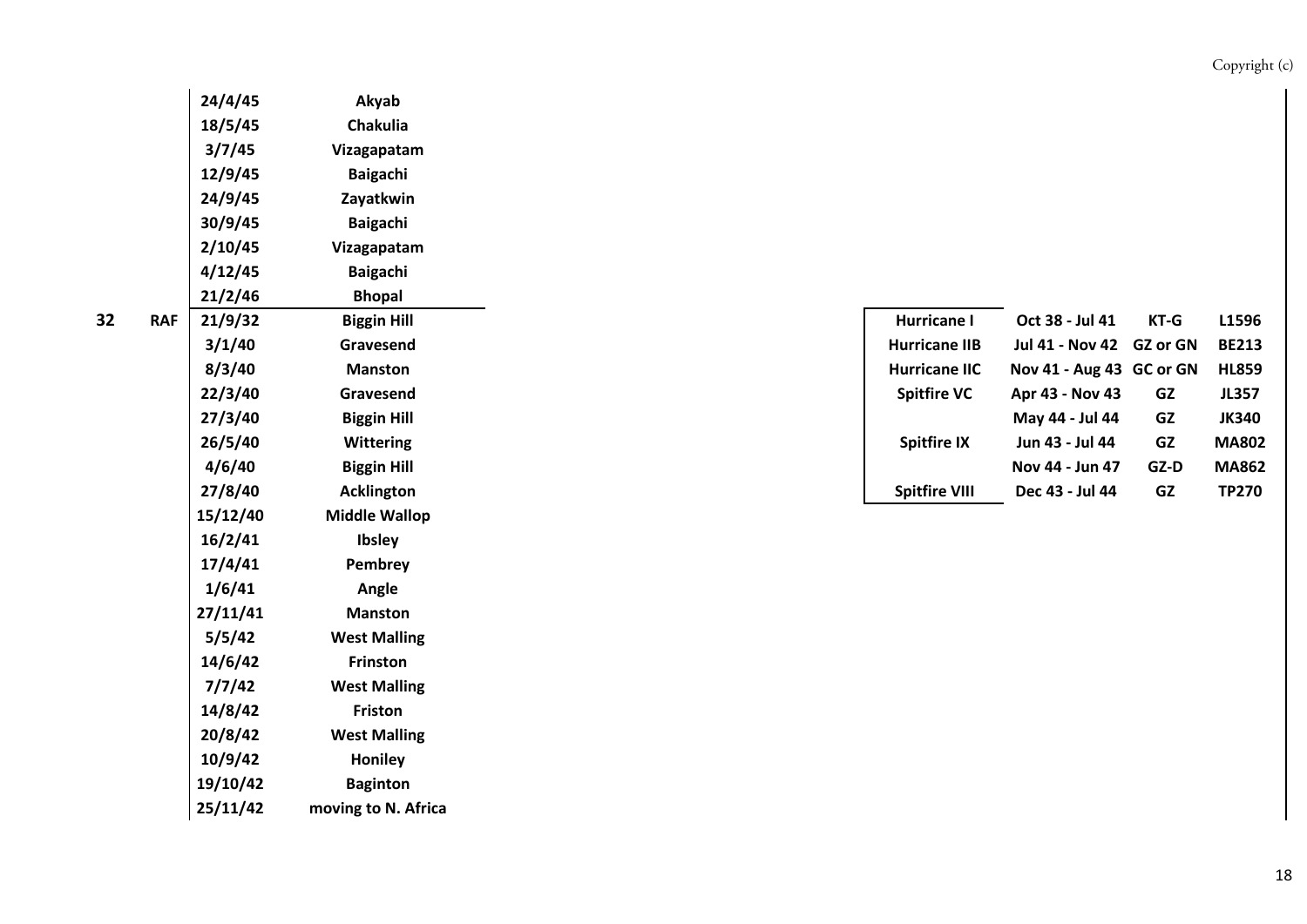| 7/12/42  | Philippeville         |            |  |                      |                        |           |
|----------|-----------------------|------------|--|----------------------|------------------------|-----------|
| 10/1/43  | <b>Maison Blanche</b> |            |  |                      |                        |           |
| 21/5/43  | <b>Tingley</b>        |            |  |                      |                        |           |
| 19/8/43  | La Sebala             |            |  |                      |                        |           |
| 18/10/43 | Montecorvino          | OD 1/10/43 |  |                      |                        |           |
| 17/11/43 | Reghaia               |            |  |                      |                        |           |
| 28/2/44  | <b>Foggia Main</b>    | OD 31/1/44 |  |                      |                        |           |
| 16/7/44  | Canne                 |            |  |                      |                        |           |
| 26/9/44  | <b>Brindisi</b>       |            |  |                      |                        |           |
| 2/10/44  | <b>Araxos</b>         |            |  |                      |                        |           |
| 17/10/44 | <b>Kalamaki</b>       |            |  |                      |                        |           |
| 13/11/44 | <b>Sedes</b>          | OD 9/11/44 |  |                      |                        |           |
| 25/2/45  | <b>Ramat David</b>    |            |  |                      |                        |           |
| 27/9/45  | <b>Petah Tiqva</b>    |            |  |                      |                        |           |
| 15/3/46  | Aqir                  |            |  |                      |                        |           |
| 21/10/38 | Ramleh                |            |  | Gladiator I, II      | Feb 38 - Oct 40        | <b>NV</b> |
| 24/4/39  | Helwan                |            |  | OC Gladiator I, II   | pre war                | 1         |
| 25/5/39  | Ismailia              |            |  | <b>Gauntlet II</b>   | Feb 40 - Apr 40        |           |
| 5/8/39   | Qasaba                |            |  | <b>Hurricane I</b>   | Sep 40 - Feb 42        | <b>NV</b> |
| 1/9/39   | <b>Mersah Matruh</b>  |            |  | <b>Hurricane IIB</b> | Feb 42 - Jun 42        | <b>NV</b> |
| 23/10/39 | Qasaba                |            |  | <b>Hurricane IIC</b> | Jun 42 - Dec 43        | <b>NV</b> |
| 28/10/39 | <b>Mersah Matruh</b>  |            |  | <b>OC Hurricane</b>  | as 30 Squadron         | <b>RS</b> |
| 17/1/40  | Qasaba                |            |  | Spitfire VB, VC      | Jan 43 - Jun 43        | <b>RS</b> |
| 22/6/40  | Gerawla               |            |  | Spitfire VB, VC      | Dec 43 - Mar 44        | NW        |
| 25/6/40  | Helwan                |            |  | <b>Spitfire IXE</b>  | Apr 44 - Dec 44 5R-E ( |           |
| 22/9/40  | Fuka                  |            |  |                      |                        |           |
| 15/1/41  | Amiriya               |            |  |                      |                        |           |
| 19/2/41  | <b>Elevsis</b>        |            |  |                      |                        |           |
| 4/3/41   | <b>Larissa</b>        |            |  |                      |                        |           |
| 18/4/41  | <b>Elevsis</b>        |            |  |                      |                        |           |
| 22/4/41  | <b>Argos</b>          |            |  |                      |                        |           |
|          |                       |            |  |                      |                        |           |

| 3 | <b>RAF</b> | 21/10/38 | Ramleh               | Gladiator I, II           | Feb 38 - Oct 40           | <b>NW</b>  | K6140        |
|---|------------|----------|----------------------|---------------------------|---------------------------|------------|--------------|
|   |            | 24/4/39  | Helwan               | <b>OC Gladiator I, II</b> | pre war                   | (TN), (SO) |              |
|   |            | 25/5/39  | Ismailia             | <b>Gauntlet II</b>        | Feb 40 - Apr 40           |            | K5286        |
|   |            | 5/8/39   | Qasaba               | <b>Hurricane I</b>        | Sep 40 - Feb 42           | <b>NW</b>  | V7419        |
|   |            | 1/9/39   | <b>Mersah Matruh</b> | <b>Hurricane IIB</b>      | Feb 42 - Jun 42           | <b>NW</b>  | <b>BE173</b> |
|   |            | 23/10/39 | Qasaba               | <b>Hurricane IIC</b>      | Jun 42 - Dec 43           | <b>NW</b>  | <b>HL627</b> |
|   |            | 28/10/39 | <b>Mersah Matruh</b> | <b>OC Hurricane</b>       | as 30 Squadron            | <b>RS</b>  |              |
|   |            | 17/1/40  | Qasaba               | Spitfire VB, VC           | Jan 43 - Jun 43           | <b>RS</b>  | JK841        |
|   |            | 22/6/40  | Gerawla              | Spitfire VB, VC           | Dec 43 - Mar 44           | <b>NW</b>  | <b>ER653</b> |
|   |            | 25/6/40  | Helwan               | <b>Spitfire IXE</b>       | Apr 44 - Dec 44 5R-E (UK) |            | <b>PV202</b> |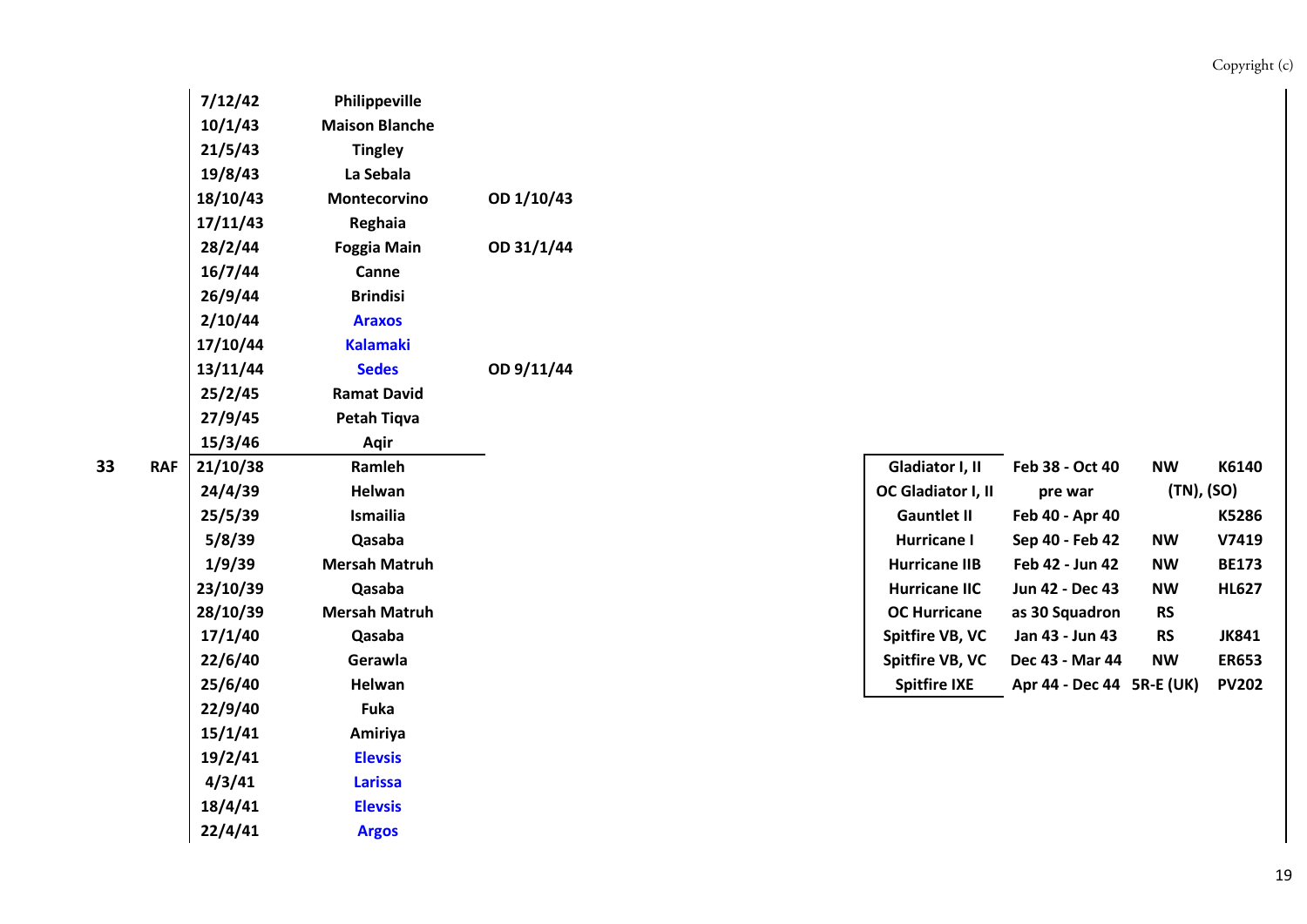| 24/4/41  | <b>Maleme</b>  | OD 27/4/41 |
|----------|----------------|------------|
| 1/6/41   | Amiriya        |            |
| 6/7/41   | Gamil          |            |
| 11/7/41  | Amriya         |            |
| 24/8/41  | <b>Fuka</b>    |            |
| 25/8/41  | Amriya         |            |
| 1/9/41   | Sidi Haneish   |            |
| 10/9/41  | Gerawala       |            |
| 8/11/41  | Giarabub       |            |
| 20/11/41 | <b>LG 125</b>  |            |
| 1/1/42   | <b>Msus</b>    |            |
| 15/1/42  | <b>Antelat</b> |            |
| 22/1/42  | Msus           |            |
| 24/1/42  | Mechili        |            |
| 28/1/42  | Gazala No1     |            |
| 3/2/42   | Gambut         |            |
| 10/2/42  | <b>LG 101</b>  |            |
| 28/3/42  | Gambut         |            |
| 17/6/42  | Sidi Azeiz     |            |
| 18/6/42  | <b>LG 75</b>   |            |
| 20/6/42  | <b>LG 76</b>   |            |
| 23/6/42  | <b>LG 12</b>   |            |
| 26/6/42  | <b>El Daba</b> |            |
| 27/6/42  | LG 154         |            |
| 24/7/42  | <b>LG 172</b>  |            |
| 27/7/42  | <b>LG 85</b>   |            |
| 5/8/42   | <b>Idku</b>    |            |
| 31/8/42  | <b>LG 85</b>   |            |
| 3/10/42  | LG 154         |            |
| 23/10/42 | LG 172         |            |
|          |                |            |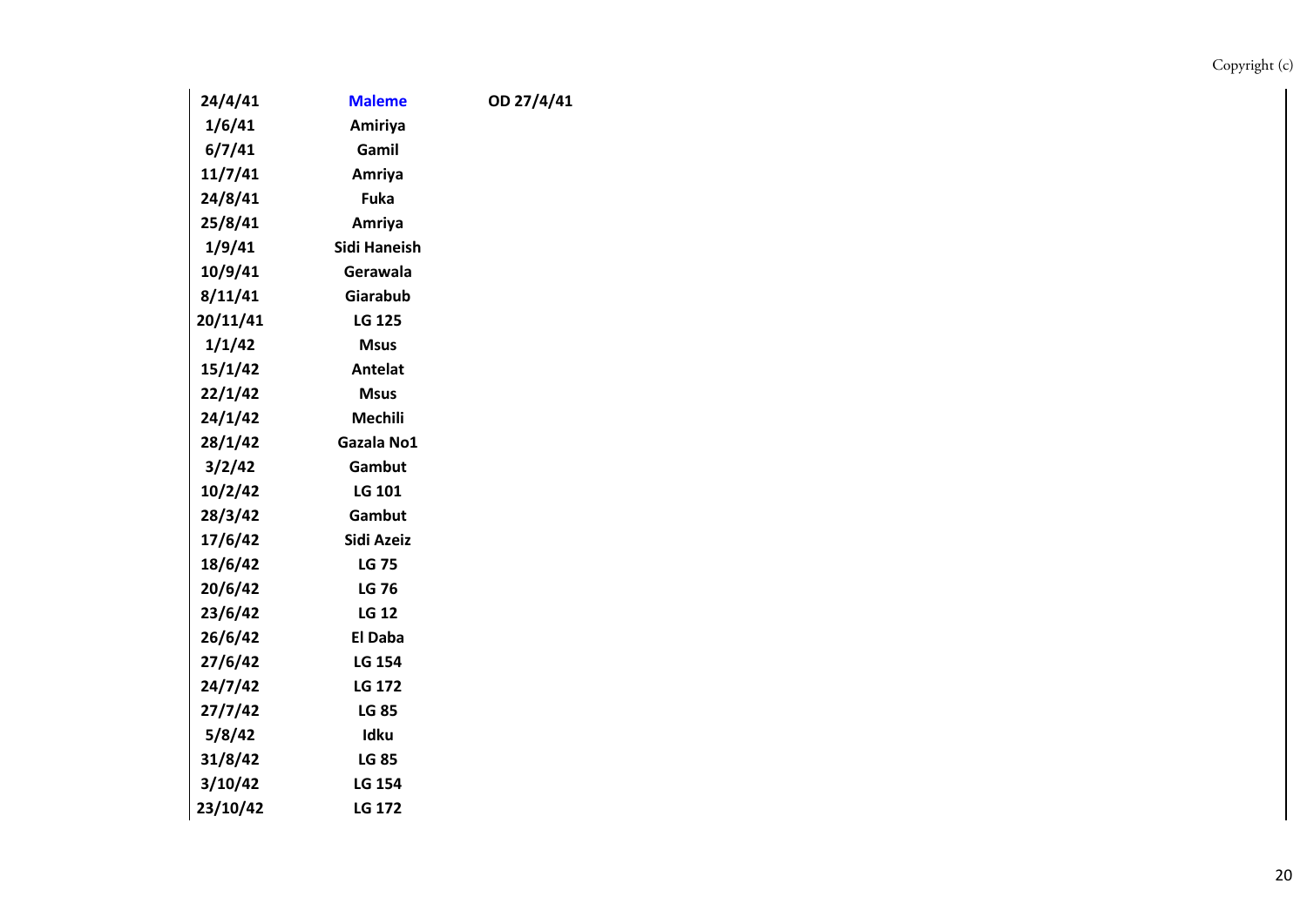| 12/11/42 | LG 101                    |
|----------|---------------------------|
| 18/11/42 | <b>El Adem</b>            |
| 28/11/42 | Benina                    |
| 11/2/43  | <b>Bersis</b>             |
| 24/6/43  | <b>Misurata West</b>      |
| 9/9/43   | <b>Bersis</b>             |
| 17/1/44  | <b>Mersah Matruh</b>      |
| 1/4/44   | moving to UK              |
| 23/4/44  | <b>North Weald</b>        |
| 17/5/44  | Lympne                    |
| 3/7/44   | <b>Tangmere</b>           |
| 17/7/44  | <b>Funtington</b>         |
| 6/8/44   | <b>Selsey</b>             |
| 10/8/44  | <b>Fairwood Common</b>    |
| 18/8/44  | <b>Selsey</b>             |
| 20/8/44  | <b>Tangmere</b>           |
| 31/8/44  | Carpiquet                 |
| 7/9/44   | Lympne                    |
| 10/9/44  | Godelmesnil               |
| 12/9/44  | <b>Merville</b>           |
| 2/11/44  | Malderghem                |
| 15/12/44 | Lasham                    |
| 15/12/44 | Predannack                |
| 21/2/45  | <b>B 77/Gilze-Rijen</b>   |
| 7/4/45   | <b>B</b> 91/Kluis         |
| 20/4/45  | <b>B 109/Quackenbruck</b> |
| 19/8/45  | B155/Dedelsdorf           |
| 14/9/45  | B106/Twente               |
| 16/9/45  | <b>B</b> 155/Dedelsdorf   |
| 17/9/45  | <b>B</b> 170/Sylt         |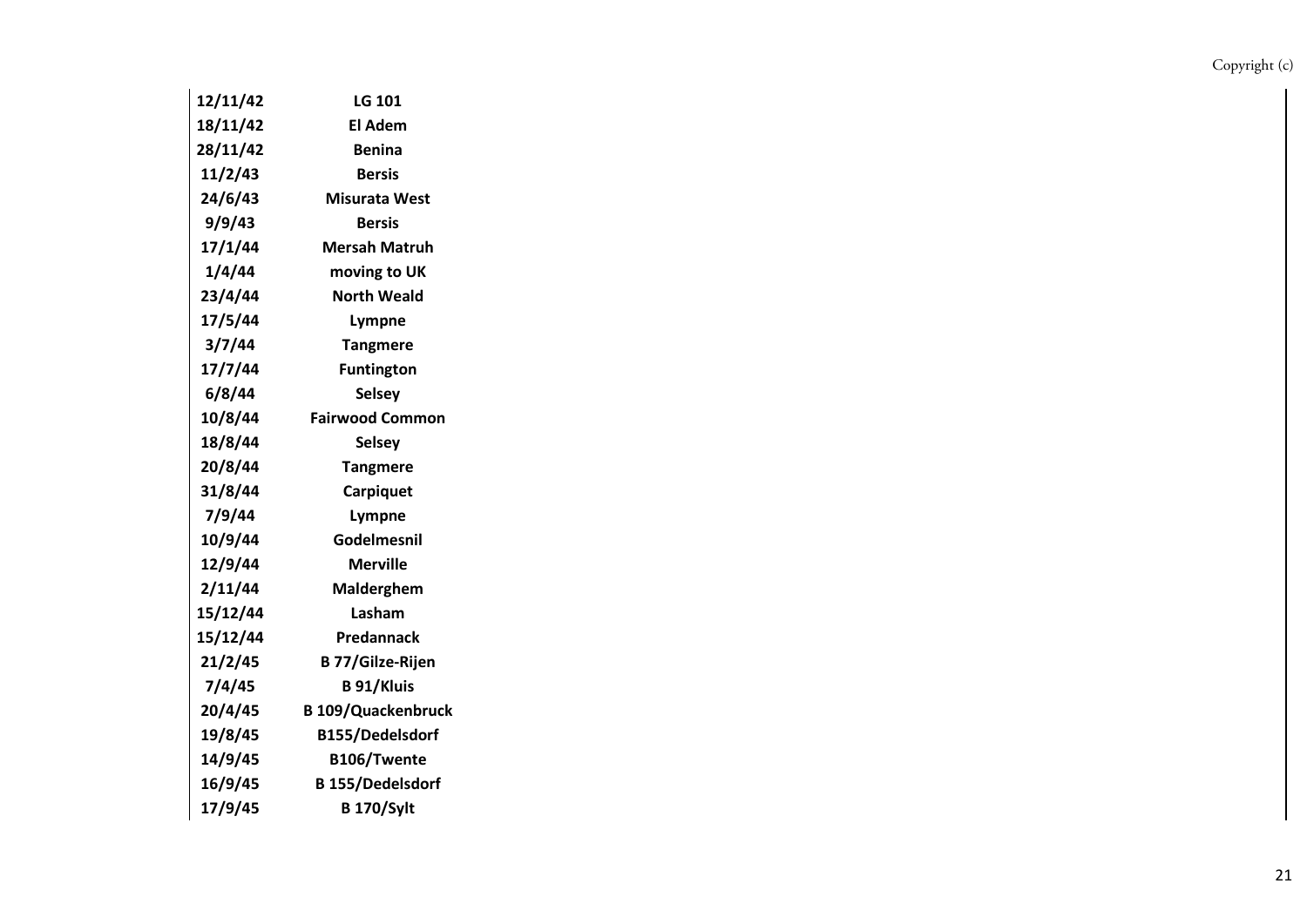|   |            | 6/10/45  | <b>B</b> 155/Dedelsdorf     |                                                |                          |                 |        |              |
|---|------------|----------|-----------------------------|------------------------------------------------|--------------------------|-----------------|--------|--------------|
|   |            | 23/10/45 | <b>B</b> 152/Fassberg       |                                                |                          |                 |        |              |
|   |            | 2/1/46   | Gatow                       |                                                |                          |                 |        |              |
| 7 | <b>RAF</b> | 26/4/37  | RF Feltwell-Flt 'B' 214 Sqn |                                                | <b>Harrow II</b>         | Apr 37 - May 39 | FJ-O   | K7031        |
|   |            | 13/11/40 | Luqa                        |                                                | <b>Wellington I</b>      | May 39 - Nov 39 |        | L4352        |
|   |            | 1/12/40  | Fayid                       |                                                | <b>Wellington IA</b>     | Sep 39 - Oct 40 | LF-P   | L7779        |
|   |            | 17/12/40 | <b>Shallufa</b>             | det Menidi, Paramythia                         | <b>Wellington IC</b>     | Oct 40 - Mar 43 | К      | <b>ES980</b> |
|   |            | 27/4/42  | <b>LG 09</b>                |                                                | <b>Wellington III</b>    | Mar 43 - Apr 43 |        | <b>DF680</b> |
|   |            | 26/6/42  | <b>LG 224</b>               |                                                | <b>Wellington X</b>      | Mar 43 - Dec 44 | $LF-P$ | LP646        |
|   |            | 29/6/42  | <b>Abu Sueir</b>            |                                                | <b>Liberator VI</b>      | Oct 44 - Mar 46 | LF-H   | <b>KH285</b> |
|   |            | 6/11/42  | <b>LG 224</b>               |                                                |                          |                 |        |              |
|   |            | 13/11/42 | LG 106                      |                                                |                          |                 |        |              |
|   |            | 29/11/42 | <b>LG 140</b>               |                                                |                          |                 |        |              |
|   |            | 20/1/43  | <b>Benina</b>               |                                                |                          |                 |        |              |
|   |            | 28/1/43  | <b>El Magrun</b>            | OD 23/1/43                                     |                          |                 |        |              |
|   |            | 14/2/43  | Gardabia East               |                                                |                          |                 |        |              |
|   |            | 25/2/43  | Gardabia West               |                                                |                          |                 |        |              |
|   |            | 30/5/43  | <b>Temmar</b>               |                                                |                          |                 |        |              |
|   |            | 16/11/43 | Djedeida No 1               |                                                |                          |                 |        |              |
|   |            | 16/12/43 | Cerignola No 2              |                                                |                          |                 |        |              |
|   |            | 13/1/44  | <b>Tortorella</b>           | OD 29/12/43                                    |                          |                 |        |              |
|   |            | 16/10/45 | Aqir                        | OD 2/10/45                                     |                          |                 |        |              |
|   |            | 12/12/45 | <b>Shallufa</b>             |                                                |                          |                 |        |              |
|   |            | 31/3/45  | <b>DB</b>                   |                                                |                          |                 |        |              |
| 8 | <b>RAF</b> | 5/5/37   | <b>Marham</b>               |                                                | <b>Wellington IA, IC</b> | Sep 39 - Jan 42 | HD-U   | N2756        |
|   |            | 12/11/40 | moving to Egypt             |                                                | <b>Wellington III</b>    | Jan 42 - Oct 43 | N      | AD597        |
|   |            | 24/11/40 | Ismailia                    |                                                | <b>Wellington VIII</b>   | Mar 42 - Oct 43 | D      | <b>LA975</b> |
|   |            | 7/12/40  | Fayid                       | OD 30/11/40                                    | <b>Wellington X</b>      | May 42 - Oct 43 | Α      | HZ308        |
|   |            | 18/12/40 | <b>Shallufa</b>             | det Gambut, Sidi Azeiz, Fuka, Elevsis, El Adem | <b>Wellington XI</b>     | Jul 43 - May 44 | S      | HZ394        |
|   |            | 1/4/41   | Gambut                      | Luqa, Berka III, Gianaklis (cont. from 18/12)  | <b>Wellington XIII</b>   | Oct 43 - Jan 45 | F      | HZ881        |
|   |            | 12/4/41  | <b>Shallufa</b>             |                                                | <b>Wellington XIV</b>    | Jan 45 - Jun 46 | K      | <b>NC674</b> |
|   |            |          |                             |                                                |                          |                 |        |              |

**38**

22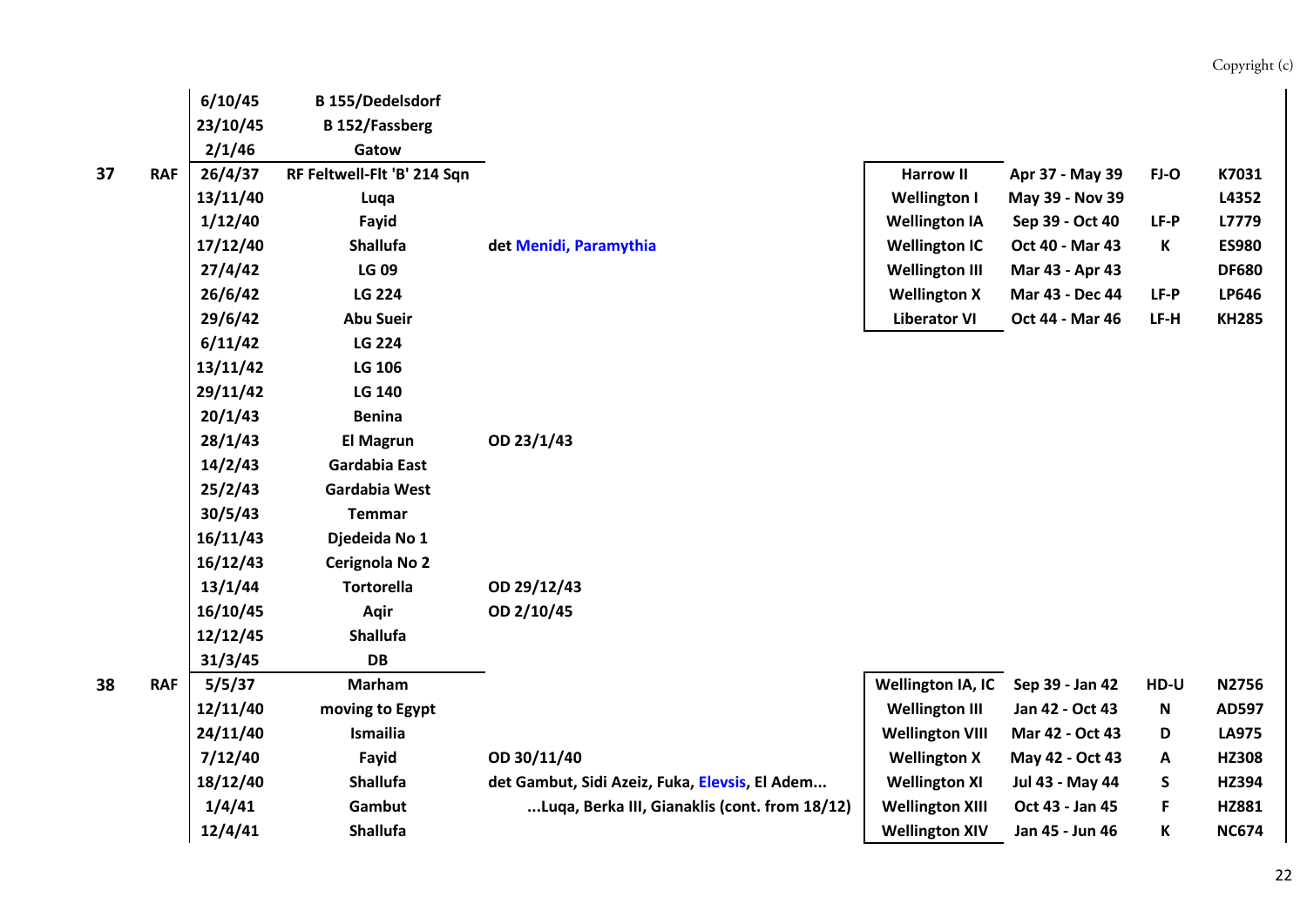|   |            | 9/8/41        | Luqa                 |             |                        |                 |             |              |
|---|------------|---------------|----------------------|-------------|------------------------|-----------------|-------------|--------------|
|   |            | 1/8/42        | LG 226               |             |                        |                 |             |              |
|   |            | 18/11/42      | Gambut               |             |                        |                 |             |              |
|   |            | 28/2/43       | Berka III            |             |                        |                 |             |              |
|   |            | 19/11/44      | <b>Kalamaki</b>      | OD 11/11/44 |                        |                 |             |              |
|   |            | 13/12/44      | Grottaglie           |             |                        |                 |             |              |
|   |            | 31/1/45       | <b>Foggia Main</b>   |             |                        |                 |             |              |
|   |            | 21/4/45       | <b>Falconara</b>     |             |                        |                 |             |              |
|   |            | 13/7/45       | Luqa                 |             |                        |                 |             |              |
|   |            | <b>Jul 45</b> | <b>Hassani</b>       |             |                        |                 |             |              |
|   |            | 12/12/46      | <b>Ein Shemar</b>    |             |                        |                 |             |              |
| 9 | <b>RAF</b> | 22/1/29       | <b>Risalpur</b>      |             | Hart                   | Nov 31 - Jul 39 | $\mathbf 1$ | K2088        |
|   |            | 12/8/39       | <b>Tengah</b>        |             | <b>Blenheim I</b>      | Aug 39 - Jan 41 | XZ-N        | L8402        |
|   |            | 9/9/39        | <b>Kallang</b>       |             | <b>Blenheim IV</b>     | Dec 40 - Jan 41 |             |              |
|   |            | 19/4/40       | Lahore               |             | <b>Maryland I</b>      | Jan 41 - Jan 42 |             | AH214        |
|   |            | 7/5/40        | <b>Heliopolis</b>    |             | <b>Beaufort Mk I</b>   | Sep 41 - Nov 42 |             | L9894        |
|   |            | 13/5/40       | <b>Sheikh Othman</b> |             | <b>Beaufort Mk II</b>  | Apr 42 - Jun 43 |             | AW294        |
|   |            | 1/12/40       | Helwan               |             | <b>Beaufort Mk IIA</b> | Mar42 - Jan 44  |             | <b>DD875</b> |
|   |            | 23/1/41       | <b>Heliopolis</b>    |             | <b>Beaufort Mk IA</b>  | Apr 42 - May 43 |             | <b>DE115</b> |
|   |            | 21/3/41       | Shandur              |             | <b>Beaufighter X</b>   | Jun 43 - Feb 45 | Z           | <b>NV135</b> |
|   |            | 8/5/41        | <b>Wadi Natrun</b>   |             | <b>Marauder III</b>    | Dec 44 - Sep 46 | F           | <b>HD607</b> |
|   |            | 15/10/41      | <b>Maryut</b>        | OD 10/10/41 |                        |                 |             |              |
|   |            | 27/12/41      | <b>LG 86</b>         |             |                        |                 |             |              |
|   |            | 1/7/42        | Shandur              |             |                        |                 |             |              |
|   |            | 20/8/42       | Luqa                 |             |                        |                 |             |              |
|   |            | 2/10/42       | Shallufa             |             |                        |                 |             |              |
|   |            | 6/11/42       | Luqa                 |             |                        |                 |             |              |
|   |            | 9/12/42       | Shallufa             |             |                        |                 |             |              |
|   |            | 21/1/43       | Luqa                 |             |                        |                 |             |              |
|   |            | 27/2/43       | <b>Giannaclis</b>    |             |                        |                 |             |              |
|   |            | 1/6/43        | <b>Protville II</b>  |             |                        |                 |             |              |
|   |            |               |                      |             |                        |                 |             |              |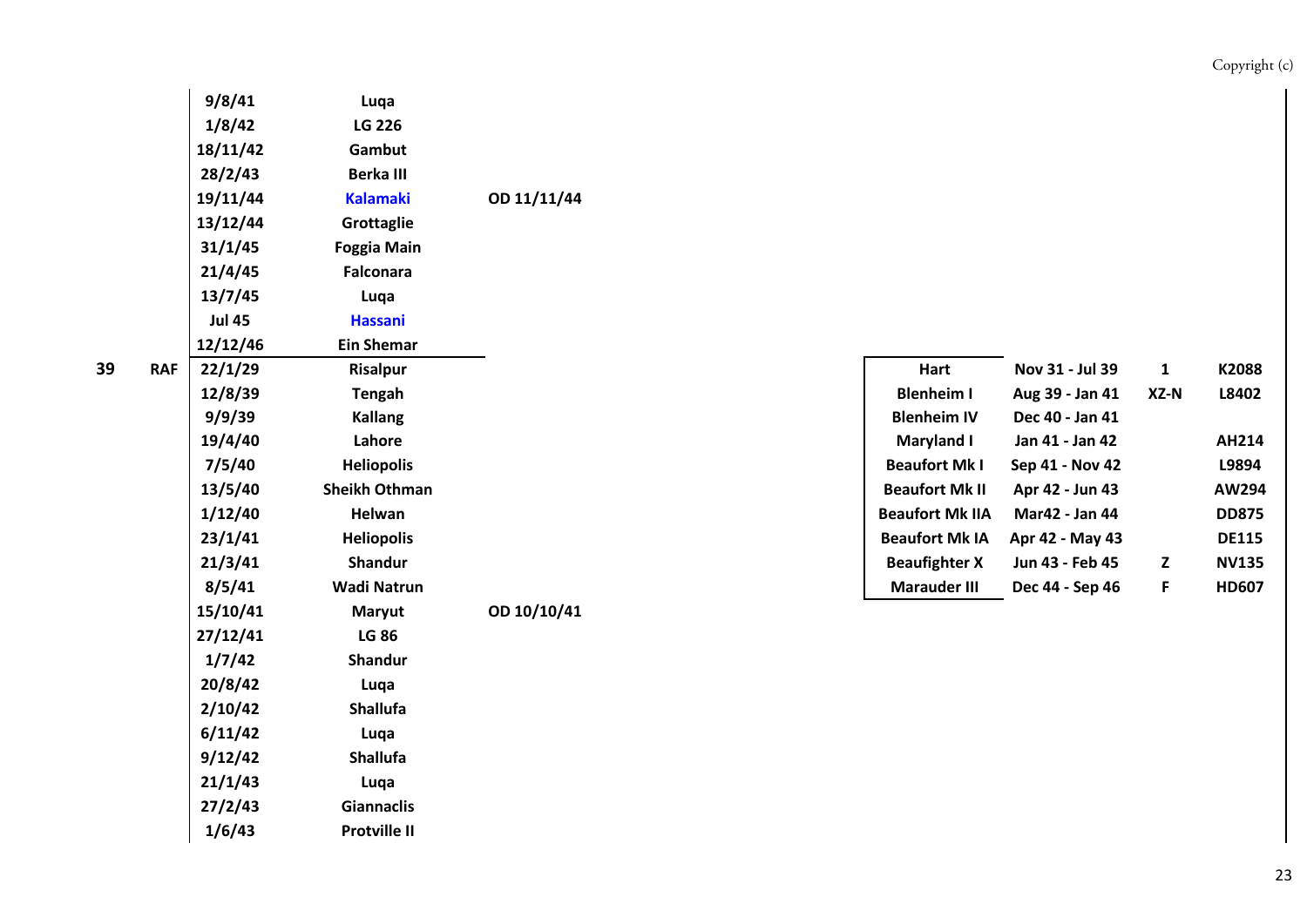|                 | 3/6/43   | <b>LG 224</b>       |                      |                       |                 |             |              |
|-----------------|----------|---------------------|----------------------|-----------------------|-----------------|-------------|--------------|
|                 | 11/6/43  | <b>Protville II</b> |                      |                       |                 |             |              |
|                 | 17/10/43 | Protville I         |                      |                       |                 |             |              |
|                 | 19/10/43 | Sidi Amor           |                      |                       |                 |             |              |
|                 | 20/11/43 | Reghaia             |                      |                       |                 |             |              |
|                 | 21/2/44  | Alghero             |                      |                       |                 |             |              |
|                 | 15/7/44  | <b>Biferno</b>      |                      |                       |                 |             |              |
|                 | 16/12/44 | <b>Hassani</b>      | OD until 18/1/45     |                       |                 |             |              |
|                 | 6/6/45   | <b>Rivolto</b>      |                      |                       |                 |             |              |
|                 | 16/10/45 | Khartoum            |                      |                       |                 |             |              |
|                 | 8/9/46   | DB                  |                      |                       |                 |             |              |
| 0<br><b>RAF</b> | 8/10/32  | Abingdon            |                      | <b>Hart (Special)</b> | May 35 - Mar 36 |             | K4416        |
|                 | 2/9/39   | <b>Betheniville</b> |                      | Hind                  | Mar 36 - Sep 38 |             | K5465        |
|                 | 3/12/39  | Wyton               |                      | <b>Blenheim IV</b>    | Dec 39 - Nov 40 | <b>BL-V</b> | R3612        |
|                 | 2/2/41   | Alconbury           |                      | <b>Welington IC</b>   | Nov 40 - May 42 | BL-J        | X9630        |
|                 | 31/10/41 | Luqa                |                      | <b>Wellington III</b> | May 42 - Jul 43 | <b>BL-Q</b> | HZ125        |
|                 | 14/2/42  | DB                  |                      | <b>Wellington X</b>   | May 43 - Mar 45 | $\sf U$     | <b>MF313</b> |
|                 | 1/5/42   | <b>RF Abu Sueir</b> | returned from India  | <b>Liberator VI</b>   | Mar 45 - Jan 46 | $\mathsf F$ | <b>KK313</b> |
|                 | 23/6/42  | Shallufa            |                      |                       |                 |             |              |
|                 | 20/8/42  | <b>Kabrit</b>       |                      |                       |                 |             |              |
|                 | 8/11/42  | <b>LG 222A</b>      |                      |                       |                 |             |              |
|                 | 13/11/42 | LG 104              |                      |                       |                 |             |              |
|                 | 26/11/42 | <b>LG 237</b>       | OD 25/11/42, OB Luqa |                       |                 |             |              |
|                 | 13/1/43  | <b>Heliopolis</b>   |                      |                       |                 |             |              |
|                 | 20/1/43  | <b>LG 237</b>       |                      |                       |                 |             |              |
|                 | 14/2/43  | Gardabia East       |                      |                       |                 |             |              |
|                 | 13/3/43  | Gardabia West       |                      |                       |                 |             |              |
|                 | 28/5/43  | <b>Alem East</b>    |                      |                       |                 |             |              |
|                 | 25/6/43  | Hani West           |                      |                       |                 |             |              |
|                 | 18/11/43 | Oudna No 1          |                      |                       |                 |             |              |
|                 | 4/12/43  | moving to Italy     |                      |                       |                 |             |              |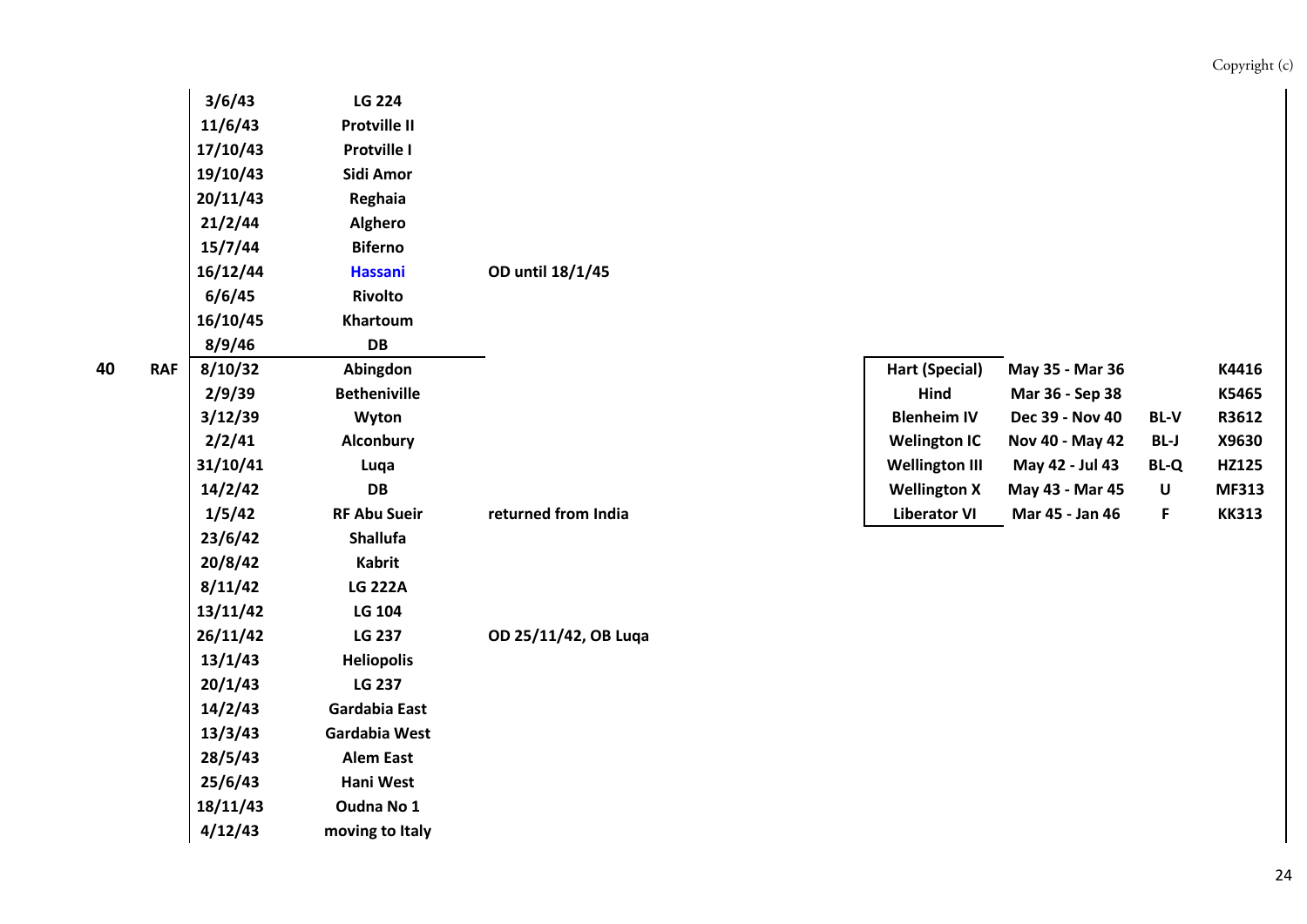| 16/12/43             | Cerignola No 2     |
|----------------------|--------------------|
| 30/12/43             | <b>Foggia Main</b> |
| 31/10/45             | <b>Abu Sueir</b>   |
| 17/9/46              | <b>Shallufa</b>    |
| 6/1/36<br><b>RAF</b> | Flt 'D' to 6 Sqn   |
| 16/1/39              | Ismailia           |
| 4/8/39               | <b>Fuka</b>        |
| 18/6/40              | Helwan             |
| 27/9/40              | Wadi Gazouza       |
| 4/12/40              | Helwan             |
| 8/12/40              | Qotafiyah          |
| 30/12/40             | <b>LG 81</b>       |
| 31/12/40             | <b>Menastir</b>    |
| 11/1/41              | <b>LG 41</b>       |
| 17/1/41              | <b>Menastir</b>    |
| 9/2/41               | Helwan             |
| 4/4/41               | Derna              |
| 6/5/41               | Gazala             |
| 7/5/41               | <b>Gambut Main</b> |
| 9/5/41               | Qasaba             |
| 13/5/41              | Fuka               |
| 1/6/41               | <b>Wadi Natrun</b> |
| 22/6/41              | Aqir               |
| 10/8/41              | Habbaniyah         |
| 27/9/41              | <b>LG 16</b>       |
| 14/11/41             | <b>LG 75</b>       |
| 18/12/41             | Gambut             |
| 2/1/42               | Helwan             |
| 13/2/42              | moving to FE       |
| 15/2/42              | Zayatkwin          |
| 22/2/42              | <b>Magwe</b>       |

| <b>Wellesley I</b>   | Nov 37 - Jun 39 |      | K7781         |
|----------------------|-----------------|------|---------------|
| <b>Blenheim I</b>    | Jun 39 - Mar 41 | OB-X | L8481         |
| <b>Blenheim IV</b>   | Mar 41 - Aug 42 | OB-C | Z5886         |
| Vengeance IA, II     | Dec 42 - Feb 44 | OB-Q | AN711         |
| <b>Mosquito VI</b>   | Feb 44 - May 46 |      | <b>HR371</b>  |
| <b>Beaufighter X</b> |                 | OB-I | <b>RD8005</b> |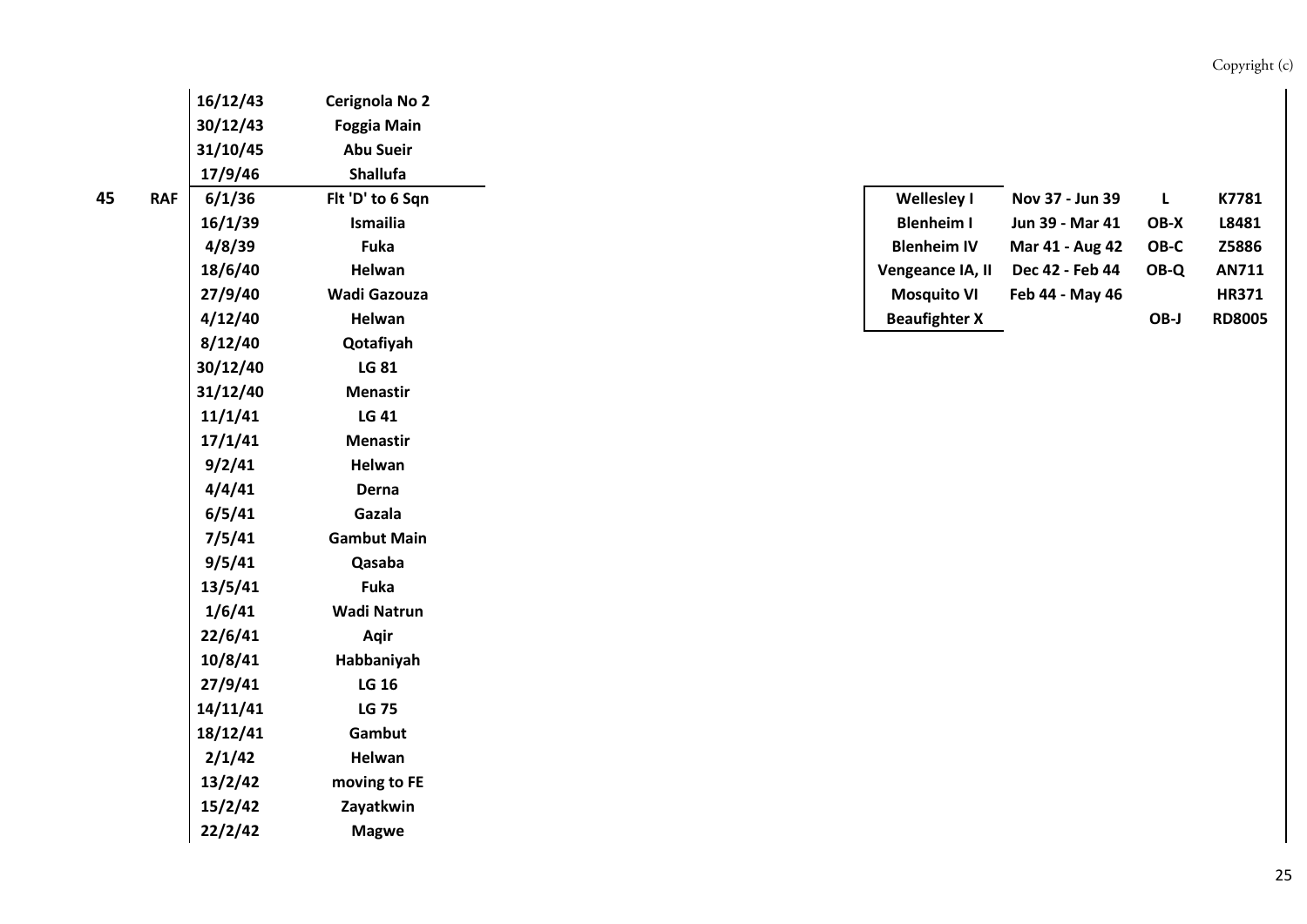|   |            | 17/3/42  | moving to India          |            |  |                        |                 |              |              |
|---|------------|----------|--------------------------|------------|--|------------------------|-----------------|--------------|--------------|
|   |            | 18/3/42  | Fyzabad                  |            |  |                        |                 |              |              |
|   |            | 22/3/42  | moving to India          |            |  |                        |                 |              |              |
|   |            | 23/3/42  | Lashio                   |            |  |                        |                 |              |              |
|   |            | 30/5/42  | <b>Asansol</b>           |            |  |                        |                 |              |              |
|   |            | 11/11/42 | Cholavaram               |            |  |                        |                 |              |              |
|   |            | 20/2/43  | <b>Asansol</b>           | OD 12/3/43 |  |                        |                 |              |              |
|   |            | 17/5/43  | <b>Digri</b>             |            |  |                        |                 |              |              |
|   |            | 11/10/43 | Kumbhrirgram             |            |  |                        |                 |              |              |
|   |            | 4/2/44   | Yelahanka                | OD 11/2/44 |  |                        |                 |              |              |
|   |            | 1/5/44   | Amarda Road              |            |  |                        |                 |              |              |
|   |            | 29/5/44  | Dalbhumgash              |            |  |                        |                 |              |              |
|   |            | 27/8/44  | Ranchi                   |            |  |                        |                 |              |              |
|   |            | 22/9/44  | Kumbhrirgram             | OD 29/9/44 |  |                        |                 |              |              |
|   |            | 27/4/45  | Joari                    |            |  |                        |                 |              |              |
|   |            | 6/5/45   | Chiringa                 |            |  |                        |                 |              |              |
|   |            | 17/5/45  | Cholavaram               |            |  |                        |                 |              |              |
|   |            | 12/10/45 | <b>St Thomas Mount</b>   |            |  |                        |                 |              |              |
|   |            | 29/5/46  | Negombo                  |            |  |                        |                 |              |              |
| 6 | <b>RAF</b> | 15/11/37 | <b>Digby</b>             |            |  | <b>Hurricane I</b>     | Feb 39 - Dec 40 | RJ           | L1793        |
|   |            | 10/12/39 | <b>Acklington</b>        |            |  | <b>Hurricane I</b>     | May 41 - Jun 41 | PO-B         | V7443        |
|   |            | 17/1/40  | <b>Digby</b>             |            |  | <b>Hurricane IIA</b>   | Dec 40 - May 41 | PO           |              |
|   |            | 9/5/40   | at HMS Glorious          |            |  | <b>Hurricane IIC</b>   | May 41 - Jul 41 | PO           | Z4035        |
|   |            | 26/5/40  | <b>Skaanland</b>         |            |  | <b>Beaufighter IF</b>  | May 42 - Jul 42 | A            | X7766        |
|   |            | 27/5/40  | <b>Bardufoss</b>         |            |  | <b>Beaufighter VIF</b> | May 42 - Dec 44 | $\mathsf{N}$ | <b>MM875</b> |
|   |            | 8/6/40   | <b>HMS Glorious-sunk</b> |            |  | <b>Beaufighter X</b>   | Apr 44 - Jul 44 | $\mathbf R$  | LZ846        |
|   |            | 13/6/40  | <b>Digby</b>             |            |  | <b>Mosquito XII</b>    | Jul 44 - Dec 44 |              | HJ944        |
|   |            | 1/9/40   | <b>Stapleford</b>        |            |  |                        |                 |              |              |
|   |            | 8/11/40  | <b>North Weald</b>       |            |  |                        |                 |              |              |
|   |            | 14/12/40 | <b>Digby</b>             |            |  |                        |                 |              |              |
|   |            | 28/2/41  | <b>Church Fenton</b>     |            |  |                        |                 |              |              |

| Hurricane I            | Feb 39 - Dec 40        | <b>RJ</b> | L1793        |
|------------------------|------------------------|-----------|--------------|
| <b>Hurricane I</b>     | May 41 - Jun 41        | PO-B      | V7443        |
| <b>Hurricane IIA</b>   | Dec 40 - May 41        | PO        |              |
| <b>Hurricane IIC</b>   | May 41 - Jul 41        | PO        | Z4035        |
| <b>Beaufighter IF</b>  | May 42 - Jul 42        | A         | X7766        |
| <b>Beaufighter VIF</b> | May 42 - Dec 44        | N         | <b>MM875</b> |
| <b>Beaufighter X</b>   | Apr 44 - Jul 44        | R         | LZ846        |
| <b>Mosquito XII</b>    | <b>Jul 44 - Dec 44</b> |           | HJ944        |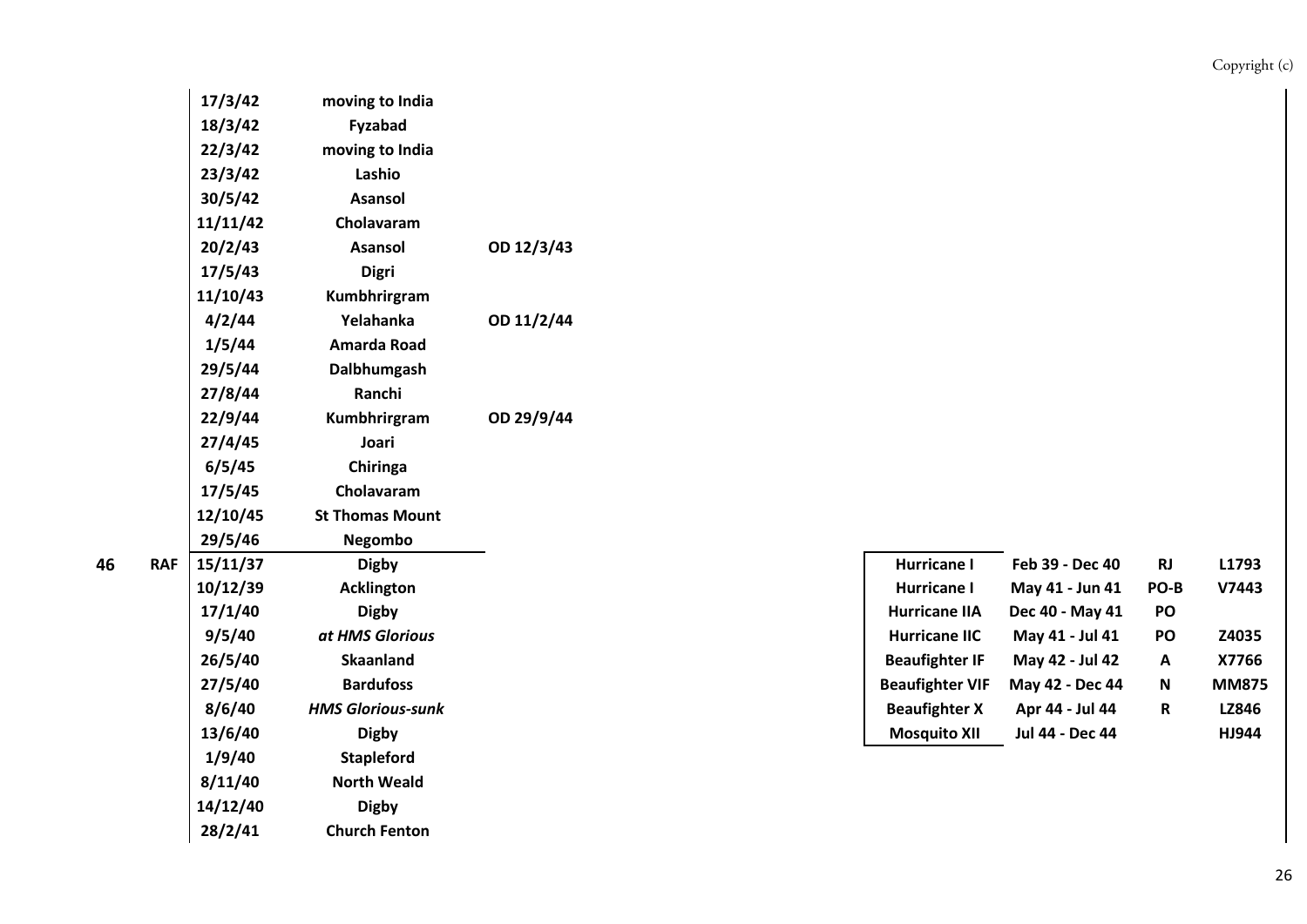| Copyright (c) |  |
|---------------|--|
|               |  |

|   |            | 1/3/41   | <b>Sherburn-in-Elmet</b> |                                       |                       |                        |              |               |
|---|------------|----------|--------------------------|---------------------------------------|-----------------------|------------------------|--------------|---------------|
|   |            | 20/5/41  | moving to ME             | aircrew left for No 126 Sqn           |                       |                        |              |               |
|   |            | 6/6/41   | Luqa                     |                                       |                       |                        |              |               |
|   |            | 30/6/41  | <b>Hal Far</b>           |                                       |                       |                        |              |               |
|   |            | 10/7/41  | <b>Kasfareet</b>         |                                       |                       |                        |              |               |
|   |            | 16/7/41  | <b>Abu Sueir</b>         |                                       |                       |                        |              |               |
|   |            | 10/9/41  | Kilo 17                  |                                       |                       |                        |              |               |
|   |            | 2/5/42   | Idku                     | OD 8/5/42                             |                       |                        |              |               |
|   |            | 2/7/42   | <b>El Khanka</b>         |                                       |                       |                        |              |               |
|   |            | 19/7/42  | Idku                     |                                       |                       |                        |              |               |
|   |            | 13/12/44 | <b>Shallufa</b>          |                                       |                       |                        |              |               |
|   |            | 21/12/44 | moving to UK             | OD 13/12/44                           |                       |                        |              |               |
|   |            | 9/1/45   | <b>Stoney Cross</b>      |                                       |                       |                        |              |               |
|   |            | 11/10/46 | <b>Manston</b>           |                                       |                       |                        |              |               |
| 7 | <b>RAF</b> | 21/10/27 | Khartoum                 |                                       | Gordon                | Jan 33 - Dec 39        | $\mathbf{Z}$ | <b>KR2603</b> |
|   |            | 28/5/40  | Erkowit/Carthago         |                                       | Vincent               | Jul 36 - Jul 40        |              | K4707         |
|   |            | 27/11/40 | <b>Gordon's Tree</b>     | OD 14/12/40                           | Wellesley I           | Jun 39 - Mar 43        | KU-O         | L2652         |
|   |            | 24/4/41  | Asmara                   |                                       | <b>Beaufort Mk I</b>  | Sep 42 - Jun 43        |              | X8934         |
|   |            | 9/12/41  | moving to Egypt          |                                       | <b>Beaufort Mk IA</b> | Aug 42 - Jun 43        |              | <b>DW940</b>  |
|   |            | 22/12/41 | <b>Kasfareet</b>         |                                       | <b>Beaufighter X</b>  | Jun 43 - Oct 44        | A            | <b>XLX863</b> |
|   |            | 25/1/42  | <b>Burgh el Arab</b>     |                                       | <b>Beaufighter X</b>  | Nov 44 - Apr 45        | Q            | <b>RD577</b>  |
|   |            | 10/2/42  | <b>LG 87</b>             |                                       | <b>Mosquito VI</b>    | <b>Oct 44 - Nov 44</b> | $\mathbf{o}$ | <b>HR301</b>  |
|   |            | 18/3/42  | <b>Kasfareet</b>         |                                       | <b>Mosquito VI</b>    | Feb 45 - Mar 46        | B            | <b>RF763</b>  |
|   |            | 16/4/42  | <b>LG 89</b>             |                                       |                       |                        |              |               |
|   |            | 1/7/42   | <b>Shandur</b>           |                                       |                       |                        |              |               |
|   |            | 16/7/42  | St Jean                  |                                       |                       |                        |              |               |
|   |            | 10/11/42 | <b>LG 227</b>            |                                       |                       |                        |              |               |
|   |            | 30/11/42 | <b>LG 08</b>             |                                       |                       |                        |              |               |
|   |            | 4/1/43   | <b>LG 07</b>             |                                       |                       |                        |              |               |
|   |            | 3/3/43   | DB                       |                                       |                       |                        |              |               |
|   |            | 8/9/42   | <b>RF Shandur</b>        | re established from Nos 39 and 42 Sqn |                       |                        |              |               |
|   |            |          |                          |                                       |                       |                        |              |               |

| Gordon                | Jan 33 - Dec 39 | Z    | <b>KR2603</b> |
|-----------------------|-----------------|------|---------------|
| <b>Vincent</b>        | Jul 36 - Jul 40 |      | K4707         |
| <b>Wellesley I</b>    | Jun 39 - Mar 43 | KU-O | L2652         |
| <b>Beaufort Mk I</b>  | Sep 42 - Jun 43 |      | X8934         |
| <b>Beaufort Mk IA</b> | Aug 42 - Jun 43 |      | <b>DW940</b>  |
| <b>Beaufighter X</b>  | Jun 43 - Oct 44 | A    | <b>XLX863</b> |
| <b>Beaufighter X</b>  | Nov 44 - Apr 45 | Q    | <b>RD577</b>  |
| <b>Mosquito VI</b>    | Oct 44 - Nov 44 | O    | <b>HR301</b>  |
| <b>Mosquito VI</b>    | Feb 45 - Mar 46 | в    | <b>RF763</b>  |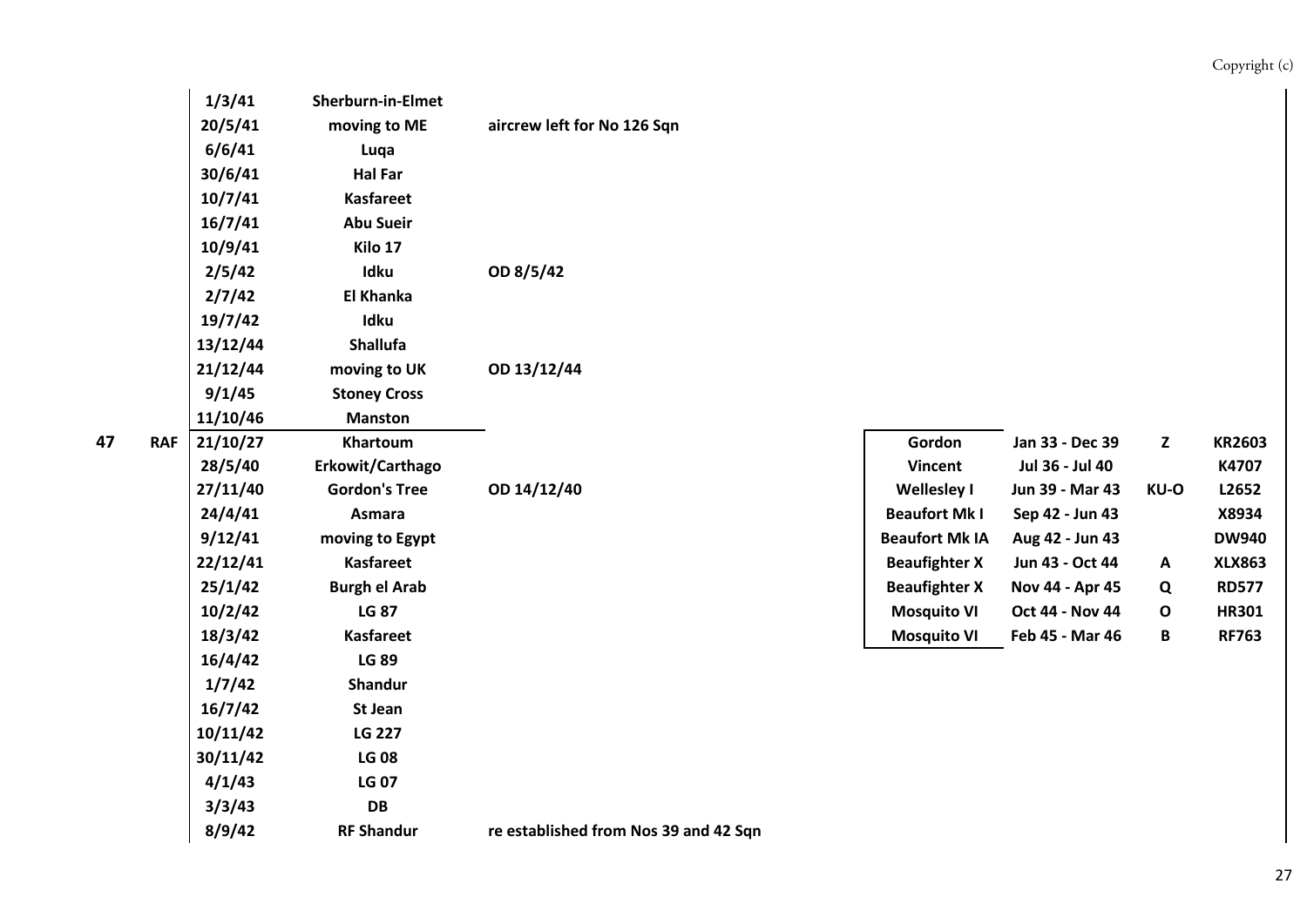|   |            | 29/1/43  | <b>Gianaklis</b>     |             |  |                       |                                      |             |              |
|---|------------|----------|----------------------|-------------|--|-----------------------|--------------------------------------|-------------|--------------|
|   |            | 3/3/43   | <b>Misurata West</b> |             |  |                       |                                      |             |              |
|   |            | 22/6/43  | <b>Protville II</b>  | OD 16/6/43  |  |                       |                                      |             |              |
|   |            | 17/10/43 | Sidi Amor            |             |  |                       |                                      |             |              |
|   |            | 14/11/43 | El Adem              | OD 22/10/43 |  |                       |                                      |             |              |
|   |            | 25/11/43 | Gambut 3             |             |  |                       |                                      |             |              |
|   |            | 16/3/44  | LG 91                |             |  |                       |                                      |             |              |
|   |            | 25/3/44  | moving to India      |             |  |                       |                                      |             |              |
|   |            | 20/4/44  | Cholavaram           | OD 30/3/44  |  |                       |                                      |             |              |
|   |            | 7/10/44  | Yelahanka            |             |  |                       |                                      |             |              |
|   |            | 6/11/44  | Ranchi               | OD 12/11/44 |  |                       |                                      |             |              |
|   |            | 13/1/45  | Kumbhirgram          |             |  |                       |                                      |             |              |
|   |            | 28/4/45  | Kinmagan             |             |  |                       |                                      |             |              |
|   |            | 15/8/45  | Hmawbi               |             |  |                       |                                      |             |              |
|   |            | 15/1/46  | <b>Butterworth</b>   |             |  |                       |                                      |             |              |
| 5 | <b>RAF</b> | 6/7/32   | Hinaidi              |             |  | <b>Vincent</b>        | Feb 37 - May 39                      |             | K6331        |
|   |            | 14/9/37  | Dhibban/Habbaniyah   |             |  | <b>Blenheim I</b>     | Mar 39 - Dec 40                      | KQ          | L8397        |
|   |            | 25/8/39  | Ismailia             |             |  | <b>Blenheim IV</b>    | Dec 40 - Apr 42                      | KQ          | T2383        |
|   |            | 11/6/40  | Fuka                 |             |  |                       | Baltimore I, II, III May 42 - Mar 43 | $\mathsf G$ | AG767        |
|   |            | 10/1/41  | <b>LG 79</b>         |             |  | <b>Baltimore IIIA</b> | Mar 43 - Oct 43                      | T           | <b>FA316</b> |
|   |            | 16/1/41  | Amseat               |             |  | <b>Baltimore IV</b>   | Jun 43 - May 44                      | $\mathbf v$ | <b>FA657</b> |
|   |            | 5/2/41   | <b>Bu Amud</b>       |             |  | <b>Baltimore V</b>    | Jan 44 - Oct 44                      | B           | <b>FW370</b> |
|   |            | 15/2/41  | <b>Heliopolis</b>    |             |  | <b>Boston IV</b>      | Oct 44 - Jul 46                      | Y           | <b>BZ564</b> |
|   |            | 10/3/41  | <b>Marawa</b>        |             |  | <b>Boston V</b>       | Feb 45 - Jul 46                      | B           | <b>BZ617</b> |
|   |            | 4/4/41   | Derna                |             |  |                       |                                      |             |              |
|   |            | 7/4/41   | <b>Gazala North</b>  |             |  |                       |                                      |             |              |
|   |            | 8/4/41   | Gambut               |             |  |                       |                                      |             |              |
|   |            | 10/4/41  | <b>LG 15</b>         |             |  |                       |                                      |             |              |
|   |            | 2/5/41   | <b>LG 95</b>         |             |  |                       |                                      |             |              |
|   |            | 3/6/41   | Helwan               |             |  |                       |                                      |             |              |
|   |            | 1/7/41   | <b>LG 100</b>        |             |  |                       |                                      |             |              |

| 6/7/32  | Hinaidi            | <b>Vincent</b>        | Feb 37 - May 39        |    | K6331        |
|---------|--------------------|-----------------------|------------------------|----|--------------|
| 14/9/37 | Dhibban/Habbaniyah | <b>Blenheim I</b>     | <b>Mar 39 - Dec 40</b> | KQ | L8397        |
| 25/8/39 | <b>Ismailia</b>    | <b>Blenheim IV</b>    | Dec 40 - Apr 42        | КQ | T2383        |
| 11/6/40 | <b>Fuka</b>        | Baltimore I, II, III  | May 42 - Mar 43        | G  | AG767        |
| 10/1/41 | <b>LG 79</b>       | <b>Baltimore IIIA</b> | Mar 43 - Oct 43        | Τ  | <b>FA316</b> |
| 16/1/41 | Amseat             | <b>Baltimore IV</b>   | <b>Jun 43 - May 44</b> | v  | <b>FA657</b> |
| 5/2/41  | <b>Bu Amud</b>     | <b>Baltimore V</b>    | Jan 44 - Oct 44        | B  | <b>FW370</b> |
| 15/2/41 | <b>Heliopolis</b>  | <b>Boston IV</b>      | Oct 44 - Jul 46        | Υ  | <b>BZ564</b> |
| 10/3/41 | <b>Marawa</b>      | <b>Boston V</b>       | Feb 45 - Jul 46        | B  | <b>BZ617</b> |
|         |                    |                       |                        |    |              |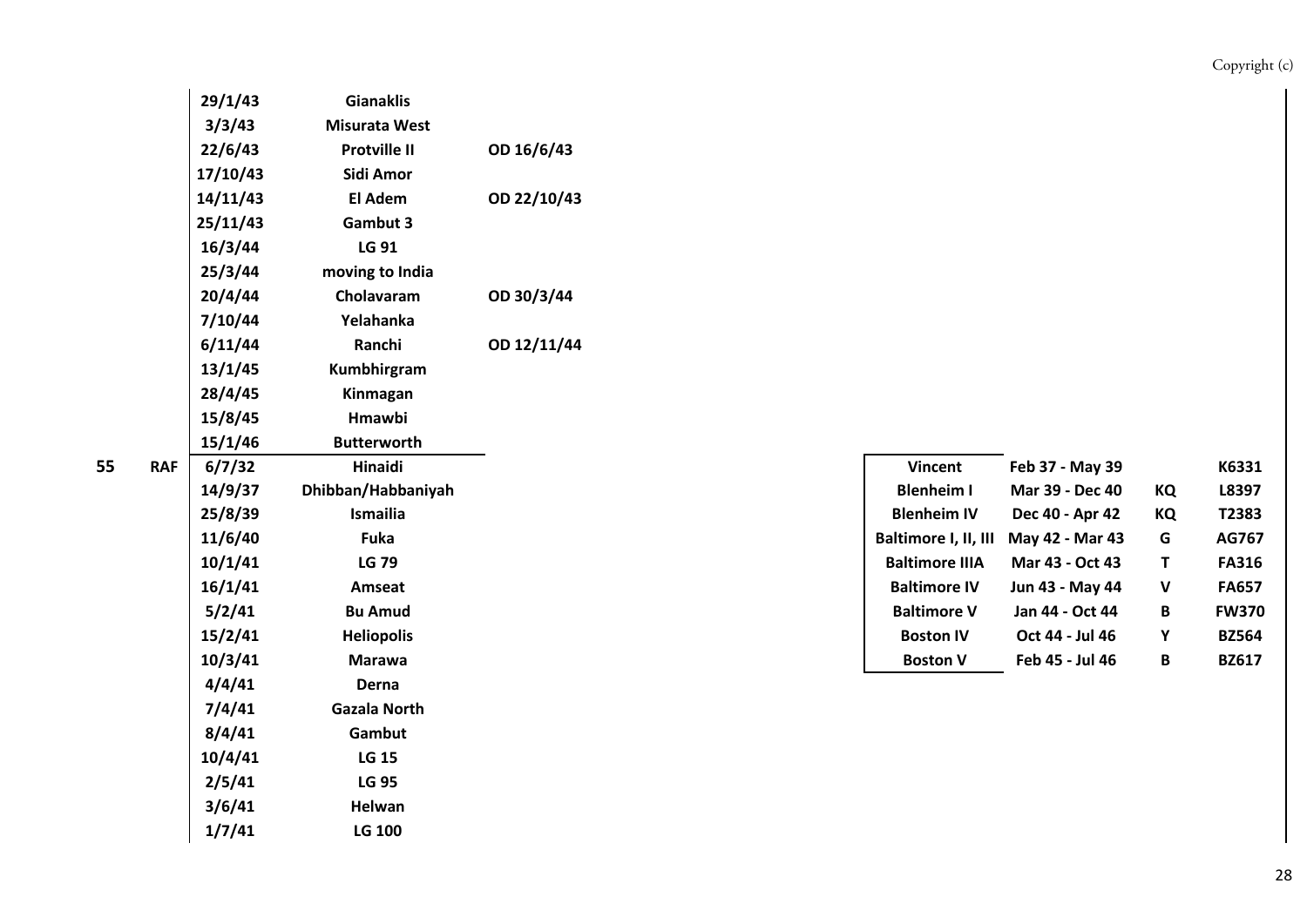| 11/8/41  | Aqir                     | OD 9/8/41  |
|----------|--------------------------|------------|
| 21/9/41  | <b>Fuka</b>              |            |
| 22/9/41  | <b>LG 17</b>             |            |
| 8/1/42   | <b>Bu Amud</b>           |            |
| 12/1/42  | <b>Benina</b>            |            |
| 20/1/42  | <b>Berka</b>             |            |
| 25/1/42  | <b>El Gubbi</b>          |            |
| 31/1/42  | Gambut                   |            |
| 3/2/42   | Fuka                     |            |
| 22/3/42  | Helwan                   | OD 25/3/42 |
| 3/4/42   | Luxor                    |            |
| 11/5/42  | <b>LG 99</b>             |            |
| 30/6/42  | <b>LG 207</b>            |            |
| 1/7/42   | Ismalia                  |            |
| 16/7/42  | <b>LG 98</b>             |            |
| 29/8/42  | <b>LG 86</b>             |            |
| 7/3/43   | Sirtan                   |            |
| 14/3/43  | <b>Ben Gardane North</b> |            |
| 5/4/43   | <b>Medanine West</b>     |            |
| 16/4/43  | La Fauconnerie South     |            |
| 2/6/43   | <b>Enfidaville South</b> |            |
| 21/6/43  | <b>Reyville</b>          |            |
| 9/8/43   | <b>Gela West</b>         |            |
| 10/8/43  | <b>Monte Lungo</b>       |            |
| 21/8/43  | Sigonella                |            |
| 28/9/43  | <b>Brindisi</b>          |            |
| 29/10/43 | <b>Celone</b>            |            |
| 4/1/44   | <b>Kabrit</b>            |            |
| 24/3/44  | <b>Biferno</b>           |            |
| 3/5/44   | Regina                   |            |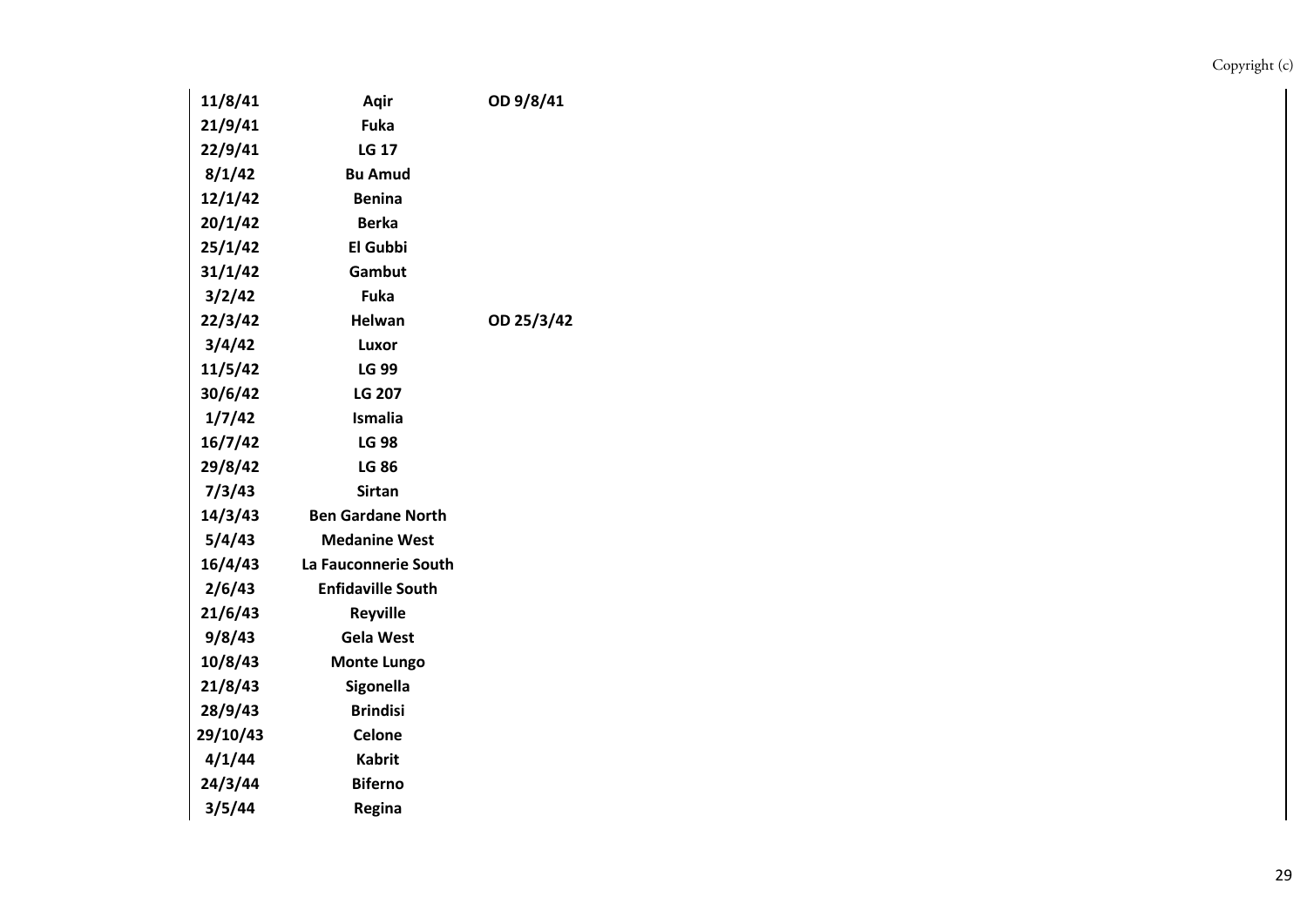|    |            | 23/6/44  | <b>Tarquinia</b>       |                       |                           |                                                     |            |              |
|----|------------|----------|------------------------|-----------------------|---------------------------|-----------------------------------------------------|------------|--------------|
|    |            | 20/7/44  | Cecina                 |                       |                           |                                                     |            |              |
|    |            | 18/10/44 | Perugia                |                       |                           |                                                     |            |              |
|    |            | 25/10/44 | Ancona                 |                       |                           |                                                     |            |              |
|    |            | 3/11/44  | <b>Porto Potenza</b>   |                       |                           |                                                     |            |              |
|    |            | 11/12/44 | <b>Falconara</b>       |                       |                           |                                                     |            |              |
|    |            | 9/3/45   | Forli                  |                       |                           |                                                     |            |              |
|    |            | 12/5/45  | Aviano                 |                       |                           |                                                     |            |              |
|    |            | 20/9/45  | <b>Hassani</b>         |                       |                           |                                                     |            |              |
|    |            | 1/12/46  | <b>DB</b>              |                       |                           |                                                     |            |              |
| 68 | <b>RAF</b> | 7/1/41   | <b>RF Catterick</b>    |                       | <b>Blenheim IVF</b>       | Jan 41 - May 41                                     | WM-Z       | K7115        |
|    |            | 23/4/41  | <b>High Ercall</b>     | OD 17/4/41            | <b>Blenheim IVi</b>       |                                                     | WM-Z       | Z5722        |
|    |            | 8/3/42   | <b>Coltishall</b>      |                       | <b>Beaufighter IF</b>     | May 41 - Mar 43                                     | <b>WM</b>  | R2088        |
|    |            | 5/2/44   | <b>Coleby Grange</b>   |                       | <b>Beaufighter VIF</b>    | Jan 43 - Jul 44                                     | WM-L       | V8592        |
|    |            | 1/3/44   | <b>Fairwood Common</b> |                       | <b>Mosquito XVII, XIX</b> | Jul 44 - Feb 45                                     | <b>WM</b>  | as below     |
|    |            | 23/6/44  | <b>Castle Camps</b>    |                       |                           | OS Mosq. XVII: KH237 to 265, 278 to 327, 344 to 362 |            |              |
|    |            | 28/10/44 | <b>Coltishall</b>      |                       |                           | OS Mosq. XIX: MM624 to 656,669 to 686, TA123 to 156 |            |              |
|    |            | 8/2/45   | <b>Wittering</b>       |                       |                           |                                                     |            |              |
|    |            | 27/2/45  | <b>Coltishall</b>      |                       |                           |                                                     |            |              |
|    |            | 16/3/45  | <b>Church Fenton</b>   |                       |                           |                                                     |            |              |
|    |            | 20/4/45  | <b>DB</b>              |                       |                           |                                                     |            |              |
| 69 | <b>RAF</b> | 10/1/41  | <b>RF Luqa</b>         | No 431 Flt renumbered | Maryland I, II            | Jan 41 - May 42                                     |            | <b>BS762</b> |
|    |            | 31/10/41 | Ta Kali                |                       | <b>Beaufighter I</b>      | Jan 41 - Feb 42                                     | Ν          | <b>V8222</b> |
|    |            | 26/11/41 | Luqa                   |                       | Hurricane I, IIA          | Jan 41 - Feb 42                                     |            | Z3213        |
|    |            | 9/2/44   | Montecorvino           |                       | <b>Spitfire IV</b>        | Jan 41 - Feb 43                                     | <b>NiL</b> | <b>BP908</b> |
|    |            | 10/4/44  | moving to UK           |                       | <b>Beaufort Mk I</b>      | Aug 41 - Sep 41                                     |            | L9875        |
|    |            | 22/4/44  | Glasgow                |                       | <b>Blenheim IV</b>        | Sep 41 - Oct 41                                     | N          | V6183        |
|    |            | 28/4/44  | <b>DB</b>              |                       | Mosquito I                | Jan 42 - Mar 42                                     |            | W4050        |
|    |            | 5/5/44   | <b>RF Northolt</b>     |                       | <b>Baltimore I, II</b>    | Jun 42 - Aug 43                                     | B          | <b>AG755</b> |
|    |            | 4/9/44   | A 12/ Balleroy         |                       | <b>Baltimore III,</b>     | $\ln n 12 - \ln n 11$                               | n          | <b>EA276</b> |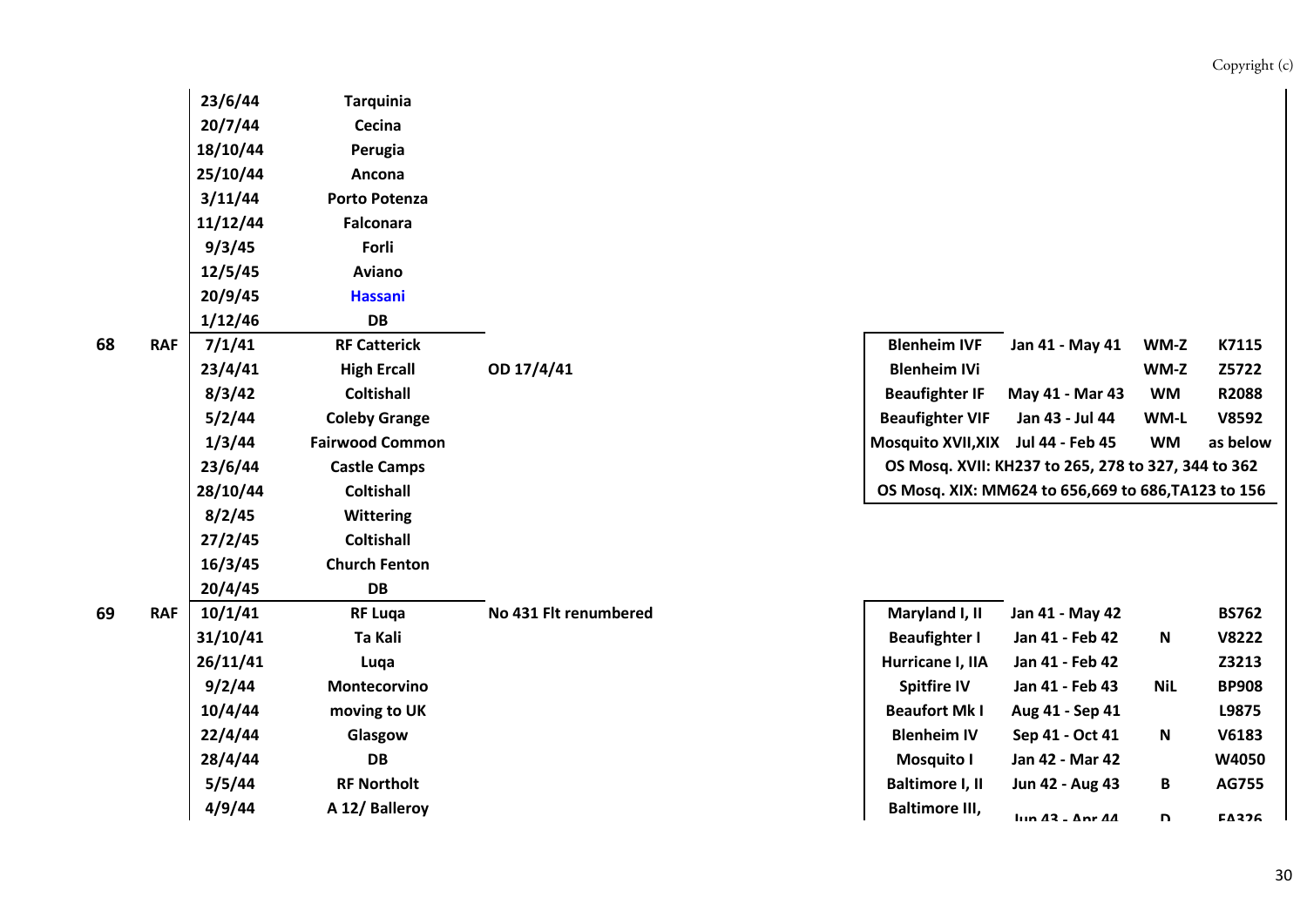|            | 11/9/44  | <b>B</b> 48/ Amiens      | IIIA, IV                   | $JUII HJ - HVI H$ |      |
|------------|----------|--------------------------|----------------------------|-------------------|------|
|            | 26/9/44  | <b>B58/Melsbroek</b>     | <b>Wellington IC, VIII</b> | Aug 42 - Aug 43   |      |
|            | 14/4/45  | <b>B 78/Eindhoven</b>    | <b>Wellington XIII</b>     | May 44 - Aug 45   |      |
|            | 7/8/45   | <b>DB</b>                | <b>Mosquito VI</b>         | Aug 45 - Mar 46   | WI-R |
|            | 7/8/45   | <b>RF Cambrai/Epinoy</b> |                            |                   |      |
|            | 9/10/45  | Sylt                     |                            |                   |      |
|            | 27/10/45 | Cambrai/Epinoy           |                            |                   |      |
|            | 31/3/46  | <b>DB</b>                |                            |                   |      |
|            |          |                          |                            |                   |      |
|            |          |                          |                            |                   |      |
|            |          |                          |                            |                   |      |
| <b>RAF</b> | 16/10/37 | Dhibban/Habbaniyah       | Valentia I                 | Nov 35 - Oct 40   |      |
|            | 30/8/39  | <b>Helwan</b>            | <b>Wellington IC</b>       | Sep 40 - Feb 43   |      |

| 16/10/37      | Dhibban/Habbaniyah |            |
|---------------|--------------------|------------|
| 30/8/39       | <b>Helwan</b>      |            |
| 11/6/40       | <b>Heliopolis</b>  |            |
| 9/7/40        | Kabrit             |            |
| <b>Sep 40</b> | det Tatoi/Elevsis  | OD 6/11/40 |
| 17/1/42       | <b>LG 75</b>       | OD 12/1/42 |
| 5/2/42        | <b>LG 104</b>      | OD 15/2/42 |
| 26/6/42       | <b>LG 224</b>      |            |
| 29/6/42       | <b>Abu Sueir</b>   |            |
| 6/11/42       | <b>LG 224</b>      |            |
| 11/11/42      | <b>LG 106</b>      |            |
| 30/11/42      | <b>LG 140</b>      |            |
| 19/1/43       | <b>Benina</b>      |            |
| 23/1/43       | El Magrum          |            |
| 10/2/43       | Gardabia East      |            |
| 25/2/43       | Gardabia West      |            |
| 25/5/43       | Temmar             |            |
| 15/11/43      | Djedeida No 1      |            |
| 20/12/43      | Cerignola No 2     |            |
|               |                    |            |

| 6/10/37 | Dhibban/Habbaniyah |                      | Valentia I            | Nov 35 - Oct 40 | К | K3168        |
|---------|--------------------|----------------------|-----------------------|-----------------|---|--------------|
| 30/8/39 | <b>Helwan</b>      |                      | <b>Wellington IC</b>  | Sep 40 - Feb 43 |   | Z9023        |
| 1/6/40  | <b>Heliopolis</b>  |                      | <b>Wellington III</b> | Jan 43 - Dec 43 |   | <b>HF750</b> |
| 9/7/40  | <b>Kabrit</b>      |                      | <b>Wellington X</b>   | Jun 43 - Feb 45 |   | <b>NA720</b> |
| Sep 40  | det Tatoi/Elevsis  | OD 6/11/40, 24/11/40 | <b>Liberator VI</b>   | Jan 45 - Mar 46 |   | <b>KK315</b> |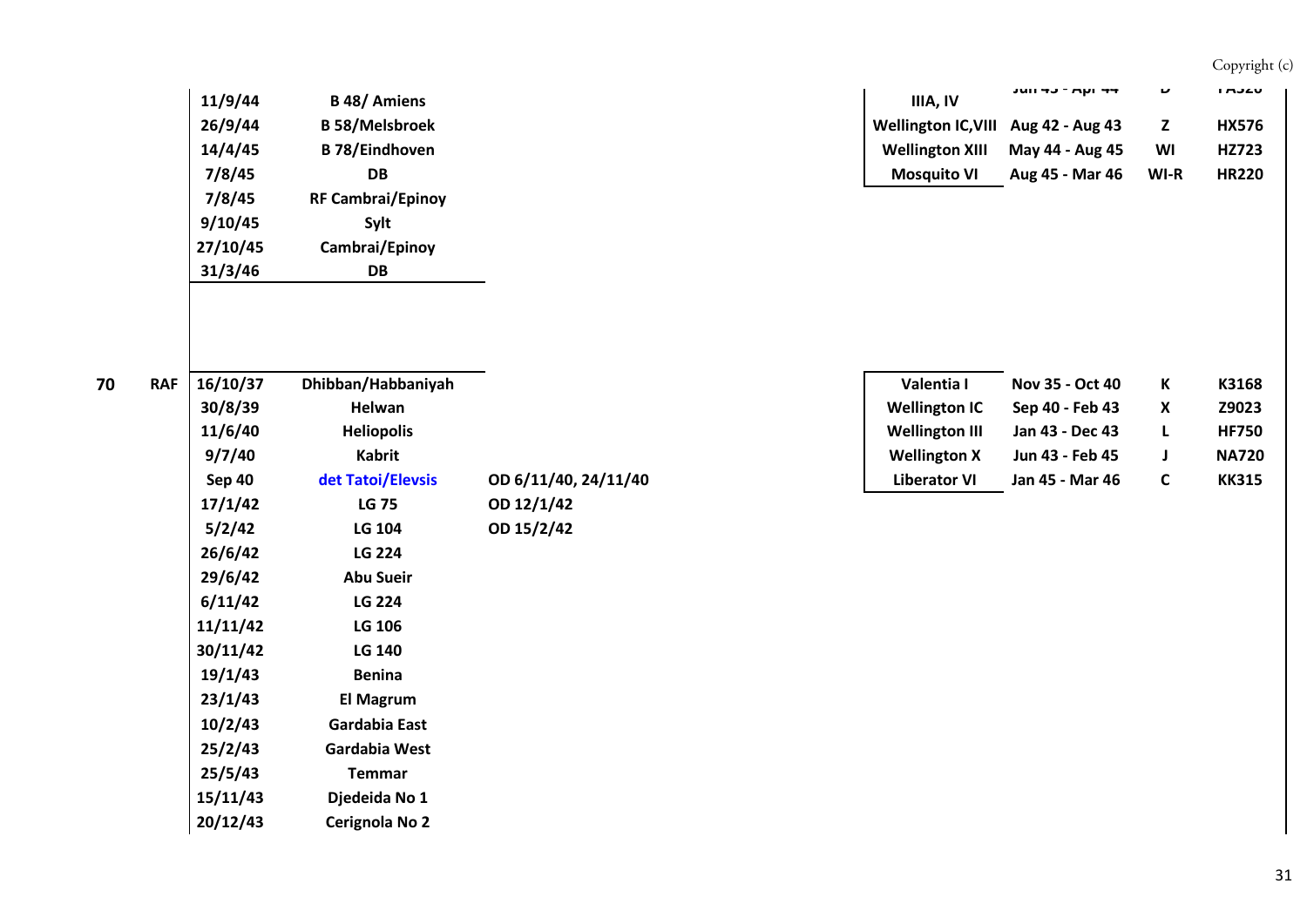|   |            | 29/12/43 | <b>Tortorella</b>     |                    |  |                      |                                                 |             |
|---|------------|----------|-----------------------|--------------------|--|----------------------|-------------------------------------------------|-------------|
|   |            | 12/10/45 | Aqir                  |                    |  |                      |                                                 |             |
|   |            | 12/12/45 | <b>Shallufa</b>       |                    |  |                      |                                                 |             |
|   |            | 31/3/46  | DB                    |                    |  |                      |                                                 |             |
| 3 | <b>RAF</b> | 9/9/37   | <b>Digby</b>          |                    |  | <b>Hurricane I</b>   | Jul 38 - Jan 42                                 | $\ast$      |
|   |            | 9/9/39   | Le Havre/Octeville    |                    |  |                      | OCS: UK 38-39 (HV), UK 39-40 (TP), L1633, V6857 |             |
|   |            | 28/9/39  | <b>Norrent-Fontes</b> |                    |  | <b>Hurricane IIA</b> | Dec 41 - Jun 42                                 | $\mathbf R$ |
|   |            | 9/10/39  | <b>Rouvres</b>        |                    |  | <b>Hurricane IIB</b> |                                                 | <b>TP</b>   |
|   |            | 11/4/40  | Reims                 |                    |  | <b>Hurricane IIC</b> | Jun 42 - Jul 43                                 | <b>TP</b>   |
|   |            | 19/4/40  | <b>Rouvres</b>        |                    |  | <b>Tomahawk IIB</b>  | Sep 41 - Nov 41                                 |             |
|   |            | 10/5/40  | <b>Reims</b>          |                    |  | <b>Spitfire VC</b>   | Jun 43 - Oct 44                                 | <b>NiL</b>  |
|   |            | 16/5/40  | <b>Villeneuve</b>     |                    |  | <b>Spitfire VIII</b> | Jul 44 - Nov 44                                 | <b>Nil</b>  |
|   |            | 18/5/40  | Gaye                  |                    |  | <b>Spitfire IX</b>   | Oct 43 - Nov 47                                 | <b>TP</b>   |
|   |            | 3/6/40   | <b>Echemines</b>      |                    |  |                      |                                                 |             |
|   |            | 7/6/40   | <b>Ruaudin</b>        |                    |  |                      |                                                 |             |
|   |            | 15/6/40  | <b>Saumur</b>         |                    |  |                      |                                                 |             |
|   |            | 15/6/40  | Nantes/Chateau Bougon |                    |  |                      |                                                 |             |
|   |            | 16/6/40  | <b>Bagneux</b>        |                    |  |                      |                                                 |             |
|   |            | 18/6/40  | <b>Church Fenton</b>  |                    |  |                      |                                                 |             |
|   |            | 5/9/40   | <b>Castle Camps</b>   |                    |  |                      |                                                 |             |
|   |            | 6/11/40  | moving to ME          | <b>HMS Furious</b> |  |                      |                                                 |             |
|   |            | 27/11/40 | Takoradi              |                    |  |                      |                                                 |             |
|   |            | 30/11/40 | <b>Heliopolis</b>     |                    |  |                      |                                                 |             |
|   |            | 30/12/40 | Sidi Haneish          |                    |  |                      |                                                 |             |
|   |            | 11/1/41  | Amseat                |                    |  |                      |                                                 |             |
|   |            | 30/1/41  | Gazala                |                    |  |                      |                                                 |             |
|   |            | 10/3/41  | <b>Bu Amud</b>        |                    |  |                      |                                                 |             |
|   |            | 9/4/41   | El Gubbi              |                    |  |                      |                                                 |             |
|   |            | 25/4/41  | Sidi Haneish          | det Heraklion      |  |                      |                                                 |             |
|   |            | 1/9/41   | Amriya                |                    |  |                      |                                                 |             |
|   |            | 6/9/41   | <b>El Gamil</b>       |                    |  |                      |                                                 |             |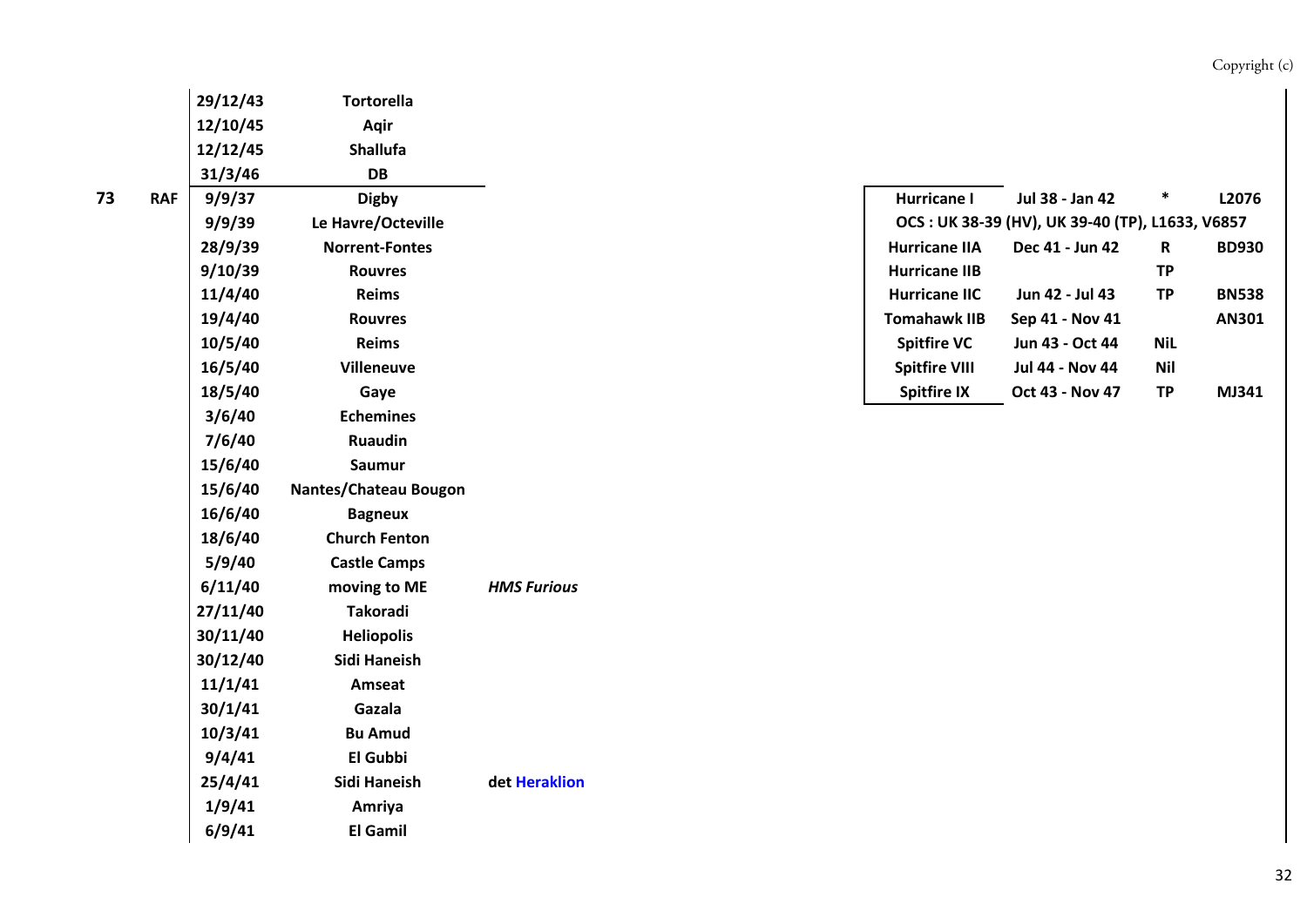| 6/9/41   | <b>Port Said</b>            |
|----------|-----------------------------|
| 10/10/41 | Kilo 8                      |
| 18/12/41 | Shandur                     |
| 3/2/42   | El Adem                     |
| 18/2/42  | Gasr el Arid                |
| 21/2/42  | <b>Gambut Satellite no2</b> |
| 27/2/42  | <b>Gasr el Arid</b>         |
| 12/3/42  | <b>Gambut Satellite no1</b> |
| 17/4/42  | <b>Gambut Main</b>          |
| 20/5/42  | El Adem                     |
| 27/5/42  | <b>Gambut Main</b>          |
| 18/6/42  | <b>LG 115</b>               |
| 19/6/42  | LG 76                       |
| 24/6/42  | Qasaba                      |
| 27/6/42  | El Dada                     |
| 28/6/42  | LG 39                       |
| 2/7/42   | <b>LG89</b>                 |
| 23/7/42  | El Ballah                   |
| 31/7/42  | Shandur                     |
| 22/8/42  | LG 85                       |
| 24/10/42 | <b>LG 89</b>                |
| 7/11/42  | <b>LG 21</b>                |
| 9/11/42  | <b>LG 13</b>                |
| 11/11/42 | LG 155                      |
| 13/11/42 | <b>Gambut West</b>          |
| 17/11/42 | El Adem                     |
| 28/11/42 | <b>El Magrum</b>            |
| 23/12/42 | <b>El Merduma</b>           |
| 2/1/43   | Alem el Chel                |
| 11/1/43  | <b>Tamet</b>                |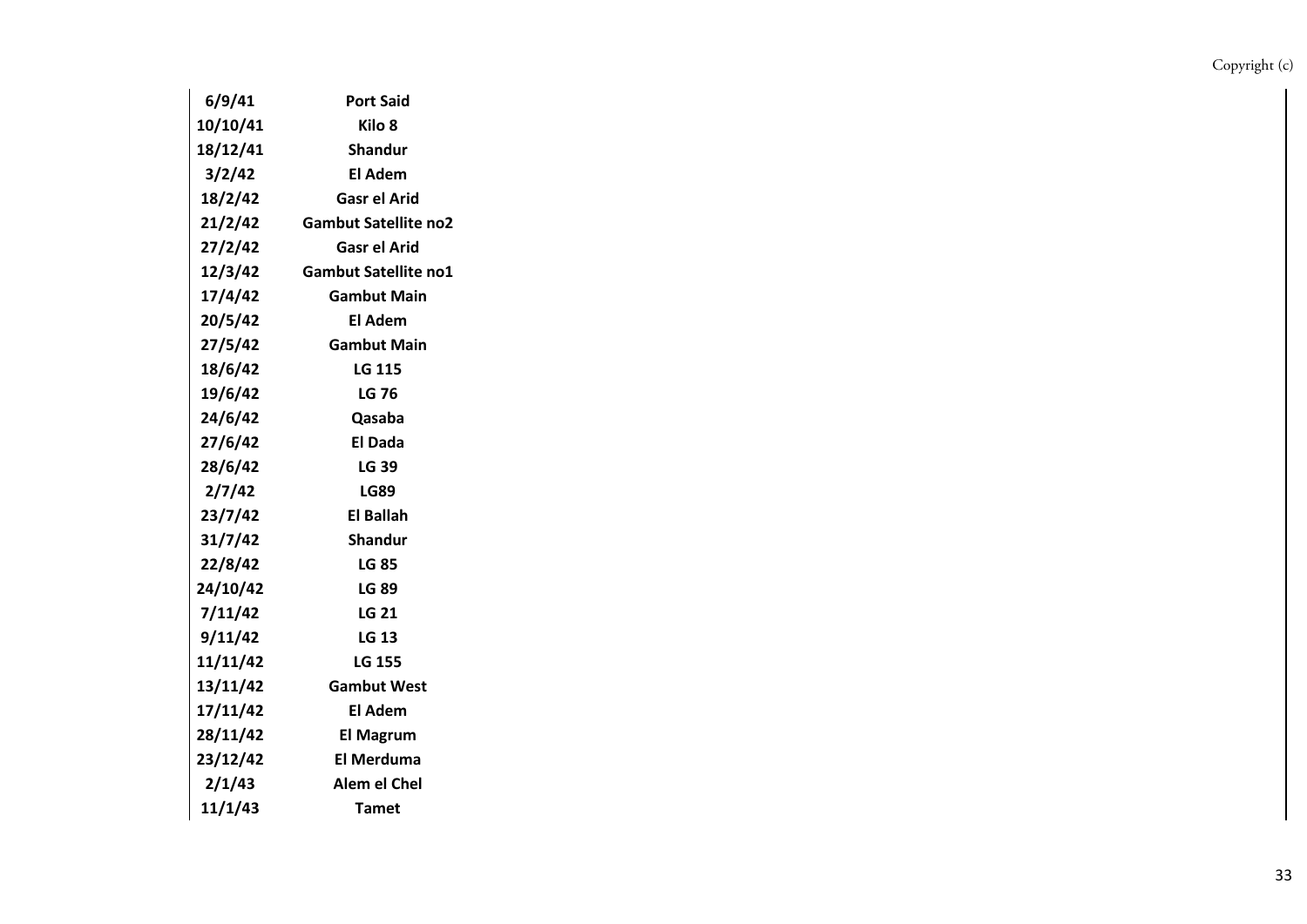| 21/1/43  | <b>Bir Dufan</b>      |              |                     |                 |
|----------|-----------------------|--------------|---------------------|-----------------|
| 4/2/43   | <b>Gasr Garabulli</b> |              |                     |                 |
| 16/2/43  | El Assa               |              |                     |                 |
| 11/3/43  | <b>Tamet</b>          |              |                     |                 |
| 22/1/43  | <b>Bir Dufan</b>      |              |                     |                 |
| 4/2/43   | <b>Gasr Garabulli</b> |              |                     |                 |
| 15/2/43  | El Assa               |              |                     |                 |
| 19/3/43  | <b>Nefatia West</b>   |              |                     |                 |
| 8/4/43   | Gabes                 |              |                     |                 |
| 12/4/43  | <b>Sfax</b>           |              |                     |                 |
| 20/4/43  | <b>Alem North</b>     |              |                     |                 |
| 21/4/43  | <b>Monastir</b>       |              |                     |                 |
| 29/5/43  | La Sebala II          |              |                     |                 |
| 28/7/43  | La Sebala I           |              |                     |                 |
| 18/10/43 | Montecorvino          |              |                     |                 |
| 2/12/43  | <b>Foggia Main</b>    |              |                     |                 |
| 1/7/44   | Canne                 |              |                     |                 |
| 16/7/44  | <b>Foggia Main</b>    |              |                     |                 |
| 12/9/44  | Canne                 | det Kalamaki |                     |                 |
| 2/4/45   | <b>Prkos</b>          |              |                     |                 |
| 15/5/45  | <b>Brindisi</b>       |              |                     |                 |
| 3/7/45   | <b>Hal Far</b>        |              |                     |                 |
| 15/7/46  | Ta Kali               |              |                     |                 |
| 21/9/36  | Hornchurch            |              | <b>Gauntlet II</b>  | Apr 37 - Feb 39 |
| 22/10/39 | Rochford              |              | <b>Spitfire I</b>   | Feb 39 - Sep 40 |
| 29/10/39 | Hornchurch            |              | <b>Spitfire IIA</b> | Sep 40 - May 41 |
| 3/11/39  | Rocjford              |              |                     | Jul 41 - Jan 42 |
| 14/11/39 | Hornchurch            |              | <b>Spitfire VB</b>  | May 41 - Jul 41 |
| 2/12/39  | Rochford              |              |                     | Nov 41 - Apr 42 |
| 16/12/39 | Hornchurch            |              | Hurricane I         |                 |
| 20/12/20 | <b>Dochford</b>       |              | Hurricano IIR       | Doc 12 Son 12   |

| 4 | <b>RAF</b> | 21/9/36  | Hornchurch        | <b>Gauntlet II</b>   | Apr 37 - Feb 39 |           | K5308        |
|---|------------|----------|-------------------|----------------------|-----------------|-----------|--------------|
|   |            | 22/10/39 | Rochford          | Spitfire I           | Feb 39 - Sep 40 | JH (UK)   | K9926        |
|   |            | 29/10/39 | Hornchurch        | <b>Spitfire IIA</b>  | Sep 40 - May 41 | ZP-A      | P7370        |
|   |            | 3/11/39  | Rocjford          |                      | Jul 41 - Jan 42 | ZP        |              |
|   |            | 14/11/39 | Hornchurch        | <b>Spitfire VB</b>   | May 41 - Jul 41 | <b>ZP</b> | W3171        |
|   |            | 2/12/39  | Rochford          |                      | Nov 41 - Apr 42 | <b>ZP</b> |              |
|   |            | 16/12/39 | <b>Hornchurch</b> | Hurricane I          |                 |           | L1581        |
|   |            | 29/12/39 | <b>Rochford</b>   | <b>Hurricane IIB</b> | Dec 42 - Sep 43 | <b>ZP</b> | <b>HV660</b> |
|   |            |          |                   |                      |                 |           |              |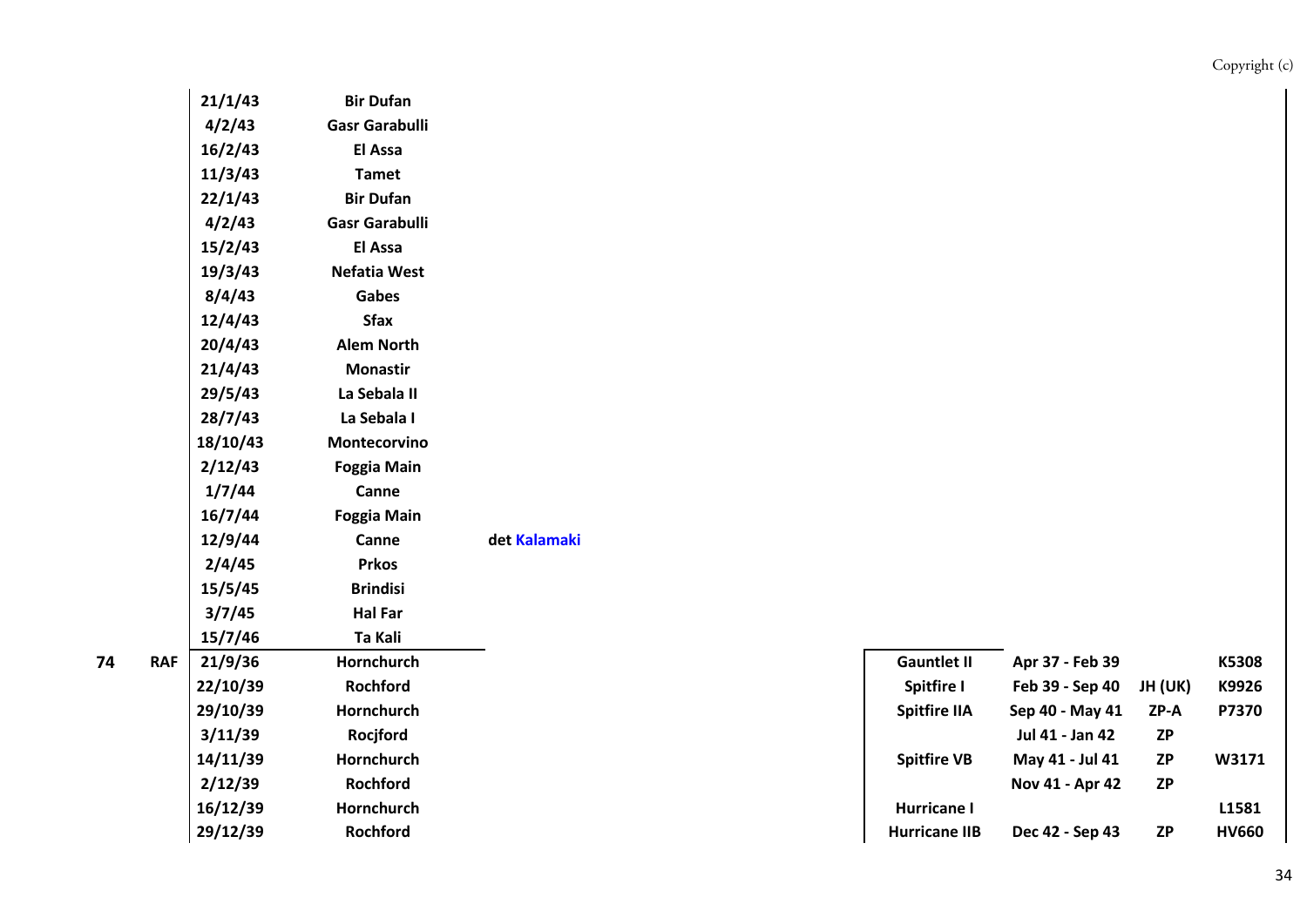| 16/1/40  | Hornchurch          | Spitfire VB, VC<br>Aug 43 - Apr 44<br><b>JG799</b><br><b>ZP</b>    |
|----------|---------------------|--------------------------------------------------------------------|
| 14/2/40  | Rochford            | <b>Spitfire IX</b><br>Oct 43 - Apr 44<br><b>ZP</b><br><b>PV147</b> |
| 23/3/40  | Hornchurch          | Apr 44 - Mar 45 4D-T (UK)<br><b>Spitfire IXE</b><br><b>PT999</b>   |
| 20/4/40  | Rochford            |                                                                    |
| 27/5/40  | Leconfield          |                                                                    |
| 6/6/40   | Rochford            |                                                                    |
| 26/6/40  | Hornchurch          |                                                                    |
| 14/8/40  | <b>Wittering</b>    |                                                                    |
| 21/8/40  | Kirton-in-Lindsey   |                                                                    |
| 9/9/40   | <b>Coltishall</b>   |                                                                    |
| 15/10/40 | <b>Biggin Hill</b>  |                                                                    |
| 20/2/41  | <b>Manston</b>      |                                                                    |
| 30/4/41  | Gravesend           |                                                                    |
| 9/7/41   | <b>Acklington</b>   |                                                                    |
| 3/10/41  | Llanbedr            |                                                                    |
| 24/1/42  | Long Kesh           |                                                                    |
| 25/3/42  | Atcham              |                                                                    |
| 10/4/42  | moving to ME        |                                                                    |
| 21/6/42  | Helwan              |                                                                    |
| 8/7/42   | <b>Ramat David</b>  |                                                                    |
| 4/9/42   | Hadera              |                                                                    |
| 18/10/42 | <b>Doshen Tapeh</b> |                                                                    |
| 1/12/42  | Meherabad           |                                                                    |
| 24/3/43  | Abadan              |                                                                    |
| 11/4/43  | Shaibah             |                                                                    |
| 17/5/43  | Habbaniyah          |                                                                    |
| 21/5/43  | Aqir                |                                                                    |
| 23/5/43  | LG 106              |                                                                    |
| 26/8/43  | Idku                |                                                                    |
| 22/9/43  | <b>Nicosia</b>      | OD 19/9/43, det Cos: 28/9/43 to 7/10/43                            |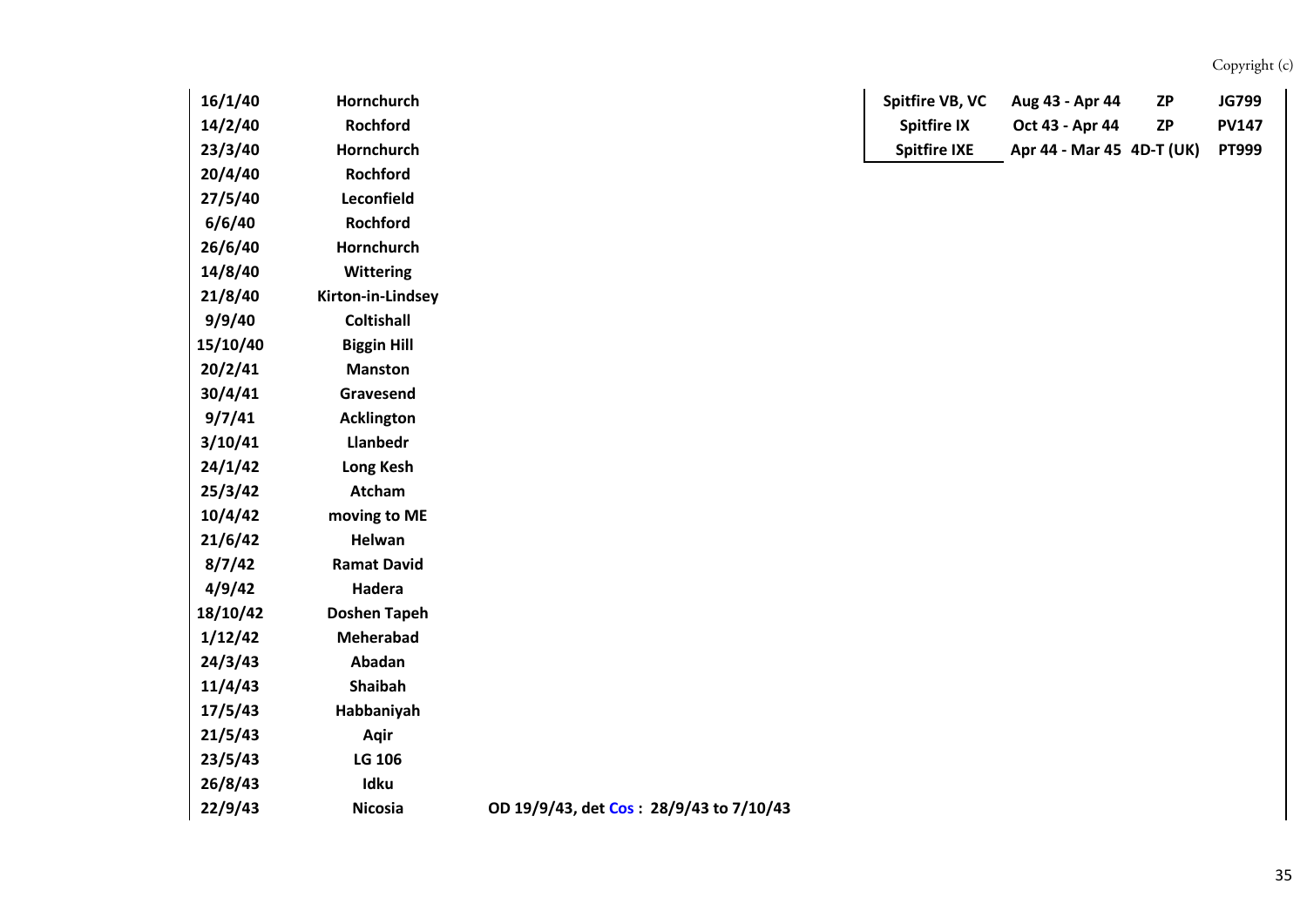| 11/10/43 | Peristerona                   |             |                          |                     |
|----------|-------------------------------|-------------|--------------------------|---------------------|
| 22/10/43 | <b>Nicosia</b>                |             |                          |                     |
| 23/10/43 | Idku                          |             |                          |                     |
| 22/11/43 | Dekheila                      |             |                          |                     |
| 12/12/43 | Idku                          |             |                          |                     |
| 21/1/44  | <b>Dekheila</b>               |             |                          |                     |
| 4/3/44   | Idku                          |             |                          |                     |
| 7/4/44   | moving to UK                  |             |                          |                     |
| 27/4/44  | <b>North Weald</b>            |             |                          |                     |
| 15/5/44  | Lympne                        |             |                          |                     |
| 3/7/44   | <b>Tangmere</b>               |             |                          |                     |
| 17/7/44  | <b>Selsey</b>                 |             |                          |                     |
| 26/7/44  | Southend                      |             |                          |                     |
| 6/8/44   | <b>Tangmere</b>               |             |                          |                     |
| 20/8/44  | <b>B 8/Sommervieu</b>         |             |                          |                     |
| 2/9/44   | <b>B29/Bernay</b>             |             |                          |                     |
| 10/9/44  | <b>B</b> 37/Corroy            |             |                          |                     |
| 12/9/44  | <b>B 51/Lille/Venderville</b> |             |                          |                     |
| 17/9/44  | <b>B55/Wevelghem</b>          |             |                          |                     |
| 25/11/44 | <b>B</b> 70/Deurne            |             |                          |                     |
| 3/2/45   | <b>B</b> 85/Schjindel         |             |                          |                     |
| 9/10/38  | Ismailia                      |             | Gladiator I, II          | <b>Mar 37 - Ap</b>  |
| 16/1/39  | Helwan                        |             | OC Gladiator I, II       | <b>Mar 37 - Ap</b>  |
| 21/4/39  | Amiriya                       |             | OC Gladiator I, II       | pre war             |
| 19/5/39  | Helwan                        |             | <b>Hurricane I</b>       | Jun 40 - Aug        |
| 15/7/39  | Amiriya                       |             | <b>IIA</b>               | Feb 41 - Jar        |
| 22/8/40  | Sidi Barami                   |             | <b>Hurricane IIB</b>     | <b>Jan 42 - Apr</b> |
| 31/8/40  | Sidi Haneish South            |             | OC Hurricane I, IIA, IIB |                     |
| 8/11/40  | <b>Abu Sueir</b>              |             | <b>Spitfire VC</b>       | Apr 43 - Ap         |
| 19/11/40 | <b>Elevsis</b>                | det Trikala | <b>Spitfire IX</b>       | <b>Jul 43 - Nov</b> |

|  |  |          |                    |             | Gladiator I, II           | Mar 37 - Apr 41          | YK-Y        | K7973        |  |
|--|--|----------|--------------------|-------------|---------------------------|--------------------------|-------------|--------------|--|
|  |  | 16/1/39  | Helwan             |             | <b>OC Gladiator I, II</b> | Mar 37 - Apr 41          | YK-O        | L8011        |  |
|  |  | 21/4/39  | Amiriya            |             | <b>OC Gladiator I, II</b> | pre war                  |             | (OD), (TN)   |  |
|  |  | 19/5/39  | Helwan             |             | Hurricane I               | Jun 40 - Aug 40          | <b>AP</b>   | P2864        |  |
|  |  | 15/7/39  | Amiriya            |             | IIA                       | Feb 41 - Jan 42          | <b>AP</b>   | W9133        |  |
|  |  | 22/8/40  | Sidi Barami        |             | <b>Hurricane IIB</b>      | Jan 42 - Apr 43          | <b>AP</b>   | <b>BE492</b> |  |
|  |  | 31/8/40  | Sidi Haneish South |             |                           | OC Hurricane I, IIA, IIB |             | EY or YK     |  |
|  |  | 8/11/40  | <b>Abu Sueir</b>   |             | <b>Spitfire VC</b>        | Apr 43 - Apr 44          | ΕY          | <b>JL360</b> |  |
|  |  | 19/11/40 | <b>Elevsis</b>     | det Trikala | <b>Spitfire IX</b>        | Jul 43 - Nov 43          | <b>EY-3</b> | <b>JL228</b> |  |
|  |  | 23/11/40 | <b>Trikala</b>     | det Yianina |                           | May 44 - Aug 44 W2 (UK)  |             | <b>EN172</b> |  |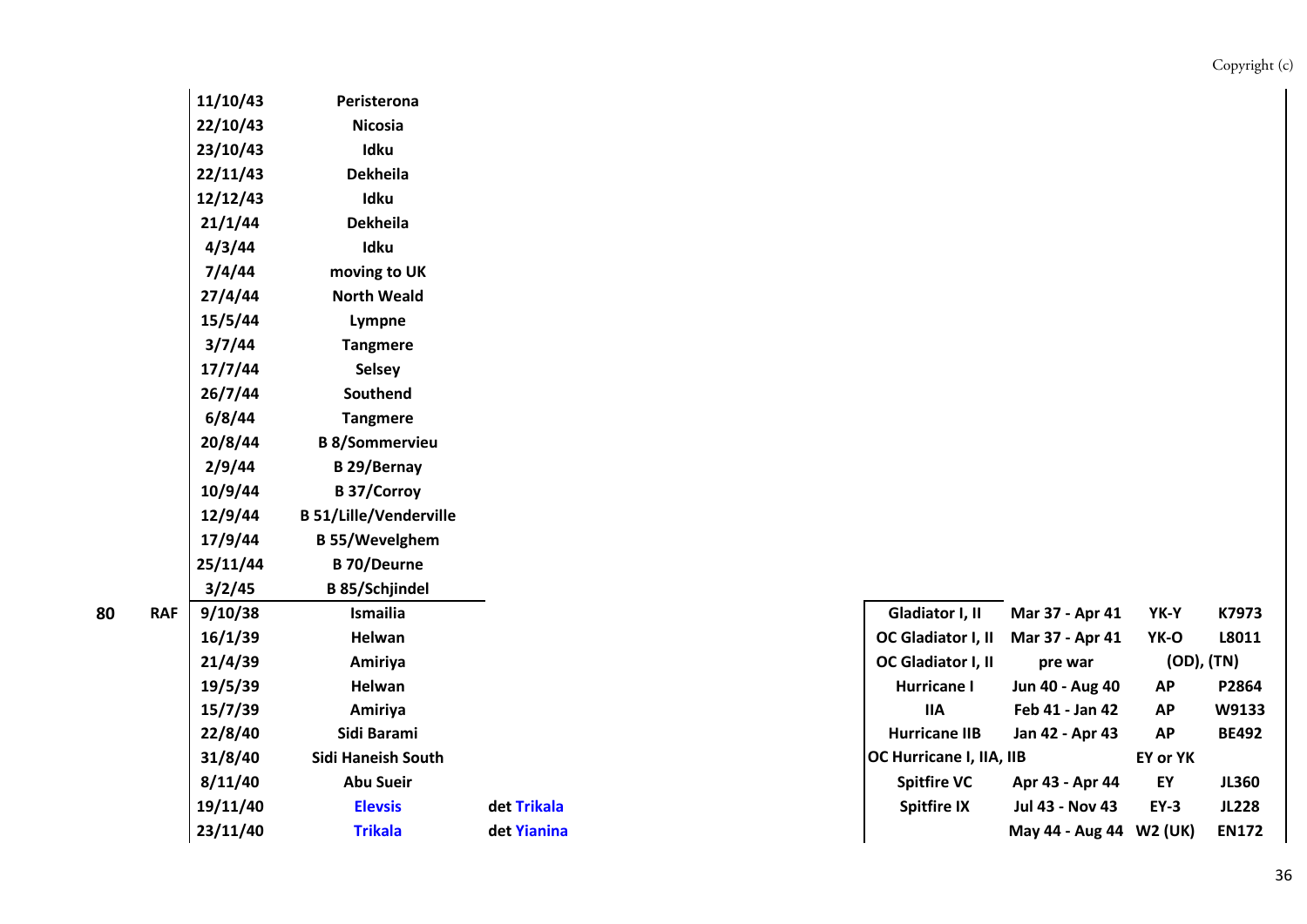| 4/12/40  | <b>Larisa</b>       | det Yianina                        | <b>Tempest V</b> | Aug 44 - Jan 48 | W <sub>2</sub> | <b>NV700</b> |
|----------|---------------------|------------------------------------|------------------|-----------------|----------------|--------------|
| 16/1/41  | Yanina              | OD 17/1/41 det Elevsis, Paramythia |                  |                 |                |              |
| 27/2/41  | Paramythia          |                                    |                  |                 |                |              |
| 5/3/41   | <b>Elevsis</b>      | OD 6/3/41                          |                  |                 |                |              |
| 22/4/41  | <b>Argos</b>        | OD 21/4/41                         |                  |                 |                |              |
| 24/4/41  | <b>Maleme</b>       |                                    |                  |                 |                |              |
| 29/4/41  | moving to Palestine | OD 25/4/41                         |                  |                 |                |              |
| 1/5/41   | Aqir                | det Maleme                         |                  |                 |                |              |
| 3/6/41   | <b>Nicosia</b>      |                                    |                  |                 |                |              |
| 3/6/41   | Haifa               |                                    |                  |                 |                |              |
| 20/6/41  | <b>Nicosia</b>      |                                    |                  |                 |                |              |
| 23/6/41  | Haifa               |                                    |                  |                 |                |              |
| 20/7/41  | <b>Nicosia</b>      |                                    |                  |                 |                |              |
| 16/8/41  | Aqir                |                                    |                  |                 |                |              |
| 9/9/41   | Rayak               |                                    |                  |                 |                |              |
| 15/9/41  | Gaza                |                                    |                  |                 |                |              |
| 19/10/41 | LG 103              |                                    |                  |                 |                |              |
| 6/11/41  | LG 111              |                                    |                  |                 |                |              |
| 19/11/41 | <b>LG 128</b>       |                                    |                  |                 |                |              |
| 2/12/41  | <b>LG 123</b>       |                                    |                  |                 |                |              |
| 5/12/41  | LG 133              |                                    |                  |                 |                |              |
| 11/12/41 | El Gubbi            |                                    |                  |                 |                |              |
| 18/12/41 | Gazaa No 2          |                                    |                  |                 |                |              |
| 28/12/41 | El Adem             |                                    |                  |                 |                |              |
| 3/2/42   | LG 109              |                                    |                  |                 |                |              |
| 10/2/42  | LG 102              |                                    |                  |                 |                |              |
| 4/3/42   | <b>Gambut Main</b>  |                                    |                  |                 |                |              |
| 1/6/42   | LG 121              |                                    |                  |                 |                |              |
| 22/6/42  | <b>LG 18</b>        |                                    |                  |                 |                |              |
| 27/6/42  | <b>LG 92</b>        |                                    |                  |                 |                |              |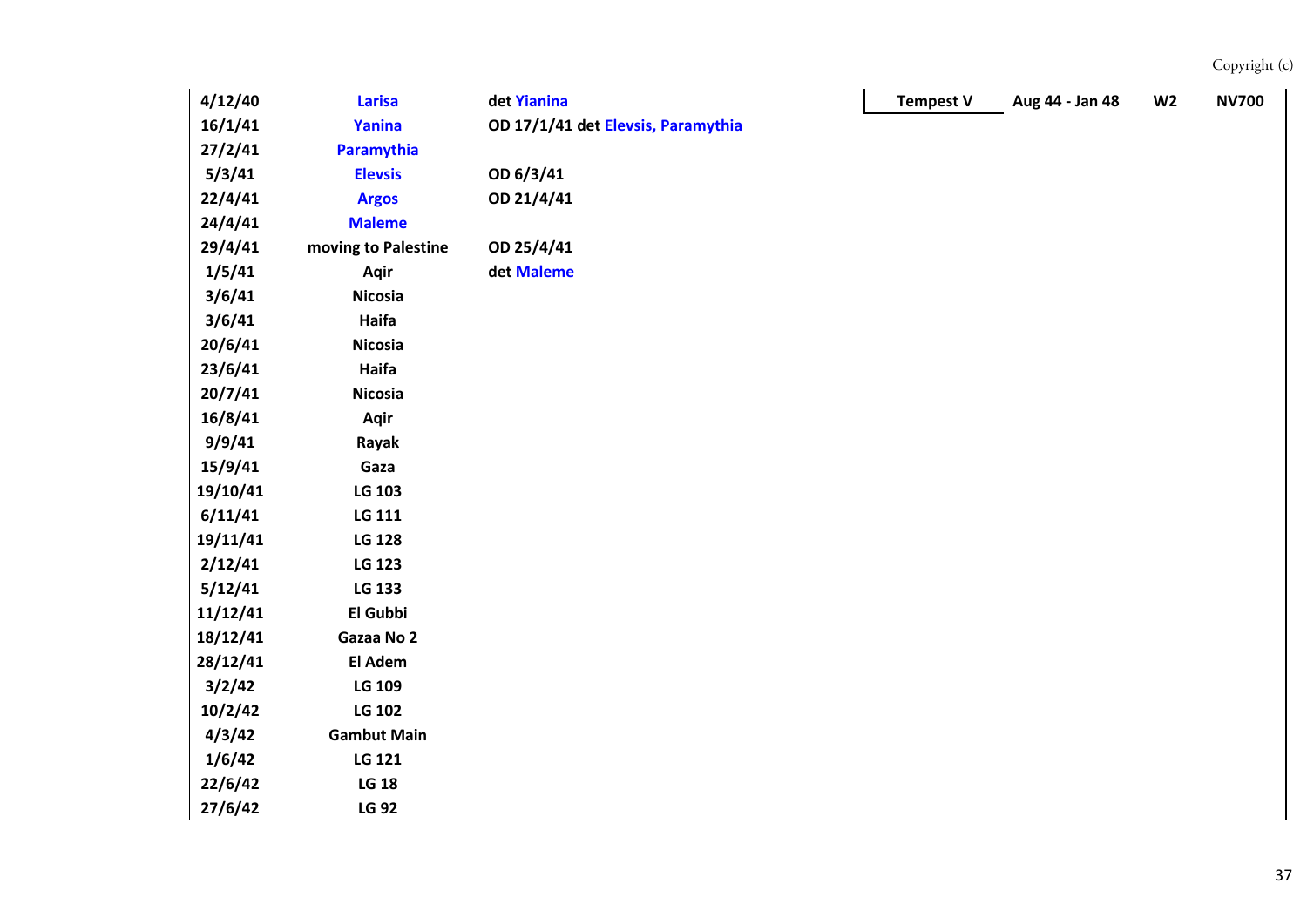| 22/9/42  | El Bassa              |            |
|----------|-----------------------|------------|
| 13/10/42 | <b>LG 85</b>          |            |
| 20/10/42 | <b>LG 37</b>          |            |
| 11/11/42 | LG 13                 |            |
| 18/11/42 | <b>Bu Amud</b>        |            |
| 15/5/43  | Idku                  |            |
| 5/7/43   | <b>Savoia</b>         |            |
| 17/8/43  | St Jean               | OD 12/8/43 |
| 7/9/43   | Dema                  | OD 1/9/43  |
| 19/10/43 | Savoia                |            |
| 9/11/43  | <b>Kabrit</b>         |            |
| 20/1/44  | Madna                 |            |
| 23/2/44  | Canne                 |            |
| 13/3/44  | <b>Trigno</b>         |            |
| 2/4/44   | Portici               |            |
| 10/4/44  | moving to UK          |            |
| 24/4/44  | Sawbridgeworth        |            |
| 5/5/44   | <b>Hornchurch</b>     |            |
| 19/5/44  | <b>Detling</b>        |            |
| 22/6/44  | <b>Merston</b>        |            |
| 27/6/44  | Gatwick               |            |
| 5/7/44   | <b>West Malling</b>   |            |
| 29/8/44  | <b>Manston</b>        |            |
| 20/9/44  | Coltishall            |            |
| 29/9/44  | <b>B</b> 70/Deurne    |            |
| 1/10/44  | <b>B</b> 82/Grave     |            |
| 7/10/44  | <b>B 80/Volkel</b>    |            |
| 12/4/45  | <b>B</b> 112/Hopsten  |            |
| 19/4/45  | Warmwell              |            |
| 7/5/45   | <b>B</b> 152/Fassberg |            |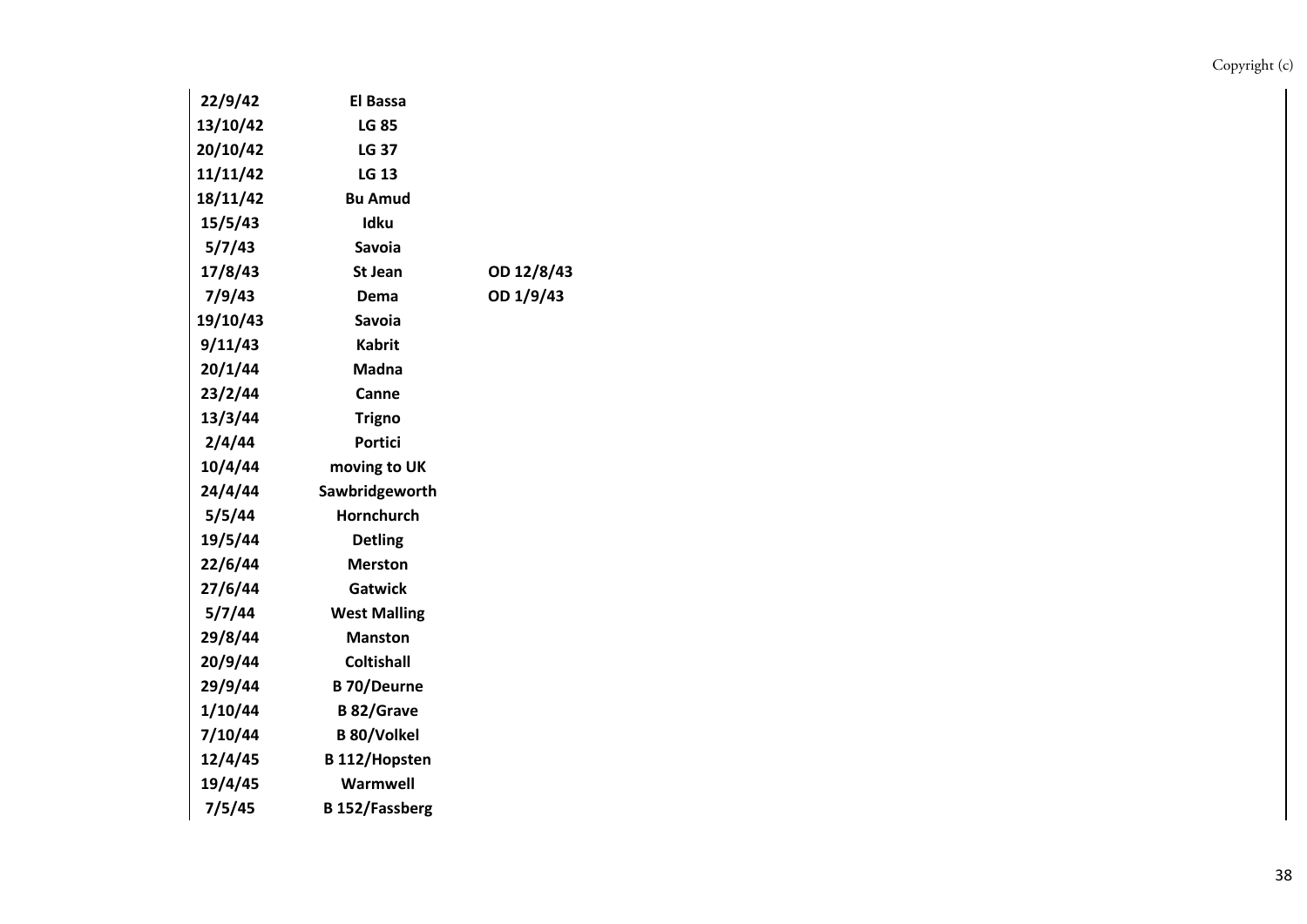|   |            | 24/6/45  | B 160/Kastrup       |                         |                       |                 |      |              |
|---|------------|----------|---------------------|-------------------------|-----------------------|-----------------|------|--------------|
|   |            | 6/9/45   | <b>B</b> 158/Lubeck |                         |                       |                 |      |              |
|   |            | 28/10/45 | <b>B</b> 170/Sylt   |                         |                       |                 |      |              |
|   |            | 18/11/45 | <b>B</b> 158/Lubeck |                         |                       |                 |      |              |
|   |            | 31/1/46  | <b>Wunstorf</b>     |                         |                       |                 |      |              |
| 4 | <b>RAF</b> | 21/4/24  | Shaibah             |                         | <b>Vincent</b>        | Jan 35 - Jun 39 |      | K4120        |
|   |            | 24/9/40  | <b>Heliopolis</b>   | det Tatoi: 10/11/40     | <b>Blenheim I</b>     | Feb 39 - Mar 41 | VA-N | L1378        |
|   |            | 16/11/40 | <b>Tatoi</b>        | det Paramythia: 12/2/41 | <b>Blenheim I</b>     | Feb 39 - Mar 41 | VA-J | L1391        |
|   |            | 22/4/41  | <b>Heraklion</b>    |                         | <b>OCS Blenheim I</b> | Feb 39 - Mar 41 | VA-U | L4833        |
|   |            | 23/5/41  | <b>Heliopolis</b>   |                         | <b>Blenheim IV</b>    | Mar 41 - Feb 42 | VA-H | V5579        |
|   |            | 26/4/41  | Aqir                |                         | <b>Blenheim X</b>     | Apr 42 - Jun 42 | Q    | <b>RD381</b> |
|   |            | 24/5/41  | Habbaniyah          | OD 12/5/41              | Vengeance I, II, III  | Dec 42 - Oct 44 | D    | FB941        |
|   |            | 7/6/41   | <b>Mosul</b>        |                         | <b>Mosquito VI</b>    | Feb 45 - Nov 46 | PY-X | <b>TE587</b> |
|   |            | 27/9/41  | Habbaniyah          |                         | <b>Beaufighter</b>    | ?               |      | <b>RD381</b> |
|   |            | 9/11/41  | Amiriya             | OD 27/10/41             |                       |                 |      |              |
|   |            | 25/11/41 | LG 116              |                         |                       |                 |      |              |
|   |            | 26/11/41 | <b>LG 75</b>        |                         |                       |                 |      |              |
|   |            | 18/12/41 | Gambut              |                         |                       |                 |      |              |
|   |            | 2/1/42   | <b>Heliopolis</b>   |                         |                       |                 |      |              |
|   |            | 14/1/42  | moving to FE        |                         |                       |                 |      |              |
|   |            | 23/1/42  | P <sub>1</sub>      |                         |                       |                 |      |              |
|   |            | 26/1/42  | PII                 |                         |                       |                 |      |              |
|   |            | 16/2/42  | moving to India     |                         |                       |                 |      |              |
|   |            | 1/3/42   | DB                  |                         |                       |                 |      |              |

**18/3/42 RF Dright Road 1/5/42 Dright Road 3/6/42 Quetta**

**8/4/43 Ratmalana**

**17/11/42 Vizagatapam OD 21/11/42 13/1/43 Cholavaram OD 28/1/42**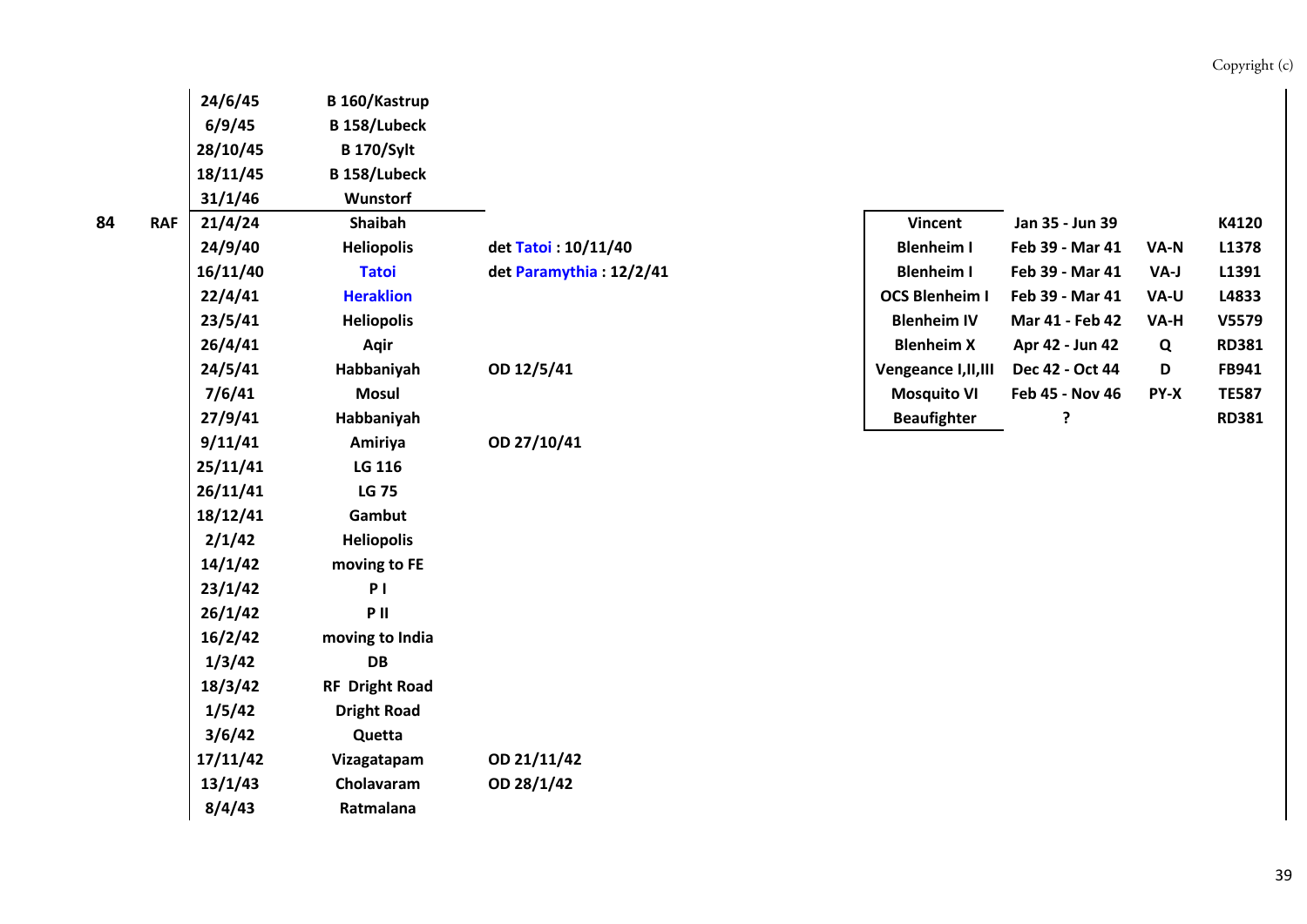|   |            | 28/8/43  | Ranchi                 |             |                        |                 |             |              |
|---|------------|----------|------------------------|-------------|------------------------|-----------------|-------------|--------------|
|   |            | 7/12/43  | Maharajour             |             |                        |                 |             |              |
|   |            | 10/2/44  | Kumbhirgram            |             |                        |                 |             |              |
|   |            | 22/7/44  | Samungli               |             |                        |                 |             |              |
|   |            | 31/10/44 | Yelahanka              | OD 28/10/44 |                        |                 |             |              |
|   |            | 23/4/45  | Charra                 |             |                        |                 |             |              |
|   |            | 26/6/45  | <b>St Thomas Mount</b> |             |                        |                 |             |              |
|   |            | 2/9/45   | <b>Baigachi</b>        |             |                        |                 |             |              |
|   |            | 10/9/45  | Hmawbi                 |             |                        |                 |             |              |
|   |            | 12/9/45  | <b>Kallang</b>         |             |                        |                 |             |              |
|   |            | 22/9/45  | Seletar                |             |                        |                 |             |              |
|   |            | 16/1/46  | Kemajoran              |             |                        |                 |             |              |
| 6 | <b>RAF</b> | 16/12/17 | <b>Northolt</b>        |             | <b>Blenheim IV</b>     | Dec 40 - Jul 41 | BX-A        | L4899        |
|   |            | 4/7/18   | <b>DB</b>              |             | <b>Beaufort Mk I</b>   | May 41 - Feb 43 | BX          | L9896        |
|   |            | 6/12/40  | Gosport                |             | <b>Beaufort Mk II</b>  | Dec 41 - Nov 43 | BX          | <b>AW248</b> |
|   |            | 2/2/41   | Leuchars               |             | <b>Beaufort Mk IIA</b> | Feb 42 - Dec 42 | BX          | AW355        |
|   |            | 3/3/41   | Wattisham              |             | <b>Liberator IIIa</b>  | Oct 42 - Aug 44 | <b>BX-N</b> | <b>FL916</b> |
|   |            | 15/5/41  | <b>North Coates</b>    | OD 12/5/41  | <b>Liberator V</b>     | Mar 43 - Feb 45 | BX-A        | <b>BZ742</b> |
|   |            | 10/1/42  | <b>St Eval</b>         |             | <b>Liberator VIII</b>  | Feb 45 - Apr 46 | BX-Y        | <b>KH291</b> |
|   |            | 5/3/42   | <b>Skitten</b>         |             | <b>Liberator VI</b>    | Aug 45 - Apr 46 | XQ-O        | <b>KN704</b> |
|   |            | 9/3/42   | <b>Wick</b>            |             |                        |                 |             |              |
|   |            | 13/7/42  | Luqa                   |             |                        |                 |             |              |
|   |            | 1/8/42   | <b>Thorney Island</b>  |             |                        |                 |             |              |
|   |            | 18/3/43  | Aldergrove             |             |                        |                 |             |              |
|   |            | 6/9/43   | <b>Ballykelly</b>      | OD 3/9/43   |                        |                 |             |              |
|   |            | 24/3/44  | Reykjavik              |             |                        |                 |             |              |
|   |            | 1/7/44   | <b>Tain</b>            |             |                        |                 |             |              |
|   |            | 9/8/45   | <b>Oakington</b>       | OD 14/8/45  |                        |                 |             |              |
|   |            | 25/4/46  | DB                     |             |                        |                 |             |              |
| 4 | <b>RAF</b> | 26/3/39  | <b>RF Khormaksar</b>   |             | Gladiator I, II        | May 39 - Jun 41 | GO-D        | L7616        |
|   |            | 2/5/39   | <b>Sheikh Othman</b>   |             | <b>Hurricane I</b>     | May 41 - Dec 41 | GO          | V7479        |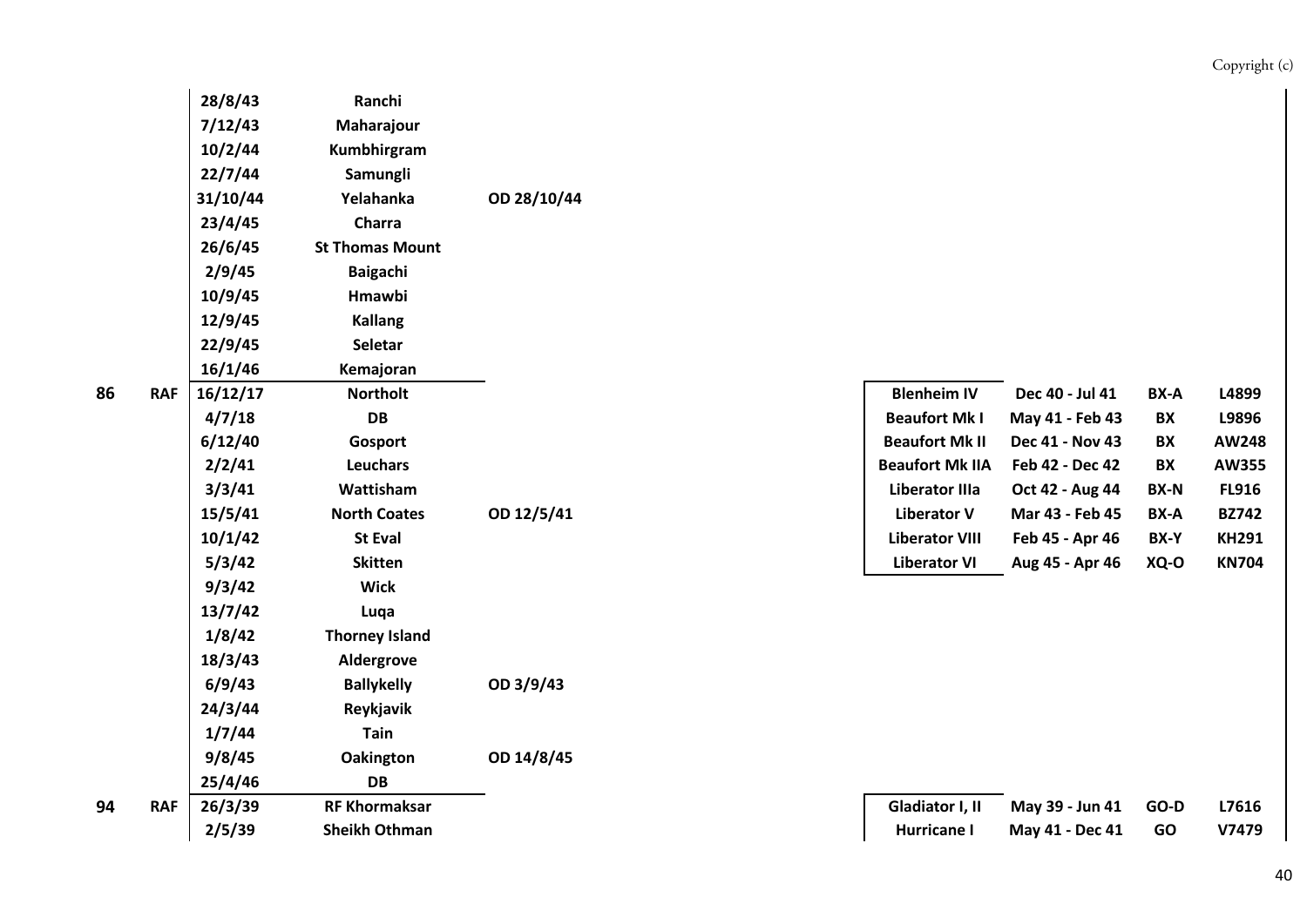| 6/4/41   | moving to Egypt  |                  |                                     | May 42 - Aug 42 | GO     |              |  |
|----------|------------------|------------------|-------------------------------------|-----------------|--------|--------------|--|
| 19/4/41  | Amiriya          |                  | <b>Hurricane IIB</b>                | Dec 41 - Jan 42 | GO     | <b>BD919</b> |  |
| 22/4/41  | Ismailia         |                  | <b>Tomahawk IIB</b>                 | Feb 42 -        |        | <b>AN329</b> |  |
| 29/8/41  | <b>El Ballah</b> |                  | Kittyhawk I                         | Feb 42 - May 42 |        | <b>AK807</b> |  |
| 27/10/41 | LG 103           |                  | <b>Hurricane IIC</b>                | May 42 - Apr 44 | GO-A   | <b>KW935</b> |  |
| 14/11/41 | LG 109           | OD 7/11/41       | <b>Spitfire IIC</b>                 |                 | GO-J   | <b>BP387</b> |  |
| 18/11/41 | LG 124           |                  | Spitfire VB, VC                     | Mar 44 - Feb 45 | GO-C   | <b>MH558</b> |  |
| 12/12/41 | Sidi Rezegh      |                  | OCS Spitfire VB, VC Mar 44 - Feb 45 |                 | GO-D   | <b>JK435</b> |  |
| 19/12/41 | Gazala No 2      |                  | <b>Spitfire IX</b>                  | Feb 44 - Aug 44 | $GO-B$ | <b>MH703</b> |  |
| 22/12/41 | Mechili          |                  |                                     | Feb 45 - Apr 45 | GO-Y   | MJ730        |  |
| 24/12/41 | <b>Msus</b>      |                  | <b>Spitfire VIII</b>                | Feb 45 - Apr 45 | GO     |              |  |
| 12/1/42  | Antelat          |                  |                                     |                 |        |              |  |
| 23/1/42  | <b>Msus</b>      |                  |                                     |                 |        |              |  |
| 25/1/42  | Mechili          |                  |                                     |                 |        |              |  |
| 26/1/42  | Gazala           |                  |                                     |                 |        |              |  |
| 28/1/42  | <b>LG 110</b>    |                  |                                     |                 |        |              |  |
| 14/2/42  | Gambut           |                  |                                     |                 |        |              |  |
| 15/2/42  | <b>El Adem</b>   |                  |                                     |                 |        |              |  |
| 17/2/42  | Gasr-el-Arid     |                  |                                     |                 |        |              |  |
| 26/2/42  | LG 115           |                  |                                     |                 |        |              |  |
| 17/3/42  | Gasr-el-Arid     |                  |                                     |                 |        |              |  |
| 16/5/42  | <b>Maryut</b>    |                  |                                     |                 |        |              |  |
| 1/6/42   | El Gamil         | OD 25/5/42       |                                     |                 |        |              |  |
| 14/1/43  | <b>Martuba</b>   |                  |                                     |                 |        |              |  |
| 1/4/43   | Cyrene           | <b>OB Savoia</b> |                                     |                 |        |              |  |
| 1/5/43   | Savoia           |                  |                                     |                 |        |              |  |
| 25/5/43  | Apollonia        |                  |                                     |                 |        |              |  |
| 19/6/43  | Savoia           |                  |                                     |                 |        |              |  |
| 29/10/43 | <b>Bu Amud</b>   |                  |                                     |                 |        |              |  |
| 2/11/43  | El Adem          |                  |                                     |                 |        |              |  |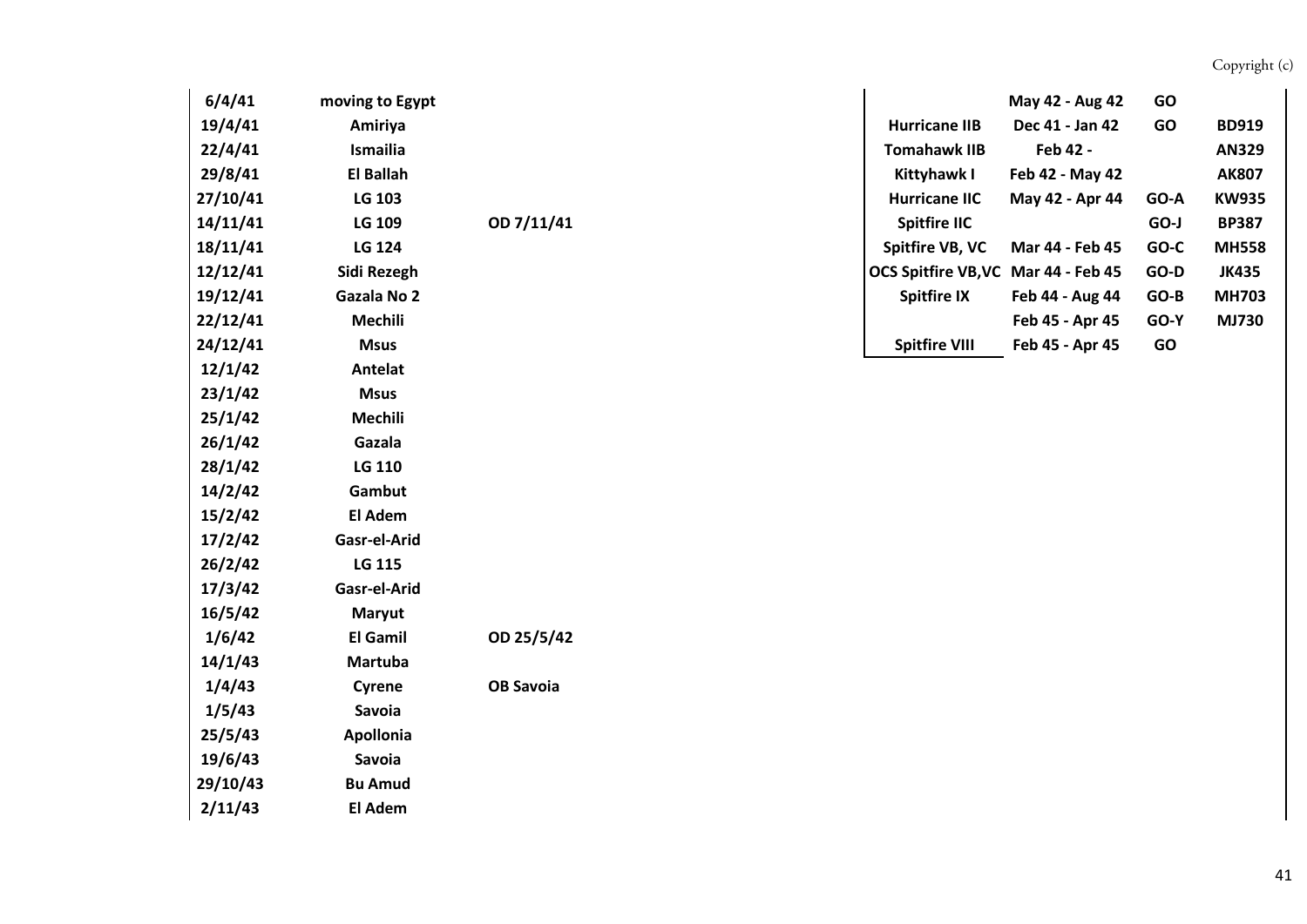|   |            | 6/4/44   | <b>Bu Amud</b>           |                               |                      |                 |               |              |
|---|------------|----------|--------------------------|-------------------------------|----------------------|-----------------|---------------|--------------|
|   |            | 15/7/44  | Savoia                   |                               |                      |                 |               |              |
|   |            | 31/8/44  | Amriya                   |                               |                      |                 |               |              |
|   |            | 17/10/44 | <b>Kalamaki</b>          | OD 19/9/44                    |                      |                 |               |              |
|   |            | 14/2/45  | <b>Sedes</b>             |                               |                      |                 |               |              |
|   |            | 20/4/45  | <b>DB</b>                |                               |                      |                 |               |              |
| 4 | <b>RAF</b> | 2/5/38   | <b>Bassingbourn</b>      |                               | <b>Blenheim I</b>    | May 38 - Apr 40 | EP            | L1187        |
|   |            | 17/9/39  | <b>Bicester</b>          |                               | <b>Blenheim IV</b>   | Oct 39 - Apr 40 | EP-P          | L8795        |
|   |            | 6/4/40   | DB merged into No 13 OTU |                               | <b>Anson I</b>       | Sep 39 - Apr 40 |               | N5114        |
|   |            | 7/3/41   | <b>RF to Driffield</b>   | OD 1/4/41                     | <b>Wellington II</b> | Apr 41 - Jul 43 | EP-Q          | W5437        |
|   |            | 14/10/41 | Luqa                     | OD 18/10/41                   | <b>Wellington X</b>  | Jul 43 - Mar 45 | $EP-J$        | <b>LN665</b> |
|   |            | 14/1/42  | <b>Kabrit</b>            | 14/2/42 renumbered No 158 Sqn | <b>Liberator VI</b>  | Feb 45 - Nov 45 | EP-U          | <b>KL373</b> |
|   |            | 13/5/42  | <b>LG 106</b>            | OD 19/5/42                    | <b>Lancaster VII</b> | Nov 45 - Apr 47 | $EP-P$        | <b>NX729</b> |
|   |            | 26/6/42  | <b>Kabrit</b>            |                               |                      |                 |               |              |
|   |            | 6/11/42  | Luqa                     |                               |                      |                 |               |              |
|   |            | 7/11/42  | <b>LG 224</b>            |                               |                      |                 |               |              |
|   |            | 12/11/42 | LG 104                   |                               |                      |                 |               |              |
|   |            | 27/11/42 | <b>LG 237</b>            |                               |                      |                 |               |              |
|   |            | 6/2/43   | Soluch                   |                               |                      |                 |               |              |
|   |            | 14/2/43  | Gardabia Main            |                               |                      |                 |               |              |
|   |            | 26/5/43  | <b>Cheria</b>            |                               |                      |                 |               |              |
|   |            | 24/6/43  | Hani West                |                               |                      |                 |               |              |
|   |            | 18/11/43 | Oudna No 1               |                               |                      |                 |               |              |
|   |            | 13/12/43 | Cerignola No 3           |                               |                      |                 |               |              |
|   |            | 30/12/43 | <b>Foggia Min</b>        |                               |                      |                 |               |              |
|   |            | 31/10/45 | <b>Abu Sueir</b>         | OD 20/10/45                   |                      |                 |               |              |
|   |            | 1/7/46   | <b>Shallufa</b>          |                               |                      |                 |               |              |
|   |            |          |                          |                               |                      |                 |               |              |
| 7 | <b>RAF</b> | 15/6/37  | <b>Harwell</b>           |                               | <b>Blenheim I</b>    | Aug 38 - May 39 | <b>BZ-A</b> * | L1298        |
|   |            | 3/5/39   | Wattisham                | OD 11/5/39                    | <b>Blenheim IV</b>   | May 39 - Jan 42 | OM-J          | R3816        |

**107**

42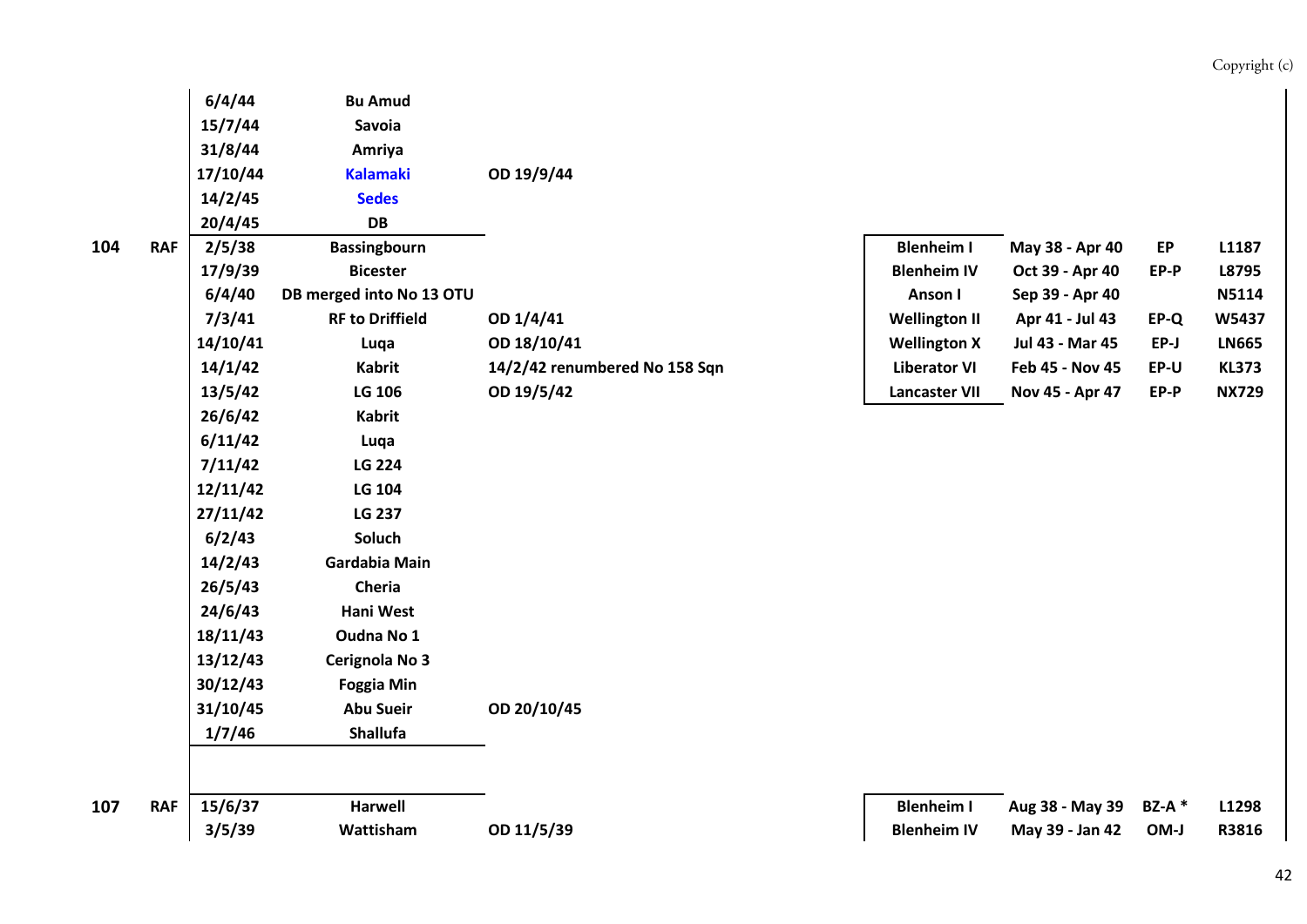|                 | 3/3/41   | <b>Leuchars</b>         |             | <b>Boston III, IIIA</b> | Jan 42 - Feb 44 | OM-S   | <b>BZ371</b> |
|-----------------|----------|-------------------------|-------------|-------------------------|-----------------|--------|--------------|
|                 | 11/5/41  | <b>Great Massingham</b> |             | <b>Mosquito VI</b>      | Feb 44 - Sep 48 | OM-V   | MM411        |
|                 | 4/8/42   | Annan                   |             | * BZ pre war            |                 |        |              |
|                 | 20/8/41  | Luqa                    |             |                         |                 |        |              |
|                 | 10/8/42  | <b>Great Massingham</b> |             |                         |                 |        |              |
|                 | 20/8/43  | <b>Hatford Bridge</b>   | OD 1/8/43   |                         |                 |        |              |
|                 | 1/2/44   | Lasham                  |             |                         |                 |        |              |
|                 | 23/10/44 | <b>Hartford Bridge</b>  | OD 30/10/44 |                         |                 |        |              |
|                 | 19/11/44 | A 75/Cambrai/Epinoy     |             |                         |                 |        |              |
|                 | 3/7/45   | <b>Fersfield</b>        |             |                         |                 |        |              |
|                 | 10/7/45  | A 75/Cambrai/Epinoy     |             |                         |                 |        |              |
|                 | 19/7/45  | <b>B 58/Melsbroek</b>   |             |                         |                 |        |              |
|                 | 3/11/45  | Y 99/Gutersloh          |             |                         |                 |        |              |
|                 | 20/1/46  | Sylt                    |             |                         |                 |        |              |
| 8<br><b>RAF</b> | 2/5/38   | <b>Bassingbourn</b>     |             | <b>Blenheim I</b>       | Jun 38 - Apr 40 | $MF-M$ | L1275        |
|                 | 18/9/39  | <b>Bicester</b>         |             | <b>Blenheim IV</b>      | Oct 39 - Apr 40 | LD-Y   | L9039        |
|                 | 6/4/40   | DB merged into 13 OTU   |             | Anson I                 | May 39 - Apr 40 |        | <b>N5177</b> |
|                 | 1/8/41   | <b>RF Kabrit</b>        |             | <b>Wellington IC</b>    | Aug 41 - Nov 42 | U      | R1098        |
|                 | 12/9/41  | Fayid                   |             |                         | Nov 42 - Dec 42 |        |              |
|                 | 20/5/42  | <b>LG 105</b>           |             | <b>Beaufighter VIf</b>  | Mar 43 - Feb 45 | U      | <b>KV903</b> |
|                 | 26/6/42  | <b>Kabrit</b>           |             | <b>Mosquito XII</b>     | Feb 44 - Jul 44 | S      | <b>HK178</b> |
|                 | 19/8/42  | <b>LG 237</b>           |             |                         |                 |        |              |
|                 | 13/11/42 | <b>LG 09</b>            | det LG 106  |                         |                 |        |              |
|                 | 26/11/42 | <b>LG 237</b>           |             |                         |                 |        |              |
|                 | 25/12/42 | DB                      |             |                         |                 |        |              |
|                 | 10/3/43  | <b>RF Shandur</b>       | OD 15/3/43  |                         |                 |        |              |
|                 | 5/5/43   | <b>Bersis</b>           |             |                         |                 |        |              |
|                 | 3/6/43   | Luqa                    |             |                         |                 |        |              |
|                 | 1/7/44   | <b>Hal Far</b>          |             |                         |                 |        |              |
|                 | 26/7/44  | Idku                    |             |                         |                 |        |              |
|                 | 18/10/44 | <b>Araxos</b>           | OD 22/10/43 |                         |                 |        |              |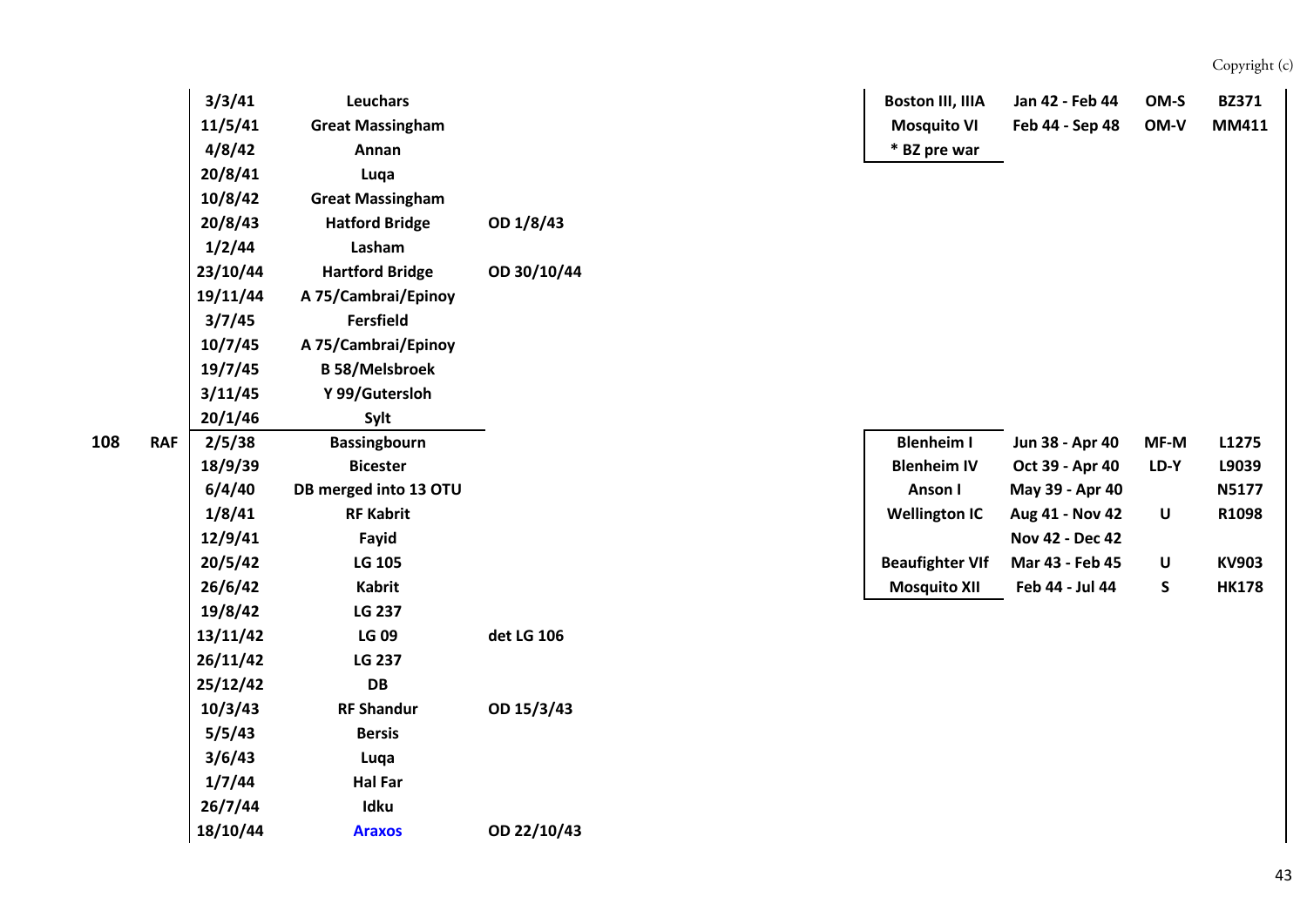|     |            | 25/10/44 | <b>Kalamaki</b>              |                            |                      |                 |        |              |
|-----|------------|----------|------------------------------|----------------------------|----------------------|-----------------|--------|--------------|
|     |            | 2/3/45   | Lecce                        |                            |                      |                 |        |              |
|     |            | 28/3/45  | DB                           |                            |                      |                 |        |              |
| 112 | <b>RAF</b> | 16/5/39  | <b>RF on HMS Argus</b>       |                            | Gladiator I, II      | Jun 39 - Jul 41 | RT-E   | K6135        |
|     |            | 26/5/39  | Helwan                       |                            | <b>OC Gladiator</b>  | pre war         | XO     |              |
|     |            | 19/7/40  | Gerawala                     |                            | <b>Gauntlet II</b>   | Mar 40 - Jun 40 | GA-F   | K5292        |
|     |            | 7/9/40   | Sidi Haneish                 | det Yanina                 | Kittyhawk I, IA      | Dec 41 - Oct 42 | $GA-B$ | <b>AK700</b> |
|     |            | 4/12/40  | <b>LG 79</b>                 |                            | <b>Kittyhawk III</b> | Oct 42 - Apr 44 | GA-W   | FR-115       |
|     |            | 1/1/41   | Amiriya                      |                            | <b>Kittyhawk IV</b>  | Apr - Jun 44    | GA-H   | FT949        |
|     |            | 23/1/41  | <b>Elevsis</b>               |                            | <b>Mustang III</b>   | Jun 44 - May 45 | GA-I   | <b>KH579</b> |
|     |            | 18/2/41  | Yanina                       | OD 24/1/41 .det Paramythia | <b>Mustang IV</b>    | Feb 45 - Dec 46 | GA-M   | <b>KM107</b> |
|     |            | 7/3/41   | Paramythia                   |                            |                      |                 |        |              |
|     |            | 15/4/41  | <b>Agrinion</b>              |                            |                      |                 |        |              |
|     |            | 16/4/41  | <b>Kalamaki</b>              |                            |                      |                 |        |              |
|     |            | 22/4/41  | <b>Heraklion</b>             |                            |                      |                 |        |              |
|     |            | 31/5/41  | Fayid                        |                            |                      |                 |        |              |
|     |            | 12/9/41  | <b>LG 102</b>                |                            |                      |                 |        |              |
|     |            | 14/11/41 | LG 110                       |                            |                      |                 |        |              |
|     |            | 19/11/41 | LG 112                       |                            |                      |                 |        |              |
|     |            | 19/12/41 | El Adem                      |                            |                      |                 |        |              |
|     |            | 21/12/41 | <b>Msus</b>                  |                            |                      |                 |        |              |
|     |            | 13/1/42  | Antelat                      |                            |                      |                 |        |              |
|     |            | 21/1/42  | <b>Msus</b>                  |                            |                      |                 |        |              |
|     |            | 24/1/42  | <b>Mechili</b>               |                            |                      |                 |        |              |
|     |            | 28/1/42  | Gazala                       |                            |                      |                 |        |              |
|     |            | 2/2/42   | El Adem                      |                            |                      |                 |        |              |
|     |            | 3/2/42   | <b>Gambut Main</b>           | OD 17/2/42                 |                      |                 |        |              |
|     |            | 15/2/42  | El Adem                      |                            |                      |                 |        |              |
|     |            | 17/2/42  | <b>Gambut Main</b>           |                            |                      |                 |        |              |
|     |            | 22/2/42  | <b>Gambut Satellite No 2</b> |                            |                      |                 |        |              |
|     |            | 9/3/42   | <b>Gambut Main</b>           |                            |                      |                 |        |              |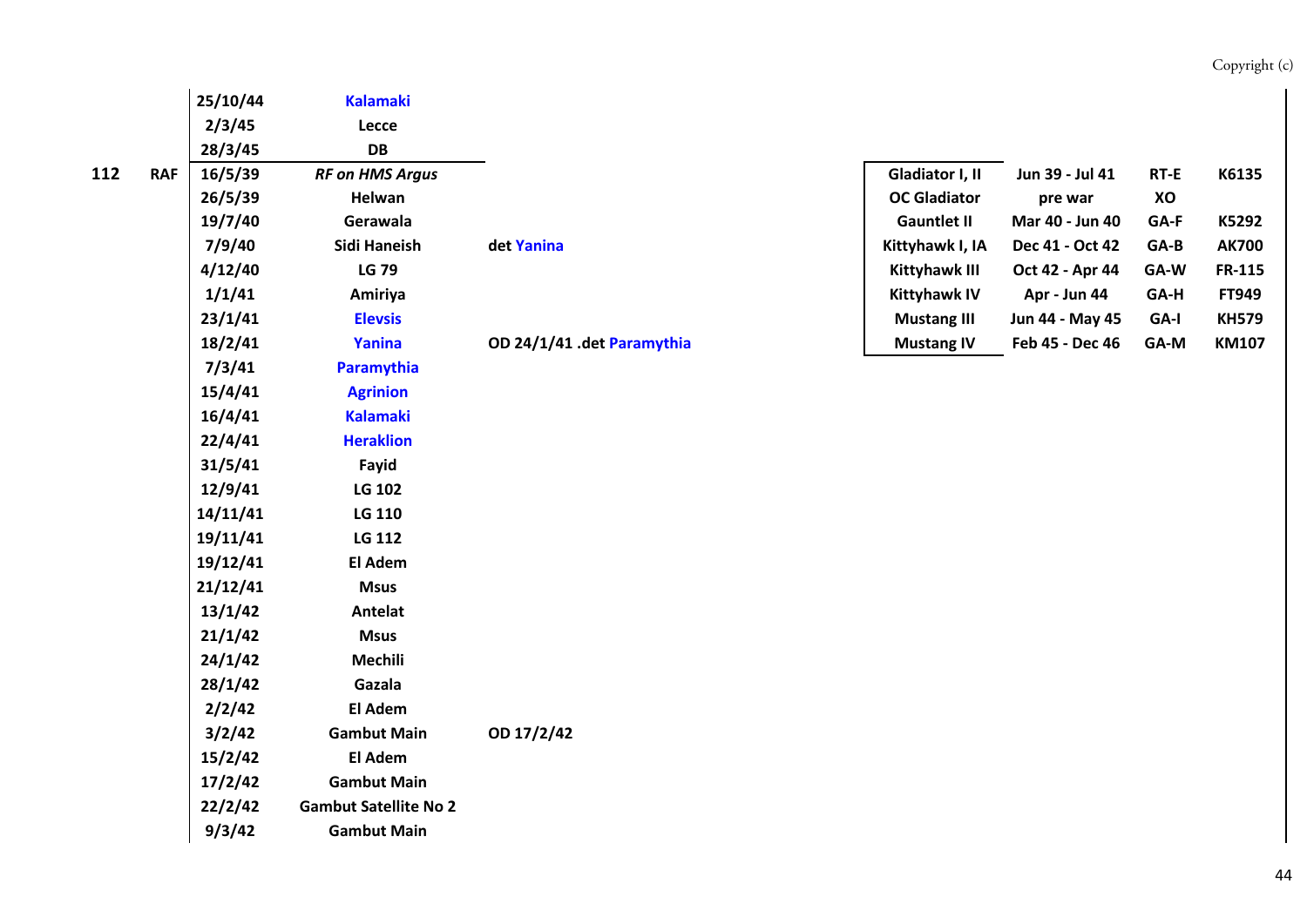| 16/3/42  | Sidi Haneish            |            |
|----------|-------------------------|------------|
| 15/4/42  | <b>Gambut Satellite</b> |            |
| 17/6/42  | Sidi Azeiz              |            |
| 18/6/42  | <b>LG 75</b>            |            |
| 24/6/42  | <b>LG 102</b>           |            |
| 26/6/42  | <b>LG 106</b>           |            |
| 28/6/42  | LG 91                   |            |
| 6/11/42  | LG 106                  |            |
| 8/11/42  | LG 115                  |            |
| 9/11/42  | <b>LG 76</b>            |            |
| 15/11/42 | Gazala No 2             |            |
| 19/11/42 | <b>Martuba</b>          |            |
| 29/11/42 | Antelat                 |            |
| 6/12/42  | <b>Belandash</b>        |            |
| 9/1/43   | <b>Hamraiet</b>         |            |
| 19/1/43  | <b>Bir Dufan</b>        |            |
| 19/1/43  | <b>Castel Benito</b>    | OD 25/1/43 |
| 15/2/43  | <b>El Assa</b>          |            |
| 8/3/43   | <b>Nefatia</b>          |            |
| 21/3/43  | <b>Medanine</b>         |            |
| 3/4/43   | El Hamma                |            |
| 14/4/43  | El Djem                 |            |
| 18/4/43  | <b>Alem East</b>        |            |
| 21/5/43  | <b>Zuara</b>            |            |
| 9/7/43   | Safi                    |            |
| 18/7/43  | <b>Pachino</b>          |            |
| 2/8/43   | Agnone                  |            |
| 15/9/43  | Grottaglie              |            |
| 20/9/43  | <b>Brindisi</b>         |            |
| 23/9/43  | Bari                    |            |
|          |                         |            |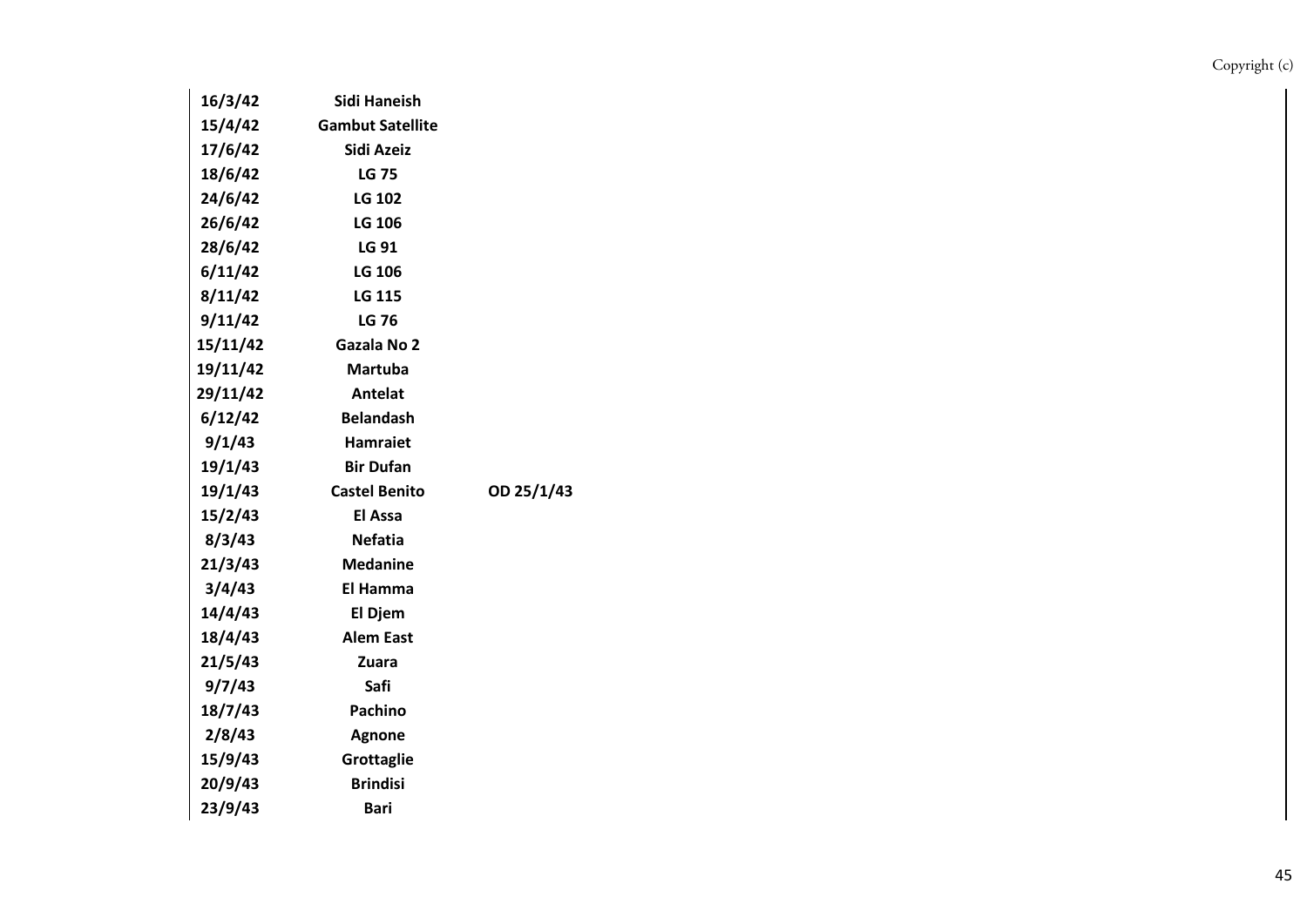|     |            | 3/10/43  | <b>Foggia Main</b>   |                                             |                      |                 |           |              |
|-----|------------|----------|----------------------|---------------------------------------------|----------------------|-----------------|-----------|--------------|
|     |            | 26/10/43 | Mileni               |                                             |                      |                 |           |              |
|     |            | 30/1/44  | Cutella              |                                             |                      |                 |           |              |
|     |            | 23/5/44  | San Angelo           |                                             |                      |                 |           |              |
|     |            | 13/6/44  | Guidonia             |                                             |                      |                 |           |              |
|     |            | 24/6/44  | <b>Falerium</b>      |                                             |                      |                 |           |              |
|     |            | 10/7/44  | Creti                |                                             |                      |                 |           |              |
|     |            | 25/8/44  | lesi                 |                                             |                      |                 |           |              |
|     |            | 18/11/44 | Fano                 |                                             |                      |                 |           |              |
|     |            | 25/2/45  | Cervia               |                                             |                      |                 |           |              |
|     |            | 19/5/45  | Lavariano            |                                             |                      |                 |           |              |
|     |            | 1/3/46   | <b>Tissano</b>       |                                             |                      |                 |           |              |
| 113 | <b>RAF</b> | 11/10/38 | <b>Heliopolis</b>    |                                             | <b>Blenheim I</b>    | Jun 39 - Mar 40 | AD-V      | T2177        |
|     |            | 21/4/39  | El Dada              |                                             | <b>Blenheim I</b>    | Jun 39 - Mar 40 | AD-M      | L4823        |
|     |            | 21/5/39  | <b>Heliopolis</b>    |                                             |                      | Jun 41 - Dec 41 |           |              |
|     |            | 10/6/40  | <b>Maaten Bagush</b> |                                             | <b>Blenheim IV</b>   | Mar 40 - Apr 41 | AD-V      | T2177        |
|     |            | 28/9/40  | Waterloo             |                                             |                      | Jun 41 - Oct 42 | AD-A      | Z7706        |
|     |            | 15/1/41  | Sidi Barrani         |                                             | <b>Blenheim V</b>    | Oct 42 - Sep 43 |           | <b>BA928</b> |
|     |            | 4/2/41   | Gambut               |                                             | <b>Hurricane IIC</b> | Sep 43 - Apr 45 | <b>AD</b> | <b>LA131</b> |
|     |            | 22/2/41  | <b>Kabrit</b>        |                                             | Thunderbolt I, II    | Apr 45 - Oct 45 | AD-X      | <b>KL221</b> |
|     |            | 14/3/41  | Alexandria           | det Menidi                                  |                      |                 |           |              |
|     |            | 23/3/41  | <b>Menidi</b>        |                                             |                      |                 |           |              |
|     |            | 29/3/41  | <b>Larissa</b>       |                                             |                      |                 |           |              |
|     |            | 4/4/41   | <b>Niamata</b>       |                                             |                      |                 |           |              |
|     |            | 16/4/41  | <b>Menidi</b>        |                                             |                      |                 |           |              |
|     |            | 22/4/41  | <b>Maleme</b>        | Crew left through Argos by ship. 22-23/4/41 |                      |                 |           |              |
|     |            | 24/4/41  | <b>Suda Bay</b>      |                                             |                      |                 |           |              |
|     |            | 12/5/41  | Alexandria           |                                             |                      |                 |           |              |
|     |            | 15/5/41  | Ramleh               |                                             |                      |                 |           |              |
|     |            | 31/5/41  | <b>Maten Bagush</b>  |                                             |                      |                 |           |              |
|     |            | 14/11/41 | Giarabub             |                                             |                      |                 |           |              |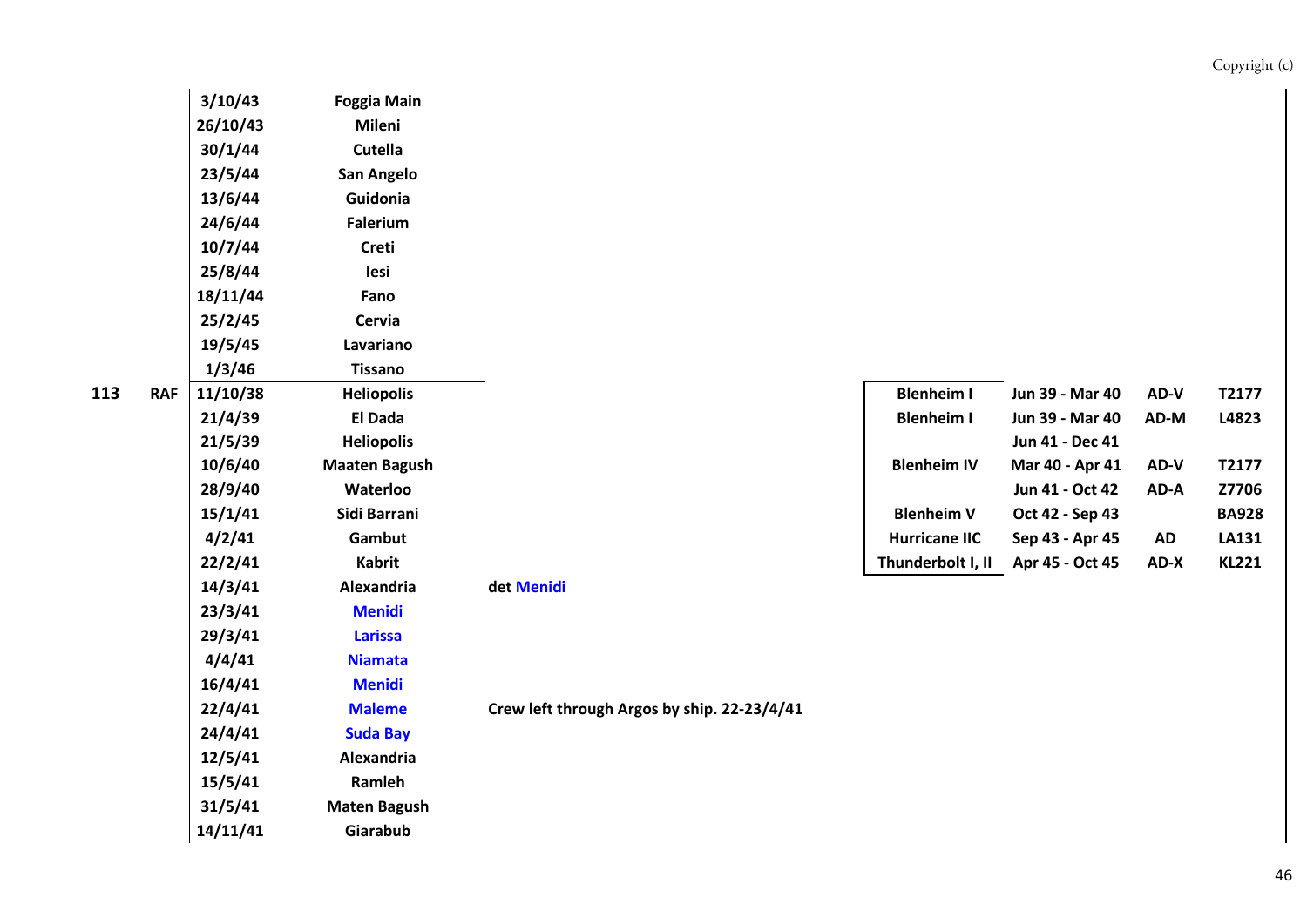| 30/11/41 | LG 116                 |
|----------|------------------------|
| 23/12/41 | Helwan                 |
| 30/12/41 | moving to India        |
| 6/1/42   | <b>Toungoo</b>         |
| 7/1/42   | Mingaladon             |
| 8/1/42   | Lashio                 |
| 19/1/42  | Mingaladon             |
| 1/2/42   | <b>Toungoo</b>         |
| 6/2/42   | <b>Magwe</b>           |
| 12/3/42  | Dum Dum                |
| 6/4/42   | Fyzabad                |
| 8/4/42   | Asansol                |
| 19/12/42 | Jessore                |
| 21/1/43  | Feni                   |
| 28/2/43  | Chandina               |
| 4/5/43   | Comilla                |
| 27/6/43  | Feni                   |
| 28/8/43  | Khargpur               |
| 31/8/43  | Yelahanka              |
| 2/10/43  | <b>St Thomas Mount</b> |
| 9/11/43  | Cholavaram             |
| 22/12/43 | <b>Manipur Road</b>    |
| 31/12/43 | <b>Dimapur</b>         |
| 15/3/44  | <b>Tulihal</b>         |
| 25/5/44  | Palel                  |
| 19/12/44 | Yazagyo                |
| 22/1/45  | Onbauk                 |
| 14/3/45  | Ondaw                  |
| 20/4/45  | <b>Kwetnge</b>         |
| 7/5/45   | <b>Myingyan</b>        |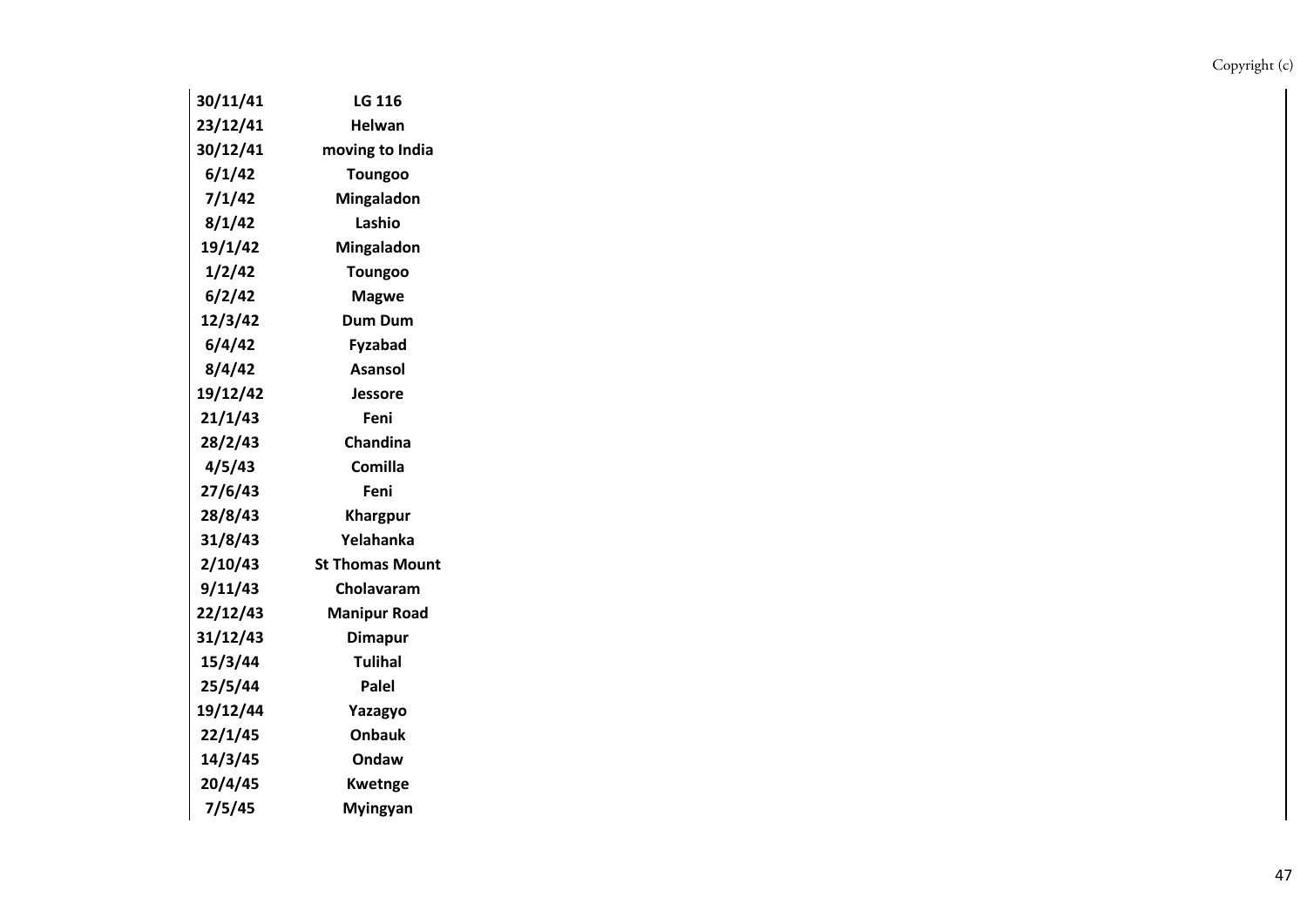|   |            | 5/6/45   | Kinmagan               |             |                      |                        |      |              |
|---|------------|----------|------------------------|-------------|----------------------|------------------------|------|--------------|
|   |            | 30/6/45  | <b>Meiktila</b>        |             |                      |                        |      |              |
|   |            | 17/8/45  | Zayatkwin              |             |                      |                        |      |              |
|   |            | 15/10/45 | DB                     |             |                      |                        |      |              |
| 3 | <b>RAF</b> | 10/5/41  | <b>RF Turnhouse</b>    |             | Spitfire I           | May 41 - Sep 41        | XE-E | R7122        |
|   |            | 6/8/41   | <b>Drem</b>            |             | <b>Spitfire IIA</b>  | Sep 41 - Jan 42        | XE-K | P8437        |
|   |            | 22/9/41  | Castletown             |             | <b>Spitfire VB</b>   | Jan 42 - Apr 42        | XE   | <b>BL655</b> |
|   |            | 11/4/42  | moving to Egypt        |             | <b>Gladiator II</b>  | <b>Oct 42 - Nov 42</b> | Hil  | <b>N5857</b> |
|   |            | 19/6/42  | <b>Aboukir</b>         |             | <b>Hurricane IIC</b> | Nov 42 - Aug 44        | XE   | KZ141        |
|   |            | 19/7/42  | Muqueibila             | OD 15/7/42  | <b>Spitfire VC</b>   | May 43 - Oct 43        | XE   | <b>BP287</b> |
|   |            | 5/9/42   | Hadera                 |             | Thunderbolt II       | Sep 44 - Jun 45        | XE-K | KJ263        |
|   |            | 9/10/42  | Habbaniyah             | OD 4/10/42  |                      |                        |      |              |
|   |            | 22/10/42 | <b>Doshen Tapeh</b>    |             |                      |                        |      |              |
|   |            | 24/11/42 | <b>Meherabad</b>       |             |                      |                        |      |              |
|   |            | 12/1/43  | Abadan                 | OD 24/1/43  |                      |                        |      |              |
|   |            | 3/5/43   | <b>Bu Amud</b>         |             |                      |                        |      |              |
|   |            | 1/11/43  | Qassassin              |             |                      |                        |      |              |
|   |            | 16/11/43 | moving to India        | OD 29/10/43 |                      |                        |      |              |
|   |            | 11/12/43 | Feni                   | OD 25/11/43 |                      |                        |      |              |
|   |            | 7/1/44   | Patharkandi            |             |                      |                        |      |              |
|   |            | 1/6/44   | <b>St Thomas Mount</b> | OD 14/5/44  |                      |                        |      |              |
|   |            | 20/9/44  | Yelahanka              |             |                      |                        |      |              |
|   |            | 24/10/44 | Cholavaram             |             |                      |                        |      |              |
|   |            | 29/10/44 | Kajamalai              |             |                      |                        |      |              |
|   |            | 3/12/44  | Baigachi               |             |                      |                        |      |              |
|   |            | 18/12/44 | <b>Nazir</b>           |             |                      |                        |      |              |
|   |            | 28/4/45  | Kyaukpyu               |             |                      |                        |      |              |
|   |            | 6/6/45   | <b>Cox's Bazaar</b>    |             |                      |                        |      |              |
|   |            | 10/6/45  | Baigachi               |             |                      |                        |      |              |

| Spitfire I            | May 41 - Sep 41        | XE-E | R7122        |
|-----------------------|------------------------|------|--------------|
| <b>Spitfire IIA</b>   | Sep 41 - Jan 42        | XE-K | P8437        |
| <b>Spitfire VB</b>    | Jan 42 - Apr 42        | XE   | <b>BL655</b> |
| <b>Gladiator II</b>   | <b>Oct 42 - Nov 42</b> | Hil  | <b>N5857</b> |
| <b>Hurricane IIC</b>  | Nov 42 - Aug 44        | XE   | KZ141        |
| <b>Spitfire VC</b>    | May 43 - Oct 43        | XE   | <b>BP287</b> |
| <b>Thunderbolt II</b> | Sep 44 - Jun 45        | XE-K | KJ263        |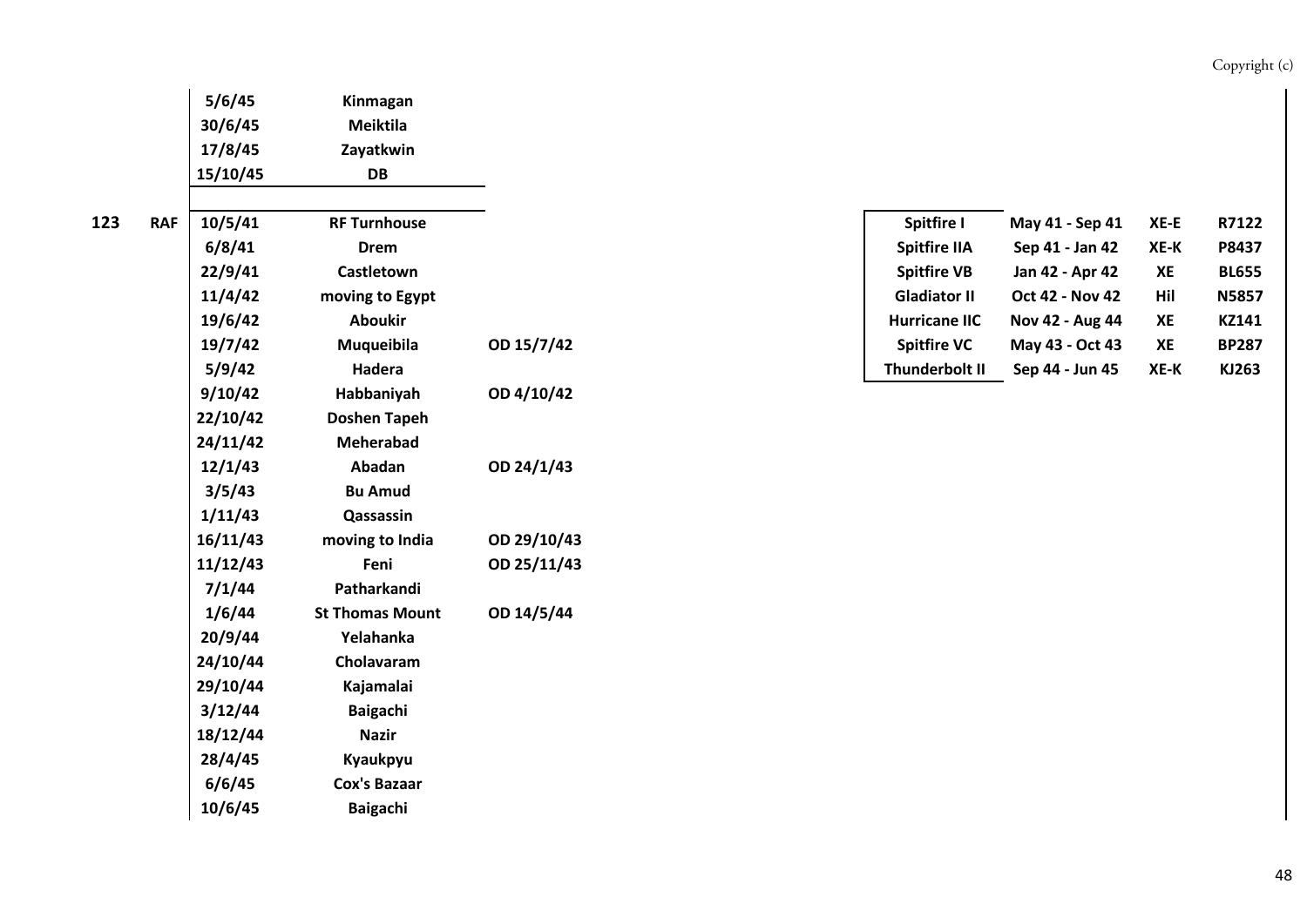| 10/6/45 | DB | renumbered 81 Sqn |
|---------|----|-------------------|
|         |    |                   |

| 4 | <b>RAF</b> | 28/7/41  | <b>RF Leconfield</b> |                  | <b>Hurricane IIA</b>                                   | Sep 41 - Oct 41 | GV       | Z5159        |
|---|------------|----------|----------------------|------------------|--------------------------------------------------------|-----------------|----------|--------------|
|   |            | 12/8/41  | moving to USSR       | <b>HMS Argus</b> | <b>Spitfire VA</b>                                     | Dec 41 - Apr 42 | GQ       | R7231        |
|   |            | 7/9/41   | Vaenga               |                  | <b>Spitfire IIA</b>                                    | Jan 42 - Feb 42 |          | P7563        |
|   |            | 16/11/41 | moving to UK         |                  | <b>Hurricane IIA</b>                                   | Jan 42 - Feb 42 | GQ       | Z3347        |
|   |            | 7/12/41  | <b>Catterick</b>     |                  | Hurricane IIB, IIC                                     | Jan 43 - Aug 44 | $GO-V$ * | <b>LB885</b> |
|   |            | 30/12/41 | Eglinton             |                  | *OCS: UK1941 IIB(GV), ME1943 IIB IIC(GQ), FE1944 IIC(G |                 |          |              |
|   |            | 26/3/42  | <b>Baginton</b>      |                  | Spitfire VB, VC                                        | Jun 43 - Aug 43 | GQ       | AB275        |
|   |            | 10/4/42  | moving to Egypt      |                  | Thunderbolt I, II                                      | Aug 44 - Jun 45 | GQ-T     | <b>KJ275</b> |
|   |            | 4/6/42   | Kasfareet            |                  |                                                        |                 |          |              |
|   |            | 9/6/42   | Helwan               |                  |                                                        |                 |          |              |
|   |            | 24/6/42  | <b>Kasfareet</b>     |                  |                                                        |                 |          |              |
|   |            | 6/7/42   | Lydda                |                  |                                                        |                 |          |              |
|   |            | 11/11/42 | Helwan               |                  |                                                        |                 |          |              |
|   |            | 16/11/42 | <b>LG 222</b>        |                  |                                                        |                 |          |              |
|   |            | 22/1/43  | <b>Shandur</b>       |                  |                                                        |                 |          |              |
|   |            | 6/2/43   | LG 121               |                  |                                                        |                 |          |              |
|   |            | 13/4/43  | LG 219               |                  |                                                        |                 |          |              |
|   |            | 28/4/43  | Sousse               |                  |                                                        |                 |          |              |
|   |            | 14/5/43  | <b>Bu Amud</b>       |                  |                                                        |                 |          |              |
|   |            | 23/6/43  | <b>Bersis</b>        |                  |                                                        |                 |          |              |
|   |            | 31/10/43 | Qassassin            |                  |                                                        |                 |          |              |
|   |            | 14/11/43 | moving to India      |                  |                                                        |                 |          |              |
|   |            | 30/11/43 | Comilla              | OD 3/12/43       |                                                        |                 |          |              |

| 28/7/41  | <b>RF</b> Leconfield |                  | <b>Hurricane IIA</b>                                   | Sep 41 - Oct 41 | GV        | <b>Z5159</b> |
|----------|----------------------|------------------|--------------------------------------------------------|-----------------|-----------|--------------|
| 12/8/41  | moving to USSR       | <b>HMS Argus</b> | <b>Spitfire VA</b>                                     | Dec 41 - Apr 42 | <b>GQ</b> | R7231        |
| 7/9/41   | Vaenga               |                  | <b>Spitfire IIA</b>                                    | Jan 42 - Feb 42 |           | P7563        |
| 16/11/41 | moving to UK         |                  | <b>Hurricane IIA</b>                                   | Jan 42 - Feb 42 | GQ        | Z3347        |
| 7/12/41  | <b>Catterick</b>     |                  | <b>Hurricane IIB. IIC</b>                              | Jan 43 - Aug 44 | GQ-V $^*$ | <b>LB885</b> |
| 30/12/41 | Eglinton             |                  | *OCS: UK1941 IIB(GV),ME1943 IIB IIC(GQ),FE1944 IIC(GQ) |                 |           |              |
| 26/3/42  | <b>Baginton</b>      |                  | Spitfire VB, VC                                        | Jun 43 - Aug 43 | <b>GQ</b> | AB275        |
| 10/4/42  | moving to Egypt      |                  | Thunderbolt I, II                                      | Aug 44 - Jun 45 | GQ-T      | KJ275        |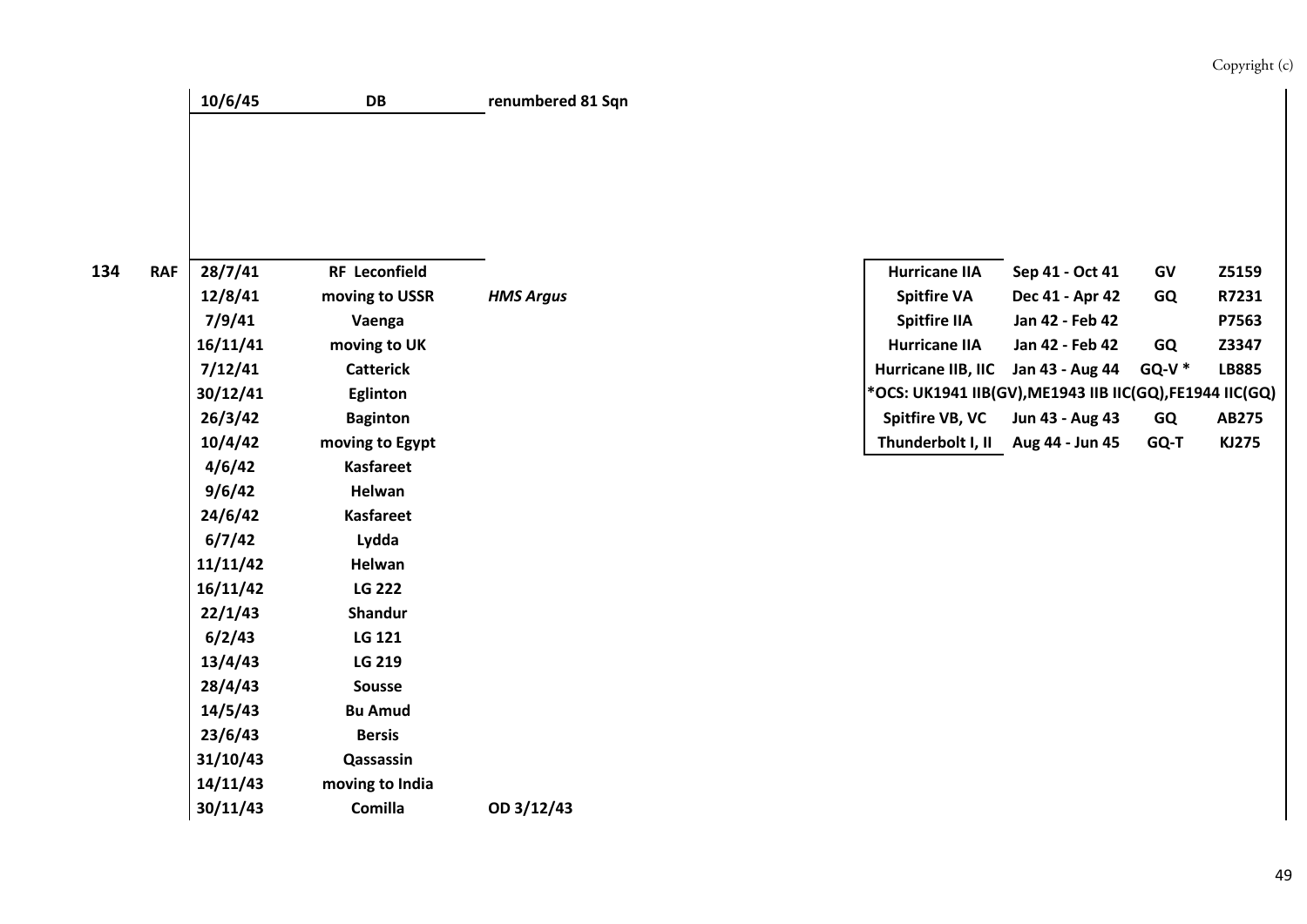|   |            | 15/12/43 | Parashuram             |                    |                       |                 |        |              |
|---|------------|----------|------------------------|--------------------|-----------------------|-----------------|--------|--------------|
|   |            | 20/1/44  | <b>Fazilpur</b>        |                    |                       |                 |        |              |
|   |            | 3/2/44   | Hay                    | OD 26/1/44         |                       |                 |        |              |
|   |            | 23/5/44  | Arkonam                |                    |                       |                 |        |              |
|   |            | 15/8/44  | Yelahanka              |                    |                       |                 |        |              |
|   |            | 6/10/44  | Arkonam                |                    |                       |                 |        |              |
|   |            | 19/11/44 | <b>Baigachi</b>        |                    |                       |                 |        |              |
|   |            | 26/11/44 | Ratnap                 |                    |                       |                 |        |              |
|   |            | 28/4/45  | Kyaukpyu               |                    |                       |                 |        |              |
|   |            | 10/6/45  | DB                     | renumbered 131 Sqn |                       |                 |        |              |
| 2 | <b>RAF</b> | 3/12/36  | <b>Andover</b>         |                    | Hind                  | Jan 37 - Mar 38 |        | K6654        |
|   |            | 9/5/39   | <b>Bicester</b>        |                    | <b>Battle I</b>       | Mar 38 - Jan 41 | KB-M   | K9321        |
|   |            | 2/9/39   | Berry-au-Bac           |                    | <b>Wellington II</b>  | Nov 40 - Oct 41 | QT-V   | W5387        |
|   |            | 12/9/39  | Plivot                 |                    | <b>Wellington IV</b>  | Oct 41 - Oct 42 | QT-M   | Z1210        |
|   |            | 16/9/39  | Berry-au-Bac           | OD 2/9/39          | <b>Wellington III</b> | Sep 42 - Oct 43 | QT-O   | <b>BK298</b> |
|   |            | 16/5/40  | <b>Faux-Villecerf</b>  |                    | <b>Wellington X</b>   | Aug 43 - Oct 44 | QT-Z   | <b>HE815</b> |
|   |            | 6/6/40   | <b>Villiersfaux</b>    |                    | <b>Mosquito XXV</b>   | Oct 44 - Sep 45 | $4H-V$ | <b>KB449</b> |
|   |            | 15/6/40  | Waddington             |                    |                       |                 |        |              |
|   |            | 3/7/40   | <b>Binbrook</b>        |                    |                       |                 |        |              |
|   |            | 12/8/40  | <b>Eastchurch</b>      |                    |                       |                 |        |              |
|   |            | 6/9/40   | <b>Binbrook</b>        |                    |                       |                 |        |              |
|   |            | 26/11/41 | Waltham                | <b>OB Grimsby</b>  |                       |                 |        |              |
|   |            | 7/6/42   | <b>Thruxton</b>        |                    |                       |                 |        |              |
|   |            | 7/7/42   | Grimsby                |                    |                       |                 |        |              |
|   |            | 19/12/42 | <b>Blida</b>           |                    |                       |                 |        |              |
|   |            | 19/12/42 | Kirmington             |                    |                       |                 |        |              |
|   |            | 27/1/43  | <b>Blida</b>           |                    |                       |                 |        |              |
|   |            | 5/5/43   | <b>Fontaine Chaude</b> |                    |                       |                 |        |              |
|   |            | 26/5/43  | <b>Kairouan West</b>   |                    |                       |                 |        |              |
|   |            | 15/11/43 | <b>Oudna No 2</b>      |                    |                       |                 |        |              |
|   |            | 21/12/43 | Cerignola              | OD 16/12/43        |                       |                 |        |              |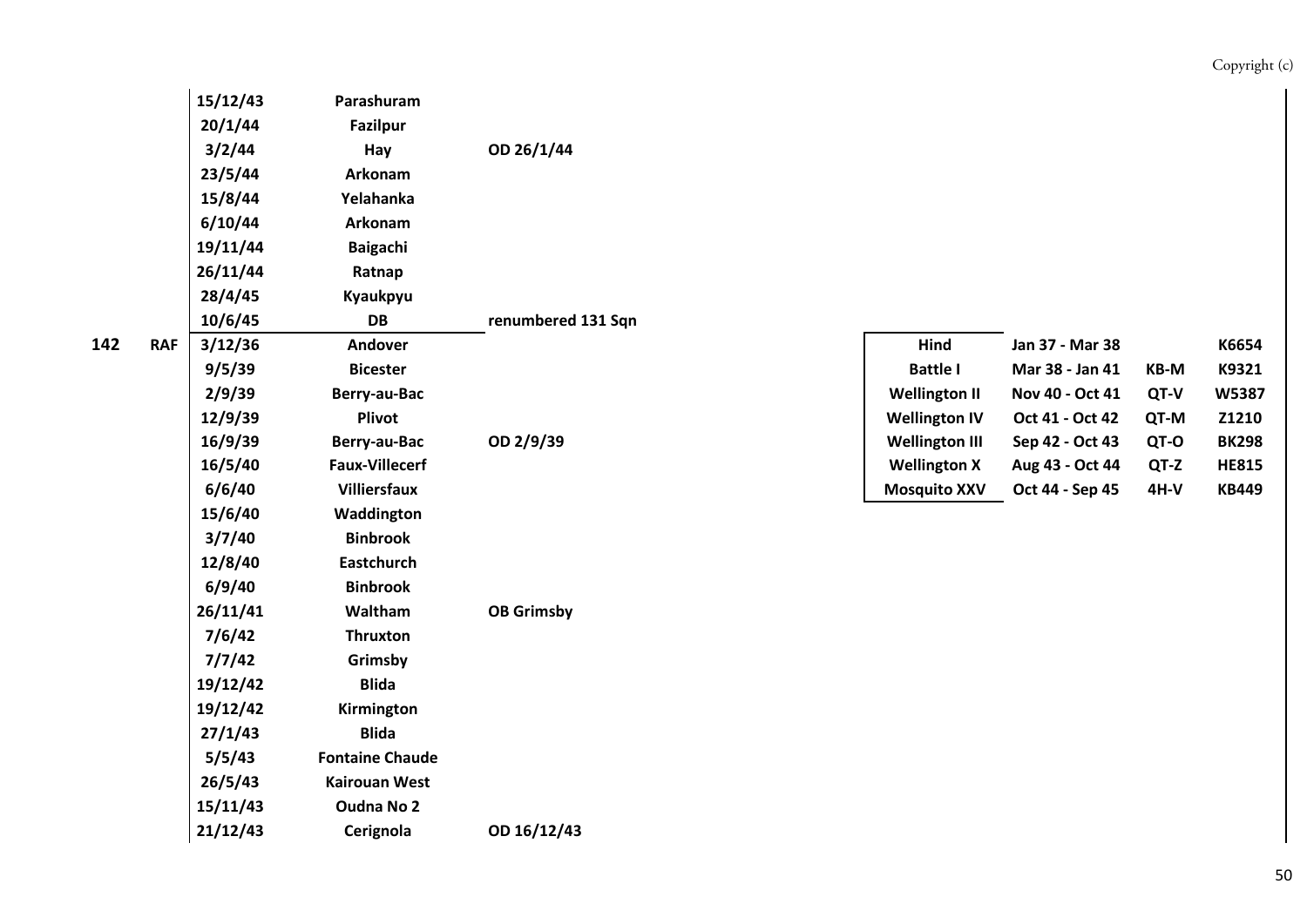| 15/2/44  | Amendola                 |
|----------|--------------------------|
| 4/7/44   | Regina                   |
| 5/10/44  | DB                       |
| 25/10/44 | <b>RF Gransden Lodge</b> |
| 28/9/45  | DB                       |
|          |                          |

**28/6/45 Foggia**

| 8 | <b>RAF</b> | 10/3/38  | <b>Stradishall</b>    |             | <b>Heyford III</b>   | Nov 38 - Mar 39 |              | K6857        |
|---|------------|----------|-----------------------|-------------|----------------------|-----------------|--------------|--------------|
|   |            | 6/9/39   | <b>Harwell</b>        |             | <b>Wellington I</b>  | Mar 39 - Apr 40 | <b>BS-Z</b>  | L4304        |
|   |            | 8/4/40   | DB                    |             | Anson I              | Apr 39 - Apr 40 |              | <b>N5084</b> |
|   |            | 30/4/40  | <b>RF Stradishall</b> |             | <b>Wellington IC</b> | Apr 40 - May 40 |              |              |
|   |            | 20/5/40  | DB                    |             |                      | Dec 40 - Nov 41 | G            | T2981        |
|   |            | 1/12/40  | <b>RF Luqa</b>        | OD 14/12/40 |                      | Apr 42 - Dec 42 | $\mathbf{A}$ | <b>DV646</b> |
|   |            | 23/3/41  | Kabrit                | OD 9/3/41   | <b>Wellington II</b> | Sep 41 - Apr 42 | н            | Z8559        |
|   |            | 15/5/42  | LG 106                | OD 11/5/42  | Liberator II         | Mar 43 - Jan 44 | X            | <b>AL506</b> |
|   |            | 26/6/42  | Kabrit                |             | Halifax II           | Mar 43 - Nov 44 | <b>FS</b>    | <b>BB301</b> |
|   |            | 19/8/42  | <b>LG 237</b>         |             | <b>Halifax V</b>     | Aug 44 - Jun 45 | <b>FS</b>    | <b>EB154</b> |
|   |            | 12/11/42 | LG 106                |             | <b>Lysander IIIA</b> | Feb 44 - Jun 45 | B            | T1750        |
|   |            | 13/11/42 | <b>LG 09</b>          |             | <b>Stirling IV</b>   | Nov 44 - Dec 44 |              | <b>LK176</b> |
|   |            | 1/12/42  | LG 167                |             | <b>Liberator VI</b>  | Mar 45 - Jan 46 | FS-Z         | <b>KL545</b> |
|   |            | 31/12/42 | DB                    |             |                      |                 |              |              |
|   |            | 1/2/43   | <b>RF Luga</b>        |             |                      |                 |              |              |
|   |            | 14/2/43  | <b>DB</b>             |             |                      |                 |              |              |
|   |            | 14/3/43  | <b>RF Gambut</b>      |             |                      |                 |              |              |
|   |            | 5/4/43   | Derna                 |             |                      |                 |              |              |
|   |            | 1/9/43   | <b>Tocra</b>          |             |                      |                 |              |              |
|   |            | 31/1/44  | <b>Brindisi</b>       |             |                      |                 |              |              |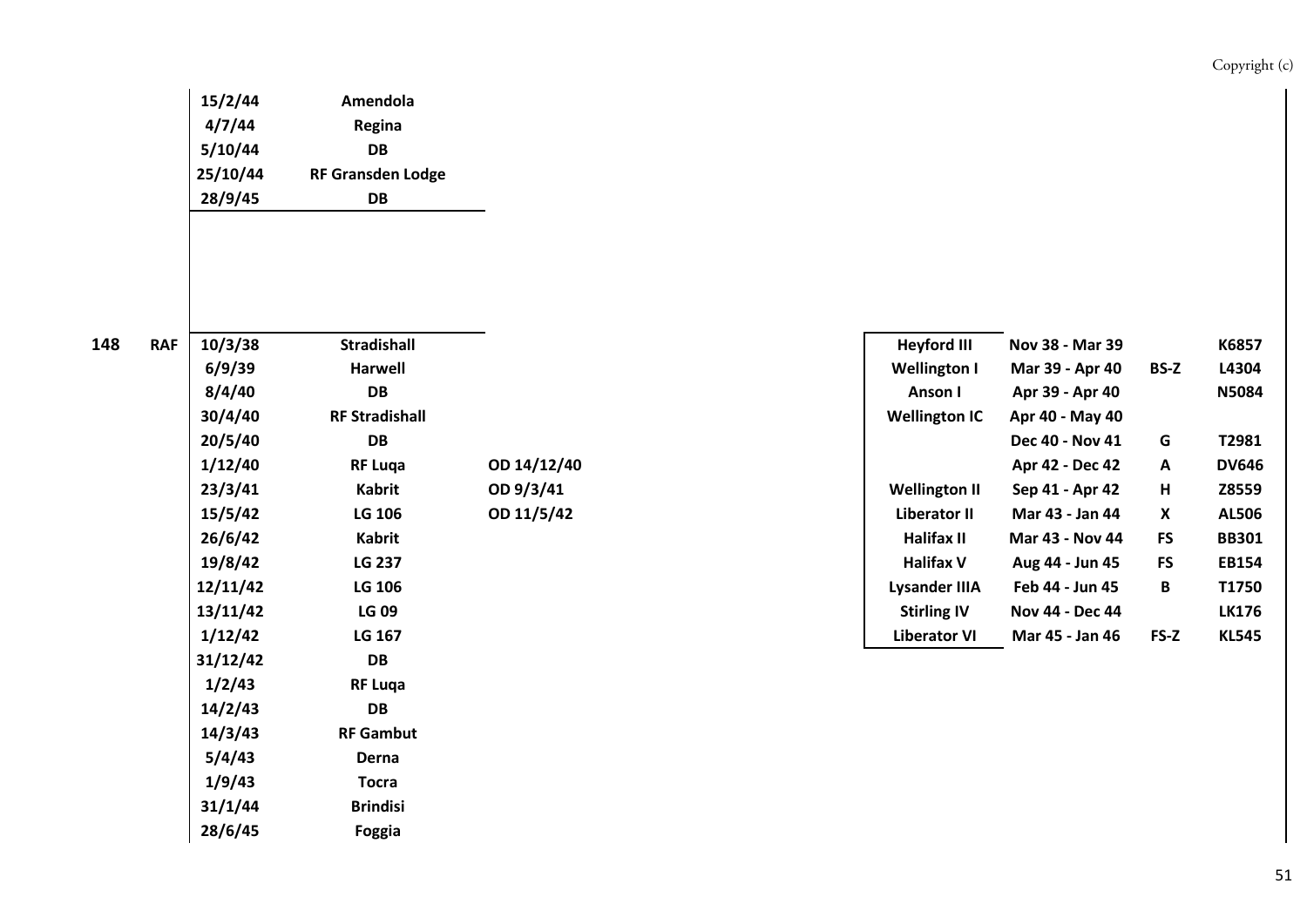#### **8/11/45 Gianaklis 15/1/46 DB 160 RAF 16/1/42 F\* Thurleigh Liberator II May 42 ‐ Jan 43 C AL565 12/2/42 moving to India Liberator III Nov 42 ‐ Oct 45 R BZ586 7/5/42 Nutts Corner Liberator V Jun 43 ‐ Nov 45 K FL911 30/5/42 Lyneham Liberator VI Jan 44 ‐ Jan 45 A KN777 4/6/42 Drigh Road Liberator VIII Oct 45 ‐ Sep 46 X KL544 8/6/42 moving to ME 11/6/42 Fayid OB Aqir 17/6/42 Quetta 16/9/42 Aqir 8/11/42 Shandur 22/11/42 Salbani 19/2/43 Ratmalana 2/8/43 Sigiriya 31/7/44 Kankesanterai 7/2/45 Minneriya 17/10/45 Kankesanterai 23/6/46 Leuchars 162**RAF 4/1/42 RF Kabrit from detachment of 109 Sqn Nellington IC Jan 42 - Mar 44 Z Z9034 **6/1/42 Shallufa Blenheim IV Mar 42 ‐ Jul 42 B R3844 12/4/42 Bilbeis det Nicosia Blenheim V Jul 42 ‐ Mar 44 L BA491 4/4/43 Benina Wellington III Sep 43 ‐ May 44 L HF733 27/8/43 LG 91 det Nicosia Baltimore III Sep 43 ‐ Sep 44 Z AH100 20/4/44 Idku det Lakatamia Mosquito VI Oct 43 ‐ Jan 44 HJ671 25/9/44 DB Wellington X May 44 ‐ Sep 44 HZ123 16/12/44 RF Bourn Mosquito XXV Dec 44 ‐ Jul 46 CR‐V KB461 10/7/45 Blackbushe 14/7/46 DB 178**RAF 15/1/43 F Shandur crews from Sqns 147, 159, 160. Network and the University C AL565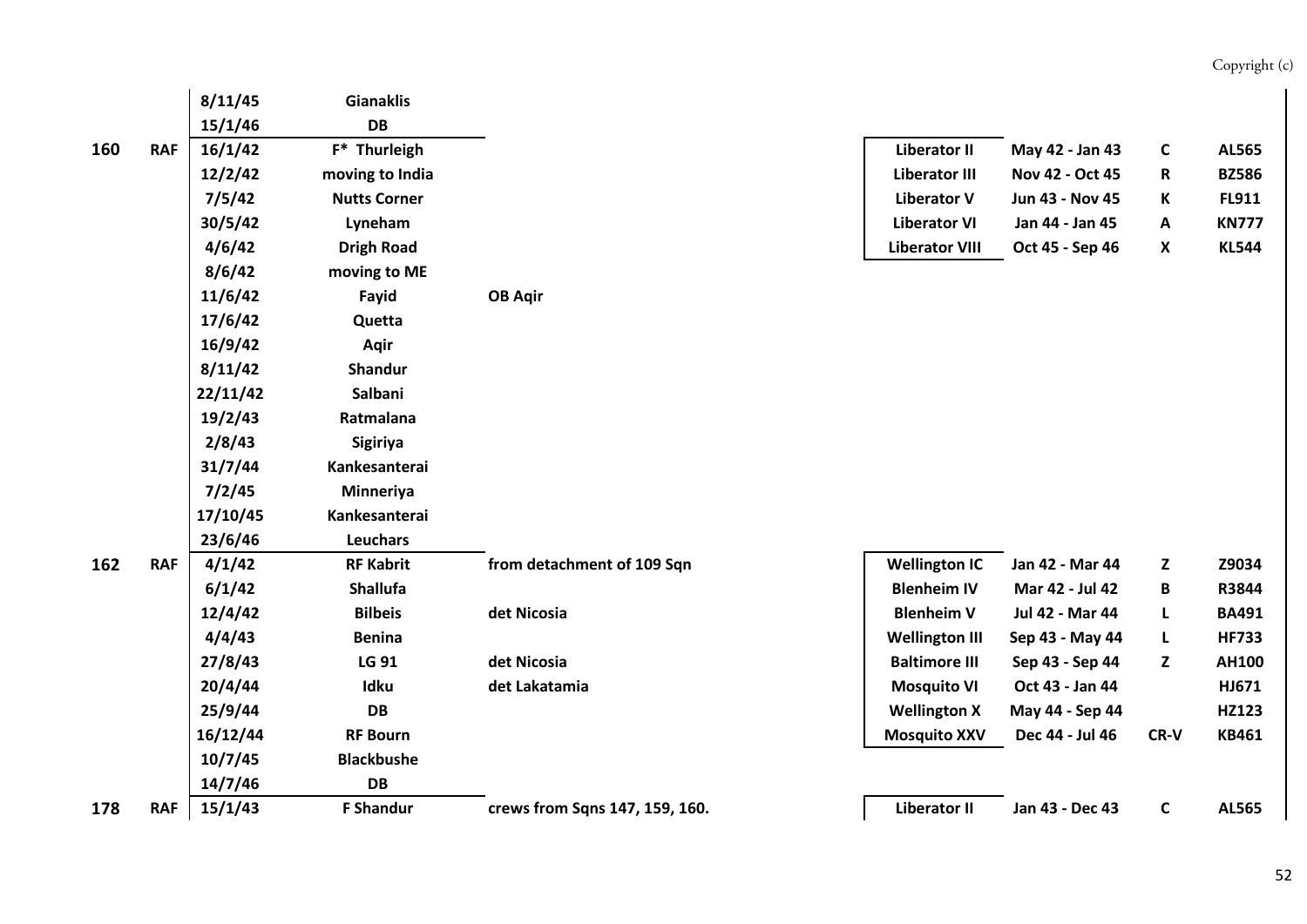|   |            | 4/3/43  | <b>Hose Raui</b>     |                        | Halifax II             | May 43 - Sep 43 | Q            | <b>BB385</b> |
|---|------------|---------|----------------------|------------------------|------------------------|-----------------|--------------|--------------|
|   |            | 1/10/43 | <b>Terria</b>        |                        | <b>Liberator III</b>   | Sep 43 - Dec 43 | Υ            | <b>BZ932</b> |
|   |            |         | El Adem              |                        | <b>Liberator VI</b>    | Dec 43 - Nov 45 |              | <b>KH248</b> |
|   |            | 1/1/44  |                      |                        |                        |                 | T            |              |
|   |            | 1/3/44  | Celone               |                        | Lancaster III          | Nov 45 - Apr 46 | $\mathsf{C}$ | <b>RE202</b> |
|   |            | 4/7/44  | Amendola             |                        |                        |                 |              |              |
|   |            | 25/8/45 | <b>Ein Shemar</b>    |                        |                        |                 |              |              |
|   |            | 5/11/45 | Fayid                |                        |                        |                 |              |              |
|   |            | 15/4/46 | DB                   |                        |                        |                 |              |              |
|   |            |         |                      |                        |                        |                 |              |              |
|   |            |         |                      |                        |                        |                 |              |              |
|   |            |         |                      |                        |                        |                 |              |              |
|   |            |         |                      |                        |                        |                 |              |              |
|   |            |         |                      |                        |                        |                 |              |              |
| 3 | <b>RAF</b> | 24/8/36 | <b>Basrah</b>        |                        | <b>Singapore III</b>   | Sep 35 - Mar 40 | PP-C         | K4584        |
|   |            | 2/9/39  | <b>Isthmus</b>       |                        | <b>Blenheim I</b>      | Mar 40 - May 40 | <b>NT</b>    | L8545        |
|   |            | 15/2/40 | <b>Sheikh Othman</b> |                        | <b>Blenheim IV</b>     | May 40 - Nov 42 | <b>NT</b>    | <b>V6500</b> |
|   |            | 18/5/40 | Khormaksar           |                        | <b>Blenheim V</b>      |                 |              | <b>BA529</b> |
|   |            | 16/4/41 | Kabrit               |                        | Hudson II, III         | Feb 42 - Mar 42 |              | T9397        |
|   |            | 24/4/41 | <b>Heraklion</b>     |                        | Baltimore I, II        |                 |              |              |
|   |            | 30/4/41 | Kabrit               |                        | IIIA, V                | Aug 42 - Nov 43 | F            | <b>FA107</b> |
|   |            | 20/6/41 | LG101                | det Nicosia, Lakatamia | <b>Wellington XIII</b> | Nov 43 - Oct 44 | D            | JA411        |
|   |            |         |                      |                        |                        |                 |              |              |
|   |            | 16/1/42 | <b>Berka III</b>     |                        | <b>Liberator VI</b>    | Oct 44 - Mar 46 | D            | <b>KG911</b> |
|   |            | 24/1/42 | El Gubbi             |                        |                        |                 |              |              |

| 24/8/36        | Basrah               |
|----------------|----------------------|
| 2/9/39         | Isthmus              |
| <b>15/2/40</b> | <b>Sheikh Othman</b> |
| 18/5/40        | Khormaksar           |
| 16/4/41        | Kabrit               |
| 24/4/41        | <b>Heraklion</b>     |
| 30/4/41        | Kabrit               |
| 20/6/41        | LG101                |
| 16/1/42        | Berka III            |
| 24/1/42        | El Gubbi             |
| 1/2/42         | Gambut               |
| 3/2/42         | LG 05                |
| 6/2/42         | LG 39                |
| 30/6/42        | LG "Y"               |
| 9/7/42         | LG "X"               |
| 17/10/42       | <b>LG 227</b>        |
| 4/3/43         | Berka III            |
| 4/11/43        | LG 91                |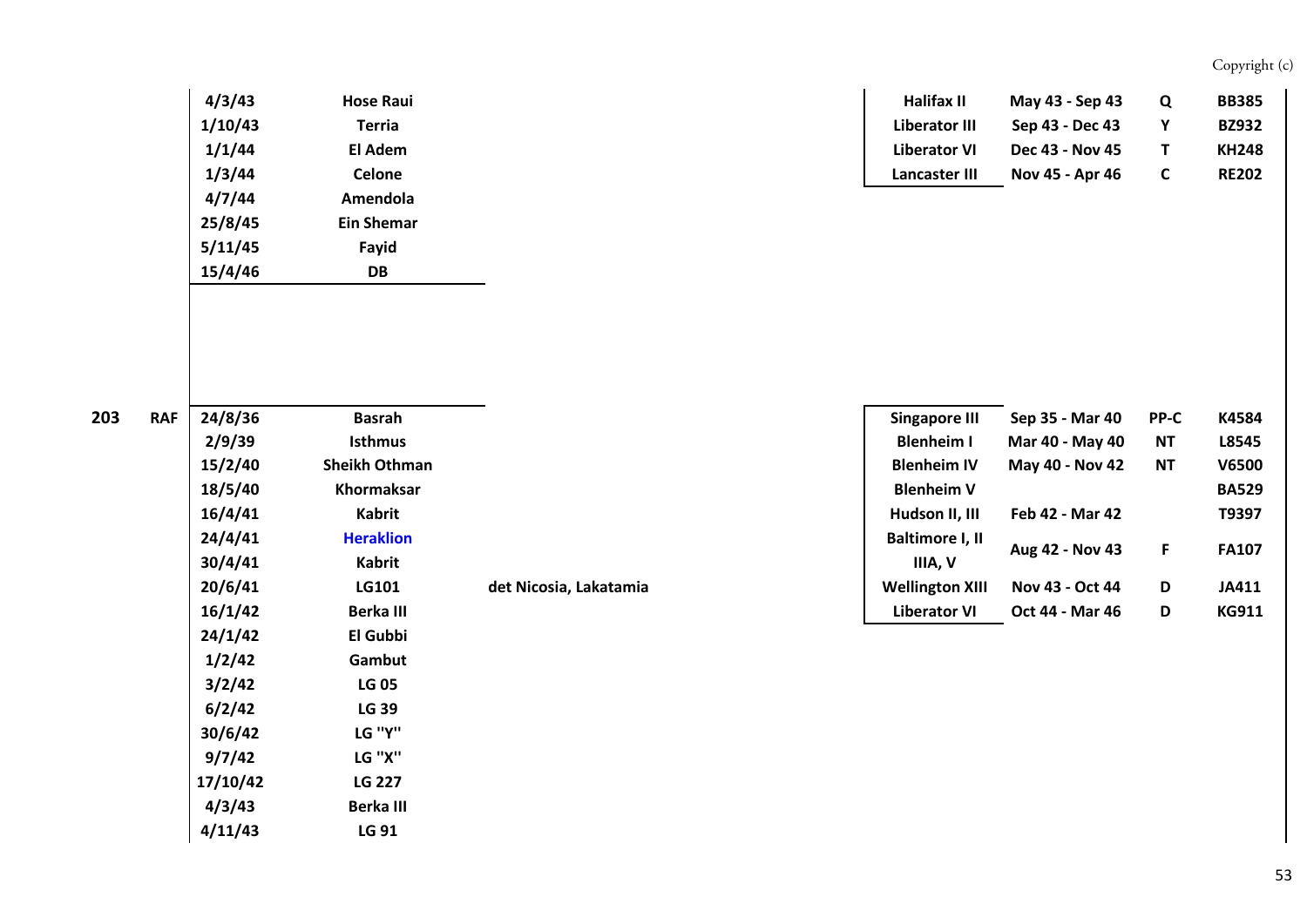|     |            | 15/11/43 | <b>Santa Cruz</b>     |                                  |                       |                 |            |                     |
|-----|------------|----------|-----------------------|----------------------------------|-----------------------|-----------------|------------|---------------------|
|     |            | 9/10/44  | <b>Madura</b>         |                                  |                       |                 |            |                     |
|     |            | 28/2/45  | Kankesanterai         | OD 19/2/45                       |                       |                 |            |                     |
|     |            | 19/5/46  | Leuchars              |                                  |                       |                 |            |                     |
| 208 | <b>RAF</b> | 13/10/38 | <b>Heliopolis</b>     |                                  | <b>Lysander I</b>     | Jan 39 - May 42 | $GA-B$     | P1666               |
|     |            | 26/2/39  | <b>Mersah Matrush</b> |                                  | <b>OS Lysander II</b> |                 |            | L6867, N1289, P1715 |
|     |            | 16/3/39  | <b>Heliopolis</b>     |                                  | Hurricane I           | Nov 40 - Sep 42 | ${\sf RG}$ | N2626               |
|     |            | 7/8/39   | <b>Mersah Matruh</b>  |                                  | Hurricane IIA, IIB    | May 42 - Dec 43 | ${\sf RG}$ | <b>HL830</b>        |
|     |            | 1/9/39   | Qasaba                |                                  | IIC                   |                 | RG         | <b>BN156</b>        |
|     |            | 23/10/39 | <b>Maaten Bagush</b>  |                                  | <b>OC Hurricane:</b>  |                 | RG         |                     |
|     |            | 28/10/39 | Qasada                |                                  | <b>Tomahawk IIb</b>   | May 42 - Sep 42 |            | <b>AN420</b>        |
|     |            | 15/11/39 | <b>Heliopolis</b>     |                                  | <b>Spitfire VC</b>    | Dec 43 - Jul 44 | RG         |                     |
|     |            | 9/6/40   | Qasaba                |                                  | <b>Spitfire VIII</b>  | Aug 44 - Oct 44 | RG         |                     |
|     |            | 10/1/41  | Gambut                |                                  | <b>Spitfire X</b>     | Mar 44 - Jun 47 | $RG-E$     | <b>PV117</b>        |
|     |            | 22/1/41  | <b>Tmimi</b>          |                                  |                       |                 |            |                     |
|     |            | 4/2/41   | <b>Marawa</b>         |                                  |                       |                 |            |                     |
|     |            | 6/2/41   | <b>Barce</b>          |                                  |                       |                 |            |                     |
|     |            | 3/3/41   | <b>Heliopolis</b>     |                                  |                       |                 |            |                     |
|     |            | 5/4/41   | <b>Mersah Matruh</b>  |                                  |                       |                 |            |                     |
|     |            | 6/4/41   | <b>Kazaklar</b>       | OD 1/4/41. det Larisa, Pharsala. |                       |                 |            |                     |
|     |            | 17/4/41  | <b>Amphiklia</b>      | <b>OB Elevsis</b>                |                       |                 |            |                     |
|     |            | 18/4/41  | <b>Kalamaki</b>       |                                  |                       |                 |            |                     |
|     |            | 19/4/41  | <b>Elevsis</b>        | det Amphiklia, Kalamaki          |                       |                 |            |                     |
|     |            | 22/4/41  | <b>Argos</b>          |                                  |                       |                 |            |                     |
|     |            | 24/4/41  | <b>Maleme</b>         |                                  |                       |                 |            |                     |
|     |            | 28/4/41  | <b>Aboukir</b>        |                                  |                       |                 |            |                     |
|     |            | 1/5/41   | Gaza                  |                                  |                       |                 |            |                     |
|     |            | 21/6/41  | Ramleh                |                                  |                       |                 |            |                     |
|     |            | 29/9/41  | Aqir                  |                                  |                       |                 |            |                     |
|     |            | 19/10/41 | <b>LG 10</b>          |                                  |                       |                 |            |                     |
|     |            | 14/11/41 | LG 112                |                                  |                       |                 |            |                     |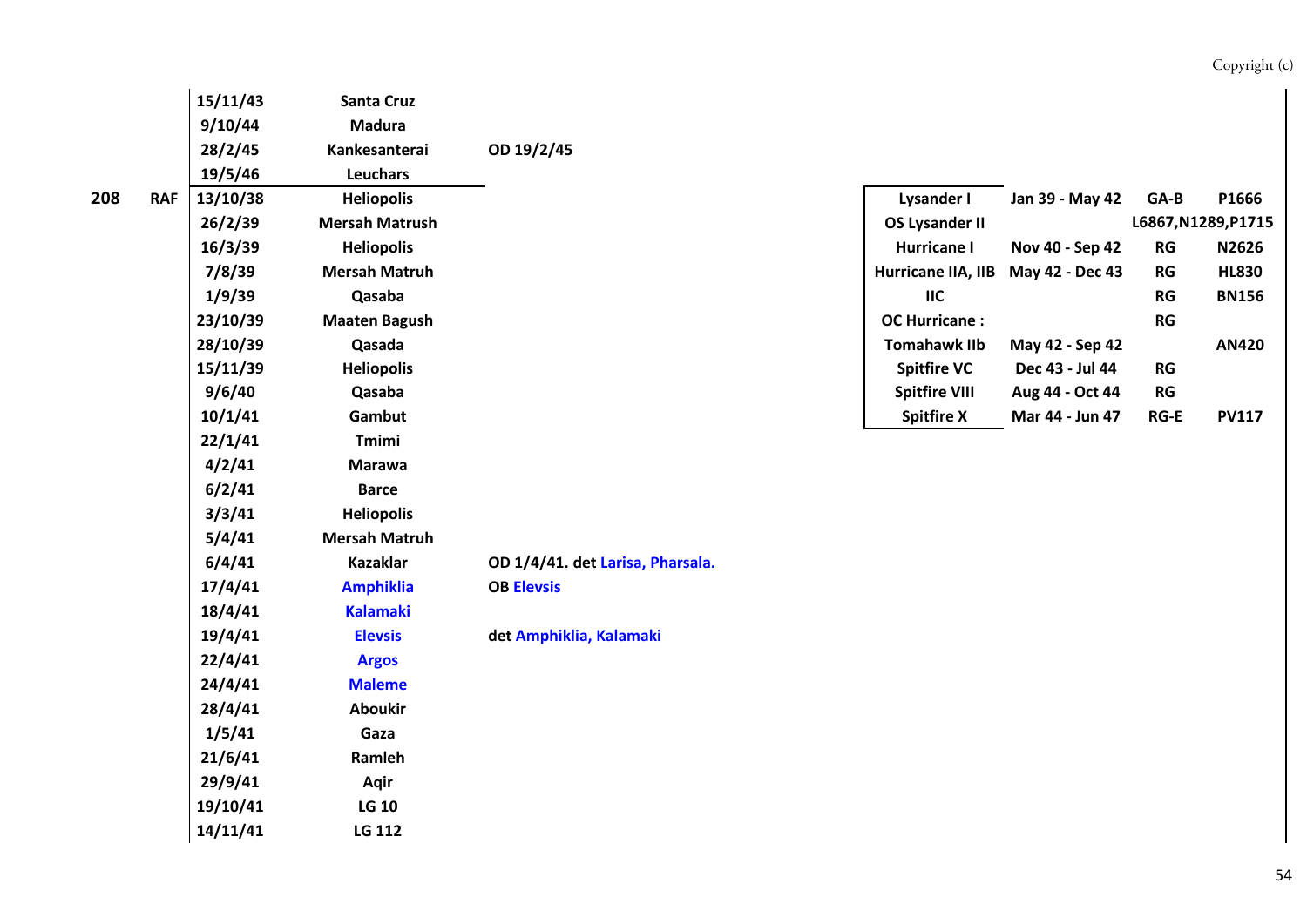| 21/11/41 | LG 134             |            |
|----------|--------------------|------------|
| 24/11/41 | <b>LG 123</b>      |            |
| 28/11/41 | <b>LG 128</b>      |            |
| 30/11/41 | LG 134             |            |
| 10/12/41 | El Gubbi           |            |
| 19/12/41 | <b>Tmimi</b>       |            |
| 3/2/42   | Acroma             |            |
| 8/2/42   | Sidi Azeiz         |            |
| 27/3/42  | <b>Moacrar</b>     | OD 31/3/42 |
| 15/5/42  | Sidi Azeiz         |            |
| 15/6/42  | LG 103             |            |
| 27/6/42  | <b>LG 100</b>      |            |
| 30/6/42  | <b>Heliopolis</b>  |            |
| 12/7/42  | <b>LG 100</b>      |            |
| 17/9/42  | <b>LG 202</b>      |            |
| 18/11/42 | <b>LG 28</b>       |            |
| 15/1/43  | Aqsu               |            |
| 12/2/43  | <b>Kirkuk</b>      |            |
| 1/7/43   | Rayak              |            |
| 16/11/43 | El Bassa           |            |
| 7/1/44   | <b>Megiddo</b>     |            |
| 17/3/44  | <b>Trigno</b>      |            |
| 1/5/44   | San Angelo         |            |
| 1/6/44   | Venafro            |            |
| 4/6/44   | <b>Aquino</b>      |            |
| 11/6/44  | Osa                |            |
| 17/6/44  | <b>Falerium</b>    |            |
| 23/6/44  | Orvieto            |            |
| 5/7/44   | <b>Castigliore</b> |            |
| 1/8/44   | Malignano          |            |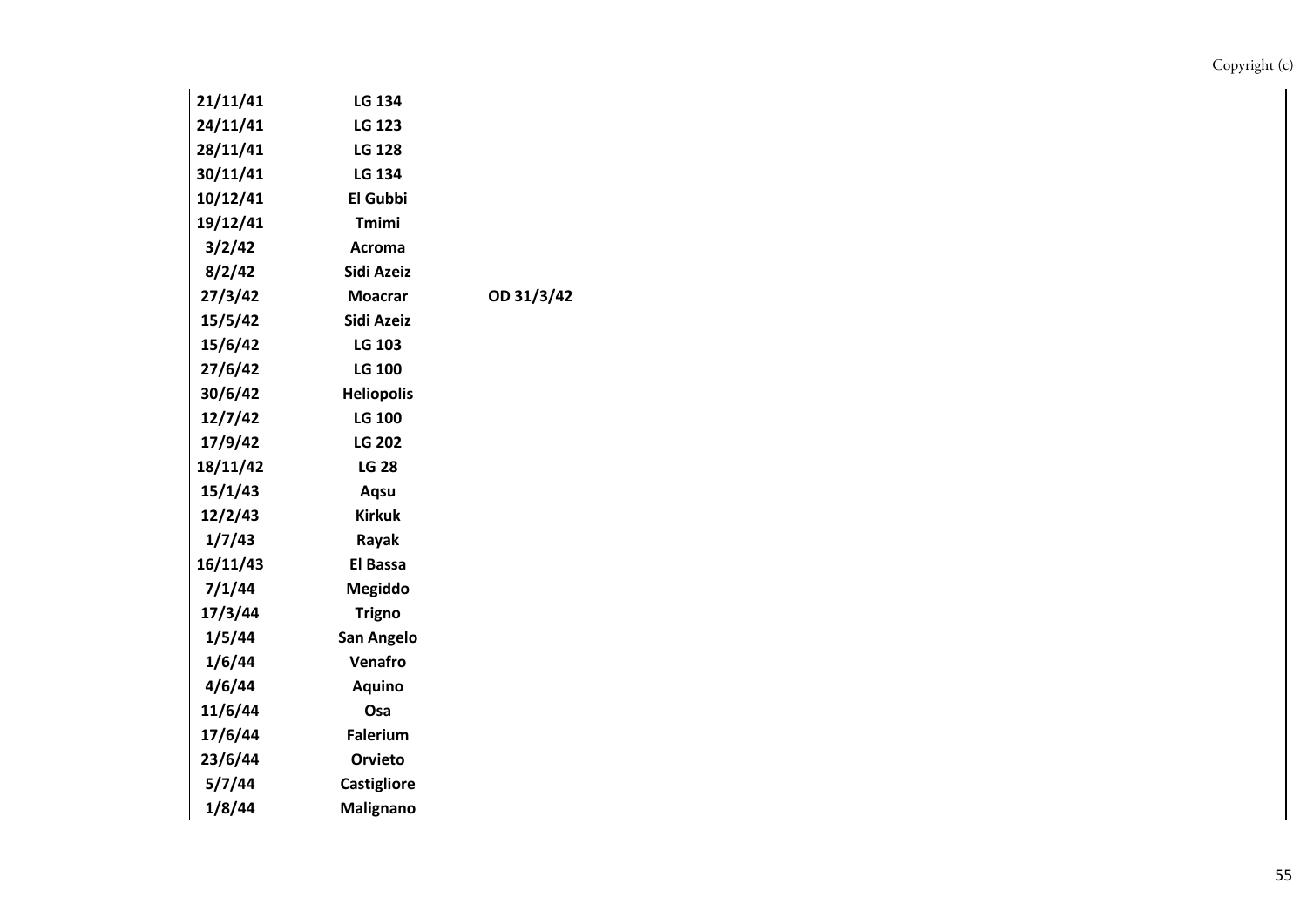| 20/9/44  | Peretola               |                |                      |                 |    |
|----------|------------------------|----------------|----------------------|-----------------|----|
| 26/4/45  | <b>Bologna</b>         |                |                      |                 |    |
| 28/4/45  | Villafranca            |                |                      |                 |    |
| 15/5/45  | <b>Tissano</b>         |                |                      |                 |    |
| 30/6/45  | <b>Bari</b>            |                |                      |                 |    |
| 5/7/45   | <b>Ramat David</b>     |                |                      |                 |    |
| 13/8/45  | <b>Petah Tiqva</b>     |                |                      |                 |    |
| 12/3/46  | Aqir                   |                |                      |                 |    |
| 29/9/38  | Helwan                 |                | <b>Blenheim I</b>    | May 39 - May 41 | UQ |
| 31/1/39  | Ismailia               |                | <b>Blenheim IV</b>   | May 41 - Feb 42 | U( |
| 10/8/39  | El Daba                | OD 2/4/45      | OC Blenheim IV       | May 41 - Feb 42 | A  |
| 17/7/40  | Qotafiyah              |                | <b>Beaufighter X</b> | Oct 43 - Jun 45 | A  |
| 8/11/40  | Ismailia               |                | <b>Mosquito VI</b>   | Jun 45 - Mar 46 |    |
| 17/11/40 | <b>Tatoi</b>           | det Paramythia |                      |                 |    |
| 9/2/41   | Paramythia             | det Menidi     |                      |                 |    |
| 17/4/41  | <b>Agrinion</b>        |                |                      |                 |    |
| 19/4/41  | <b>Menidi</b>          |                |                      |                 |    |
| 22/4/41  | <b>Heraklion</b>       |                |                      |                 |    |
| 23/4/41  | <b>Heliopolis</b>      |                |                      |                 |    |
| 27/4/41  | Ramleh                 |                |                      |                 |    |
| 30/4/41  | Lydda                  |                |                      |                 |    |
| 10/5/41  | Aqir                   |                |                      |                 |    |
| 5/6/41   | <b>Heliopolis</b>      |                |                      |                 |    |
| 10/6/41  | <b>Wadi Gazouza</b>    | OD 22/6/41     |                      |                 |    |
| 18/11/41 | transeffered 72 OTU    |                |                      |                 |    |
| 20/12/41 | <b>RF</b>              |                |                      |                 |    |
| 25/1/42  | moving to FE           |                |                      |                 |    |
| 4/2/42   | P III                  |                |                      |                 |    |
| 16/2/42  | Kalidjati              |                |                      |                 |    |
| 19/2/42  | DB, absorted by 84 Sqn |                |                      |                 |    |
| 14/8/43  | <b>RF Phaphamau</b>    |                |                      |                 |    |
|          |                        |                |                      |                 |    |

| <b>RAF</b> | 29/9/38 | Helwan    |           | <b>Blenheim I</b>     | May 39 - May 41 | UQ-B | L1481        |
|------------|---------|-----------|-----------|-----------------------|-----------------|------|--------------|
|            | 31/1/39 | Ismailia  |           | <b>Blenheim IV</b>    | May 41 - Feb 42 | UQ   | Z6364        |
|            | 10/8/39 | El Daba   | OD 2/4/45 | <b>OC Blenheim IV</b> | May 41 - Feb 42 | A    |              |
|            | 17/7/40 | Qotafiyah |           | <b>Beaufighter X</b>  | Oct 43 - Jun 45 | A    | <b>NV322</b> |
|            | 8/11/40 | Ismailia  |           | <b>Mosquito VI</b>    | Jun 45 - Mar 46 |      | <b>RF779</b> |
|            |         |           |           |                       |                 |      |              |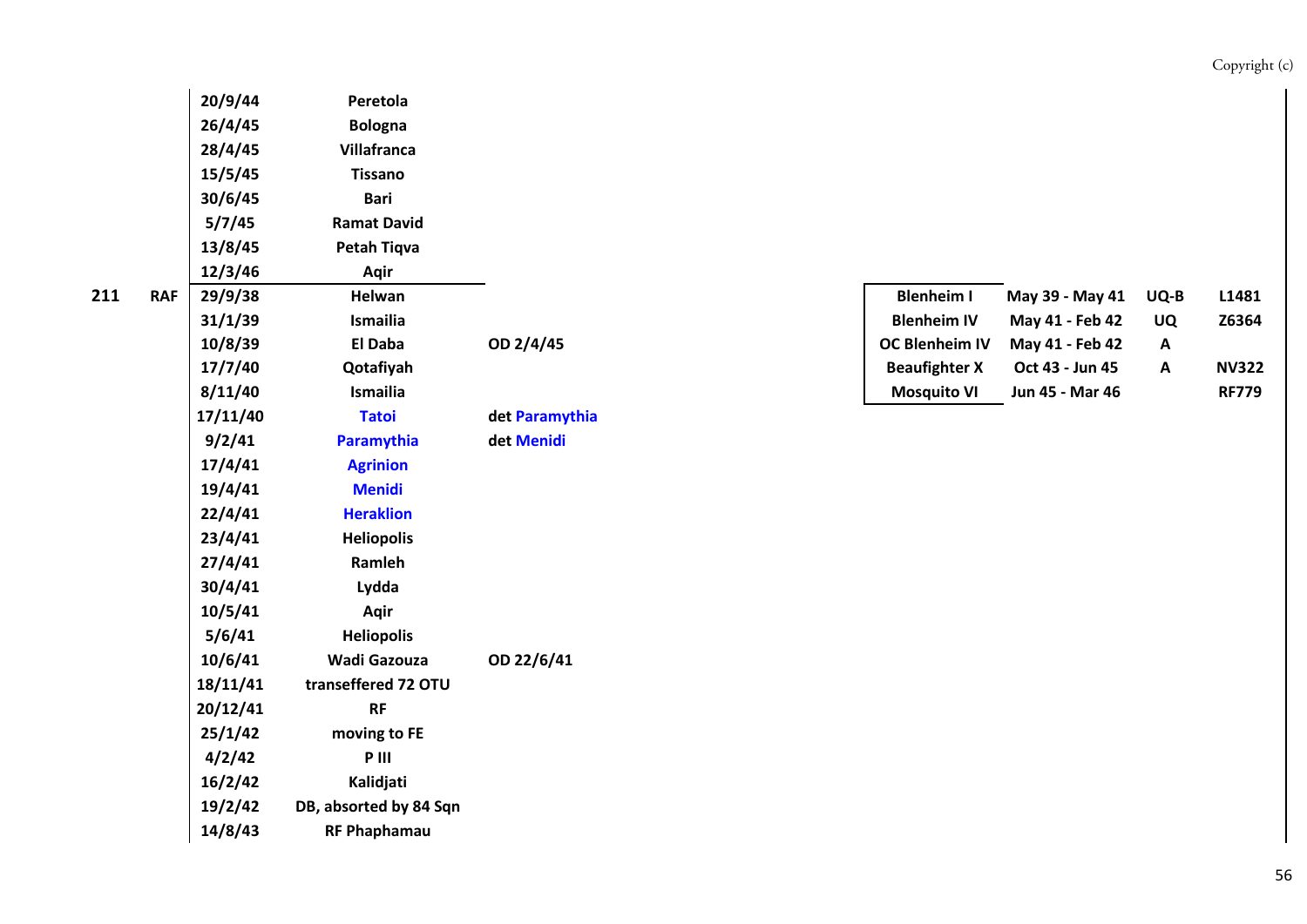|   |            | 10/11/43 | Ranchi                 |                    |                       |                 |      |              |
|---|------------|----------|------------------------|--------------------|-----------------------|-----------------|------|--------------|
|   |            | 23/12/43 | <b>Silchar West</b>    | OD 29/12/43        |                       |                 |      |              |
|   |            | 26/1/44  | <b>Bhatpara</b>        |                    |                       |                 |      |              |
|   |            | 26/5/44  | Feni                   |                    |                       |                 |      |              |
|   |            | 10/7/44  | Chiringa               |                    |                       |                 |      |              |
|   |            | 31/5/45  | Yelahanka              |                    |                       |                 |      |              |
|   |            | 11/7/45  | <b>St Thomas Mount</b> |                    |                       |                 |      |              |
|   |            | 2/11/45  | Akyab                  |                    |                       |                 |      |              |
|   |            | 27/11/45 | <b>Don Muang</b>       |                    |                       |                 |      |              |
|   |            | 15/3/46  | DB                     |                    |                       |                 |      |              |
| 3 | <b>RAF</b> | 18/5/38  | <b>Wittering</b>       |                    | <b>Hurricane I</b>    | Jan 39 - Feb 42 | AK-W | L2062        |
|   |            | 9/6/40   | <b>Biggin Hill</b>     |                    | <b>OS Hurricane I</b> | Jan 39 - Feb 42 |      | L1770, W9270 |
|   |            | 18/6/40  | <b>Exeter</b>          |                    | Hurricane IIA, IIC    | Aug 41 - Mar 44 | AK-O | <b>BN286</b> |
|   |            | 7/9/40   | <b>Tangmere</b>        |                    | <b>Spitfire VC</b>    | Feb44 - May 44  | AK   | <b>JK712</b> |
|   |            | 29/11/40 | Leconfied              |                    | <b>Spitfire IX</b>    | Feb 44 - Jun 44 | AK-K | <b>MA67</b>  |
|   |            | 15/1/41  | <b>Driffield</b>       |                    | <b>Mustang III</b>    | May 44 - Feb 47 | AK-A | <b>FB337</b> |
|   |            | 18/2/41  | Castletown             |                    |                       |                 |      |              |
|   |            | 11/5/41  | moving to Egypt        | <b>HMS Furious</b> |                       |                 |      |              |
|   |            | 22/5/41  | <b>Abu Sueir</b>       |                    |                       |                 |      |              |
|   |            | 2/7/41   | Lydda                  |                    |                       |                 |      |              |
|   |            | 3/7/41   | Haifa                  | det Nicosia        |                       |                 |      |              |
|   |            | 19/7/41  | <b>Nicosia</b>         |                    |                       |                 |      |              |
|   |            | 22/10/41 | Ismailia               |                    |                       |                 |      |              |
|   |            | 23/10/41 | Idku                   |                    |                       |                 |      |              |
|   |            | 11/12/41 | Shandur                |                    |                       |                 |      |              |
|   |            | 31/12/41 | <b>LG 90</b>           |                    |                       |                 |      |              |
|   |            | 14/1/42  | Idku                   |                    |                       |                 |      |              |
|   |            | 29/5/42  | <b>LG 12</b>           |                    |                       |                 |      |              |
|   |            | 5/6/42   | <b>Gambut West</b>     |                    |                       |                 |      |              |
|   |            | 18/6/42  | LG 155                 |                    |                       |                 |      |              |

| 18/5/38  | <b>Wittering</b>   | Hurricane I                        | Jan 39 - Feb 42 | AK-W | L2062        |
|----------|--------------------|------------------------------------|-----------------|------|--------------|
| 9/6/40   | <b>Biggin Hill</b> | <b>OS Hurricane I</b>              | Jan 39 - Feb 42 |      | L1770, W9270 |
| 18/6/40  | Exeter             | Hurricane IIA, IIC Aug 41 - Mar 44 |                 | AK-O | <b>BN286</b> |
| 7/9/40   | Tangmere           | <b>Spitfire VC</b>                 | Feb44 - May 44  | AK   | JK712        |
| 29/11/40 | <b>Leconfied</b>   | <b>Spitfire IX</b>                 | Feb 44 - Jun 44 | AK-K | <b>MA676</b> |
| 15/1/41  | <b>Driffield</b>   | <b>Mustang III</b>                 | May 44 - Feb 47 | AK-A | <b>FB337</b> |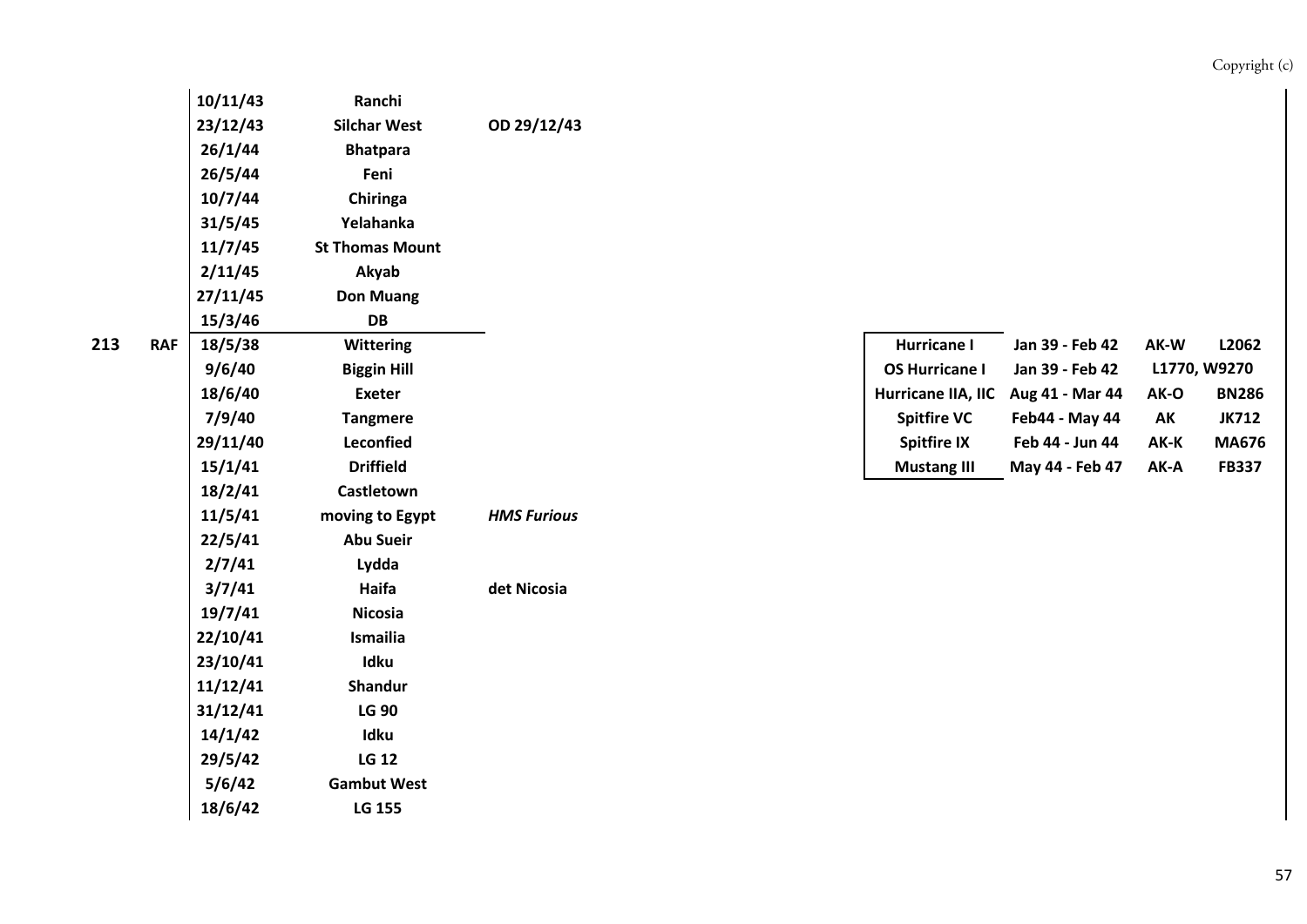| 19/6/42  | <b>LG 75</b>         |                       |
|----------|----------------------|-----------------------|
| 20/6/42  | <b>LG 76</b>         |                       |
| 23/6/42  | <b>LG 07</b>         |                       |
| 24/6/42  | <b>LG 12</b>         |                       |
| 27/6/42  | <b>LG 05</b>         |                       |
| 29/6/42  | <b>LG 154</b>        |                       |
| 24/7/42  | <b>LG 172</b>        |                       |
| 27/7/42  | <b>LG 154</b>        |                       |
| 5/8/42   | Kilo <sub>8</sub>    |                       |
| 21/8/42  | <b>LG 85</b>         |                       |
| 21/10/42 | LG 172               |                       |
| 7/11/42  | <b>LG 20</b>         |                       |
| 12/11/42 | <b>LG 101</b>        |                       |
| 13/11/42 | <b>LG 125</b>        |                       |
| 20/11/42 | El Adem              | OD 17/11/42           |
| 25/11/42 | <b>Martuba</b>       |                       |
| 23/1/43  | <b>Misurata West</b> |                       |
| 6/7/43   | Idku                 | det Paphos, Lakatamia |
| 8/9/43   | Paphos               | to 9/11/43            |
| 19/11/43 | <b>Paphos</b>        |                       |
| 10/1/44  | Lakatamia            |                       |
| 2/2/44   | Idku                 |                       |
| 25/2/44  | <b>El Gamil</b>      | det Lacatamia         |
| 1/4/44   | Lakatamia            | to 14/5/44            |
| 6/5/44   | Idku                 | OD 2/2/44             |
| 9/7/44   | Leverano             |                       |
| 12/7/44  | <b>Biferno</b>       |                       |
| 1/5/45   | <b>Prkos</b>         | OD 26/4/45            |
| 16/5/45  | <b>Biferno</b>       |                       |
| 29/6/45  | <b>Brindisi</b>      |                       |
|          |                      |                       |



www.aviationarchaeology.gr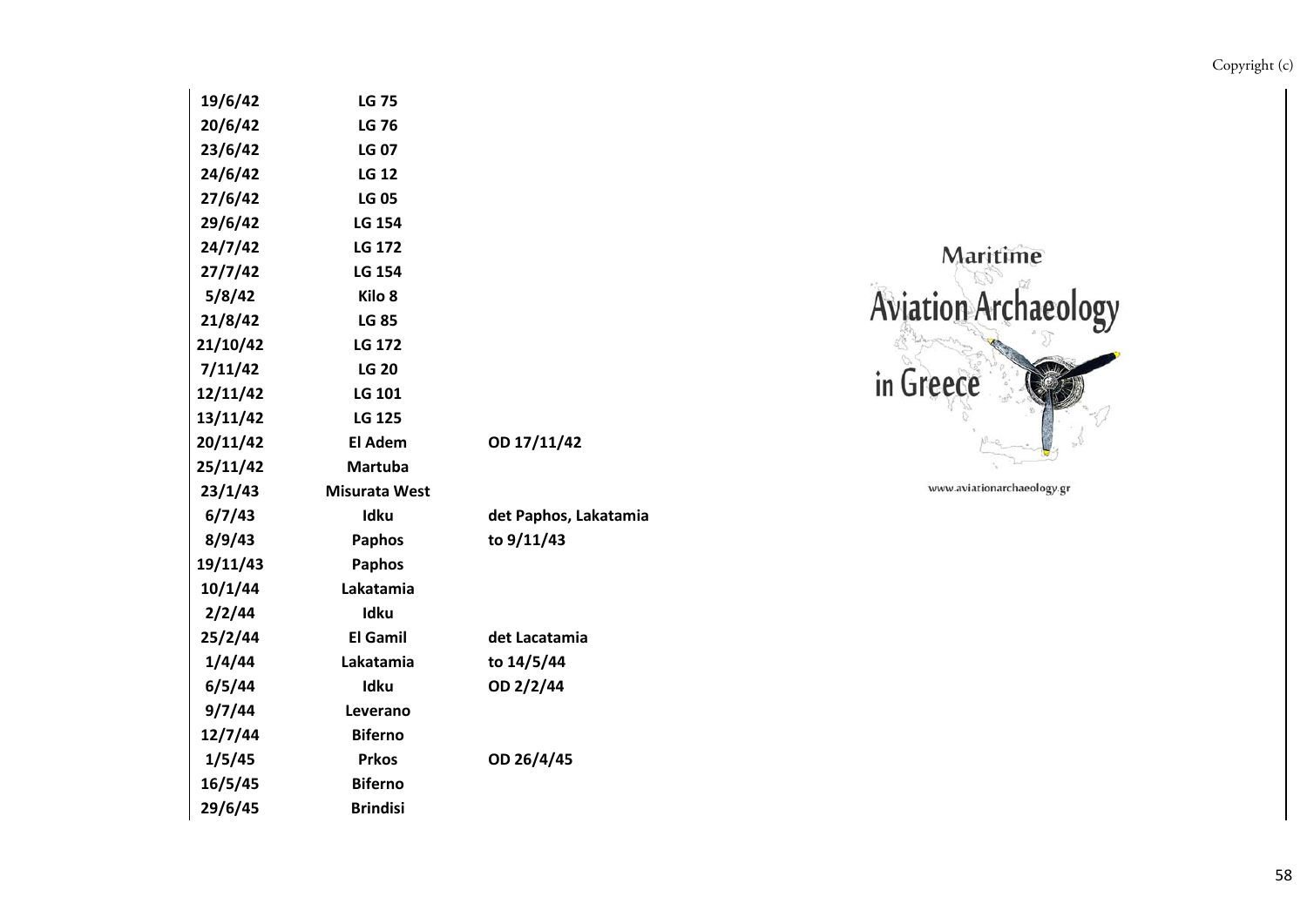|     |            | 13/9/45  | <b>Ramat David</b>    |                   |                                      |                           |             |              |
|-----|------------|----------|-----------------------|-------------------|--------------------------------------|---------------------------|-------------|--------------|
|     |            | 25/9/46  | <b>Nicosia</b>        |                   |                                      |                           |             |              |
| 214 | <b>RAF</b> | 1/10/36  | <b>Scampton</b>       |                   | <b>Harrow II</b>                     | Jan 37 - Jul 39           |             | K6988        |
|     |            | 19/4/37  | <b>Feltwell</b>       |                   | Wellington I, IA, IC May 39 - Apr 42 |                           | UX-L        | L4345        |
|     |            | 3/9/39   | Methwold              |                   | <b>Wellington II</b>                 | Jun 41 - Jan 42           | <b>BU-V</b> | W5442        |
|     |            | 14/2/40  | <b>Stradishall</b>    |                   | Stirling I, III                      | Apr 42 - Jan 44           | <b>BU-Q</b> | <b>BF382</b> |
|     |            | 5/1/42   | Honington             |                   | <b>Fortress II</b>                   | Jan 44 - Nov 44           | <b>BU-B</b> | <b>SR382</b> |
|     |            | 12/1/42  | <b>Stradishall</b>    |                   | <b>Fortress III</b>                  | Nov 44 - Jul 45           | <b>BU-V</b> | <b>HB800</b> |
|     |            | 1/10/42  | Chedburgh             |                   | <b>Liberator VIII</b>                | Jul 45 - Dec 45           |             |              |
|     |            | 10/12/43 | <b>Downham Market</b> |                   | Lancaster I                          | Nov 45 - Apr 46           | QN-Y        | <b>PA386</b> |
|     |            | 6/1/44   | <b>Sculthorpe</b>     | OD 16/1/44        |                                      | Nov 46 - Feb 50           | QN-V        | <b>TW882</b> |
|     |            | 16/5/44  | Oulton                |                   |                                      |                           |             |              |
|     |            | 27/7/45  | <b>DB</b>             |                   |                                      |                           |             |              |
|     |            | 27/7/45  | <b>RF Amendola</b>    |                   |                                      |                           |             |              |
|     |            | 24/8/45  | <b>Ein Shemar</b>     |                   |                                      |                           |             |              |
|     |            | 7/11/45  | Fayid                 |                   |                                      |                           |             |              |
|     |            | 15/4/46  | <b>DB</b>             | renumbered Sqn 37 |                                      |                           |             |              |
|     |            |          |                       |                   |                                      |                           |             |              |
|     |            |          |                       |                   |                                      |                           |             |              |
|     |            |          |                       |                   |                                      |                           |             |              |
|     |            |          |                       |                   |                                      |                           |             |              |
|     |            |          |                       |                   |                                      |                           |             |              |
| 217 | <b>RAF</b> | 10/10/38 | <b>Tangmere</b>       |                   | Anson I                              | Mar 37 - Dec 40           | MW-S        | L9154        |
|     |            | 25/8/39  | Warmwell              |                   | <b>Beaufort Mk I</b>                 | May 40 - Aug 42           | MW-R        | L9878        |
|     |            | 2/10/39  | <b>St Eval</b>        |                   | <b>Beaufort Mk II</b>                | Oct 41 - May 42           | MW-T        | <b>AW245</b> |
|     |            | 29/10/41 | <b>Thorney Island</b> |                   |                                      | ~ Code (MW) only for UK ~ |             |              |
|     |            | 24/12/41 | <b>St Eval</b>        |                   | <b>Beaufort Mk IA</b>                | May 42 - Sep 44           |             | <b>DD982</b> |
|     |            | 16/2/42  | <b>Skitten</b>        |                   | Hudson III, IIIA                     | Oct 42 - Jun 43           | $\mathbf R$ | <b>AE532</b> |
|     |            | 6/3/42   | <b>Leuchars</b>       | OD 1/3/42         | <b>Hudson VI</b>                     | Oct 42 - Jun 43           | $\mathbf T$ | <b>FK483</b> |
|     |            | 7/3/42   | moving to FE          |                   | <b>Beaufort I</b>                    | Apr 43 - Aug 44           | MW-G        | <b>DW949</b> |
|     |            | 10/6/42  | Luqa                  |                   | <b>Beaufighter X</b>                 | Jun 44 - Sep 45           |             | <b>NE495</b> |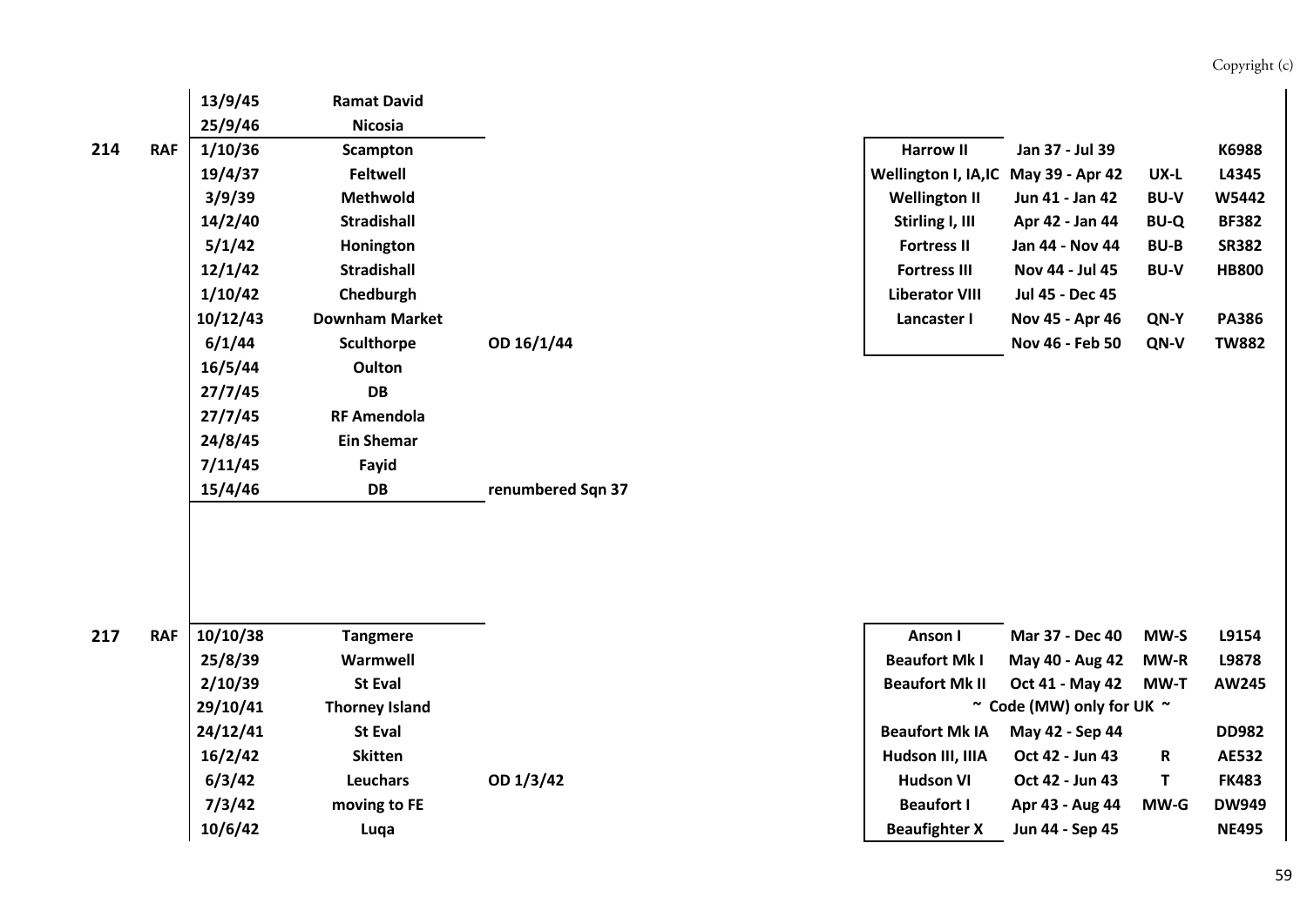|   |            | 10/2/43  | Vavuniya                  | OD 17/2/42   |                           |                 |             |              |
|---|------------|----------|---------------------------|--------------|---------------------------|-----------------|-------------|--------------|
|   |            | 29/4/44  | Retmalana                 |              |                           |                 |             |              |
|   |            | 7/9/44   | Vavuniya                  | OD 10/9/44   |                           |                 |             |              |
|   |            | 29/1/45  | Gannavaram                |              |                           |                 |             |              |
|   |            | 30/9/45  | DB                        |              |                           |                 |             |              |
|   |            | 14/1/52  | <b>RF St Eval</b>         |              |                           |                 |             |              |
| 1 | <b>RAF</b> | 21/11/40 | <b>RF Bircham Newton</b>  |              | <b>Wellington IC</b>      | Dec 40 - Jun 42 | DF-L        | T2979        |
|   |            | 2/5/41   | Limavady                  |              | <b>Wellington VIII</b>    | Jan 42 - Sep 43 | B           | <b>BB466</b> |
|   |            | 29/9/41  | Reykjavik                 |              | <b>Wellington XI, XII</b> | Jun 43 - Dec 43 | M           | <b>HZ395</b> |
|   |            | 7/12/41  | Limavady                  |              | <b>Wellington XIII</b>    | Sep 43 - Aug 45 | P           | <b>JA179</b> |
|   |            | 25/12/41 | <b>Docking</b>            |              |                           |                 |             |              |
|   |            | 8/1/42   | moving to ME              |              |                           |                 |             |              |
|   |            | 8/1/42   | <b>LG 39</b>              |              |                           |                 |             |              |
|   |            | 8/1/42   | Luqa                      |              |                           |                 |             |              |
|   |            | 24/2/42  | <b>LG 87</b>              |              |                           |                 |             |              |
|   |            | 14/3/42  | <b>LG 89</b>              |              |                           |                 |             |              |
|   |            | 30/6/42  | <b>Shandur</b>            |              |                           |                 |             |              |
|   |            | 11/8/42  | <b>Shallufa Satellite</b> |              |                           |                 |             |              |
|   |            | 22/8/42  | Shallufa                  |              |                           |                 |             |              |
|   |            | 1/2/43   | Luqa                      |              |                           |                 |             |              |
|   |            | 31/3/44  | Grottaglie                |              |                           |                 |             |              |
|   |            | 23/10/44 | <b>Kalamaki</b>           |              |                           |                 |             |              |
|   |            | 8/4/45   | Idku                      |              |                           |                 |             |              |
| 7 | <b>RAF</b> | 1/7/42   | Aqir                      |              | <b>Beaufigther I</b>      | Aug 42 - Aug 44 | P           | T4897        |
|   |            | 20/8/42  | <b>RF Luqa</b>            | from Sqn 248 | <b>Beaufighter VI</b>     |                 | $\mathsf C$ | X8030        |
|   |            | 26/11/42 | Ta Kali                   |              | <b>Beaufighter X</b>      | Sep 43 - Aug 44 | ${\sf R}$   | <b>JL766</b> |
|   |            | 1/3/43   | Idku                      |              | <b>Beaufighter XI</b>     |                 | К           | <b>JL899</b> |
|   |            | 5/5/43   | Derna                     |              | Lancaster I, III          | Oct 44 - Sep 45 | $9J-B$      | <b>RF131</b> |

**11/8/42 Minneriya OD 8/8/42**

**24/6/43 El Magrun North**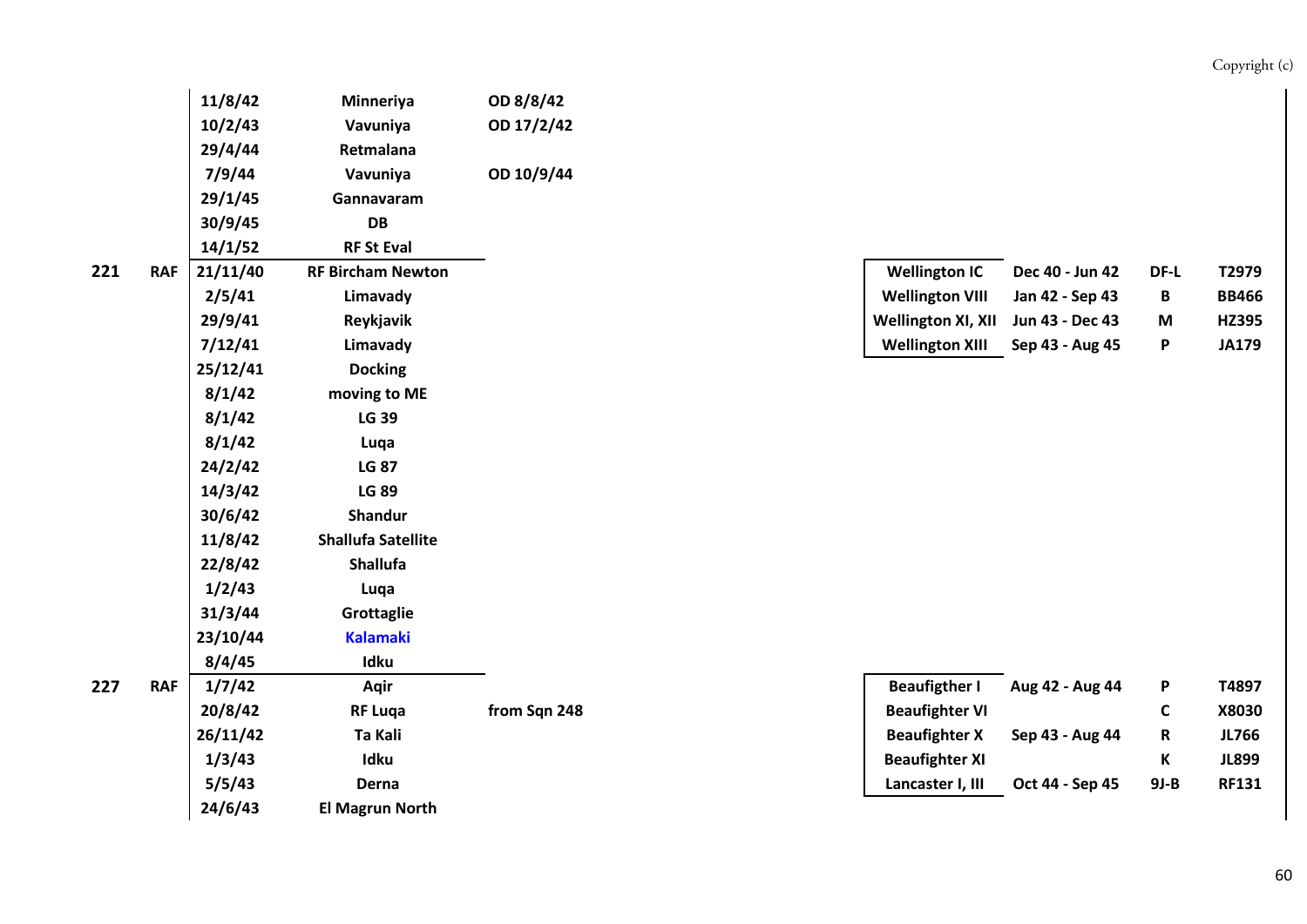|     |                                                | 8/7/43   | Gardabia West                     |                                          |                       |                 |       |              |
|-----|------------------------------------------------|----------|-----------------------------------|------------------------------------------|-----------------------|-----------------|-------|--------------|
|     |                                                | 17/7/43  | Derna                             | <b>OPERATION "THESIS", CRETE 23/7/43</b> |                       |                 |       |              |
|     |                                                | 16/8/43  | Limassol                          |                                          |                       |                 |       |              |
|     |                                                | 23/9/43  | Lakatamia                         |                                          |                       |                 |       |              |
|     |                                                | 31/11/43 | <b>Berka III</b>                  |                                          |                       |                 |       |              |
|     |                                                | 11/8/44  | <b>Biferno</b>                    |                                          |                       |                 |       |              |
|     |                                                | 12/8/44  | <b>DB-</b> renumbered 19 SAAF     |                                          |                       |                 |       |              |
|     |                                                | 7/10/44  | <b>RF Bardney</b>                 | from Sqns 9 and 619                      |                       |                 |       |              |
|     |                                                | 12/10/44 | <b>Balderton</b>                  | OD 21/10/44                              |                       |                 |       |              |
|     | 5/5/45<br><b>Strubby</b><br>8/6/45<br>Graveley |          |                                   |                                          |                       |                 |       |              |
|     |                                                |          |                                   |                                          |                       |                 |       |              |
|     |                                                | 5/9/45   | <b>DB</b>                         |                                          |                       |                 |       |              |
| 228 | <b>RAF</b>                                     | 9/10/38  | <b>Pembroke Dock</b>              |                                          | Sunderland I          | Nov 38 - Aug 42 | DQ-T  | L5803        |
|     |                                                | 5/6/39   | Alexandria                        |                                          | <b>Sunderland II</b>  | Mar 42 - Nov 43 | DQ-R  | T9088        |
|     | 10/9/39                                        |          | <b>Pembroke Dock</b>              |                                          | <b>Sunderland V</b>   | Feb 45 - Jun 45 | UE-M  | <b>RN283</b> |
|     |                                                | 10/6/40  | Alexandria                        | OD 5/6/39                                |                       |                 |       |              |
|     |                                                | 19/7/40  | <b>Aboukir</b>                    |                                          |                       |                 |       |              |
|     |                                                | 13/9/40  | Kalafrana                         |                                          |                       |                 |       |              |
|     |                                                | 25/3/41  | Alexandria                        | <b>OB Aboukir</b>                        |                       |                 |       |              |
|     |                                                | 16/6/41  | moving to West Africa             | (moving by sea)                          |                       |                 |       |              |
|     |                                                | 28/8/41  | <b>Bathurst</b>                   |                                          |                       |                 |       |              |
|     |                                                | 26/9/41  | moving to UK                      |                                          |                       |                 |       |              |
|     |                                                | 9/10/41  | <b>RF Stranraer</b>               |                                          |                       |                 |       |              |
|     |                                                | 10/3/42  | Oban                              |                                          |                       |                 |       |              |
|     |                                                | 11/12/42 | <b>Lough Erne/Castle Archdale</b> |                                          |                       |                 |       |              |
|     |                                                | 4/5/43   | <b>Pembroke Dock</b>              |                                          |                       |                 |       |              |
|     |                                                | 4/6/45   | DB                                |                                          |                       |                 |       |              |
|     |                                                | 1/6/46   | <b>RF St Eval</b>                 |                                          |                       |                 |       |              |
| 230 | <b>RAF</b>                                     | 8/1/37   | Seletar                           |                                          | Sunderland I, II      | Jun 38 - Jan 43 | NM-U  | L2164        |
|     |                                                | 13/2/40  | <b>Koggala</b>                    |                                          | <b>Sunderland III</b> | Apr 42 - Mar 45 | Q     | <b>JM659</b> |
|     |                                                | 2/5/40   | moving to Egypt                   |                                          | <b>Sunderland V</b>   | Jan 45 - Feb 57 | $B-Y$ | SZ581        |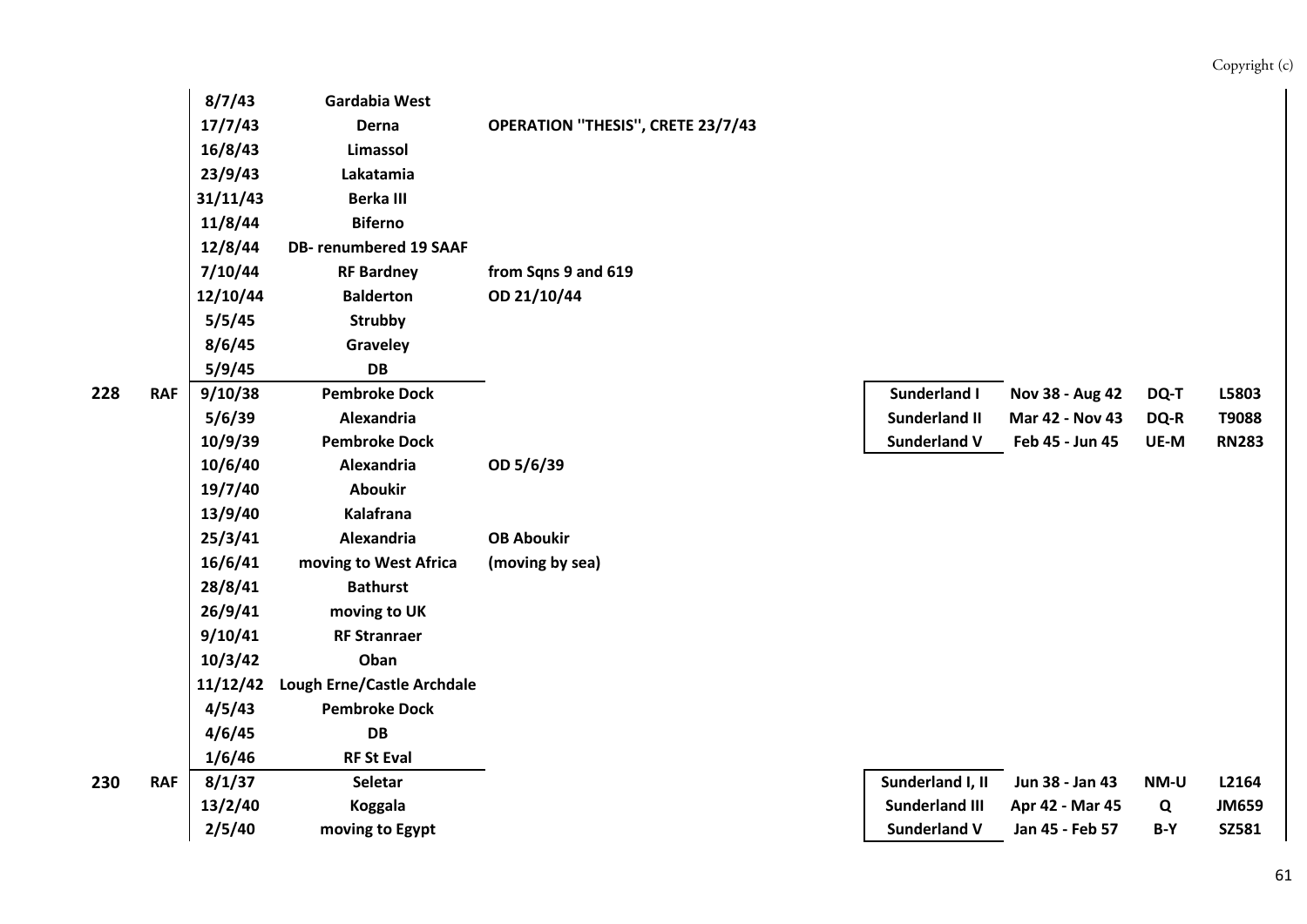|   |            | 6/5/40        | Alexandria            | det Scaramanga  |                        |                 |        |              |
|---|------------|---------------|-----------------------|-----------------|------------------------|-----------------|--------|--------------|
|   |            | 12/12/40      | <b>Scaramanga</b>     | until 18/4/41   |                        |                 |        |              |
|   |            | <b>Jun 41</b> | <b>Attached with</b>  | Yugoslave Sqn 2 |                        |                 |        |              |
|   |            | 19/6/41       | <b>Aboukir</b>        |                 |                        |                 |        |              |
|   |            | 3/7/42        | Fanara                |                 |                        |                 |        |              |
|   |            | 28/7/42       | <b>Aboukri</b>        |                 |                        |                 |        |              |
|   |            | 9/1/43        | Dar-es-Salaam         |                 |                        |                 |        |              |
|   |            | 7/2/44        | <b>Koggala</b>        |                 |                        |                 |        |              |
|   |            | 17/4/45       | Akyab                 |                 |                        |                 |        |              |
|   |            | 23/5/45       | Rangoon               |                 |                        |                 |        |              |
|   |            | 26/7/45       | <b>Red Hills Lake</b> |                 |                        |                 |        |              |
|   |            | 1/12/45       | <b>Seletar</b>        |                 |                        |                 |        |              |
|   |            | 15/4/46       | <b>Pembroke Dock</b>  |                 |                        |                 |        |              |
| 5 | <b>RAF</b> | 30/10/39      | <b>RF Manston</b>     |                 | <b>Battle I</b>        | Dec 39 - Feb 40 |        | L5413        |
|   |            | 27/2/40       | <b>North Coates</b>   |                 | <b>Blenheim IF</b>     | Oct 39 - May 40 | LA     | K7122        |
|   |            | 25/4/40       | <b>Bircham Newton</b> |                 | <b>OCS Blenheim IF</b> | Oct 39 - May 40 | QY-F   | N3531        |
|   |            | 26/5/40       | <b>Detling</b>        |                 | <b>Blenheim IVF</b>    | Apr 40 - Dec 41 | $LA-E$ | N3541        |
|   |            | 10/6/40       | <b>Thorney Island</b> |                 | <b>Beaufighter I</b>   | Dec 41 - May 42 | LA-A   | R2269        |
|   |            | 24/6/40       | <b>Bircham Newton</b> |                 | <b>Beaufighter I</b>   | Dec 41 - May 42 | LA-V   | T4731        |
|   |            | 4/6/41        | <b>Dyce</b>           |                 | <b>Beaufighter VI</b>  | May 42 - Oct 43 | $LA-P$ | <b>EL335</b> |
|   |            | 25/3/42       | Sumburgh              |                 | <b>Beaufighter X</b>   | Oct 43 - May 44 |        | LX401        |
|   |            | 31/5/42       | <b>Docking</b>        |                 | <b>Beaufort Mk IA</b>  | Mar 44 - Jun 44 | LA     | <b>LR956</b> |
|   |            | 16/7/42       | Chivenor              |                 | <b>Beaufighter XI</b>  | Mar 44 - Jun 44 | LA-C   | <b>LX860</b> |
|   |            | 21/1/43       | Leuchars              |                 | <b>Mosquito VI</b>     | Jun 44 - Jul 45 | LA-R   | <b>HR114</b> |
|   |            | 29/8/43       | Portreath             |                 |                        |                 |        |              |
|   |            | 21/2/44       | <b>St Angelo</b>      |                 |                        |                 |        |              |
|   |            | 37/3/44       | Portreath             | OD 27/3/44      |                        |                 |        |              |
|   |            | 6/9/44        | <b>Banff</b>          |                 |                        |                 |        |              |
|   |            | 10/7/45       | <b>DB</b>             |                 |                        |                 |        |              |
| 8 | <b>RAF</b> | 16/5/40       | <b>RF Tangmere</b>    |                 | Spitfire I             | May 40 - Jun 40 |        | R6599        |
|   |            | 20/6/40       | <b>Middle Wallop</b>  |                 | Hurricane I (UK)       | Jun 40 - Sep 41 | VK     | P3462        |
|   |            |               |                       |                 |                        |                 |        |              |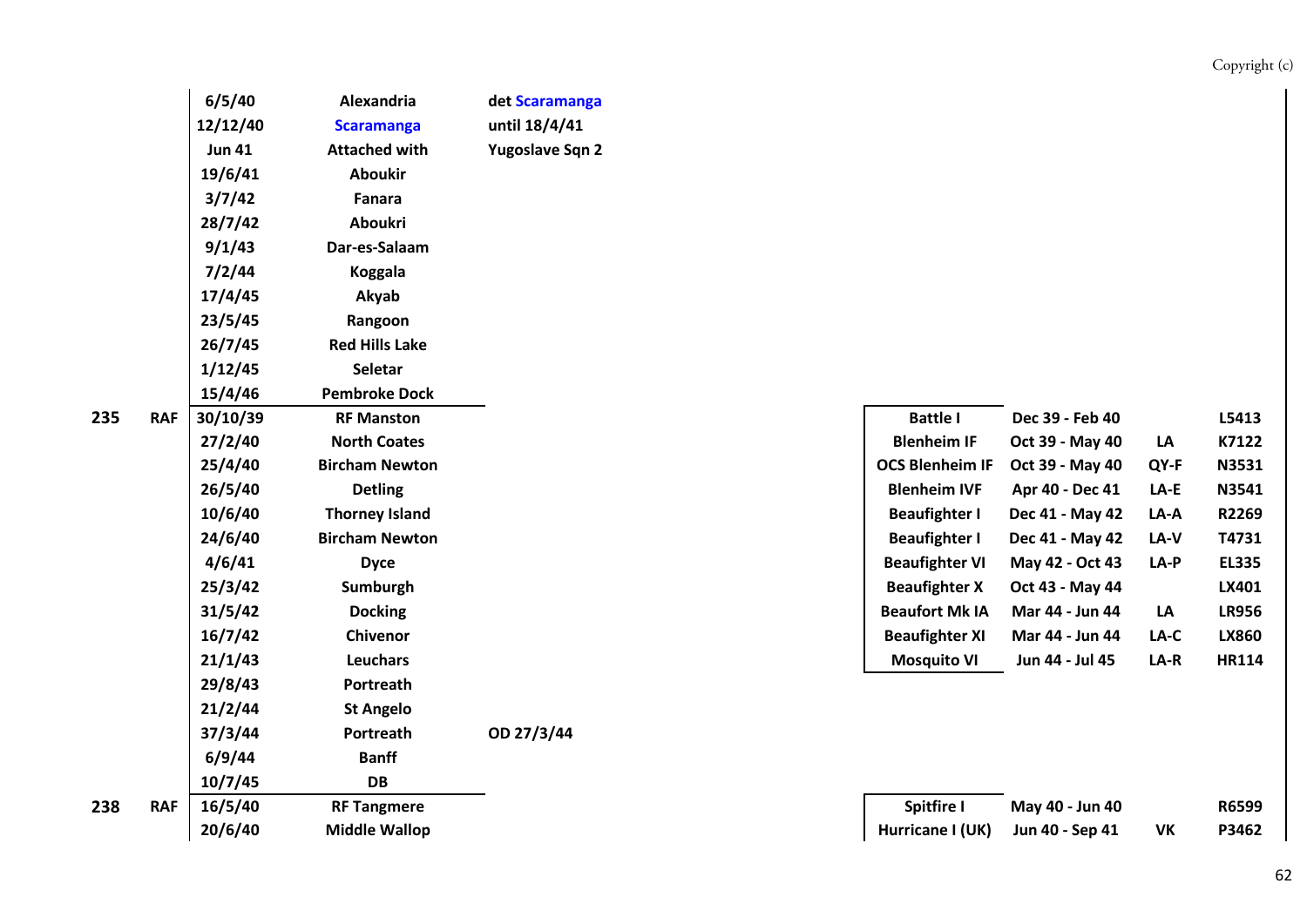| 14/8/40  | <b>St Eval</b>       |                       | Hurricane I (ME)      | Jan 42 - May 42 | <b>RS</b>   |              |
|----------|----------------------|-----------------------|-----------------------|-----------------|-------------|--------------|
| 10/9/40  | <b>Middle Wallop</b> |                       | Hurricane IIB, IIC    | Sep 41 - Jan 42 | <b>RS</b>   |              |
| 30/9/40  | Chilbolton           |                       | <b>Hurricane</b>      | May 42 - Sep 43 | <b>RS-D</b> | <b>HL657</b> |
| 1/1/41   | <b>Middle Wallop</b> |                       | <b>Hurricane</b>      | May 42 - Sep 43 | <b>RS</b>   | <b>HL846</b> |
| 1/2/41   | Chilbolton           |                       | <b>OC Hurricane</b>   |                 | KC          |              |
| 1/4/41   | Pembrey              |                       | Spitfire VB, VC       | Jan 43 - Apr 44 | KC          | EP953        |
| 16/4/41  | Chilbolton           |                       | <b>Spitfire IX</b>    | Sep 43 - Oct 44 | KC-M        | <b>MA455</b> |
| 20/5/41  | moving to ME         |                       | <b>OC Spitfire IX</b> |                 | <b>FM</b>   |              |
| 17/7/41  | El Firdan            | <b>HMS Victorious</b> | <b>Spitfire VIII</b>  | Jun 44 - Oct 44 | KC-B        | LV729        |
| 24/7/41  | <b>LG 92</b>         | OD 30/7/41            | Dakota III, IV        | Jan 45 - Dec 45 |             | <b>KN298</b> |
| 15/9/41  | <b>LG 12</b>         |                       |                       |                 |             |              |
| 13/11/41 | LG 123               |                       |                       |                 |             |              |
| 26/12/41 | <b>Msus</b>          |                       |                       |                 |             |              |
| 30/12/41 | Antelat              |                       |                       |                 |             |              |
| 19/1/42  | El Gubbi             |                       |                       |                 |             |              |
| 3/2/42   | Gambut               |                       |                       |                 |             |              |
| 14/5/42  | LG 121               | OD 7/5/41             |                       |                 |             |              |
| 1/6/42   | <b>Gambut West</b>   |                       |                       |                 |             |              |
| 16/6/42  | Gambut 2             |                       |                       |                 |             |              |
| 17/6/42  | Sidi Azeiz           |                       |                       |                 |             |              |
| 18/6/42  | LG 155               |                       |                       |                 |             |              |
| 20/6/42  | <b>LG 76</b>         |                       |                       |                 |             |              |
| 23/6/42  | <b>LG 07</b>         |                       |                       |                 |             |              |
| 24/6/42  | <b>LG 13</b>         |                       |                       |                 |             |              |
| 26/6/42  | <b>LG 15</b>         |                       |                       |                 |             |              |
| 27/6/42  | <b>LG 21</b>         |                       |                       |                 |             |              |
| 27/6/42  | LG 105               |                       |                       |                 |             |              |
| 28/6/42  | <b>LG 92</b>         |                       |                       |                 |             |              |
| 26/9/42  | LG 154               |                       |                       |                 |             |              |
| 23/10/42 | <b>LG172</b>         |                       |                       |                 |             |              |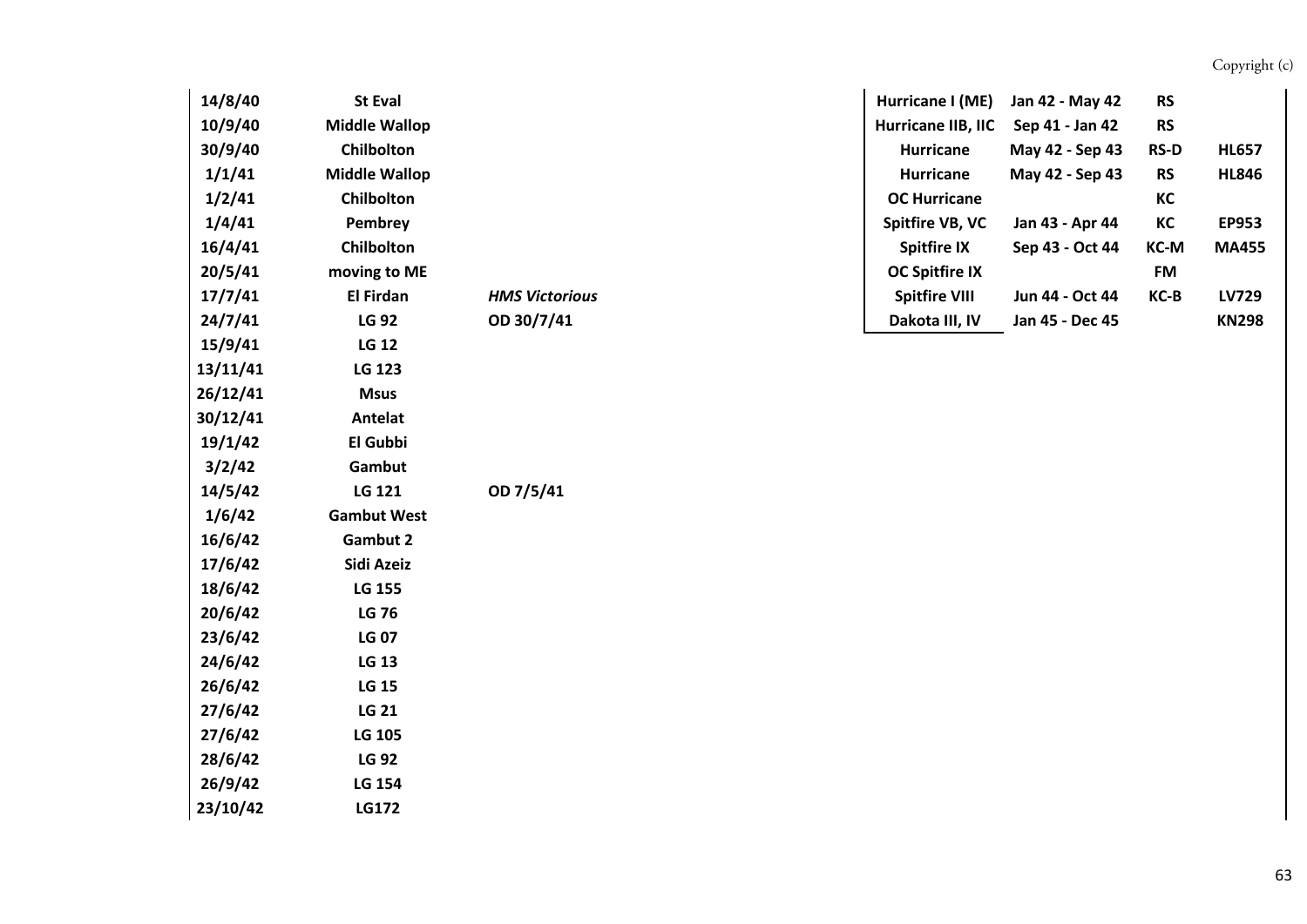| 7/11/42  | <b>LG 20</b>         |
|----------|----------------------|
| 9/11/42  | <b>LG 12</b>         |
| 11/11/42 | <b>LG 101</b>        |
| 13/11/42 | <b>LG 125</b>        |
| 20/11/42 | El Adem              |
| 25/11/42 | <b>Benina</b>        |
| 28/11/42 | <b>Martuba</b>       |
| 13/1/43  | El Gamil             |
| 29/1/44  | LG 106               |
| 28/4/44  | Poretta              |
| 1/5/44   | Serragia             |
| 8/7/44   | Calvi                |
| 30/8/44  | <b>Cuers</b>         |
| 22/9/44  | Le Vallon            |
| 9/10/44  | Gragnano             |
| 26/10/44 | DB                   |
| 1/12/44  | <b>RF Merryfield</b> |
| 14/2/45  | moving to India      |
| 22/2/45  | Raipur               |
| 13/3/45  | Comilla              |
| 26/6/45  | moving to Australia  |
| 2/7/45   | Parafield            |
| 27/12/45 | DB                   |

**RAF 16/5/40 RF** Church Fenton

| 16/5/40 | <b>RF Church Fenton</b> | Spitfire I                       | May 40 - Jun 40 |             | K9890 |
|---------|-------------------------|----------------------------------|-----------------|-------------|-------|
| 17/5/40 | Leconfield              | Hurricane I (UK) Jun 40 - Feb 41 |                 | <b>GN-Z</b> | P2863 |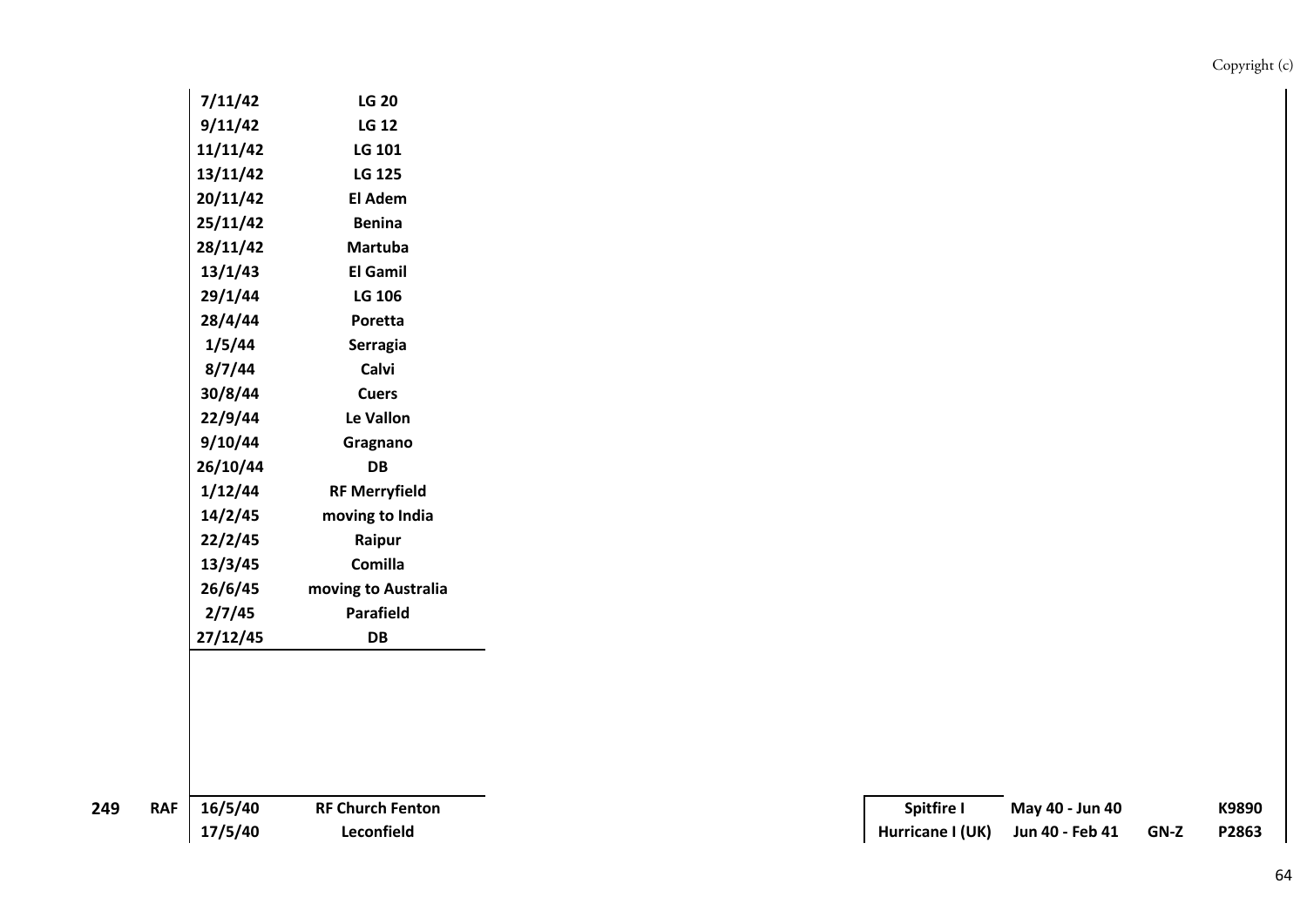|     |            | 8/7/40        | <b>Church Fenton</b>     |                                       | <b>OS Hurricane I</b>    | UK: R4229, V6559, P3576 |             |              |
|-----|------------|---------------|--------------------------|---------------------------------------|--------------------------|-------------------------|-------------|--------------|
|     |            | 14/8/40       | <b>Boscombe Down</b>     |                                       | Hurricane I (ME)         | May 41 - Aug 41         | GN          |              |
|     |            | 1/9/40        | <b>North Weald</b>       |                                       | Hurricane IIA, IIB       | Feb 41 - Mar 42         | <b>GN</b>   |              |
|     |            | <b>May 41</b> | moving to Malta          |                                       | <b>Spitfire Mk.Vb</b>    | J. Plagis Mar 42        | <b>GN-D</b> | <b>AB343</b> |
|     |            | 21/5/41       | Ta Kali                  | <b>HMS Furius &amp; HMS Ark Royal</b> | <b>Spitfire Mk.Vb</b>    | J. Plagis Mar 42        | <b>GN-K</b> | <b>AB346</b> |
|     |            | 23/11/42      | <b>Krendi</b>            |                                       | <b>Spitfire Mk.Vb</b>    | J. Plagis Mar 42        | <b>GN-B</b> | <b>AB262</b> |
|     |            | 24/9/43       | <b>Hal Far</b>           |                                       | <b>Spitfire Mk.Vb</b>    | J. Plagis Mar 42        | <b>GN-F</b> | <b>AB335</b> |
|     |            | 23/10/43      | Grottaglie               | OD 27/10/43                           | <b>Spitfire VC</b>       | Feb 42 - Sep 44         | GN-X        | <b>JK465</b> |
|     |            | 10/11/43      | <b>Brindisi</b>          |                                       | Spitfire VB, VC          | Feb 42 - Sep 44         | GN          | <b>BS559</b> |
|     |            | 10/12/43      | Grottaglie               |                                       | <b>OC Spitfire</b>       |                         | <b>TGN</b>  |              |
|     |            | 15/7/43       | Canne                    |                                       | <b>Spitfire IX</b>       | Jun 43 - Nov 43         | <b>GN</b>   | <b>MA392</b> |
|     |            | 17/5/45       | <b>Prkos</b>             |                                       |                          | Apr 45 - Jun 45         | <b>GN</b>   |              |
|     |            | 15/5/45       | Campomarino              |                                       | <b>Mustang III</b>       | Sep 44 - Apr 45         |             | <b>FB308</b> |
|     |            | 27/6/45       | <b>Brindisi</b>          |                                       |                          | May 45 - Jun 45         |             |              |
|     |            | 16/8/45       | <b>DB</b>                |                                       | <b>Mustang IV</b>        | Jan 45- Aug 45          |             | <b>KM231</b> |
|     |            | 23/10/45      | <b>RF Eastleigh</b>      | Sqn 500 renumbered                    | <b>Baltimore IV, V</b>   | Oct 45 - Apr 46         | GN-P        | <b>FW367</b> |
|     |            | 27/6/46       | Habbaniyah               |                                       | <b>Mosquito FB 26</b>    | Mar 46 - Aug 46         | GN-C        | <b>KA417</b> |
| 252 | <b>RAF</b> | 21/11/40      | <b>RF Bircham Newton</b> |                                       | <b>Blenheim IF</b>       | Oct 40 - Apr 41         |             | K7087        |
|     |            | 1/12/40       | Chivenor                 |                                       | <b>Blenheim IVF</b>      | Oct 40 - Apr 41         |             | L8407        |
|     |            | 6/5/41        | Aldergrove               | det Heraklion 16/5/41 to 21/5/41      | <b>Beaufighter I</b>     | Dec 40 - Dec 42         | PN-W        | R2153        |
|     |            | 15/6/41       | <b>DB</b>                |                                       | <b>Beaufighter VI</b>    | Nov 42 - Apr 44         | T.          | <b>EL239</b> |
|     |            | 14/11/41      | RF Idku                  |                                       | <b>Beaufighter X</b>     | Jan 44 - Dec 46         | G           | <b>RD163</b> |
|     |            | 18/1/43       | <b>Berka III</b>         | renumbered 143 Sqn                    | <b>Beaufighter XIc</b>   | Jun 43 - Jan 44         | Α           | <b>JL250</b> |
|     |            | 21/2/43       | <b>El Magrun</b>         | OD 13/1/43                            | <b>Beaufighter type?</b> | <b>Jun 42</b>           | <b>BT-R</b> | T4827        |
|     |            | 3/8/43        | <b>Berka III</b>         |                                       | <b>OCS Beaufighter</b>   | <b>Jun 42</b>           | <b>BT-T</b> | T4767        |
|     |            | 11/9/43       | Limassol                 |                                       |                          |                         |             |              |
|     |            | 23/9/43       | Lakatamia                |                                       |                          |                         |             |              |
|     |            | 16/12/43      | LG 91                    |                                       |                          |                         |             |              |
|     |            | 21/1/44       | <b>Mersah Matruh</b>     |                                       |                          |                         |             |              |
|     |            | 20/6/44       | Gambut                   |                                       |                          |                         |             |              |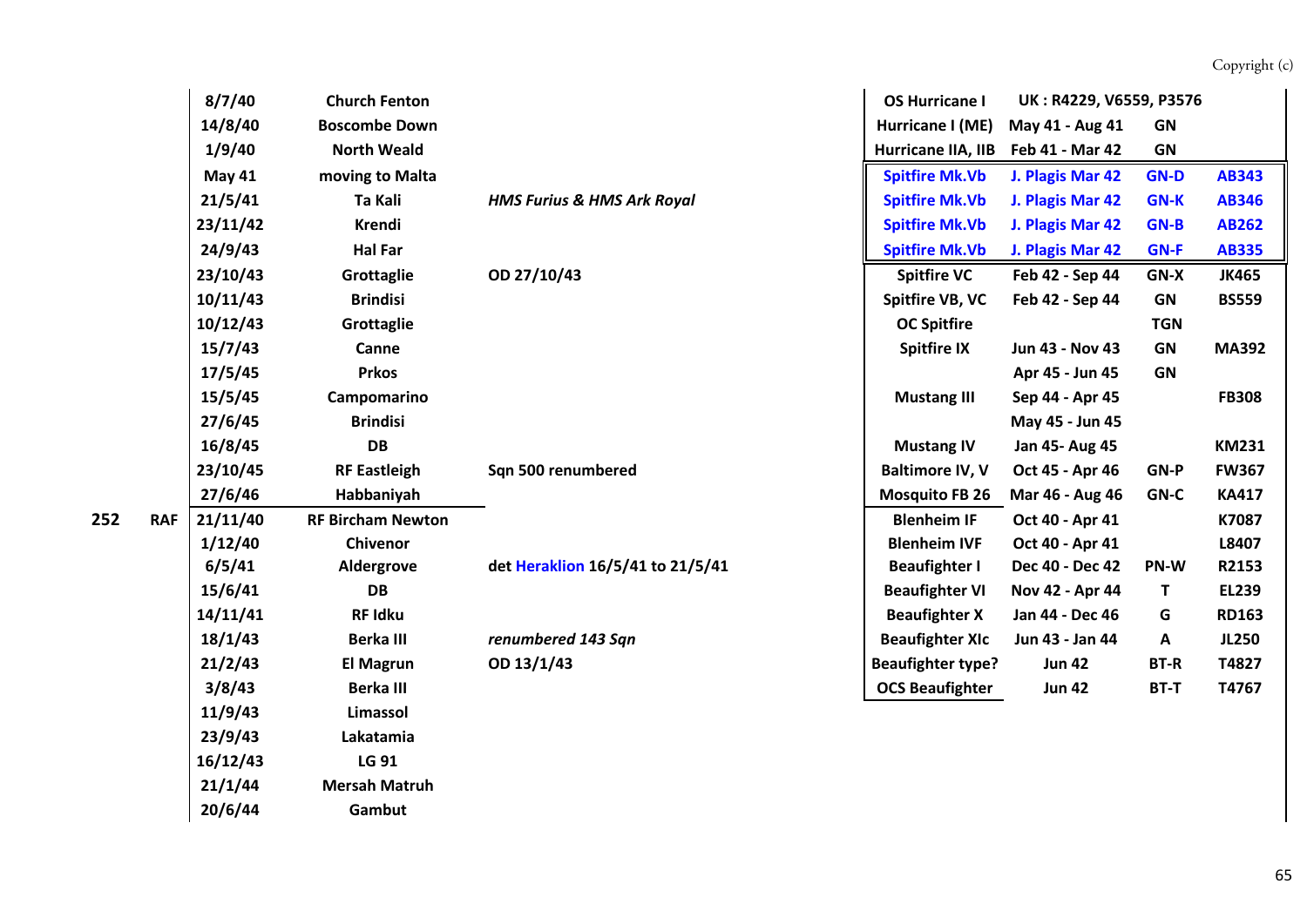| Copyright (c) |  |
|---------------|--|
|               |  |

| 30/11/44 | <b>Mersah Matrut</b>      |                     |                        |                                       |           |
|----------|---------------------------|---------------------|------------------------|---------------------------------------|-----------|
| 6/2/45   | <b>Aboukir</b>            |                     |                        |                                       |           |
| 10/2/45  | <b>Gianaclis</b>          |                     |                        |                                       |           |
| 18/2/45  | <b>Hassani</b>            |                     |                        |                                       |           |
| 28/8/45  | <b>Araxos</b>             |                     |                        |                                       |           |
| 1/12/46  | <b>DB</b>                 |                     |                        |                                       |           |
| 18/11/40 | <b>RF Aldergrove</b>      |                     | <b>Blenheim IVF</b>    | Nov 40 - Apr 41                       | $XK-J$    |
| 3/4/41   | Chivenor                  |                     | <b>Beaufighter I</b>   | Apr 41 - Jun 43                       | G         |
| 28/5/41  | <b>Abu Sueir</b>          |                     | <b>Beaufighter VIc</b> | Nov 42 - Feb 44                       | TJ-F      |
| 14/6/41  | Idku                      |                     | <b>Beaufighter XIc</b> | Sep 43 - Aug 44                       | K         |
| 12/1/42  | <b>LG 10</b>              |                     | <b>Beaufighter X</b>   | Feb 44 - Apr 45                       | J         |
| 14/3/42  | Idku                      |                     |                        |                                       |           |
| 6/11/42  | Ta Kali                   |                     |                        |                                       |           |
| 4/6/43   | Luqa                      | det Paphos, Nicosia |                        |                                       |           |
| 5/6/43   | Gardabia                  |                     |                        |                                       |           |
| 17/6/43  | Luqa                      |                     |                        |                                       |           |
| 5/7/43   | <b>Gardabia West</b>      |                     |                        |                                       |           |
| 3/9/43   | <b>Bo Rizzo</b>           |                     |                        |                                       |           |
| 21/10/43 | Catania                   |                     |                        |                                       |           |
| 3/2/44   | <b>Alghero</b>            |                     |                        |                                       |           |
| 15/9/44  | Foggia                    |                     |                        |                                       |           |
| 20/3/45  | <b>Falconara</b>          |                     |                        |                                       |           |
| 24/4/45  | Gragnano                  |                     |                        |                                       |           |
| 30/4/45  | <b>DB</b>                 |                     |                        |                                       |           |
| 19/8/40  | <b>RF Amriya</b>          |                     | <b>Gladiator II</b>    | Aug 40 - Oct 40                       | YK        |
| 7/12/40  | <b>Sidi Haneish South</b> |                     | <b>Hurricane I</b>     | Aug 40 - Oct 41                       | YK        |
| 10/1/41  | Sidi Azeiz                |                     | Hurricane IIB, IIC     | Oct 41 - Oct 43                       | YK        |
| 27/1/41  | Gazala                    |                     | Spitfire VB, VC        | Apr 43 - Apr 44 YK or                 |           |
| 12/2/41  | Amriya                    |                     | <b>OC Spitfire</b>     | Apr 43 - Apr 44                       | <b>NH</b> |
| 17/4/41  | Gerawala                  |                     | <b>Spitfire IX</b>     | May 44 - Aug 44                       | JJ-C      |
| 10/9/11  | Amriva                    |                     | Tamnact \/             | $A\cup a$ $A$ $A$ $B$ $C$ $B$ $B$ $B$ | 11.5      |

| <b>RAF</b> | 18/11/40 | <b>RF Aldergrove</b> | <b>Blenheim IVF</b>    | Nov 40 - Apr 41                 | XK-A | V5754        |
|------------|----------|----------------------|------------------------|---------------------------------|------|--------------|
|            | 3/4/41   | Chivenor             | <b>Beaufighter I</b>   | Apr 41 - Jun 43                 | G    | R2152        |
|            | 28/5/41  | <b>Abu Sueir</b>     |                        | Beaufighter VIc Nov 42 - Feb 44 | TJ-P | T4708        |
|            | 14/6/41  | Idku                 | <b>Beaufighter XIc</b> | Sep 43 - Aug 44                 |      | <b>JM229</b> |
|            | 12/1/42  | <b>LG 10</b>         | <b>Beaufighter X</b>   | Feb 44 - Apr 45                 |      | LZ121        |

| <b>RAF</b> | 19/8/40 | <b>RF Amriya</b>   | <b>Gladiator II</b> | Aug 40 - Oct 40                       | YK              | <b>N5786</b>             |
|------------|---------|--------------------|---------------------|---------------------------------------|-----------------|--------------------------|
|            | 7/12/40 | Sidi Haneish South | Hurricane I         | Aug 40 - Oct 41                       | YK              | P2651                    |
|            | 10/1/41 | Sidi Azeiz         |                     | Oct 41 - Oct 43                       | YK              | <b>BE397</b>             |
|            | 27/1/41 | Gazala             |                     |                                       |                 | <b>JK118</b>             |
|            | 12/2/41 | Amriya             | <b>OC Spitfire</b>  | Apr 43 - Apr 44                       | <b>NH</b>       |                          |
|            | 17/4/41 | Gerawala           | <b>Spitfire IX</b>  |                                       | JJ-Q            | <b>BS227</b>             |
|            | 10/9/41 | Amriya             | <b>Tempest V</b>    | Aug 44 - Sep 45                       | JJ-F            | EJ762                    |
|            |         |                    |                     | Hurricane IIB, IIC<br>Spitfire VB, VC | May 44 - Aug 44 | Apr 43 - Apr 44 YK or NH |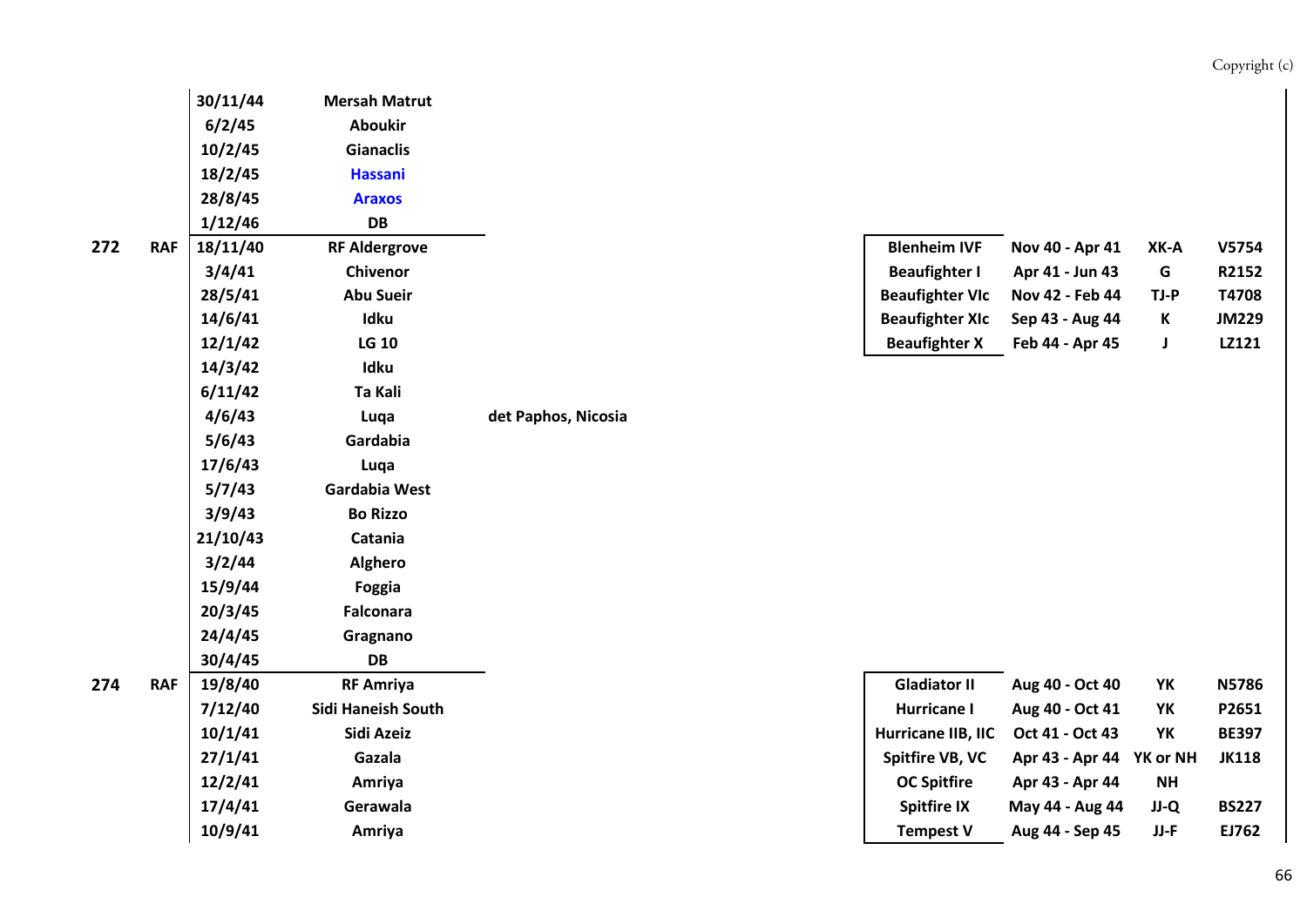| 26/10/41 | LG 103                    |             |
|----------|---------------------------|-------------|
| 3/11/41  | <b>Sidi Haneish North</b> |             |
| 6/11/41  | <b>LG 130</b>             | OD 13/11/41 |
| 20/11/41 | LG 124                    |             |
| 25/11/41 | LG 103                    | OD 12/12/41 |
| 19/12/41 | Gazala No 1               |             |
| 23/12/41 | <b>Msus</b>               |             |
| 27/12/41 | Gazala No 2               |             |
| 24/1/42  | <b>Mechili</b>            |             |
| 26/1/42  | <b>LG 111</b>             |             |
| 2/2/42   | El Adem                   |             |
| 17/2/42  | <b>Gasr el Arid</b>       |             |
| 22/2/42  | <b>Gambut 2</b>           |             |
| 9/3/42   | <b>Gambut Main</b>        |             |
| 8/4/42   | Sidi Haneish              |             |
| 6/5/42   | Gambut                    |             |
| 18/6/42  | <b>El Dwabis</b>          |             |
| 23/6/42  | <b>LG 07</b>              |             |
| 24/6/42  | Sidi Haneish              |             |
| 27/6/42  | <b>LG 105</b>             |             |
| 29/6/42  | <b>LG 92</b>              |             |
| 14/7/42  | LG 173                    |             |
| 19/8/42  | <b>LG 88</b>              |             |
| 9/9/42   | <b>LG 229</b>             |             |
| 10/10/42 | <b>LG 89</b>              |             |
| 23/10/42 | <b>LG 37</b>              |             |
| 27/11/42 | Martuba 1                 |             |
| 21/12/42 | <b>Benina</b>             |             |
| 20/1/43  | <b>Misurata</b>           |             |
| 26/1/43  | <b>Mellaha</b>            |             |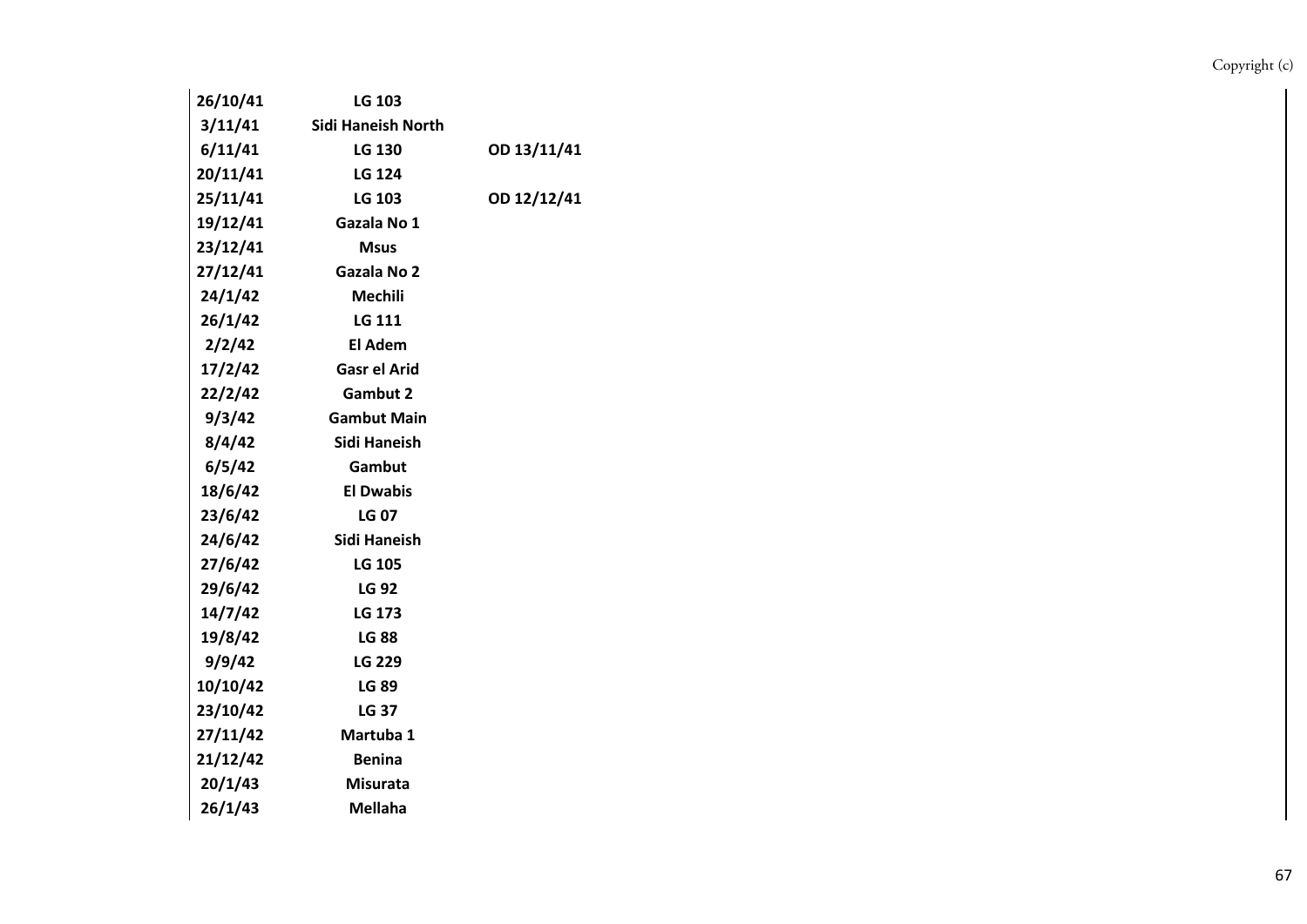| 9/8/43   | Derna                     |            |                            |                            |
|----------|---------------------------|------------|----------------------------|----------------------------|
| 11/9/43  | <b>Paphos</b>             |            |                            |                            |
| 7/10/43  | Idku                      |            |                            |                            |
| 1/2/44   | <b>Madna</b>              |            |                            |                            |
| 22/2/44  | Canne                     | det Paphos |                            |                            |
| 3/4/44   | <b>Portici</b>            | det Paphos | Maritime                   |                            |
| 10/4/44  | moving to UK              |            |                            |                            |
| 24/4/44  | Hornchurch                |            |                            |                            |
| 19/5/44  | <b>Detling</b>            |            | <b>Aviation Archaeolog</b> |                            |
| 22/6/44  | <b>Merston</b>            |            |                            |                            |
| 28/6/44  | <b>Gatwick</b>            |            |                            |                            |
| 5/7/44   | <b>West Malling</b>       |            | in Greece                  |                            |
| 17/8/44  | <b>Manston</b>            |            |                            |                            |
| 20/9/44  | <b>Coltishall</b>         |            |                            |                            |
| 29/9/44  | <b>B</b> 70/Deurne        |            |                            |                            |
| 2/10/44  | <b>B</b> 82/Grave         |            |                            | www.aviationarchaeology.gr |
| 7/10/44  | <b>B</b> 80/Volkel        |            |                            |                            |
| 17/3/45  | <b>B 77/Gilze Rijen</b>   |            |                            |                            |
| 7/4/45   | <b>B</b> 91/Kluis         |            |                            |                            |
| 20/4/45  | <b>B 109/Quackenbruck</b> |            |                            |                            |
| 20/6/45  | <b>B</b> 155/Dedelsdorf   |            |                            |                            |
| 3/9/45   | Warmwell                  |            |                            |                            |
| 7/9/45   | <b>DB</b>                 |            |                            |                            |
| 11/2/43  | <b>F Algiers</b>          |            | Walrus I, II               | Apr 43 - Apr 4             |
| 6/5/43   | <b>Maison Blanche</b>     |            | <b>Warwick I</b>           | Mar 44 - Mar               |
| 13/5/43  | <b>Tingley</b>            |            | <b>Hurricane</b>           | 1944 - 1945                |
| 30/5/43  | La Sebala I               |            | <b>Spitfire</b>            | ?                          |
| 28/8/43  | Palermo                   |            |                            |                            |
| 25/12/43 | <b>Ajaccio</b>            |            |                            |                            |
| 29/12/43 | <b>Borgo</b>              |            |                            |                            |



| www.aviationarchaeology.gr |  |  |
|----------------------------|--|--|
|----------------------------|--|--|

| <b>RAF</b> | 11/2/43 | <sup>-</sup> Algiers  | Walrus I, II     | Apr 43 - Apr 44 | B | X9498        |
|------------|---------|-----------------------|------------------|-----------------|---|--------------|
|            | 6/5/43  | <b>Maison Blanche</b> | <b>Warwick I</b> | Mar 44 - Mar 46 | B | <b>BV451</b> |
|            | 13/5/43 | <b>Tingley</b>        | <b>Hurricane</b> | 1944 - 1945     |   |              |
|            | 30/5/43 | La Sebala I           | <b>Spitfire</b>  |                 |   |              |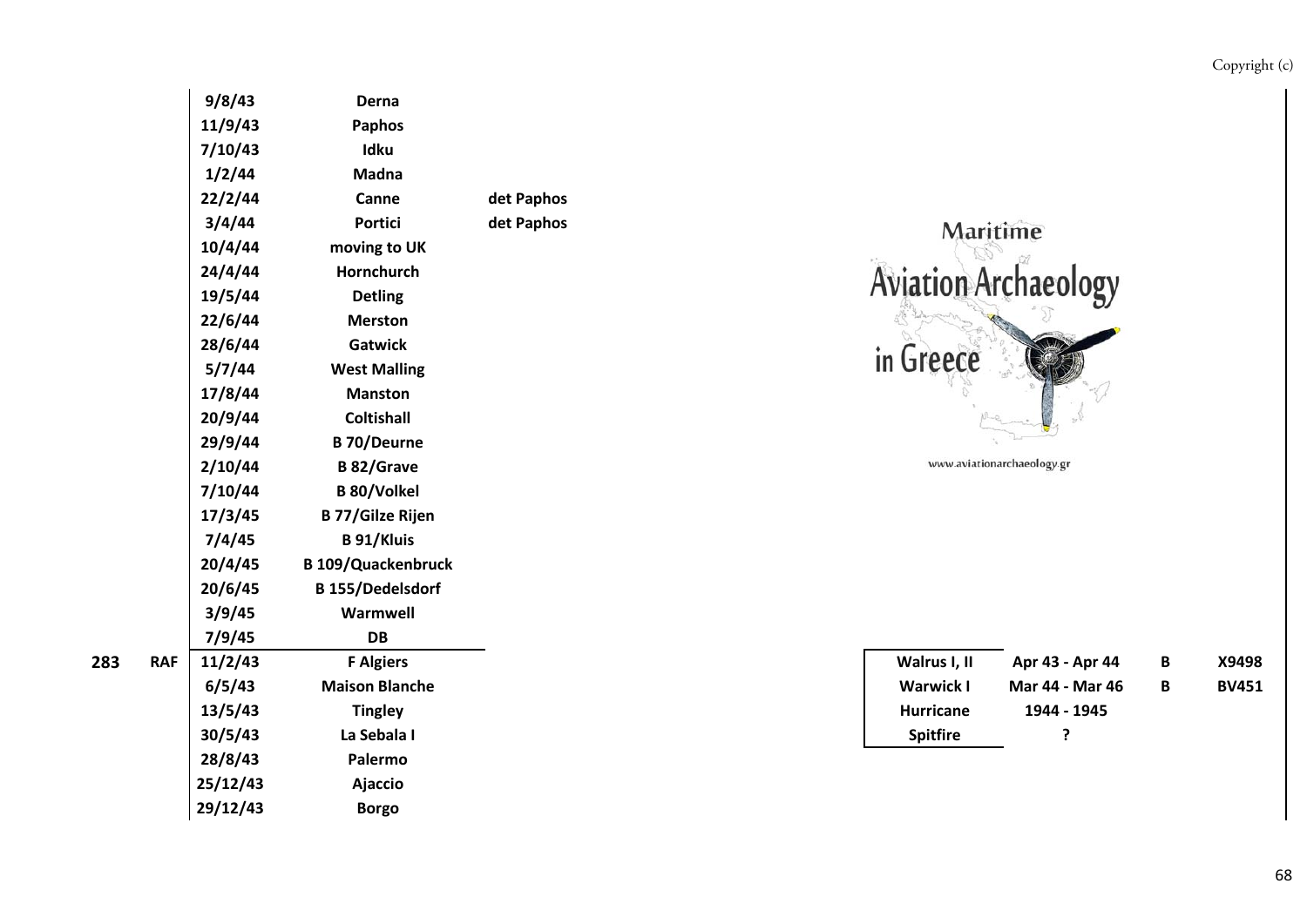|     |            | 6/4/44        | <b>Hal Far</b>          |                                  |                        |                 |              |              |
|-----|------------|---------------|-------------------------|----------------------------------|------------------------|-----------------|--------------|--------------|
|     |            | Apr 44        | det Kalamaki            |                                  |                        |                 |              |              |
|     |            | 31/3/46       | DB                      |                                  |                        |                 |              |              |
|     |            |               |                         |                                  |                        |                 |              |              |
|     |            |               |                         |                                  |                        |                 |              |              |
| 294 | <b>RAF</b> | 24/9/43       | F Berka                 |                                  | Walrus I, II           | Sep 43 - Apr 46 | G            | W3050        |
|     |            | <b>Sep 43</b> | det Lakatamia, Limassol |                                  | <b>Wellington IC</b>   | Sep 43 - May 44 | Q            | N2812        |
|     |            | 5/10/43       | LG 91                   | det Lakatamia. OB Amriya South   | <b>Wellington XI</b>   | Mar 44 - Nov 44 | L            | <b>MP588</b> |
|     |            | 29/3/44       | Idku                    | det Lakatamia, Nicosia, Kalamaki | <b>Wellington XIII</b> | May 44 - Apr 46 | U            | ME941        |
|     |            | 6/6/45        | <b>Basrah</b>           |                                  | <b>Warwick I</b>       | Nov 44 - Apr 46 | $\, {\bf B}$ | <b>BV966</b> |
|     |            | 8/4/46        | <b>DB</b>               |                                  |                        |                 |              |              |
| 318 | <b>RAF</b> | 31/8/43       | Almaza                  |                                  | <b>Hurricane I</b>     | Apr 43 - Aug 43 |              | V6637        |
|     |            | 10/9/43       | Muqueibila              |                                  | <b>Hurricane IIB</b>   | Sep 43 - Feb 44 |              |              |
|     |            | 14/10/43      | Gaza                    |                                  | Spitfire VB, VC        | Feb 44 - Mar 45 | LW           | <b>JK988</b> |
|     |            | 21/1/43       | <b>LG 207</b>           |                                  | <b>Spitfire IX</b>     | Nov 44 - Aug 46 | LW           | PT676        |
|     |            | 23/4/44       | Helwan                  | OD 9/4/44                        |                        |                 |              |              |
|     |            | 24/4/44       | <b>Marble Arch</b>      |                                  |                        |                 |              |              |
|     |            | 25/4/44       | <b>Castel Benito</b>    |                                  |                        |                 |              |              |
|     |            | 28/4/44       | Madna                   |                                  |                        |                 |              |              |
|     |            | 1/5/44        | <b>Trigno</b>           |                                  |                        |                 |              |              |
|     |            | 17/6/44       | <b>San Vito</b>         |                                  |                        |                 |              |              |
|     |            | 26/6/44       | <b>Tortoreto</b>        |                                  |                        |                 |              |              |
|     |            | 2/7/44        | Fermo                   |                                  |                        |                 |              |              |
|     |            | 30/7/44       | <b>Falconara</b>        |                                  |                        |                 |              |              |
|     |            | 24/8/44       | Chiaravalle             |                                  |                        |                 |              |              |
|     |            | 31/8/44       | Piagiolino              |                                  |                        |                 |              |              |
|     |            | 16/9/44       | Cassandro               |                                  |                        |                 |              |              |
|     |            | 27/7/44       | Rimini                  |                                  |                        |                 |              |              |
|     |            | 6/11/44       | <b>Bellaria</b>         |                                  |                        |                 |              |              |
|     |            | 4/12/44       | Forli                   |                                  |                        |                 |              |              |
|     |            |               |                         |                                  |                        |                 |              |              |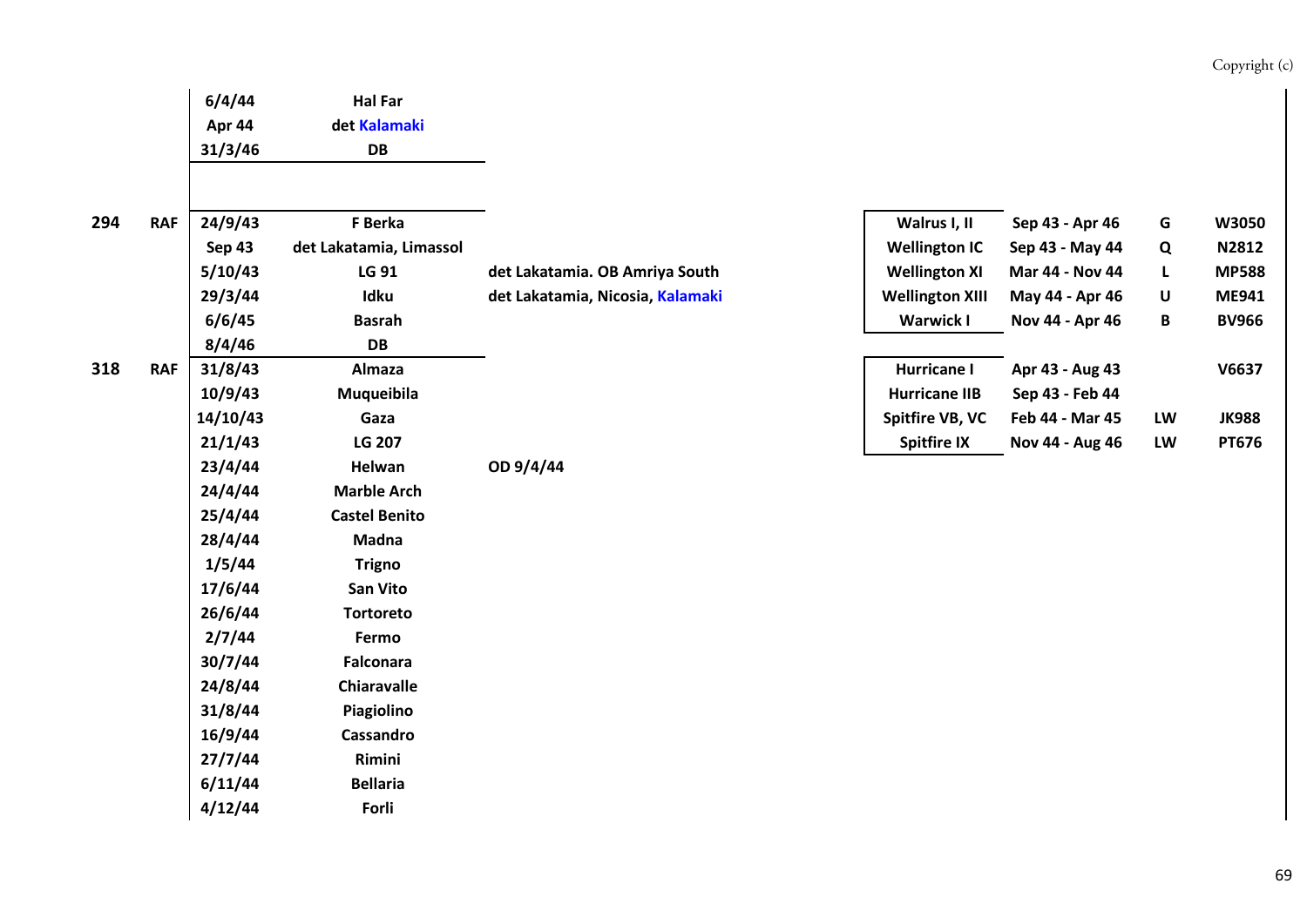|   |            | 3/5/45   | La Russia        |                  |  |                         |                            |                        |              |
|---|------------|----------|------------------|------------------|--|-------------------------|----------------------------|------------------------|--------------|
|   |            | 6/5/45   | <b>Treviso</b>   |                  |  |                         |                            |                        |              |
|   |            | 14/5/45  | <b>Tissano</b>   |                  |  |                         |                            |                        |              |
|   |            | 21/8/45  | Lavariano        |                  |  |                         |                            |                        |              |
|   |            | 24/1/46  | <b>Tissano</b>   |                  |  |                         |                            |                        |              |
| 5 | <b>RAF</b> | 10/10/41 | <b>F</b> Agir    |                  |  | Hurricane I             | Oct 41 - Sep 42            | $FG-S$                 | Z4652        |
|   |            | 6/12/41  | St Jean          |                  |  | <b>OS Hurricane</b>     | W5155, Z4007, Z4233, Z4604 |                        |              |
|   |            | 20/1/41  | Helwan           |                  |  | Hurricane I, IIB        | Jan 42 - Feb 43            | $FG-A$                 | Z5306        |
|   |            | 27/1/42  | <b>LG 20</b>     |                  |  | Hurricane I, IIB        | Jan 42 - Feb 43            | $\mathsf{F}\mathsf{G}$ | <b>BD700</b> |
|   |            | 28/5/42  | <b>LG 10</b>     |                  |  | <b>Hurricane IIC</b>    | Feb 43 - Jan 44            | $\mathsf{F}\mathsf{G}$ | KZ314        |
|   |            | 24/6/42  | <b>LG 20</b>     |                  |  | <b>OS Hurricane IIC</b> | Feb 43 - Jan 44            | FG                     | <b>KZ335</b> |
|   |            | 29/6/42  | Idku             |                  |  | Spitfire VB, VC         | Dec 43 - Jul 46            | $\mathsf{F}\mathsf{G}$ | <b>EE805</b> |
|   |            | 8/8/42   | <b>Dekheila</b>  |                  |  |                         |                            |                        |              |
|   |            | 19/9/42  | <b>LG 142</b>    | <b>OB LG 173</b> |  |                         |                            |                        |              |
|   |            | 3/10/42  | <b>LG 85</b>     |                  |  |                         |                            |                        |              |
|   |            | 24/10/42 | <b>LG 37</b>     |                  |  |                         |                            |                        |              |
|   |            | 11/11/42 | <b>LG 13</b>     |                  |  |                         |                            |                        |              |
|   |            | 18/11/42 | LG 121           |                  |  |                         |                            |                        |              |
|   |            | 8/2/43   | <b>LG 08</b>     |                  |  |                         |                            |                        |              |
|   |            | 12/1/44  | <b>Tocra</b>     |                  |  |                         |                            |                        |              |
|   |            | 28/1/44  | <b>Benina</b>    |                  |  |                         |                            |                        |              |
|   |            | 2/2/44   | <b>Tocra</b>     |                  |  |                         |                            |                        |              |
|   |            | 1/3/44   | <b>Bersis</b>    |                  |  |                         |                            |                        |              |
|   |            | 8/9/44   | moving to Italy  |                  |  |                         |                            |                        |              |
|   |            | 7/7/44   | Savoia           |                  |  |                         |                            |                        |              |
|   |            | 17/9/44  | <b>Nuova</b>     |                  |  |                         |                            |                        |              |
|   |            | 4/10/44  | <b>Biferno</b>   |                  |  |                         |                            |                        |              |
|   |            | 2/11/44  | moving to Hellas |                  |  |                         |                            |                        |              |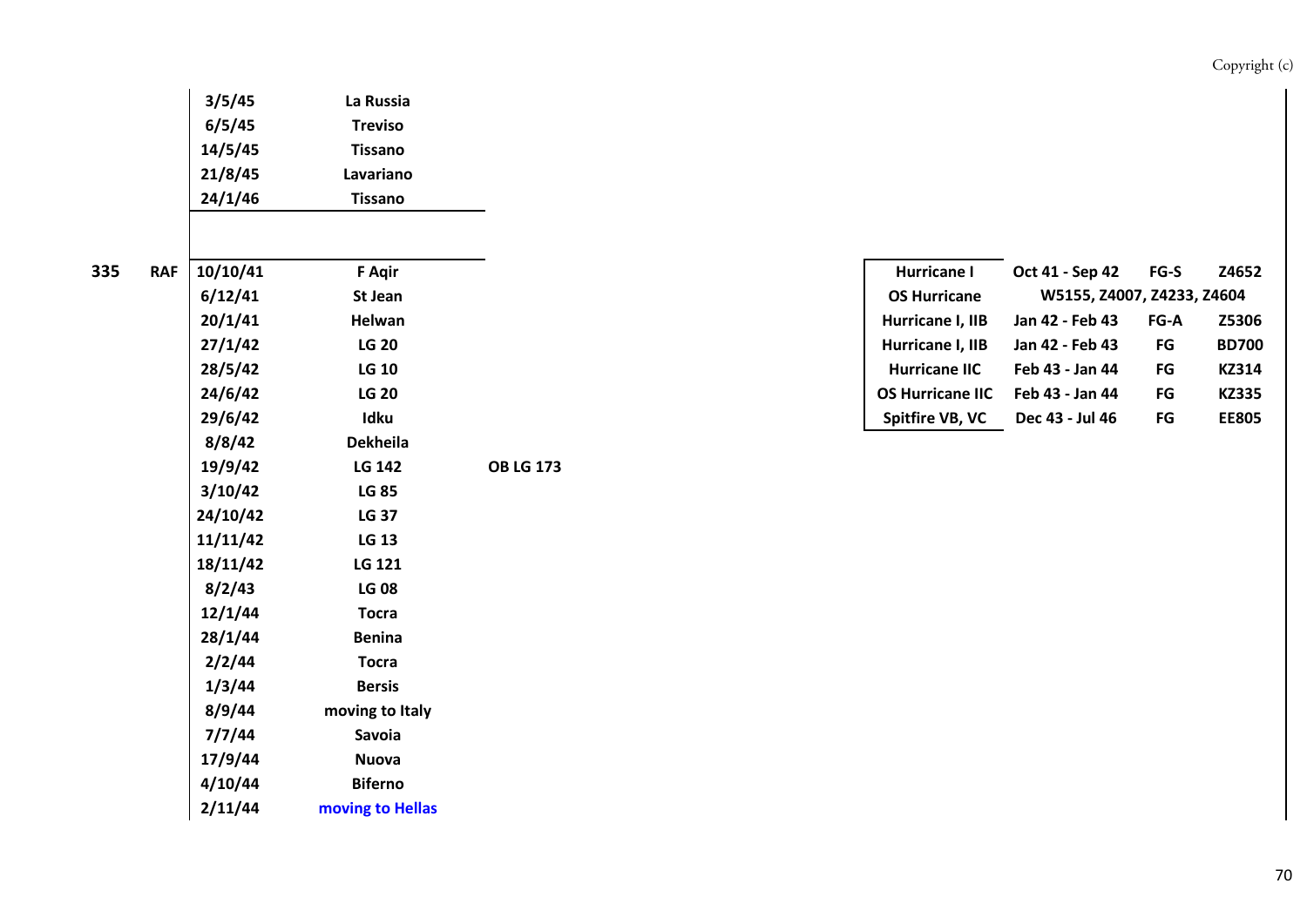|     |            | 12/11/44 | <b>Hassani</b>     | OD 14/11/44                                  |                          |                         |                |              |
|-----|------------|----------|--------------------|----------------------------------------------|--------------------------|-------------------------|----------------|--------------|
|     |            | 10/9/45  | <b>Sedes</b>       | OD 4/9/44                                    |                          |                         |                |              |
|     |            | 31/7/45  | <b>DB</b>          | <b>Sqn transferred to Hellenic Air Force</b> |                          |                         |                |              |
| 336 | <b>RAF</b> | 25/2/43  | F LG 219           |                                              | <b>Hurricane IIC</b>     | Feb 43 - May 44         | Z              | <b>KZ480</b> |
|     |            | 7/4/43   | LG 121             |                                              | <b>OS Hurricane IIC</b>  | Feb 43 - May 44         |                | <b>HV???</b> |
|     |            | 31/1/44  | <b>El Adem</b>     |                                              | Spitfire VB, VC          | Jan 44 - Jul 46         |                | <b>LZ807</b> |
|     |            | 5/3/44   | <b>Bu Amud</b>     |                                              |                          |                         |                |              |
|     |            | 3/4/44   | <b>LG 08</b>       |                                              |                          |                         |                |              |
|     |            | 13/7/44  | El Adem            |                                              |                          |                         |                |              |
|     |            | 8/9/44   | moving to Italy    |                                              |                          |                         |                |              |
|     |            | 16/9/44  | Canne              |                                              |                          |                         |                |              |
|     |            | 18/9/44  | <b>Nuova</b>       | det Araxos                                   |                          |                         |                |              |
|     |            | 4/11/44  | Grottaglie         |                                              |                          |                         |                |              |
|     |            | 14/11/44 | <b>Kalamaki</b>    | OD 9/11/44                                   |                          |                         |                |              |
|     |            | 16/5/45  | <b>Sedes</b>       |                                              |                          |                         |                |              |
|     |            | 31/7/46  | <b>DB</b>          | <b>Sqn transferred to Hellenic Air Force</b> |                          |                         |                |              |
| 603 | <b>RAF</b> | 14/10/25 | <b>F Turnhouse</b> |                                              | Hart                     | Feb 34 - Feb 38         |                | K7894        |
|     |            | 16/12/39 | <b>Prestwick</b>   |                                              | <b>Hind</b>              | Feb 38 - Mar 39         |                | K6809        |
|     |            | 17/1/40  | <b>Dyce</b>        |                                              | <b>Gladiator I</b>       | May 39 - Oct 39         | $XT-E$         | K6132        |
|     |            | 14/4/40  | <b>Drem</b>        |                                              | <b>OC Gladiator I</b>    | pre war                 | <b>RL</b>      |              |
|     |            | 5/5/40   | <b>Turnhouse</b>   |                                              | <b>Spitfire I</b>        | Sep 39 - Nov 40         | <b>RL</b>      | L1007        |
|     |            | 28/8/40  | Hornchurch         |                                              | <b>Spitfire IIA</b>      | Oct 40 - My 41          | XT (UK)        | P7449        |
|     |            | 3/12/40  | Rochford           |                                              | Spitfire VA, VB          | May 41 - Apr 42 XT (UK) |                | W3111        |
|     |            | 3/12/40  | Southend           |                                              | <b>Spitfire VC</b>       | Apr 42 - Aug 42         | XT (UK)        |              |
|     |            | 13/12/40 | <b>Drem</b>        |                                              | <b>OC Spitfire VC</b>    | Apr 42 - Aug 42         | T (ME)         |              |
|     |            | 27/2/41  | <b>Turnhouse</b>   |                                              | <b>Beaufighter I, VI</b> | Feb 43 - Oct 43         | J              | <b>EL448</b> |
|     |            | 16/5/41  | Hornchurch         |                                              | <b>Beaufighter X, XI</b> | Aug 43 - Dec 44         | F              | LX144        |
|     |            | 16/6/41  | Southend           |                                              | <b>Spitfire XVI</b>      | Jan 45 - Aug 45         | <b>9R (UK)</b> | <b>SM405</b> |
|     |            | 9/7/41   | Hornchurch         |                                              |                          |                         |                |              |
|     |            | 12/11/41 | Fairlop            |                                              |                          |                         |                |              |
|     |            | 15/12/41 | <b>Dyce</b>        |                                              |                          |                         |                |              |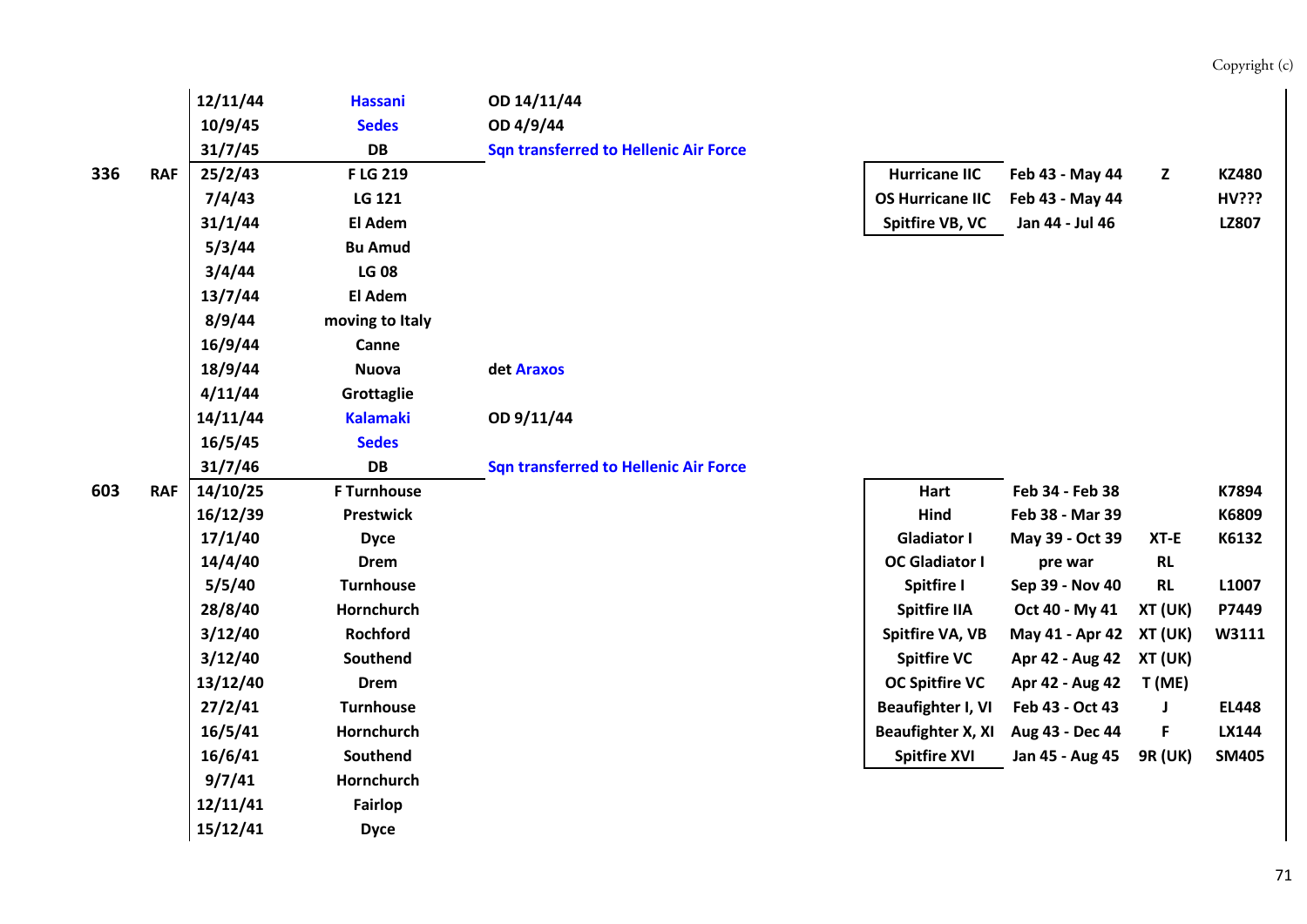|   |            | 14/3/42       | Peterhead            |                       |                    |                 |                           |              |
|---|------------|---------------|----------------------|-----------------------|--------------------|-----------------|---------------------------|--------------|
|   |            | 13/4/42       | moving to Egypt      |                       |                    |                 |                           |              |
|   |            | 20/4/42       | Ta Kali              |                       |                    |                 |                           |              |
|   |            | 4/6/42        | <b>Kasfareet</b>     |                       |                    |                 |                           |              |
|   |            | 28/6/42       | <b>Nicosia</b>       | <b>USS Wasp</b>       |                    |                 |                           |              |
|   |            | 21/12/42      | <b>Aboukir</b>       |                       |                    |                 |                           |              |
|   |            | 25/1/43       | Idku                 | det Lakatamia, Paphos |                    |                 |                           |              |
|   |            | 27/3/43       | <b>Misurata West</b> |                       |                    |                 |                           |              |
|   |            | 6/9/43        | <b>Bo Rizzo</b>      |                       |                    |                 |                           |              |
|   |            | 4/10/43       | LG 91                |                       |                    |                 |                           |              |
|   |            | 18/10/43      | Gambut 3             | OD 11/10/43           |                    |                 |                           |              |
|   |            | 26/12/44      | moving to UK         |                       |                    |                 |                           |              |
|   |            | 26/12/44      | DB                   |                       |                    |                 |                           |              |
|   |            | 10/1/45       | <b>RF Coltishall</b> |                       |                    |                 |                           |              |
|   |            | 24/2/45       | Ludham               |                       |                    |                 |                           |              |
|   |            | 25/2/45       | <b>Deversoir</b>     |                       |                    |                 |                           |              |
|   |            | 5/4/45        | <b>Coltishall</b>    |                       |                    |                 |                           |              |
|   |            | 28/4/45       | <b>Turnhouse</b>     |                       |                    |                 |                           |              |
|   |            | 7/5/45        | <b>Drem</b>          |                       |                    |                 |                           |              |
|   |            | 14/6/45       | <b>Skaebrae</b>      |                       |                    |                 |                           |              |
|   |            | 28/7/45       | <b>Turnhouse</b>     |                       |                    |                 |                           |              |
|   |            | 15/8/45       | DB                   |                       |                    |                 |                           |              |
|   |            | 10/5/46       | <b>RF Turnhouse</b>  |                       |                    |                 |                           |              |
| 4 | <b>RAF</b> | 22/9/43       | F Blida              | from 1575 Flt         | Ventura II         | Sep 43 - Oct 43 |                           | AE948        |
|   |            | 2/12/43       | <b>Tocra</b>         |                       | <b>Hallifax II</b> | Sep 43 - Sep 44 | Q                         | JP159        |
|   |            | 23/12/43      | <b>Brindisi</b>      |                       | <b>Halifax V</b>   | Sep 43 - Feb 44 | K                         | <b>BB433</b> |
|   |            | 15/2/44       | <b>Blida</b>         |                       | <b>Stirling IV</b> | Jun 44 - Sep 44 | B                         | LJ941        |
|   |            | 5/9/44        | DB                   |                       | <b>Walrus I</b>    | Jan 45 - Nov 45 | $\boldsymbol{\mathsf{A}}$ | Z1769        |
|   |            | 28/12/44      | <b>RF Grottaglie</b> |                       |                    |                 |                           |              |
|   |            | <b>Jan 45</b> | det Hassani          |                       |                    |                 |                           |              |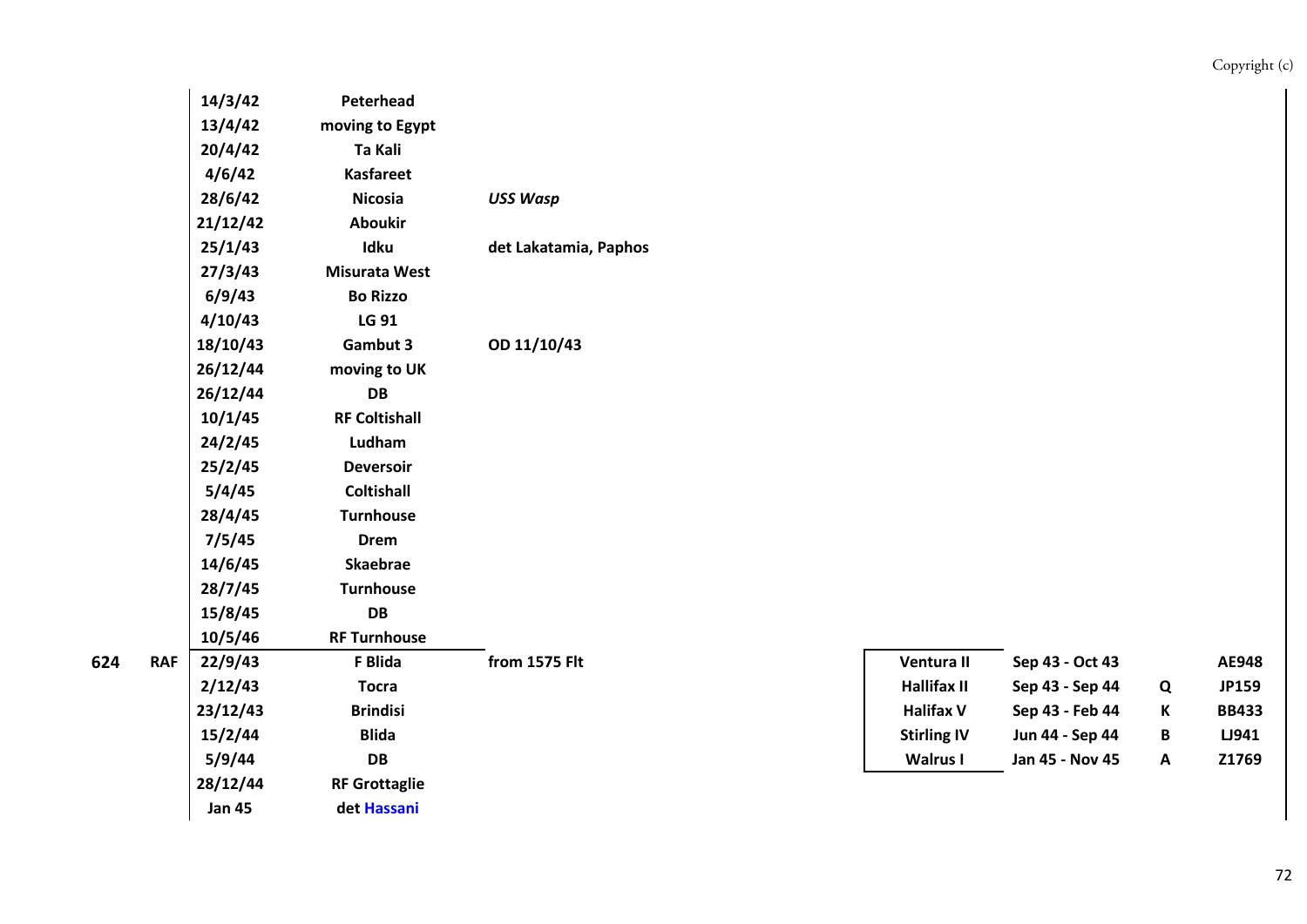Copyright (c)

| 21/2/45  | <b>Foggia</b>    | det Hassani        |
|----------|------------------|--------------------|
| 30/4/45  | <b>Falconara</b> | det Hassani, Sedes |
| 9/7/45   | Rosignano        | det Sedes          |
| 21/8/45  | Littorio         | det Sedes          |
| 30/11/45 | DB               |                    |

**680**

| <b>RAF</b> | 1/2/43   | <b>FLG 219</b>    | No 2 PRU redesignated | <b>Beaufighter I</b> | Feb 43 - Mar 43 |            | T3301        |
|------------|----------|-------------------|-----------------------|----------------------|-----------------|------------|--------------|
|            | Feb 43   | det Kalamaki      |                       | Hurricane I          | Feb 43 - Feb 44 |            | P2915        |
|            | May $43$ | det Cyprus        | to Aug 44             | <b>Hurricane IIB</b> | Mar 43 - Dec 44 |            | <b>BN354</b> |
|            | 25/2/45  | <b>Deversoir</b>  | det Hassani           | Spitfire IV, V       | Feb 43 - Jun 44 |            | <b>BP908</b> |
|            | Feb 45   | det Hassani       |                       | <b>Spitfire IX</b>   | Feb 43 - Jan 45 | <b>NiL</b> | <b>EN388</b> |
|            | 9/7/46   | <b>Ein Shemar</b> |                       | <b>Spitfire VI</b>   | Mar 43 - Jun 43 | <b>NiL</b> | <b>BS149</b> |
|            | 1/9/46   | DB                |                       | <b>Spitfire XI</b>   | Aug 43 - Jul 46 | <b>NiL</b> | <b>MB774</b> |
|            |          |                   |                       |                      |                 |            |              |

| 682 | <b>RAF</b> | 1/2/43   | F Maison Blanche |                      | <b>Spitfire IV</b>    | Feb 43 - Dec 43                  | <b>Nil</b> | AB426        |
|-----|------------|----------|------------------|----------------------|-----------------------|----------------------------------|------------|--------------|
|     |            | 6/6/43   | La Marsa         |                      | <b>Spitfire XI</b>    | Feb 43 - Sep 45                  | <b>NiL</b> | <b>EN422</b> |
|     |            | 8/12/43  | San Severo       |                      | <b>Mosquito IV</b>    | Apr 43 - Jul 43                  |            | <b>DZ553</b> |
|     |            | 14/9/45  | DB               |                      | <b>OS Mosquito VI</b> | MM398, HX802, NS819, NT112, RF58 |            |              |
|     |            |          |                  |                      | <b>Spitfire XIX</b>   | Jun 44 - Sep 45                  | <b>NiL</b> | MM645        |
| 683 | <b>RAF</b> | 8/2/43   | F Luga           | from 'B' Flt, 69 Sqn | <b>Spitfire IV</b>    | Feb 43 - Jul 43                  |            | <b>BR656</b> |
|     |            | 20/11/43 | El Aouina        |                      | <b>Spitfire XI</b>    | Apr 43 - Sep 43                  |            | <b>MB897</b> |

| 2/43  | <b>FLG 219</b>          | No 2 PRU redesignated | <b>Beaufighter I</b>    | Feb 43 - Mar 43                   |            | T3301        |
|-------|-------------------------|-----------------------|-------------------------|-----------------------------------|------------|--------------|
| b 43  | det Kalamaki            |                       | Hurricane I             | Feb 43 - Feb 44                   |            | P2915        |
| ay 43 | det Cyprus              | to Aug 44             | <b>Hurricane IIB</b>    | Mar 43 - Dec 44                   |            | <b>BN354</b> |
| 2/45  | <b>Deversoir</b>        | det Hassani           | Spitfire IV, V          | Feb 43 - Jun 44                   |            | <b>BP908</b> |
| b 45  | det Hassani             |                       | <b>Spitfire IX</b>      | Feb 43 - Jan 45                   | NiL        | <b>EN388</b> |
| 7/46  | <b>Ein Shemar</b>       |                       | <b>Spitfire VI</b>      | Mar 43 - Jun 43                   | <b>NiL</b> | <b>BS149</b> |
| 9/46  | DB                      |                       | <b>Spitfire XI</b>      | Aug 43 - Jul 46                   | <b>NiL</b> | <b>MB774</b> |
|       |                         |                       | <b>Blenheim IV</b>      | Feb 44 - Jul 44                   |            | V5586        |
|       |                         |                       | <b>Baltimore III, V</b> | Feb 44 - May 44                   |            | <b>FW525</b> |
|       |                         |                       | <b>Mosquito IX</b>      | Feb 44 - Sep 46                   | N          | <b>MM247</b> |
|       |                         |                       | <b>OS Mosquito XVI</b>  | NS496-538, RF969-712, RG113-158   |            |              |
| 2/43  | <b>F Maison Blanche</b> |                       | <b>Spitfire IV</b>      | Feb 43 - Dec 43                   | NiL        | AB426        |
| 6/43  | La Marsa                |                       | <b>Spitfire XI</b>      | Feb 43 - Sep 45                   | <b>NiL</b> | <b>EN422</b> |
| 2/43  | San Severo              |                       | <b>Mosquito IV</b>      | Apr 43 - Jul 43                   |            | <b>DZ553</b> |
| '9/45 | <b>DB</b>               |                       | <b>OS Mosquito VI</b>   | MM398, HX802, NS819, NT112, RF580 |            |              |
|       |                         |                       | <b>Spitfire XIX</b>     | Jun 44 - Sep 45                   | NiL        | <b>MM645</b> |
| 2/43  | F Luqa                  | from 'B' Flt, 69 Sqn  | <b>Spitfire IV</b>      | Feb 43 - Jul 43                   |            | <b>BR656</b> |
| 11/43 | <b>El Aouina</b>        |                       | <b>Spitfire XI</b>      | Apr 43 - Sep 43                   | F.         | <b>MB897</b> |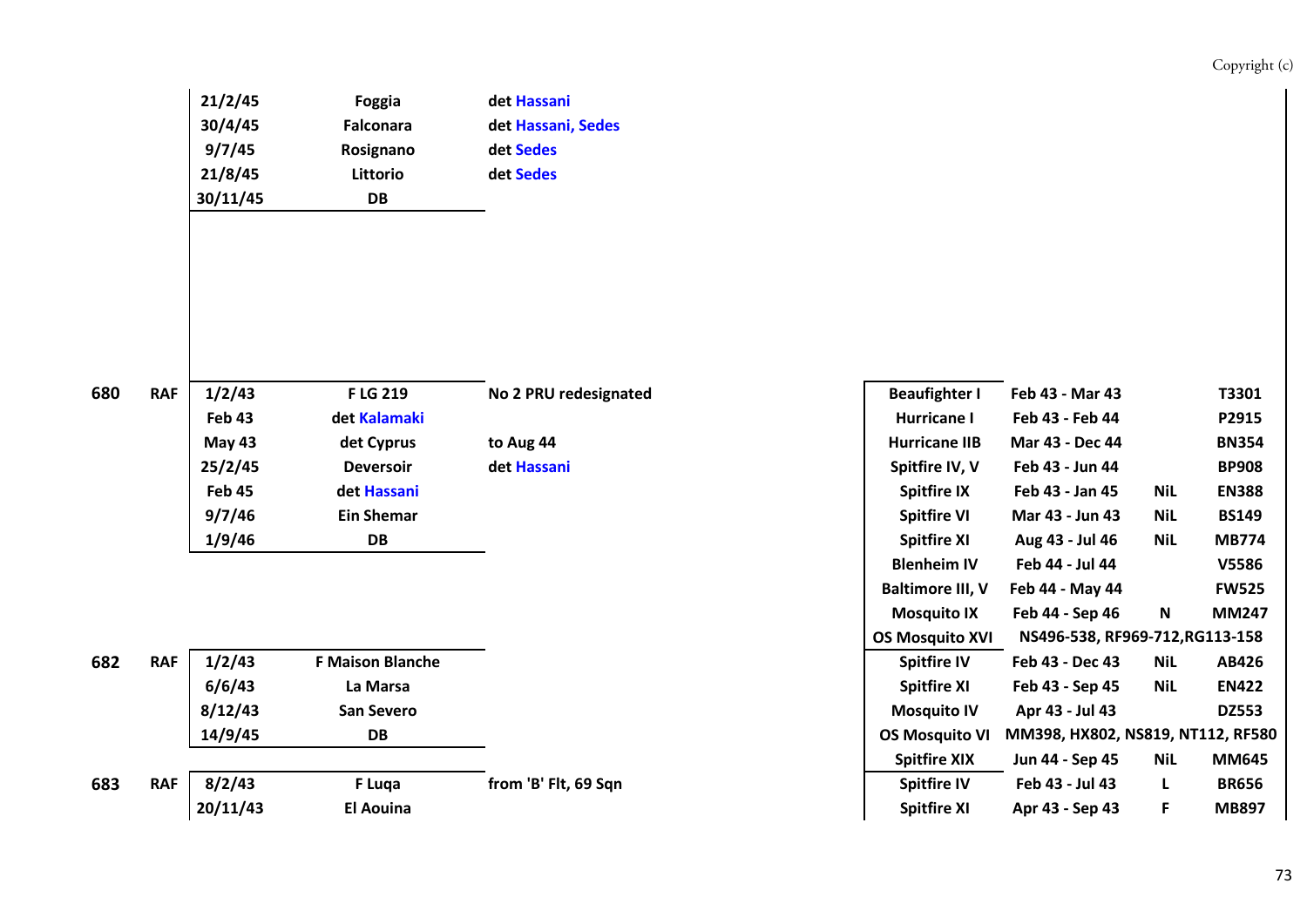## Copyright (c)

|        |            | 20/12/43      | <b>San Severo</b>         | det Kalamaki (among many dets) | <b>Mosquito IV</b>     | May 43 - Jun 43        | Α          | <b>DK284</b> |
|--------|------------|---------------|---------------------------|--------------------------------|------------------------|------------------------|------------|--------------|
|        |            | 21/12/45      | DB                        |                                | <b>Mosquito VI</b>     |                        |            | HJ672        |
|        |            |               |                           |                                | <b>Spitfire XIX</b>    | Sep 44 - Sep 45        | <b>NiL</b> | <b>RM641</b> |
| 800    | <b>RAF</b> | 23/7/42       | F Luqa                    |                                | <b>Fulmar I</b>        | May 41 - Nov 41        |            |              |
| (Naval | Air)       |               |                           |                                | Hurricane I, II        | 1942 - 1943            |            | L2039        |
|        |            |               |                           |                                | Hellcat                |                        | $E-B$      | JV-102       |
| 809    | <b>RAF</b> | 15/1/41       | Lee on Solent             |                                | <b>Fulmar II</b>       | Jan 41 - Mar 43        |            | N4023        |
| (Naval | Air)       | <b>Aug 42</b> | Sawbridgeworth            |                                | <b>Spitfire</b>        | Mar 43 -               | S          | R6993        |
|        |            | <b>Dec 43</b> | <b>Andover</b>            |                                |                        | <b>OC</b> of aircrafts | <b>S7</b>  |              |
|        |            | Feb 44        | <b>Dale</b>               |                                |                        |                        |            |              |
|        |            | <b>Nov 44</b> | moving to UK              |                                |                        |                        |            |              |
|        |            | <b>Dec 44</b> | <b>Moving to N Africa</b> | Dekheila                       |                        |                        |            |              |
| 1435   | <b>RAF</b> | 23/7/42       | F Luqa                    | OD 2/8/42                      | Hurricane IIB, C       | Dec 41 - Feb 42        |            |              |
|        |            | 1/2/43        |                           | Renumbered No 148 Sqn          | <b>Beaufighter MkI</b> | Mar 42 - Aug 42        |            |              |
|        |            | 14/2/43       |                           | Renumbered No 1435 Sqn         | Hurricane IIB, C       | Mar 42 - aug 42        |            |              |
|        |            | 27/10/43      | Grottaglie                |                                | Spitfire VB, VC        | Aug 42 - Nov 43        | V          | <b>BS161</b> |
|        |            | 9/11/43       | <b>Brindisi</b>           |                                | <b>Spitfire VC</b>     | 1may 44 - Sep 44       | V          | <b>EP332</b> |
|        |            | 30/5/44       | Grottaglie                |                                | <b>Spitfire IX</b>     | Mar 43 - Apr 45        | V          | <b>MH660</b> |
|        |            |               |                           |                                |                        |                        |            |              |
|        |            | 3/6/44        | <b>Brindisi</b>           |                                |                        |                        |            |              |
|        |            | 2/7/44        | Grottaglie                |                                |                        |                        |            |              |
|        |            | 3/2/45        | <b>Falconara</b>          | OD 13/2/45                     |                        |                        |            |              |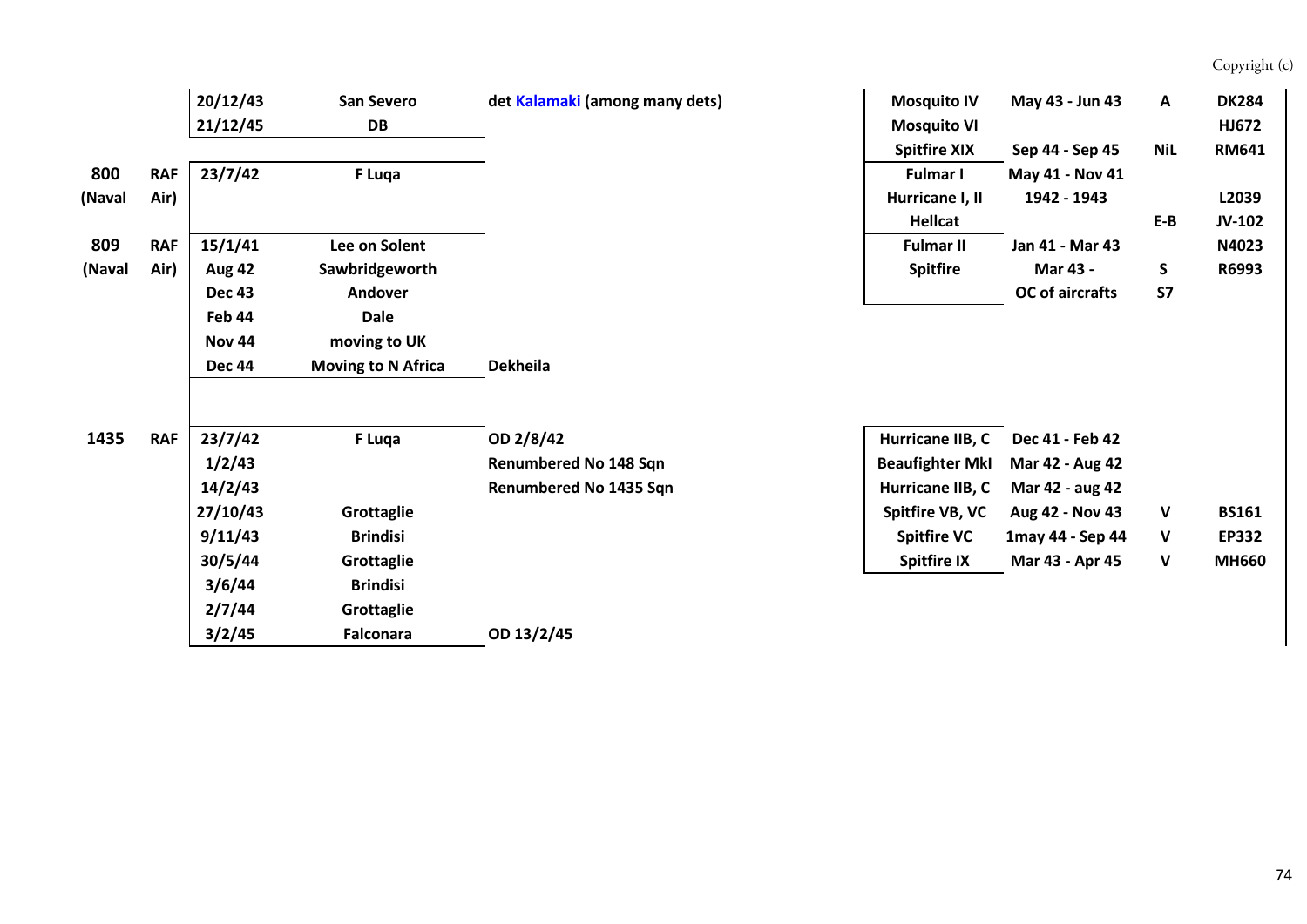**Hellenic airfields used by RAF Squadrons, during World War II**

| 1. | <b>Agrinion</b>   | 112, 211.                   |
|----|-------------------|-----------------------------|
| 2. | <b>Almyros</b>    | 11.                         |
| 3. | Amphiklia         | 208.                        |
|    |                   |                             |
| 4. | <b>Araxos</b>     | 6, 32, 108, 252, 336.       |
| 5. | <b>Argos</b>      | 11, 33, 80, 208             |
| 6. | <b>Cos</b>        | 74.                         |
| 7. | <b>Elevsis</b>    | 11, 30, 33, 38, 70, 80,     |
|    |                   | 112, 208.                   |
| 8. | Hasani / Kalamaki | 13, 18, 32, 38, 39, 55, 73, |
|    |                   | 94, 108, 112, 208, 221,     |
|    |                   | 252, 283, 294, 335, 336,    |
|    |                   | 624, 680, 683.              |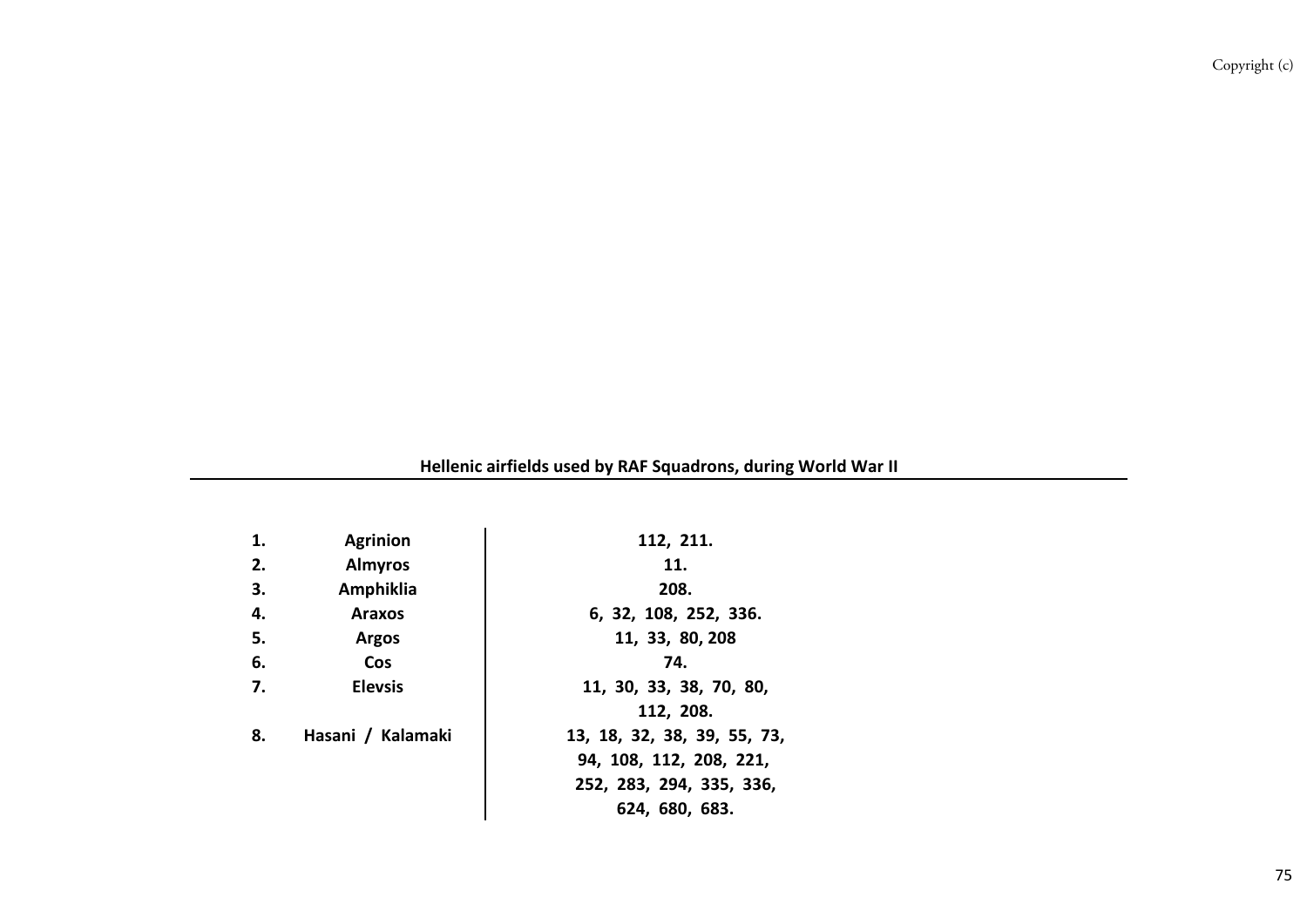| 9.  | <b>Heraklion</b> | 11, 30, 73, 84, 112, 203, |                                       |
|-----|------------------|---------------------------|---------------------------------------|
|     |                  | 211, 252.                 |                                       |
| 10. | <b>Kazaklar</b>  | 208.                      |                                       |
| 11. | Larissa          | 11, 33, 80, 113, 208.     |                                       |
| 12. | <b>Maleme</b>    | 30, 33, 80, 113, 208.     |                                       |
| 13. | Menidi / Tatoi   | 11, 37, 70, 84, 113, 211. |                                       |
| 14. | Metokhi          | 32.                       |                                       |
| 15. | Niamata          | 113.                      |                                       |
| 16. | Paramythia       | 11, 30, 33, 37, 80, 84,   |                                       |
|     |                  | 112, 211.                 |                                       |
| 17. | Pharsala         | 208.                      |                                       |
| 18. | Scaramanga       | 230.                      |                                       |
| 19. | <b>Sedes</b>     | 32, 94, 335, 336, 624.    |                                       |
| 20. | Suda Bay         | 113.                      |                                       |
| 21. | <b>Trikkala</b>  | 80.                       | Tatoi re-named: Menidi on 28/11/40    |
| 22. | Yannina          | 80, 112.                  | Kalamaki re-named: Hassani on 1/12/44 |
|     |                  |                           |                                       |

|            | <b>Glossary</b>         |
|------------|-------------------------|
| <b>DOS</b> | <b>Dates Of Service</b> |
| det        | <b>Detachment</b>       |
| LG         | <b>Landing Group</b>    |
| DB         | <b>Disbanded</b>        |
| F          | <b>Formed</b>           |
| <b>RF</b>  | Reformatted             |
| <b>FE</b>  | <b>Far East</b>         |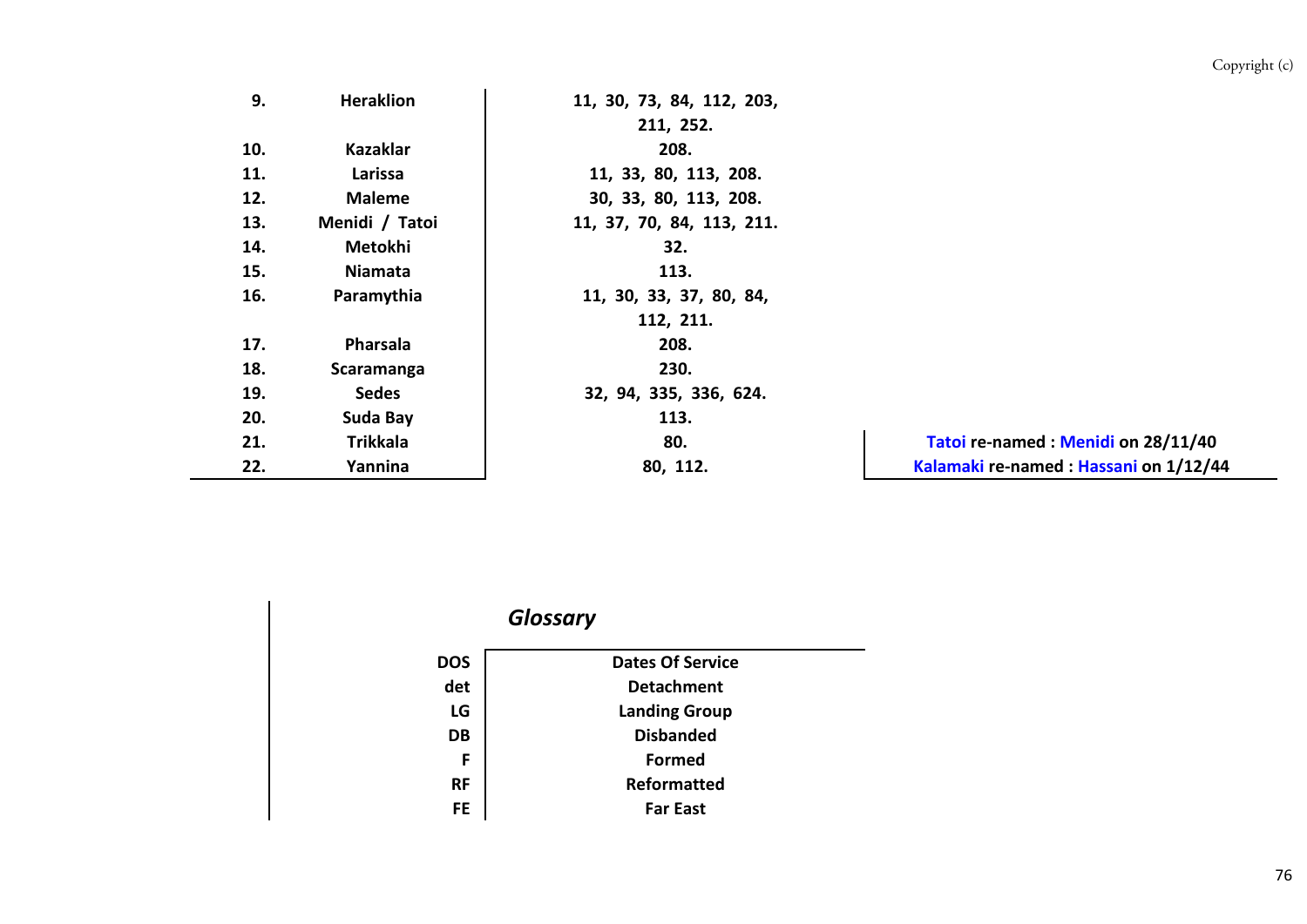| МE         | <b>Middle East</b>                    |
|------------|---------------------------------------|
| <b>OC</b>  | <b>Other Code</b>                     |
| OS         | <b>Other Serial</b>                   |
| OΒ         | <b>Other Base</b>                     |
| <b>OD</b>  | <b>Other Date</b>                     |
| <b>OCS</b> | Other Codes and, or Serials been used |
| to         | Until                                 |
|            |                                       |
|            |                                       |

**Sources, Bibliography ‐ Alphabetical order**

**Έλληνες σε ξένα κόκπιτ, Τόμος ΄Β ‐ Βασιλόπουλος, Παλουλιαν, Χαλκιαδόπουλος (2017) Ο αεροπορικός πόλεμος πάνω από την Ελλάδα,Τόμος 1 ‐ Τερνιώτης,Κανακάρης,Μαρκαντωνάτος,Μαγκλίνης(2010) Blenheims over Greece and Crete 1940 1941 ‐ Brian Cull (2017) Bodenplatte , the Luftwaffe last hope ‐ John Manrho, Ron Putz (2004) Aircraft of WWII ‐ Akhil Kadidal (2009) Blenheim ‐ E.F. Rybak, J. Gruszczynski (2002) Blenheim Squadrons of World War 2 ‐ Jon Lake (1998) Τα μαχητικά των Συμμάχων, Ά μέρος ‐ Βαρσάμης Γιάννης (2006)**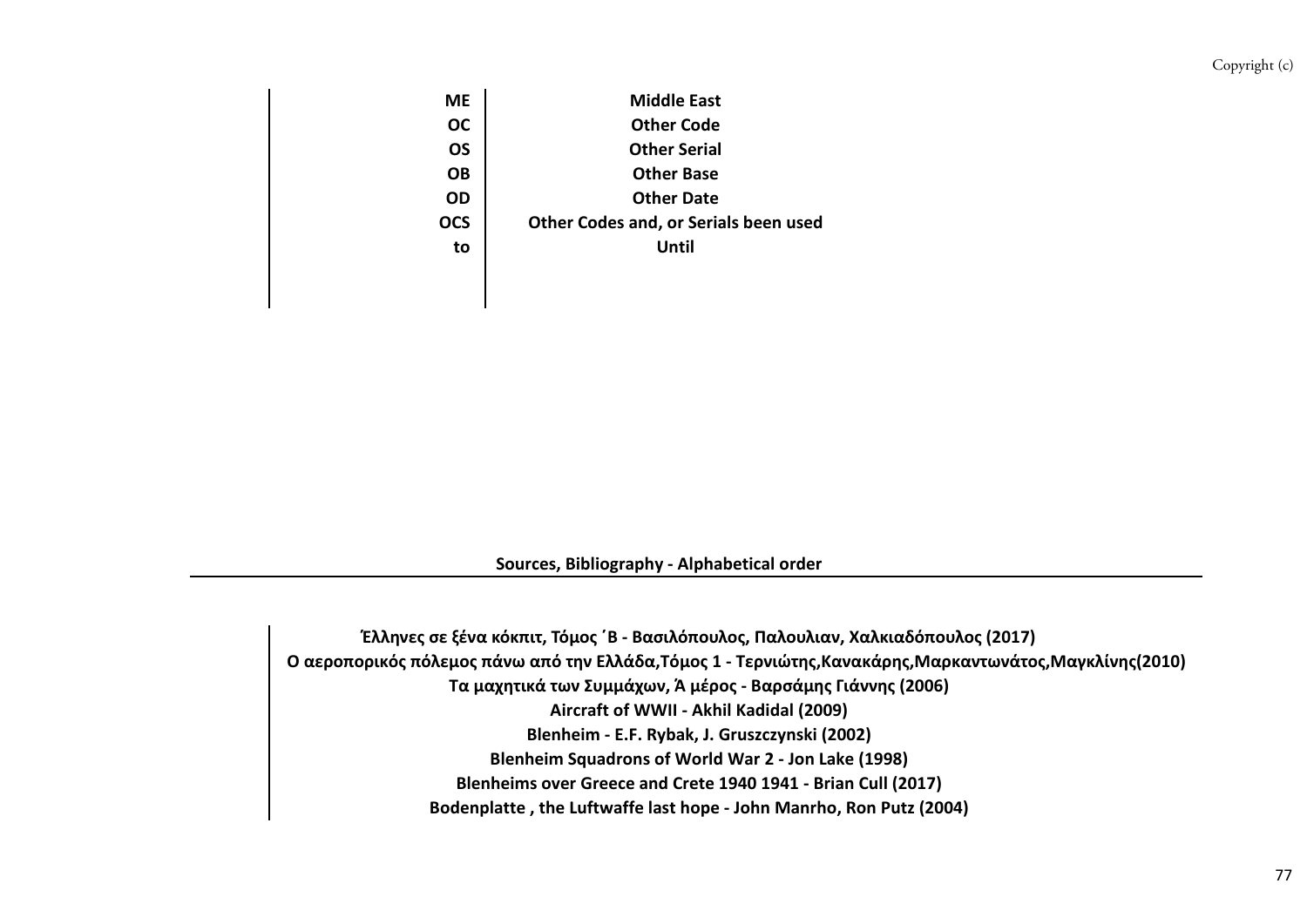**Combat over the Mediterranean ‐ Chris Goss (2017) Bristol Beaufighter ‐ Alan W Hall (1970) Bristol Beaufighter cz2 ‐ Kamil Nowicki (2003) Bristol Beaufort ‐ Tony Buttler (2006) Bristol Blenheim ‐ Andrew Thomas Camouflage and Markings, Bristol Blenheim ‐ Ducimus Books Limited (1970's) Camouflage and Markings, Bristol Beaufighter ‐ Ducimus Books Limited (1970's) Fighters over the Aegean ‐ Brian Cull (2017) Fleet Air Arm Aircraft 1939 to 1945 ‐ Ray Sturtivant, Mick Burrow (1995) Gloster Gladiator ‐ Tom Spencer Halifax Squadrons of World War II ‐ Jon Lake (1999) Hawker Hurricane ‐ Peter Jacobs (1998) Hawker Hurricane Mk.I ‐ Francis K. Mason (1982) Hawker Hurricane MkI/IV ‐ Aircam Aviation Series (1971) Hawker Tempest ‐ Mark I Ltd (2000) Hawker Tempest ‐ Richard J. Caruana Hawker Typhoon ‐ Chris Thomas Supermarine Spitfire Mk V ‐ Wojtek Matusiak (2004) Hawker Typhoon, Tempest and Sea Fury ‐ Kev Darling (2003) Low level attack, the Mediterranean and Europe ‐ John W. Lambert (1998) Legend de Havilland Mosquito ‐ Robert Jackson (2003) NARA microfilm AIR 54 ‐ 57 The Avro Lancaster ‐ Profile Publications RAF Squadrons ‐ C G Jefford (2001) Royal Air Force of World War Two in colour ‐ Roger A. Freeman (1995) Spitfire aces of North Africa and Italy ‐ Andrew Thomas (2011) Squadrons histories ‐ Peter Lewis (1968) Supermarine Spitfire MK.IX ‐ Peter Moss, Len Bachelor Supermarine Spitfire Mk.I‐XVI ‐ Aircam Aviation Series (1971) Supermarine Spitfire Mks XIV & XVII ‐ Len Bachelor**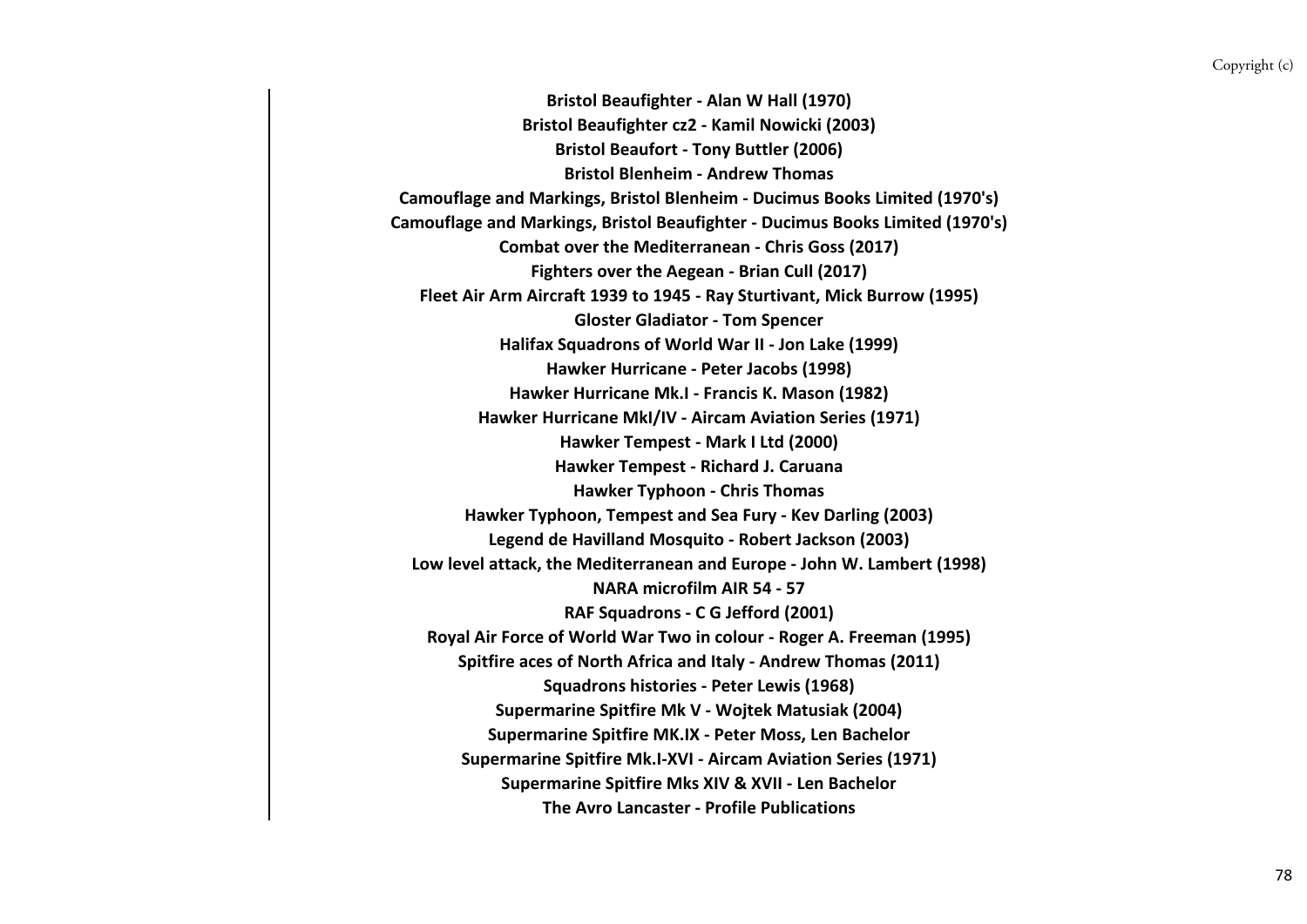**The story of Malta ‐ Akhil Kadidal (2011) The Gloster Gauntlet ‐ Profile Publications The Gloster Gladiator ‐ Profile Publications The Hawker Hurricane IIC ‐ Profile Publications (1965) The Hawker Tempest I‐VI ‐ Profile Publications (1967) The Squadrons of the Royal Air Force & Commonwealth 1918 1988 ‐ James J Halley (1988) Westland Lysander ‐ Mark I Ltd (1999) Typhoon and Tempest Aces of World War 2 ‐ Chris Thomas (1999) Vickers Supermarine Spitfire VI‐XVI ‐ Tomo‐O Yamada, Hajine Ohasato (2000) Typhoon / Tempest in action ‐ Jerry Scutts (1990)**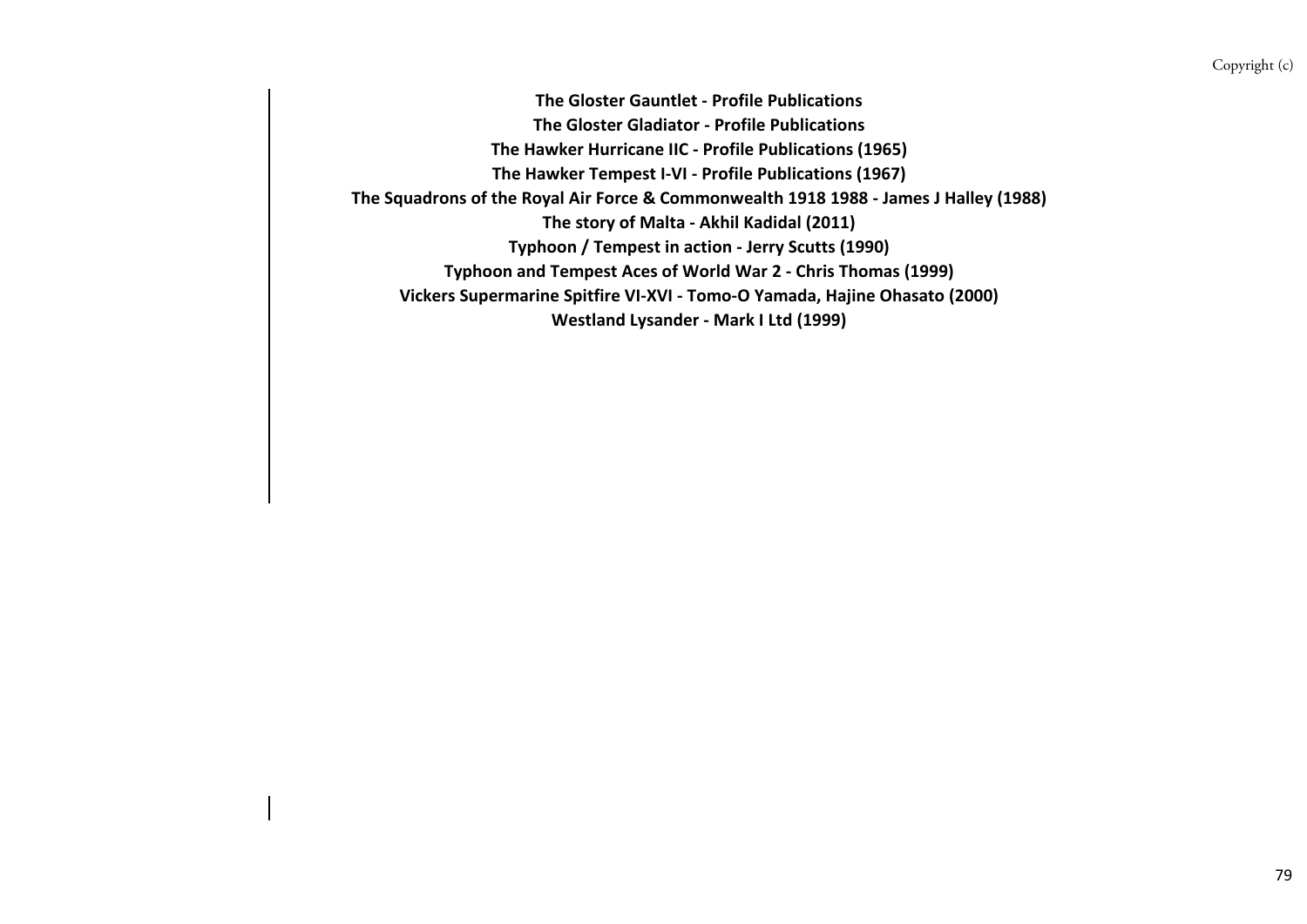## Copyright (c)

|                 | <b>Contects</b>     |      |
|-----------------|---------------------|------|
|                 |                     | page |
| <b>RAF Sqns</b> | 1 to 18             | 5    |
|                 | 22 to 39            | 16   |
|                 | 40 to 80            | 23   |
|                 | 84 to 108           | 37   |
|                 | 112 to 142          | 42   |
|                 | 148 to 228          | 49   |
|                 | 230 to 318          | 59   |
|                 | 335 to 1435         | 67   |
| <b>INDEX 1</b>  | <b>Airfields</b>    | 72   |
|                 | Glossary            | 73   |
|                 | <b>Bibliography</b> | 74   |
|                 | <b>Versions</b>     | 77   |